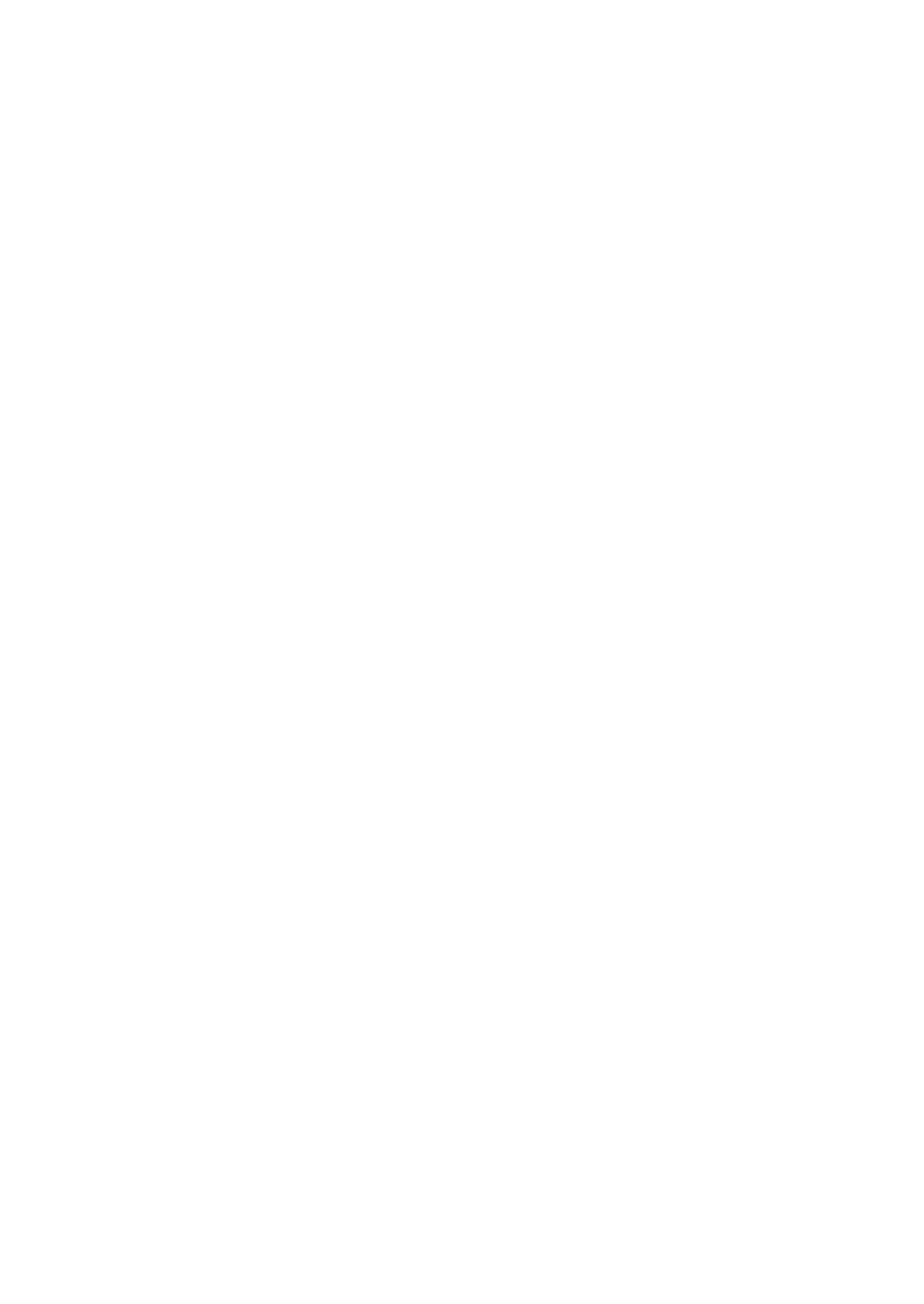Christian Heller

# Cybernetics Oriented Language (CYBOL)

An interpretable Knowledge Modelling- and Programming Language

Version 2.0, Draft 2007-07-31



Ilmenau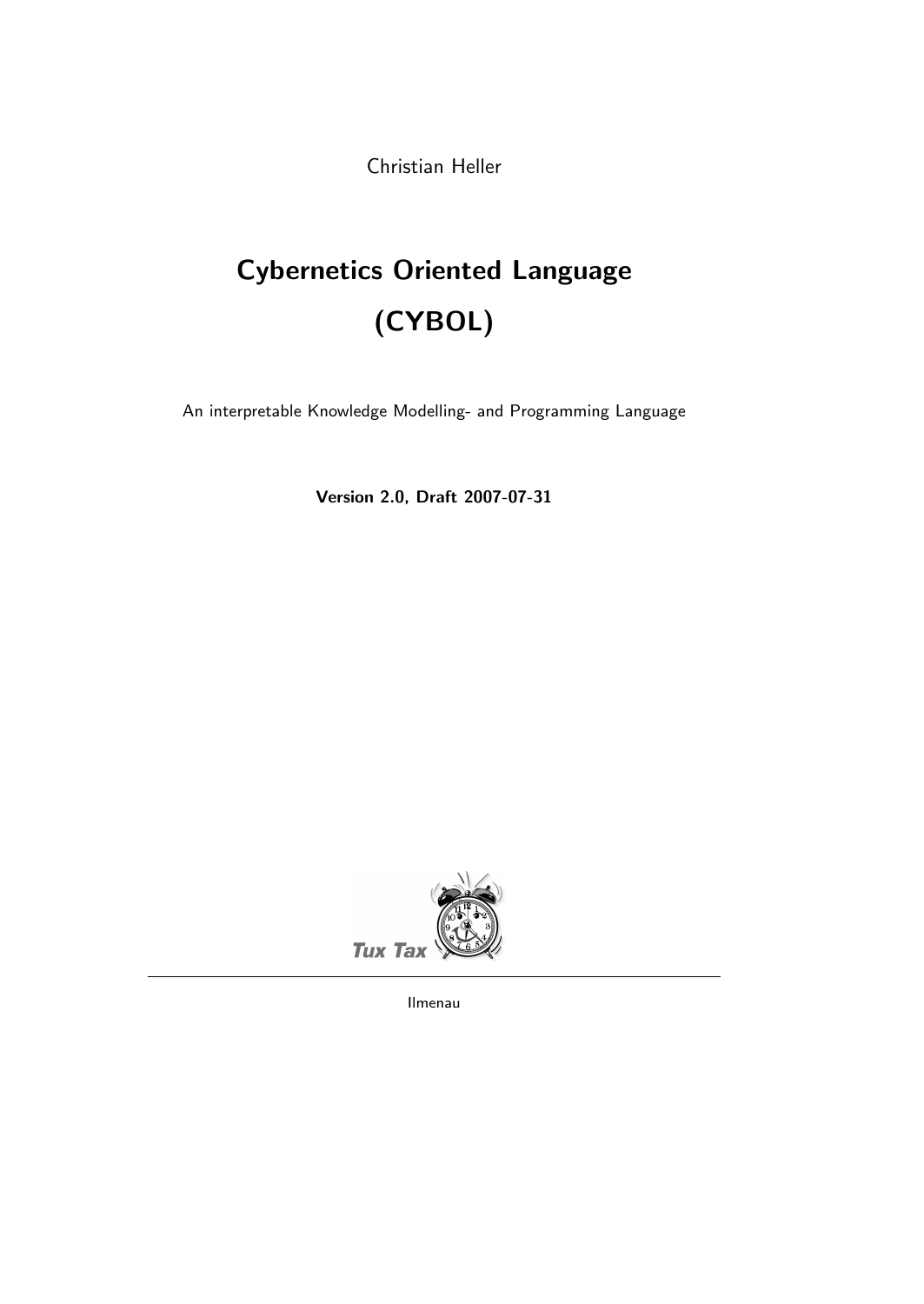#### Cataloging-in-Publication Data

Christian Heller. Cybernetics Oriented Language (CYBOL): An interpretable Knowledge Modelling- and Programming Language Version 2.0, Draft 2007-07-31 Ilmenau: Tux Tax, 2007

Information about this specification http://www.cybop.net, http://www.tuxtax.de

Copyright © 2002-2007. Christian Heller. All rights reserved.

Permission is granted to copy, distribute and/or modify this document under the terms of the GNU Free Documentation License, Version 1.2 or any later version published by the Free Software Foundation; with no Invariant Sections, with no Front-Cover Texts and with no Back-Cover Texts. A copy of the license is included in the section entitled "GNU Free Documentation License".

#### Trademark Credits

Most of the software-, hardware- and product names used in this document are also trademarks or registered trademarks of their respective owners.

#### Donations

Companies using CYBOP ideas, CYBOL or CYBOI on a grand scale are asked to notify the author <christian.heller@tuxtax.de> and to consider donating some of their sales revenues, which will be used exclusively for the CYBOP and Res Medicinae free software projects.

Made in Germany, Europe, Planet Earth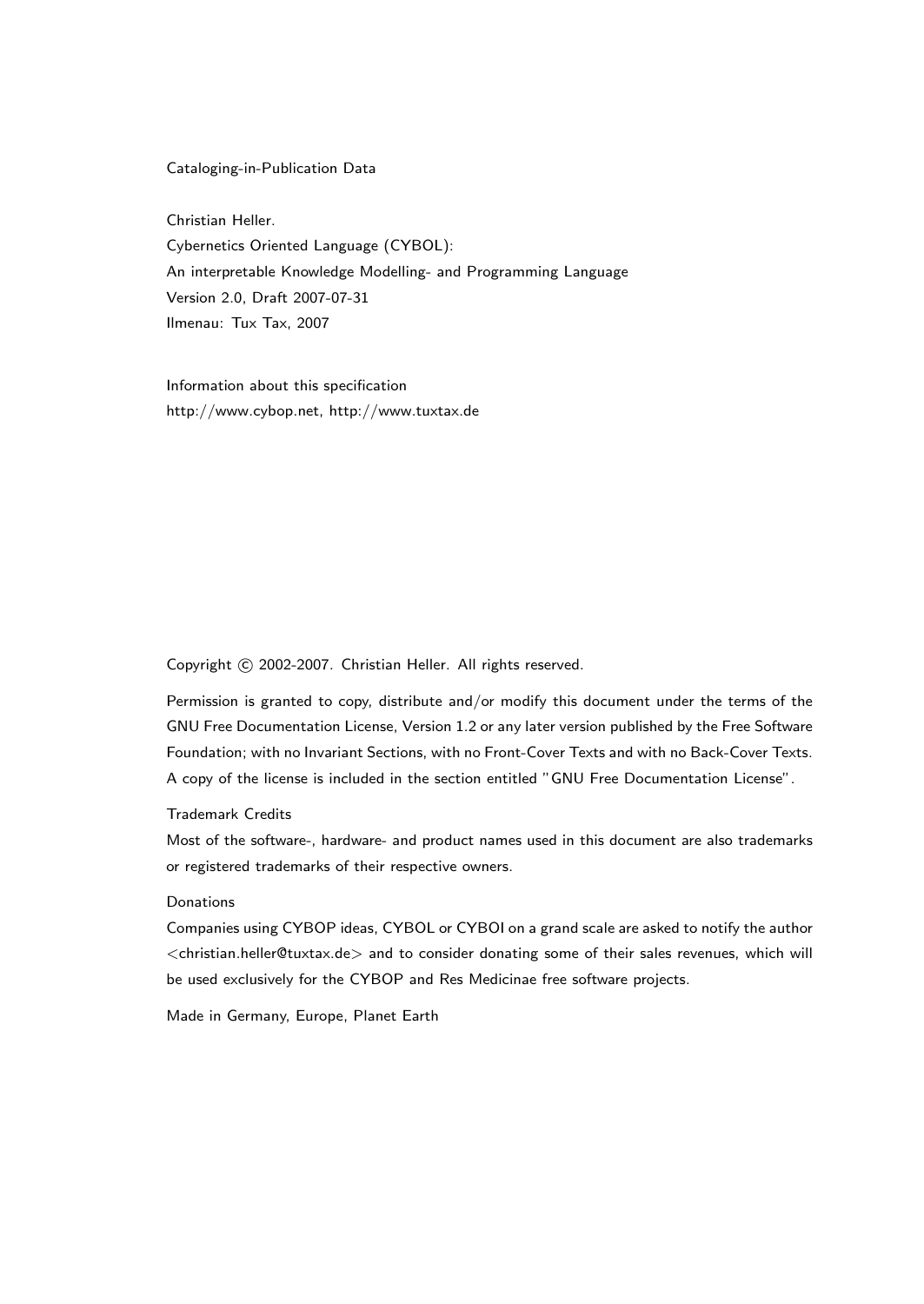To all Coders who stick to The Hacker Manifesto and devote their Playful Cleverness with great Enthusiasm to the Free Software Code Base of the Open Source Community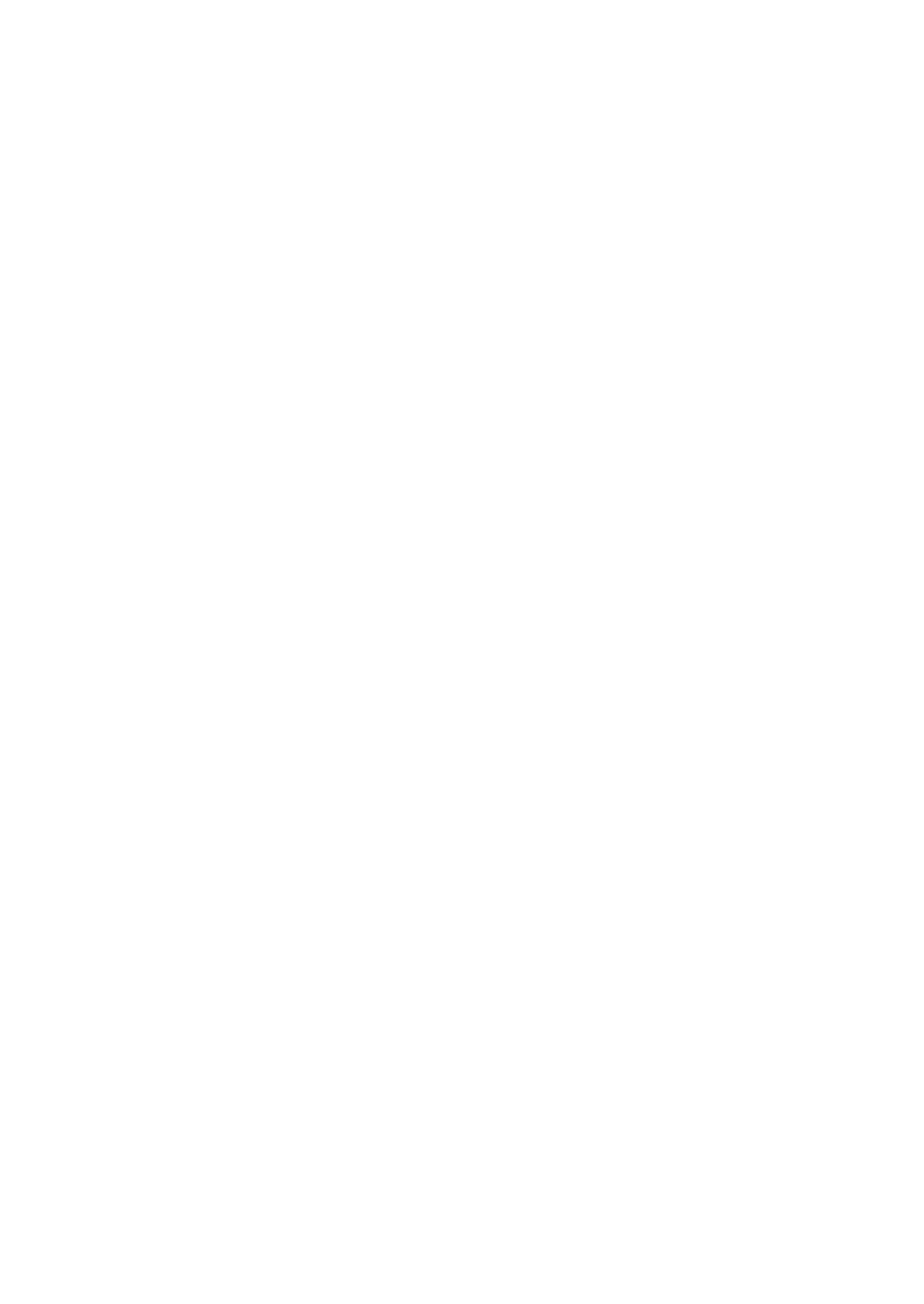## **Contents**

|                | Preface |                     |                                                                                                                                                                                                                                | xi             |
|----------------|---------|---------------------|--------------------------------------------------------------------------------------------------------------------------------------------------------------------------------------------------------------------------------|----------------|
| 1.             |         | Introduction        |                                                                                                                                                                                                                                | $\mathbf{1}$   |
|                | 1.1     |                     |                                                                                                                                                                                                                                | $\overline{1}$ |
|                | 1.2     |                     |                                                                                                                                                                                                                                | $\overline{2}$ |
| $\overline{2}$ |         | <b>Definition</b>   |                                                                                                                                                                                                                                | 3              |
|                | 2.1     |                     |                                                                                                                                                                                                                                | 3              |
|                | 22      |                     |                                                                                                                                                                                                                                | $\overline{4}$ |
|                |         | 2.2.1               |                                                                                                                                                                                                                                | $\overline{4}$ |
|                |         | 222                 |                                                                                                                                                                                                                                | 6              |
|                |         | 2.2.3               | Extended Backus Naur Form et al., and all algebraic and all algebraic services in the service of the services                                                                                                                  | 6              |
|                | 23      |                     |                                                                                                                                                                                                                                | 9              |
|                |         | 2.3.1               |                                                                                                                                                                                                                                | 9              |
|                |         | 2.3.2               |                                                                                                                                                                                                                                | 10             |
|                |         | 2.3.3               |                                                                                                                                                                                                                                | 11             |
| 3              |         | <b>State Models</b> |                                                                                                                                                                                                                                | 13             |
|                | 31      |                     | User Interface research and the User Contact the Contact of the Contact of the User Contact the User Contact of the User Contact the User Contact the User Contact the User Contact the User Contact the User Contact the User | 13             |
|                |         | 311                 |                                                                                                                                                                                                                                | 13             |
|                |         | 3.1.2               |                                                                                                                                                                                                                                | 19             |
|                |         | 313                 |                                                                                                                                                                                                                                | 24             |
| 4              |         | <b>Logic Models</b> |                                                                                                                                                                                                                                | 29             |
|                | 4.1     |                     |                                                                                                                                                                                                                                | 29             |
|                |         | 411                 |                                                                                                                                                                                                                                | 29             |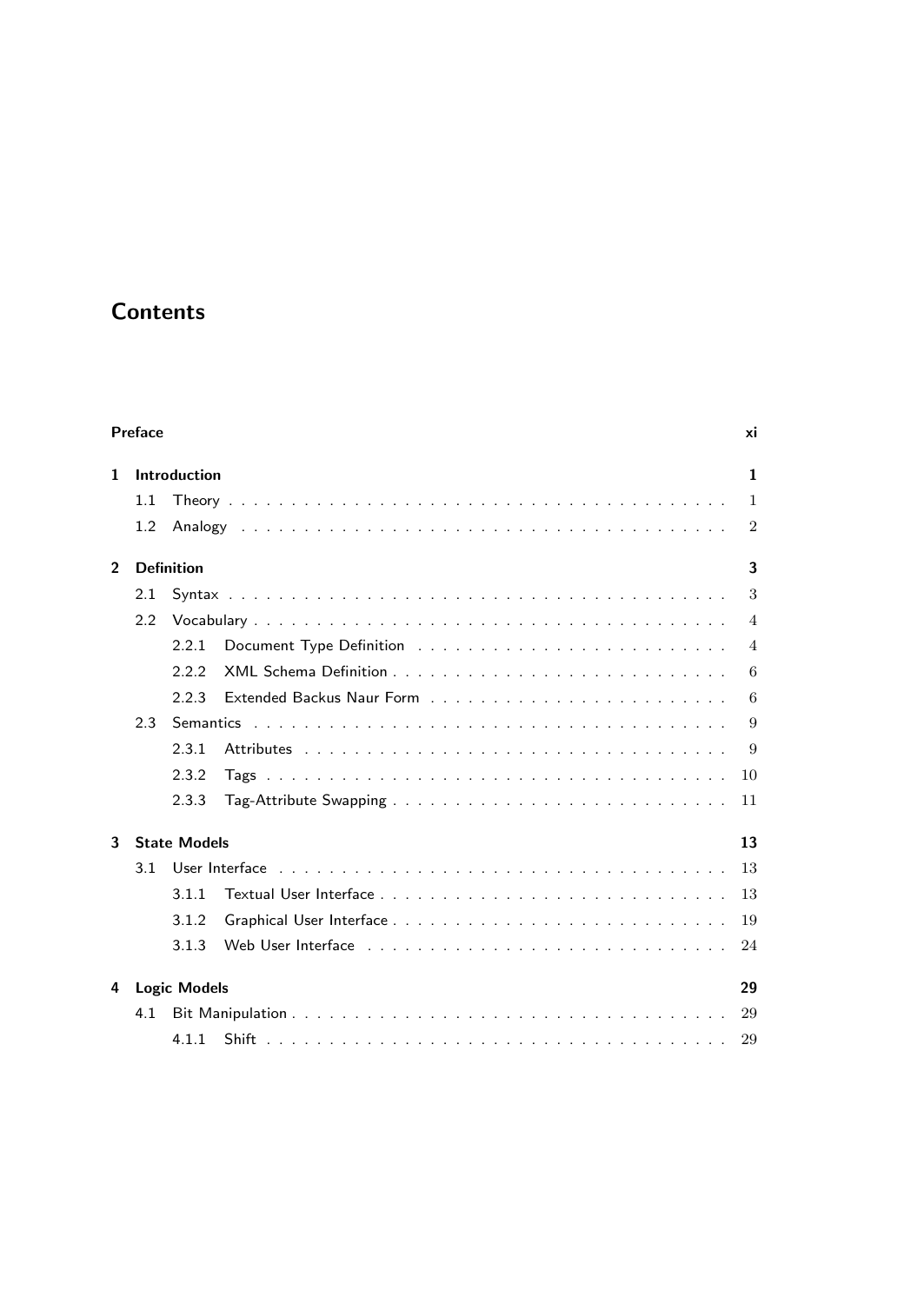|     | 4.1.2      |                                                                                  | 30 |
|-----|------------|----------------------------------------------------------------------------------|----|
|     | 4.1.3      |                                                                                  | 32 |
|     | 4.1.4      |                                                                                  | 33 |
|     | 4.1.5      |                                                                                  | 34 |
| 4.2 |            |                                                                                  | 35 |
|     | 4.2.1      | <b>NOT</b>                                                                       | 35 |
|     | 4.2.2      | NEG                                                                              | 36 |
|     | 4.2.3      | <b>AND</b>                                                                       | 37 |
|     | 4.2.4      |                                                                                  | 38 |
|     | 4.2.5      |                                                                                  | 39 |
| 4.3 |            | Program Flow                                                                     | 40 |
|     | 4.3.1      |                                                                                  | 40 |
|     | 4.3.2      | $Loop \nightharpoonup$ .                                                         | 42 |
|     | 4.3.3      | Count<br>$\sim$<br>$\mathbf{r}$<br>$\sim$ $\sim$ $\sim$                          | 42 |
|     | 4.3.4      | $Get \ldots \ldots$<br>$\sim$<br>$\sim 10$                                       | 44 |
| 4.4 | Comparison |                                                                                  | 45 |
|     | 4.4.1      |                                                                                  | 45 |
| 4.5 |            |                                                                                  | 47 |
|     | 4.5.1      | Add                                                                              | 47 |
|     | 4.5.2      |                                                                                  | 48 |
|     | 4.5.3      | Multiply                                                                         | 50 |
|     | 4.5.4      | Divide                                                                           | 51 |
| 4.6 |            |                                                                                  | 52 |
|     | 4.6.1      |                                                                                  | 52 |
|     | 4.6.2      | Destroy                                                                          | 54 |
|     | 4.6.3      |                                                                                  | 54 |
|     | 4.6.4      | Move $\ldots$ .<br>$\sim$ $\sim$                                                 | 55 |
| 4.7 |            | $\sim$ 100 $\sim$                                                                | 56 |
|     | 4.7.1      | Startup<br>.<br>$\sim$ $\sim$<br>$\sim$ $\sim$<br>$\sim$ $\sim$<br>$\sim$ $\sim$ | 56 |
|     | 4.7.2      |                                                                                  | 58 |
|     | 4.7.3      | Exit                                                                             | 58 |
| 4.8 |            | Communication                                                                    | 59 |
|     | 4.8.1      | Send                                                                             | 59 |
|     | 4.8.2      | Receive                                                                          | 62 |
|     | 4.8.3      |                                                                                  | 65 |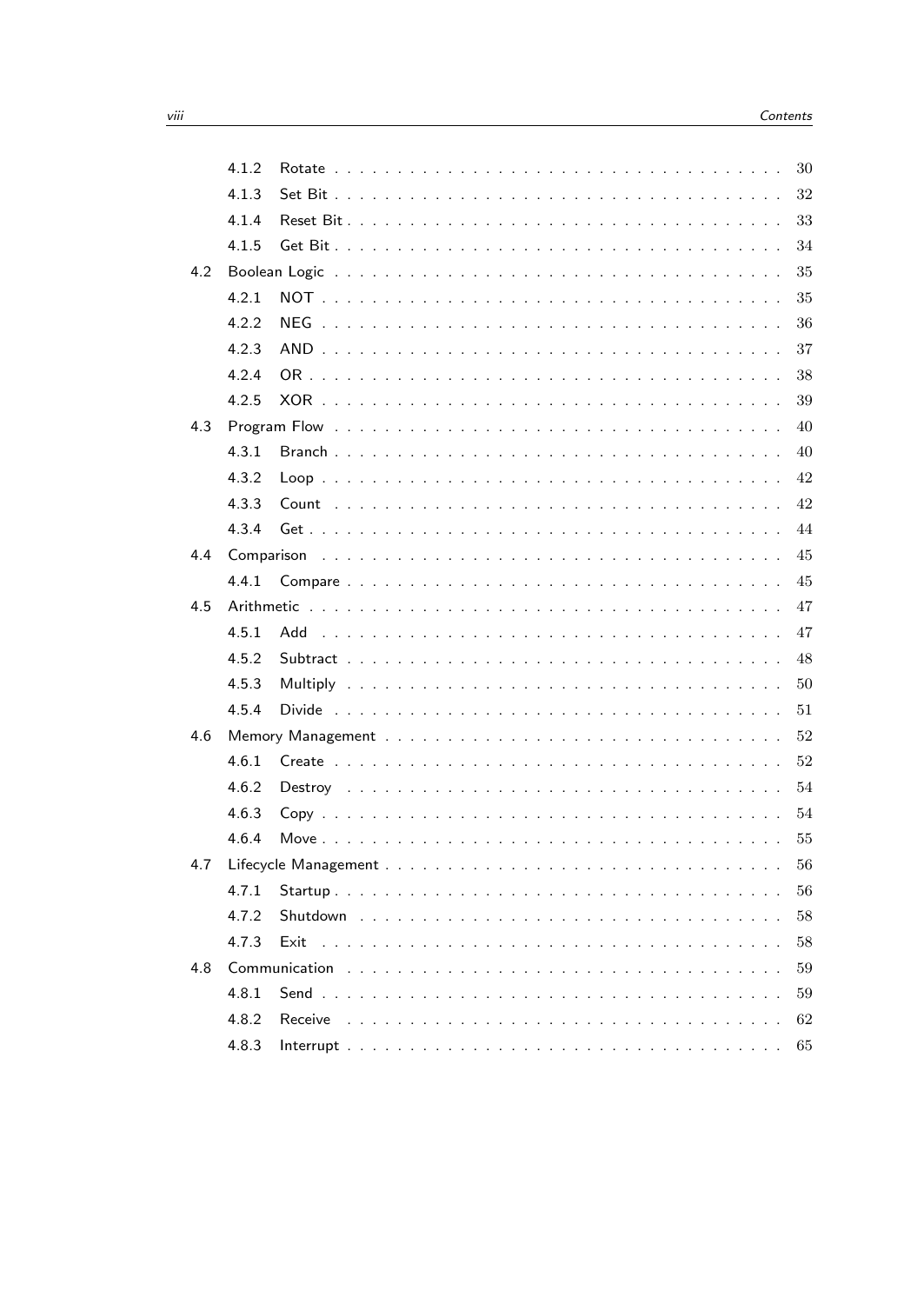|   | 4.9             |                                                                                                                                                                                                                                | 65     |
|---|-----------------|--------------------------------------------------------------------------------------------------------------------------------------------------------------------------------------------------------------------------------|--------|
|   |                 | 4.9.1                                                                                                                                                                                                                          | 65     |
|   |                 | 4.9.2<br>Copy File                                                                                                                                                                                                             | 67     |
|   |                 | 4.9.3                                                                                                                                                                                                                          | 68     |
|   |                 | 4.9.4                                                                                                                                                                                                                          | 68     |
| 5 | <b>Examples</b> |                                                                                                                                                                                                                                | 71     |
|   | 5.1             | State Examples                                                                                                                                                                                                                 | 71     |
|   |                 | 5.1.1                                                                                                                                                                                                                          | $71\,$ |
|   |                 | 5.1.2                                                                                                                                                                                                                          | 72     |
|   |                 | 5.1.3                                                                                                                                                                                                                          | 73     |
|   |                 | 5.1.4                                                                                                                                                                                                                          | 73     |
|   |                 | 5.1.5                                                                                                                                                                                                                          | 74     |
|   | 5.2             | Logic Examples                                                                                                                                                                                                                 | 75     |
|   |                 | 5.2.1                                                                                                                                                                                                                          | 75     |
|   |                 | 5.2.2                                                                                                                                                                                                                          | 76     |
|   |                 | 5.2.3                                                                                                                                                                                                                          | 76     |
|   |                 | 5.2.4                                                                                                                                                                                                                          | 77     |
|   |                 | 5.2.5<br>Conditional Execution $\ldots$ , $\ldots$ , $\ldots$ , $\ldots$ , $\ldots$ , $\ldots$ , $\ldots$ , $\ldots$ , $\ldots$                                                                                                | 78     |
|   | 5.3             | Special Examples                                                                                                                                                                                                               | 80     |
|   |                 | 5.3.1                                                                                                                                                                                                                          | 80     |
|   |                 | 5.3.2                                                                                                                                                                                                                          | 82     |
|   |                 | 5.3.3                                                                                                                                                                                                                          | 84     |
|   | 5.4             | Inheritance as Property enterpreteration of the contract of the contract of the contract of the contract of the contract of the contract of the contract of the contract of the contract of the contract of the contract of th | 85     |
|   | 5.5             |                                                                                                                                                                                                                                | 86     |
|   | 5.6             |                                                                                                                                                                                                                                | 87     |
| 6 | <b>Diagrams</b> |                                                                                                                                                                                                                                | 89     |
| 7 |                 | <b>Appendices</b>                                                                                                                                                                                                              | 93     |
|   | 7.1             | <b>Abbreviations</b>                                                                                                                                                                                                           | 93     |
|   | 7.2             |                                                                                                                                                                                                                                | 95     |
|   | 7.3             |                                                                                                                                                                                                                                | 97     |
|   | 7.4             | Tables                                                                                                                                                                                                                         | 99     |
|   | 7.5             |                                                                                                                                                                                                                                |        |
|   | 7.6             |                                                                                                                                                                                                                                |        |
|   |                 |                                                                                                                                                                                                                                |        |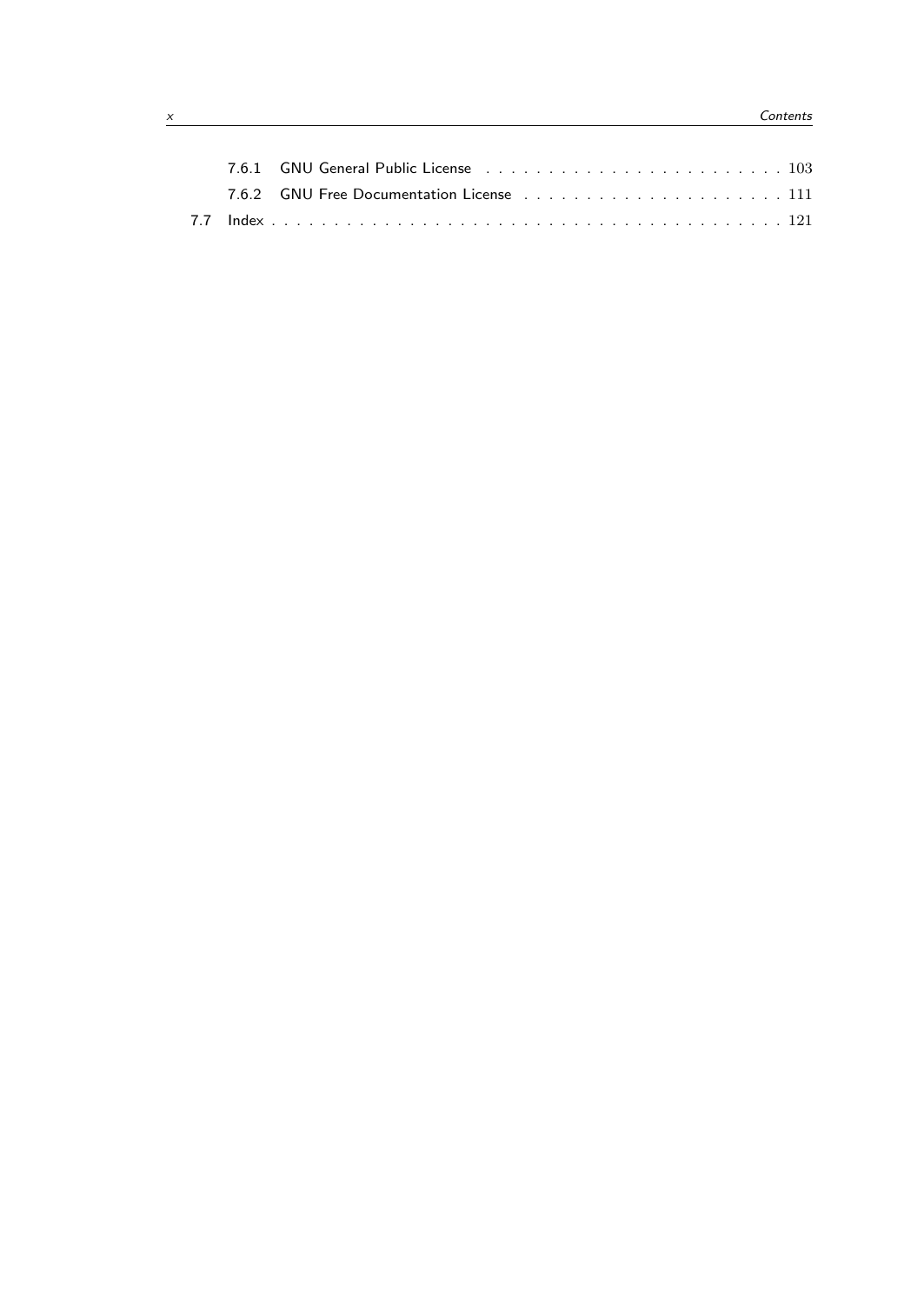## Preface

## Prologue

After having had completed and published my book on the theory of Cybernetics Oriented Programming (CYBOP) [7], the next logical step was to closer inspect and define the features of the Cybernetics Oriented Language (CYBOL), in other words: to write a specification. This book tries to achieve this by:

- 1. explaining the CYBOL syntax, vocabulary and semantics
- 2. listing all currently interpretable CYBOL keywords
- 3. giving small CYBOL code examples

CYBOL is a growing language undergoing steady development. Hence, this book will not be the last version of the CYBOL specification. Also, it is not and doesn't claim to be free of mistakes. So, if you find errors of whatever kind or have any helpful ideas or constructive critics  $[12]$ , then please contribute them to  $\langle$ christian.heller@tuxtax.de $\rangle$  or to the CYBOP developers mailing list <cybop-developers@lists.berlios.de>!

I am currently thinking about writing a third book dealing with the internal architecture of the Cybernetics Oriented Interpreter (CYBOI). However, this is an issue for the future.

## Stylistic Means and Notation

The language of choice in this document is British English, more precisely known as Commonwealth English. Exceptions are citations or proper names like Unified Modeling Lan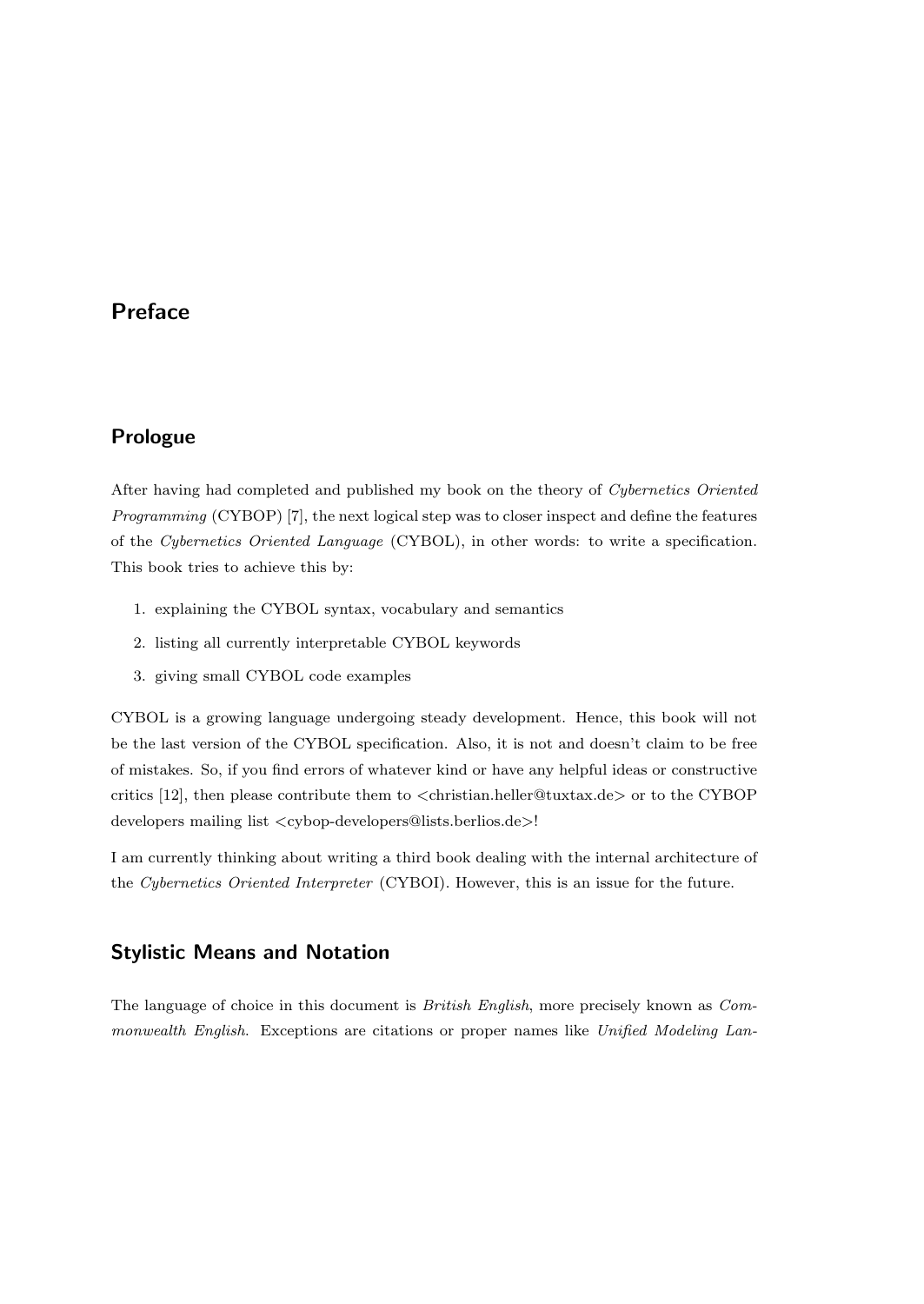guage, stemming from American English sources. (In Oxford English, Modelling would be written with double letter  $l$ ).

Correctly, masculine and feminine forms are used in a work. When describing a person's address, for example, one would write: *his or her address*. In order to improve readability, and exclusively because of this reason, only masculine forms are used in this work.

Knowledge templates/ models or pieces thereof, as well as CYBOL keywords are displayed in Typewriter Typeface. Emphasised words are *italicised*.

Footnotes are not used on purpose. In my opinion, they only interrupt the flow-of-reading. Remarks are placed in context instead, sometimes enclosed in parentheses.

The Appendices (chapter 7) contain used abbreviations, references to literature and the usual lists of figures and tables, as well as the document's history and licences in full text. A glossary was omitted since this document does not want to be a lexicon. All terms are explained at their first appearance in the text. Caution! The page numbers behind an index entry at the end of this document refer to the Beginning of the section in which the entry appeared.

Kostrzyn Wielkopolska, Poland

July 2007 Christian Heller <christian.heller@tuxtax.de>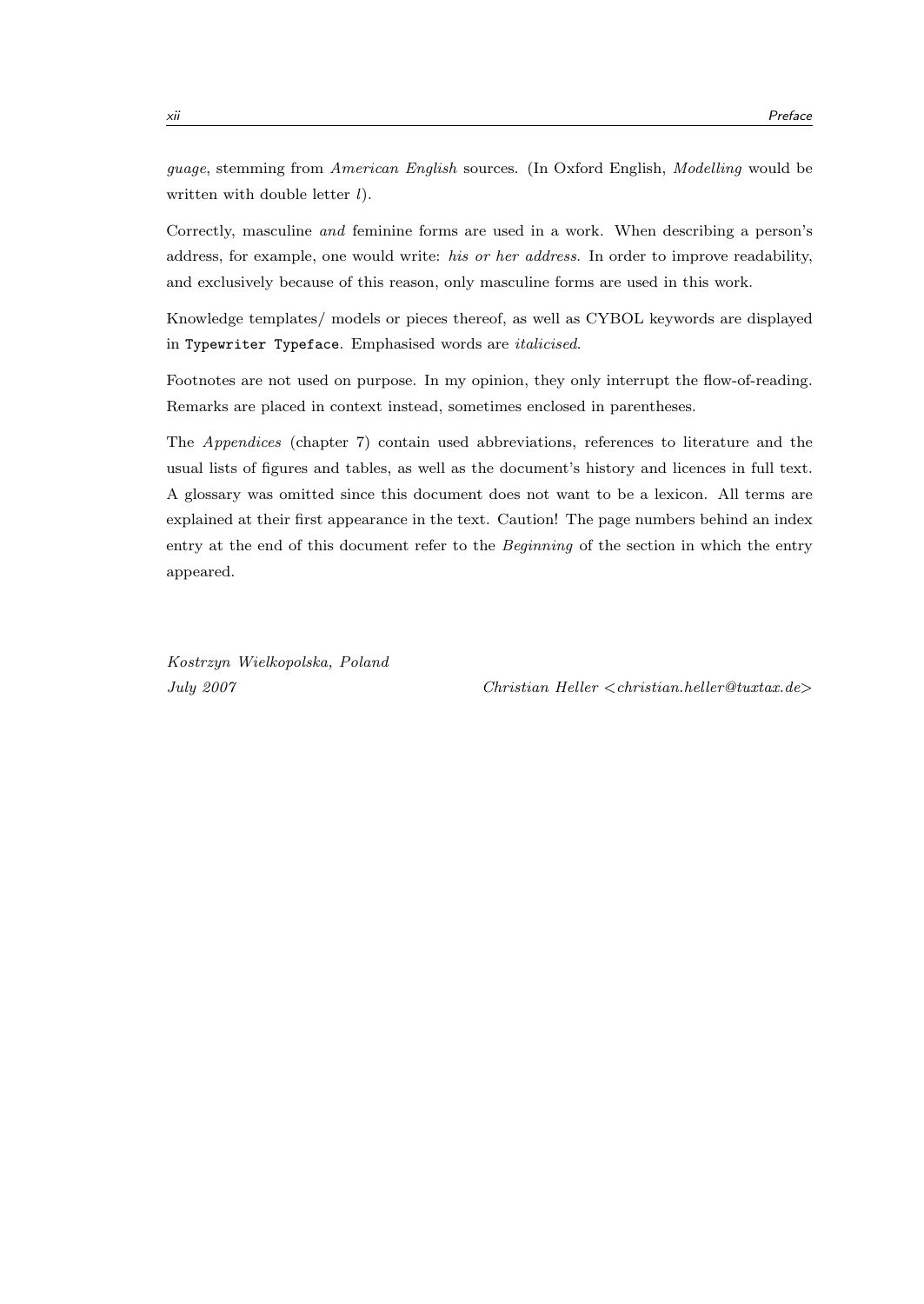## 1 Introduction

The Cybernetics Oriented Language (CYBOL) is an interpretable knowledge modelling- and programming language. It is very flexible, has a simple syntax and is easy to learn. Hence, not only classical software designers- and developers, but also analysts and domain experts may have an interest in CYBOL.

Its simplicity is based on the fact that just one major concept needs to be understood: that of Hierarchy. Well, in fact CYBOL applies it in form of a Double Hierarchy, but is this not very difficult to grasp, as the code examples later in this document will show.

## 1.1 Theory

The theory behind CYBOL is called Cybernetics Oriented Programming (CYBOP). It describes the general concepts, software architecture and development principles that justify the existence of CYBOL. Besides CYBOL as language, CYBOP suggests the Cybernetics Oriented Interpreter (CYBOI).

Considering an overall computer system architecture, CYBOI as low-level software system is situated between the application knowledge existing in form of CYBOL templates and the *Hardware* controlled by an *Operating System* (OS), as is shown in figure 1.1. CYBOI as active system process interprets the passive application knowledge provided in form of CYBOL files.

Design-time knowledge resides in CYBOL Knowledge Templates (files). While being instantiated, it gets transferred into runtime Knowledge Models that reside in a computer's Random Access Memory (RAM).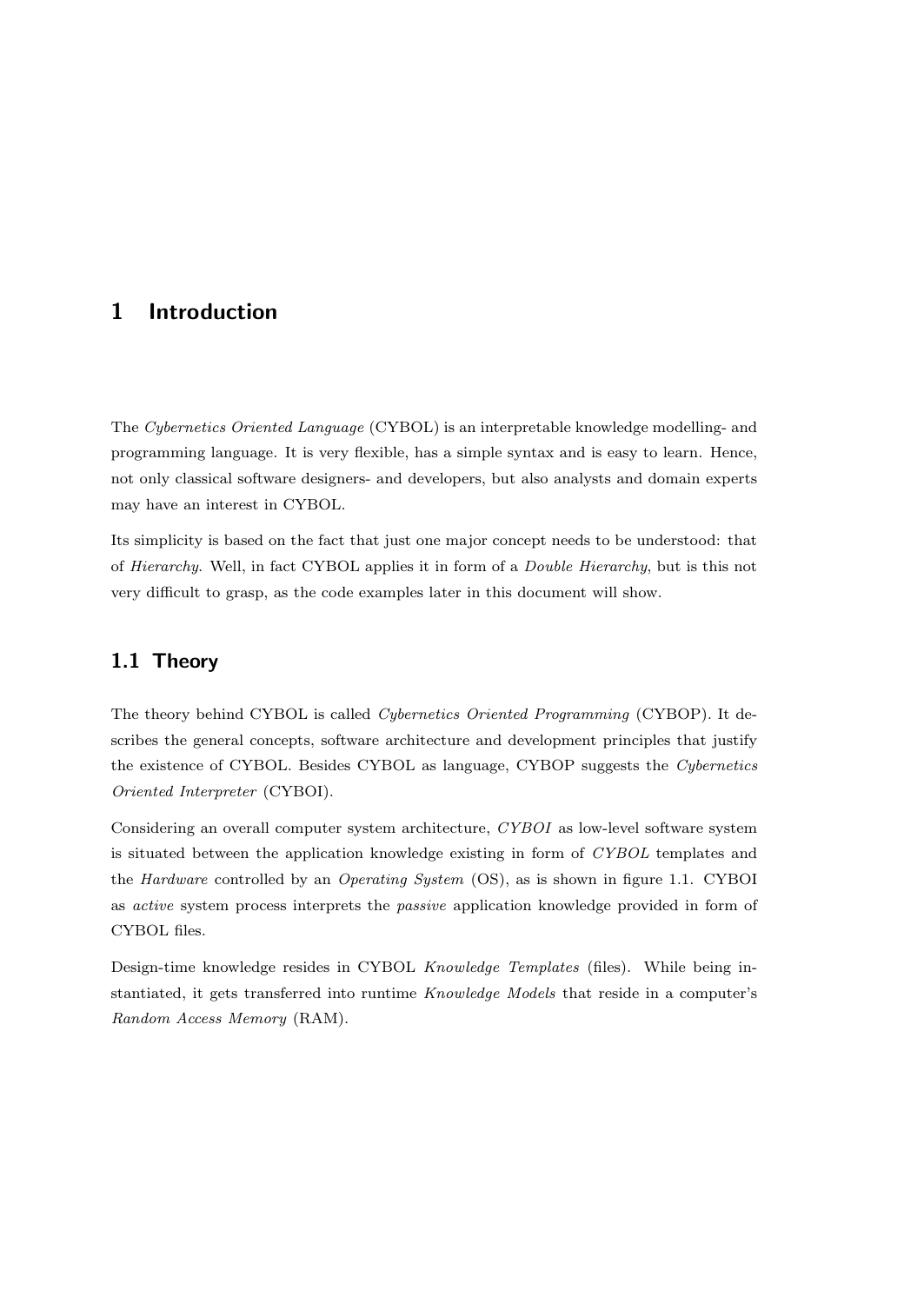

Figure 1.1: CYBOL Interpretation

## 1.2 Analogy

There are analogies to other systems run by language interpretation. Table 1.1 shows that between the Java- and CYBOP world. Both are based on a programming theory, have a language and interpreter, the latter sometimes being called a Virtual Machine (VM).

| Criterion   | Java World  | CYBOP World  |
|-------------|-------------|--------------|
| Theory      | OOP in Java | <b>CYBOP</b> |
| Language    | Java        | CYBOL        |
| Interpreter | Java VM     | <b>CYBOI</b> |

Table 1.1: Analogy between the Java- and CYBOP World

CYBOI provides low-level, platform-dependent system functionality, close to the OS, together with a unified knowledge schema which allows CYBOL applications to be truly portable, well extensible and easier to program, because developers need to concentrate on domain knowledge only. Since CYBOI may interpret CYBOL sources live at system runtime, without the need for previous compilation (as in Java), changes to CYBOL sources can get into effect right away, without having to restart the system.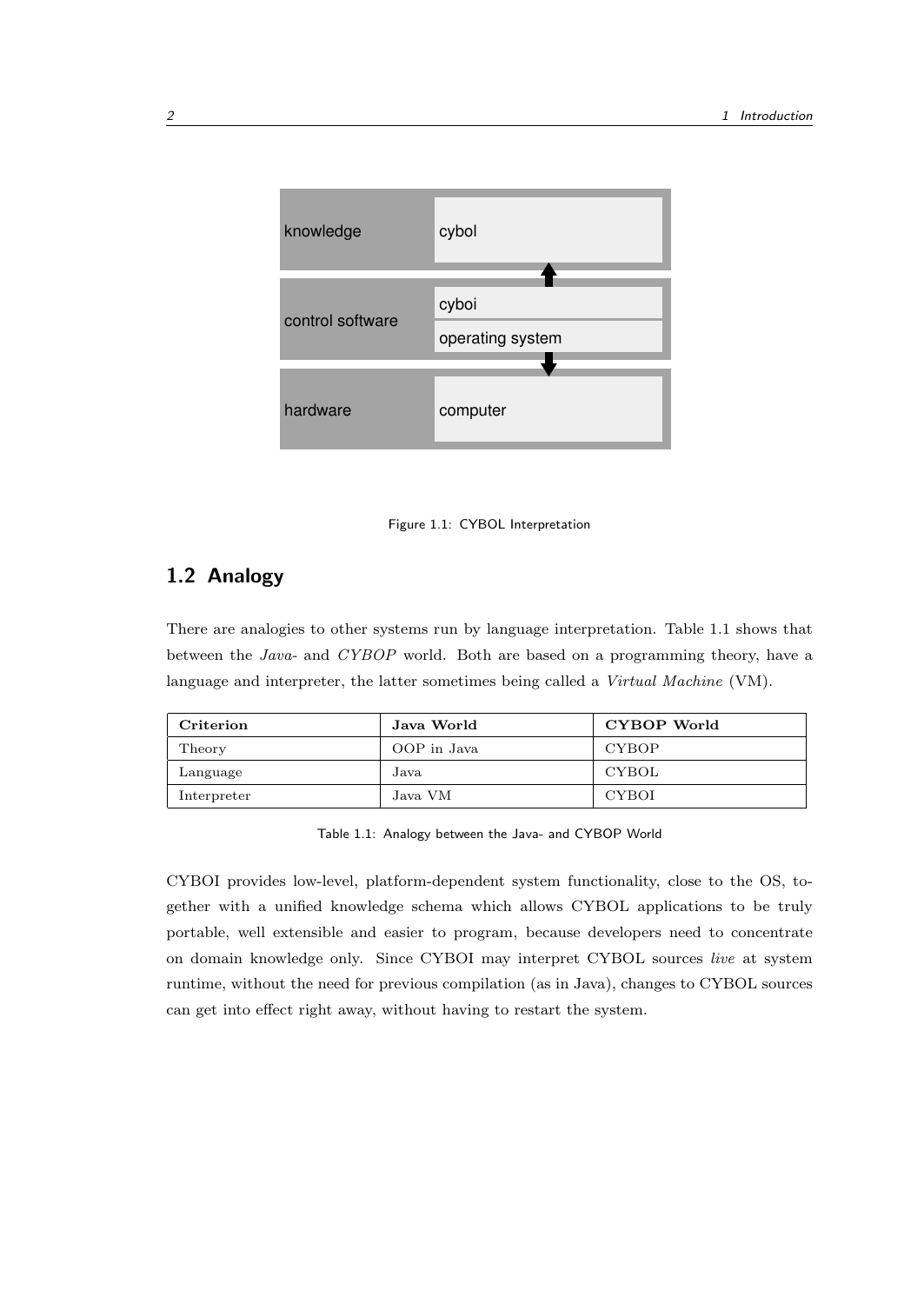## 2 Definition

This chapter defines the *Syntax*, *Vocabulary* and *Semantics* of the CYBOL language.

As already mentioned in chapter 1, CYBOL is based upon two kinds of hierarchies. One of them is representing Whole-Part relations (such as a graphical window consisting of a menu bar) and the other the Meta Data which a whole keeps about its parts (such as the size or colour of the menu bar). More details and the philosophical background are described in [7]. The syntax and semantics of CYBOL as new language must be rich enough to express abstract knowledge models using this kind of double hierarchy.

## 2.1 Syntax

CYBOL's syntax (grammar with rules for combining terms and symbols) is based on the well-known Extensible Markup Language (XML) [17]. It has a clear text representation, is flexible, extensible and easy to use.

To mention just two of the syntactical elements of XML, Tag and Attribute are considered here shortly. Tags are special, arbitrary keywords that have to be defined by the system working with an XML document. Attributes keep additional information about the contents enclosed by two tags. Two examples:

```
<tag attribute="value">
    contents
\langle/tag>
```
<tag attribute1="value" attribute2="content"/>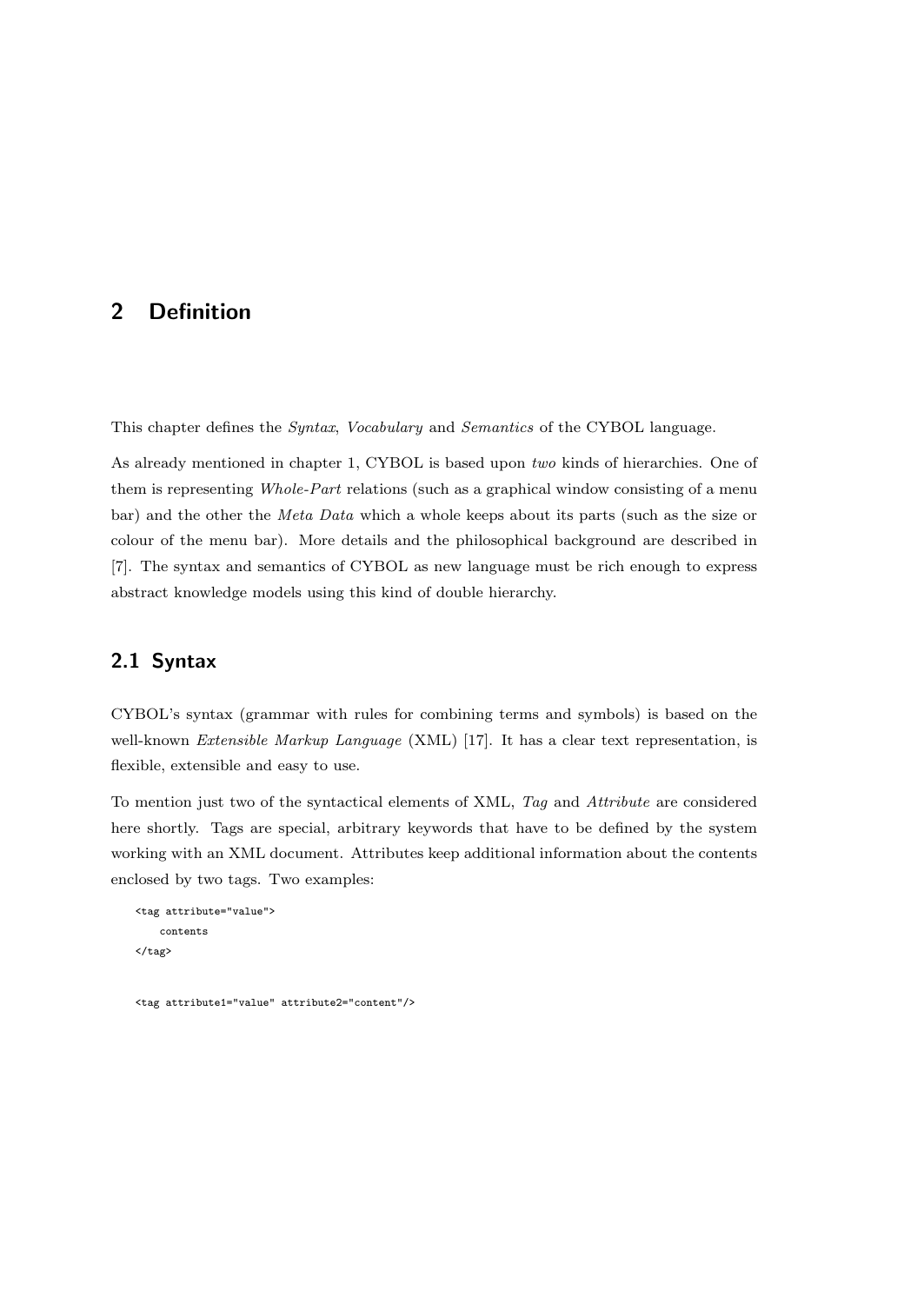A CYBOL knowledge template (XML document) carries a name and can thus represent a *Discrete Item.* Being a *Compound*, the template consists of parts – and, it can link to other templates (files) treated as its parts. That way, a whole hierarchy can be formed. Tag attributes can keep additional information about the linked parts. Most importantly, the hierarchical structure is based on tags, which may be used to store meta data about a part.

CYBOL, finally, is XML plus a defined set of tags, attributes and values used to structure and link documents meaningfully.

## 2.2 Vocabulary

The Vocabulary is what fills a language with life. It delivers the Terms and Symbols that are combined after the rules of a syntax.

XML allows to define and exchange the whole vocabulary of a language. It offers two ways in which a list of legal elements can be defined: The traditional Document Type Definition (DTD) and the more modern XML Schema Definition (XSD). Besides the vocabulary, DTD and XSD define the structure of an XML document and allow to typify, constrain and validate items. In addition to DTD and XSD, the Extended Backus Naur Form (EBNF) of CYBOL is given following.

#### 2.2.1 Document Type Definition

A DTD represents the type definition of an XML document. It consists of a set of Markup Tags and their Interpretation [8]. DTDs can be declared inline, within a document, or as an external reference [15]. Figure 2.1 shows the DTD of the CYBOL language.

Following the pure hierarchical structure of CYBOL, it would actually suffice to use a DTD as simple as the one shown in figure 2.2. Since the three elements part, property and constraint (compare figure 2.1) have the same list of required attributes, they could be summarised under the name part, for example. Because the structure of a CYBOL model is non-ambiguous, the meaning of its elements can be guessed from their position within the model.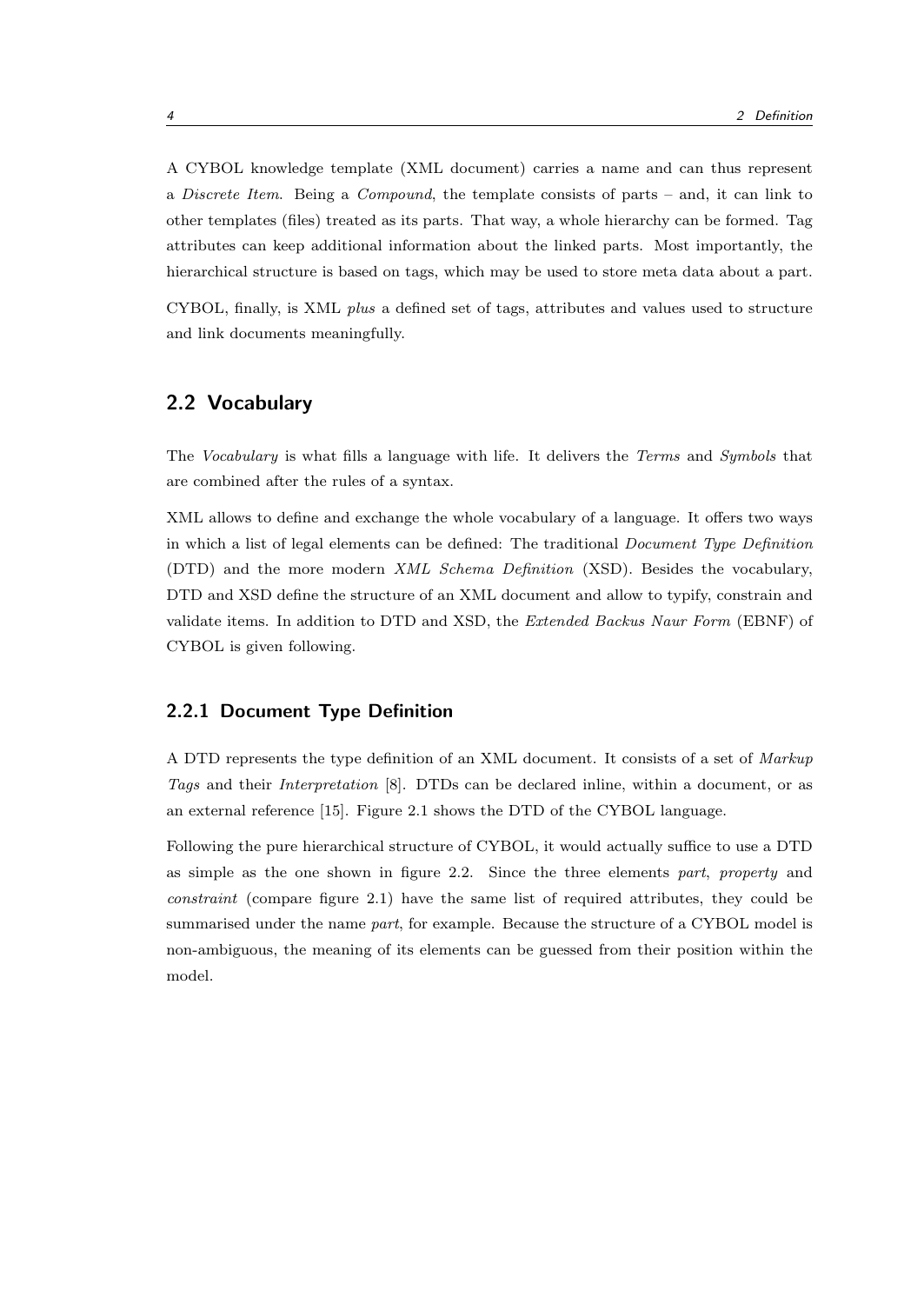<!ELEMENT model (part\*)> <!ELEMENT part (property\*)> <!ELEMENT property (constraint\*)> <!ELEMENT constraint EMPTY> <!ATTLIST part name CDATA #REQUIRED channel CDATA #REQUIRED abstraction CDATA #REQUIRED model CDATA #REQUIRED> <!ATTLIST property name CDATA #REQUIRED channel CDATA #REQUIRED abstraction CDATA #REQUIRED model CDATA #REQUIRED> <!ATTLIST constraint name CDATA #REQUIRED channel CDATA #REQUIRED abstraction CDATA #REQUIRED model CDATA #REQUIRED>

Figure 2.1: Recommended CYBOL DTD

<!ELEMENT part (part\*)>

<!ATTLIST part name CDATA #REQUIRED channel CDATA #REQUIRED abstraction CDATA #REQUIRED model CDATA #REQUIRED>

Figure 2.2: Simplified CYBOL DTD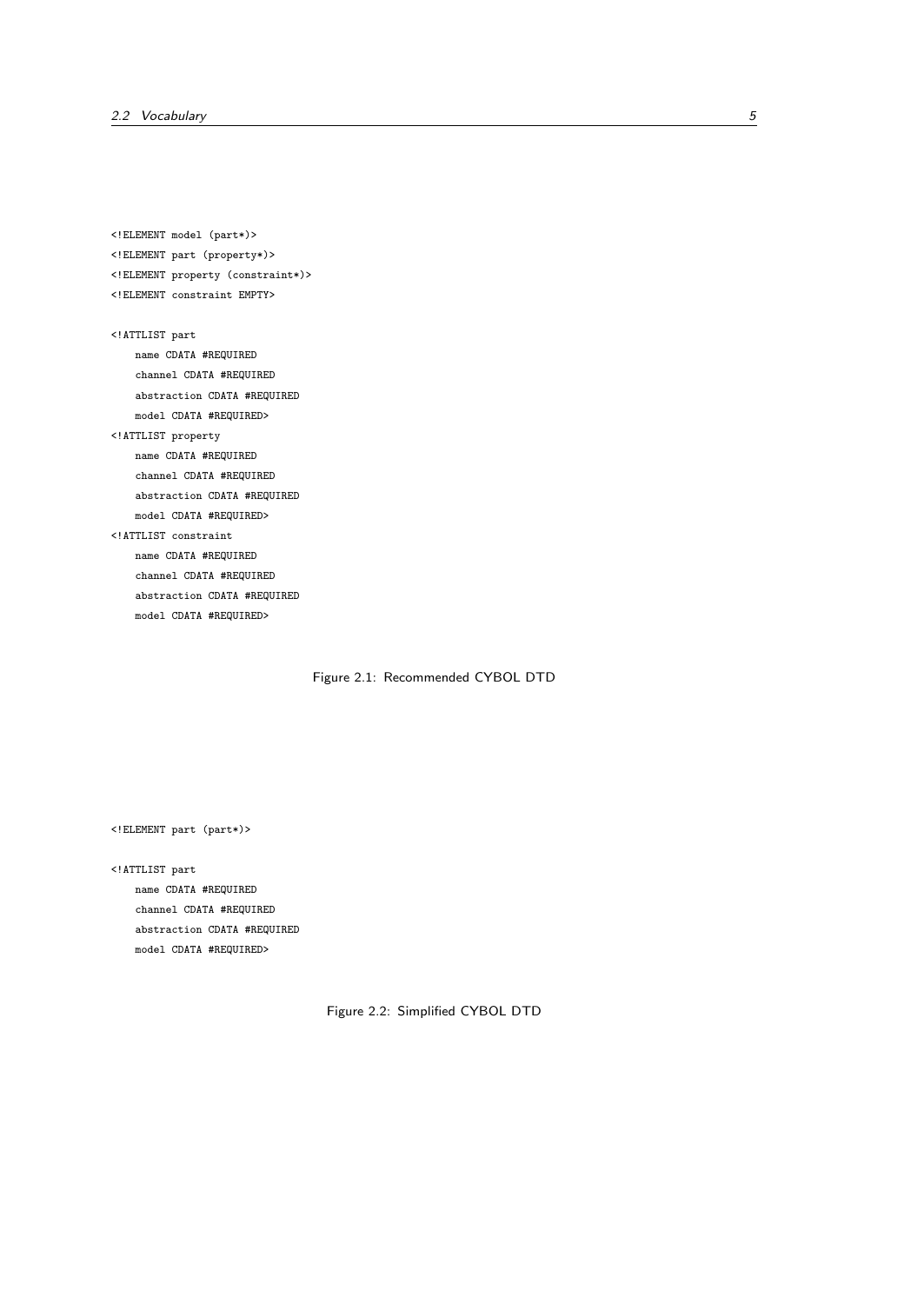For the purpose of expressing knowledge in accordance with the schema suggested by CY-BOP [13], a CYBOL knowledge template (file) does not need to have a root element. The file name clearly identifies it. For reasons of XML conformity, however, an extra root element called *model* was defined (figure 2.1). And for reasons of better readability and programmability, the three kinds of embedded elements were given distinct names.

## 2.2.2 XML Schema Definition

XML Schema is an XML-based alternative to DTD [15], and XSD is its definition language. Figure 2.4 shows the XSD of the CYBOL language.

```
<?xml version="1.0"?>
<xs:schema xmlns:xs='http://www.w3.org/2001/XMLSchema' targetNamespace='http://www.cybop.net'
   xmlns='http://www.cybop.net' elementFormDefault='qualified'>
    <xs:element name='part'>
       <xs:complexType>
           <xs:sequence>
                <xs:element ref='part' minOccurs='0' maxOccurs='unbounded'/>
           </xs:sequence>
           <xs:attribute name='name' type='xs:string' use='required'/>
           <xs:attribute name='channel' type='xs:string' use='required'/>
            <xs:attribute name='abstraction' type='xs:string' use='required'/>
            <xs:attribute name='model' type='xs:string' use='required'/>
        </xs:complexType>
    </xs:element>
</xs:schema>
```
Figure 2.3: Simplified CYBOL XSD

Again, a simplified version of that XSD could be created (figure 2.3). But for reasons explained before, the recommended XSD is the one shown in figure 2.4.

## 2.2.3 Extended Backus Naur Form

The EBNF adds regular expression syntax to the Backus Naur Form (BNF) notatation [1], in order to allow very compact specifications [9]. Figure 2.5 shows the EBNF of the CYBOL language.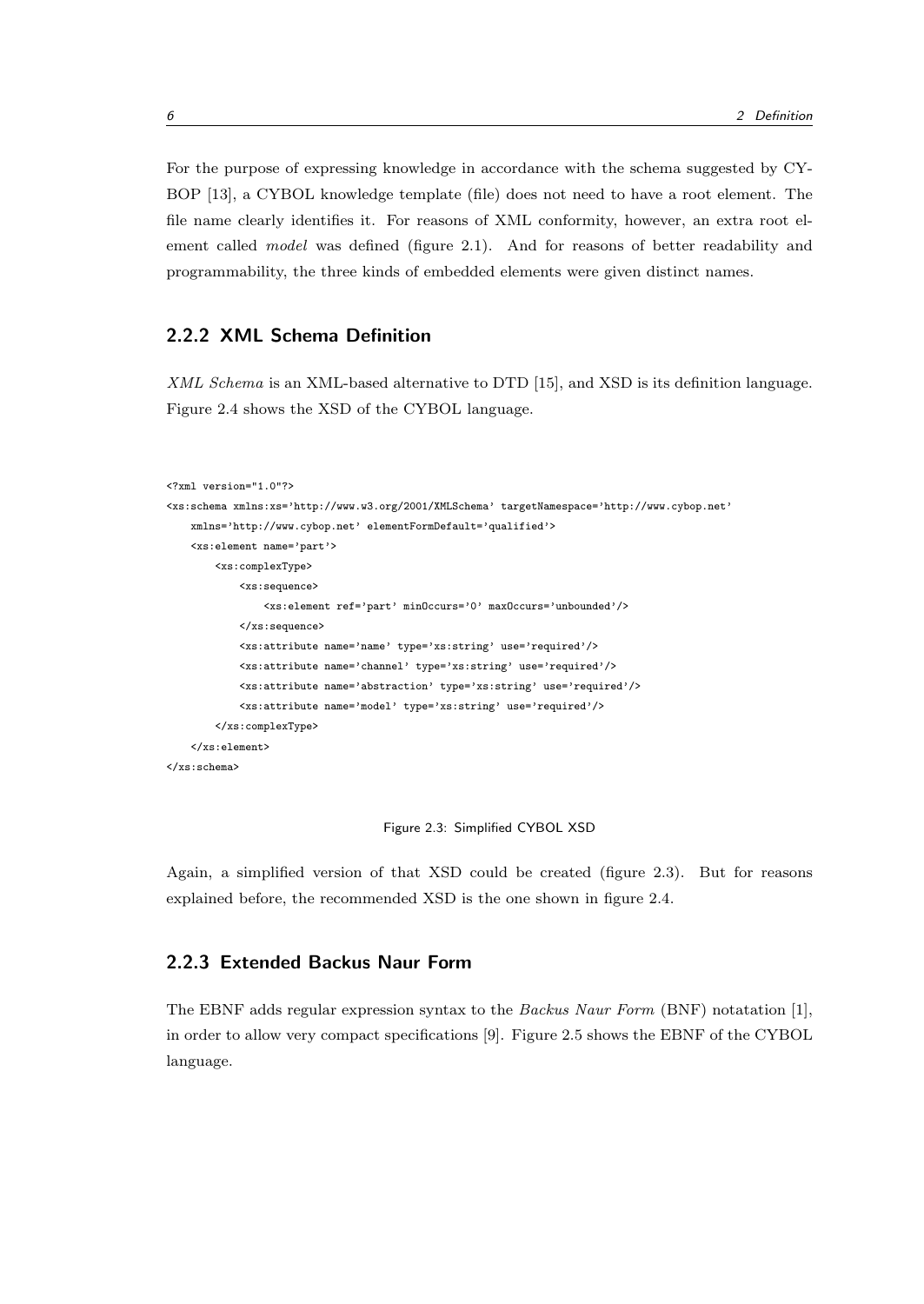```
<?xml version="1.0"?>
<xs:schema xmlns:xs='http://www.w3.org/2001/XMLSchema' targetNamespace='http://www.cybop.net'
   xmlns='http://www.cybop.net' elementFormDefault='qualified'>
   <xs:element name='model'>
       <xs:complexType>
           <xs:sequence>
                <xs:element ref='part' minOccurs='0' maxOccurs='unbounded'/>
           </xs:sequence>
        </xs:complexType>
    \zeta/xs:element>
    <xs:element name='part'>
        <xs:complexType>
           <xs:sequence>
                <xs:element ref='property' minOccurs='0' maxOccurs='unbounded'/>
           </xs:sequence>
           <xs:attribute name='name' type='xs:string' use='required'/>
            <xs:attribute name='channel' type='xs:string' use='required'/>
            <xs:attribute name='abstraction' type='xs:string' use='required'/>
            <xs:attribute name='model' type='xs:string' use='required'/>
        </xs:complexType>
    </xs:element>
    <xs:element name='property'>
        <xs:complexType>
           <xs:sequence>
                <xs:element ref='constraint' minOccurs='0' maxOccurs='unbounded'/>
           </xs:sequence>
           <xs:attribute name='name' type='xs:string' use='required'/>
            <xs:attribute name='channel' type='xs:string' use='required'/>
           <xs:attribute name='abstraction' type='xs:string' use='required'/>
            <xs:attribute name='model' type='xs:string' use='required'/>
        </xs:complexType>
    </xs:element>
    <xs:element name='constraint'>
        <xs:complexType>
            <xs:attribute name='name' type='xs:string' use='required'/>
           <xs:attribute name='channel' type='xs:string' use='required'/>
           <xs:attribute name='abstraction' type='xs:string' use='required'/>
            <xs:attribute name='model' type='xs:string' use='required'/>
        </xs:complexType>
    </xs:element>
</xs:schema>
```
Figure 2.4: Recommended CYBOL XSD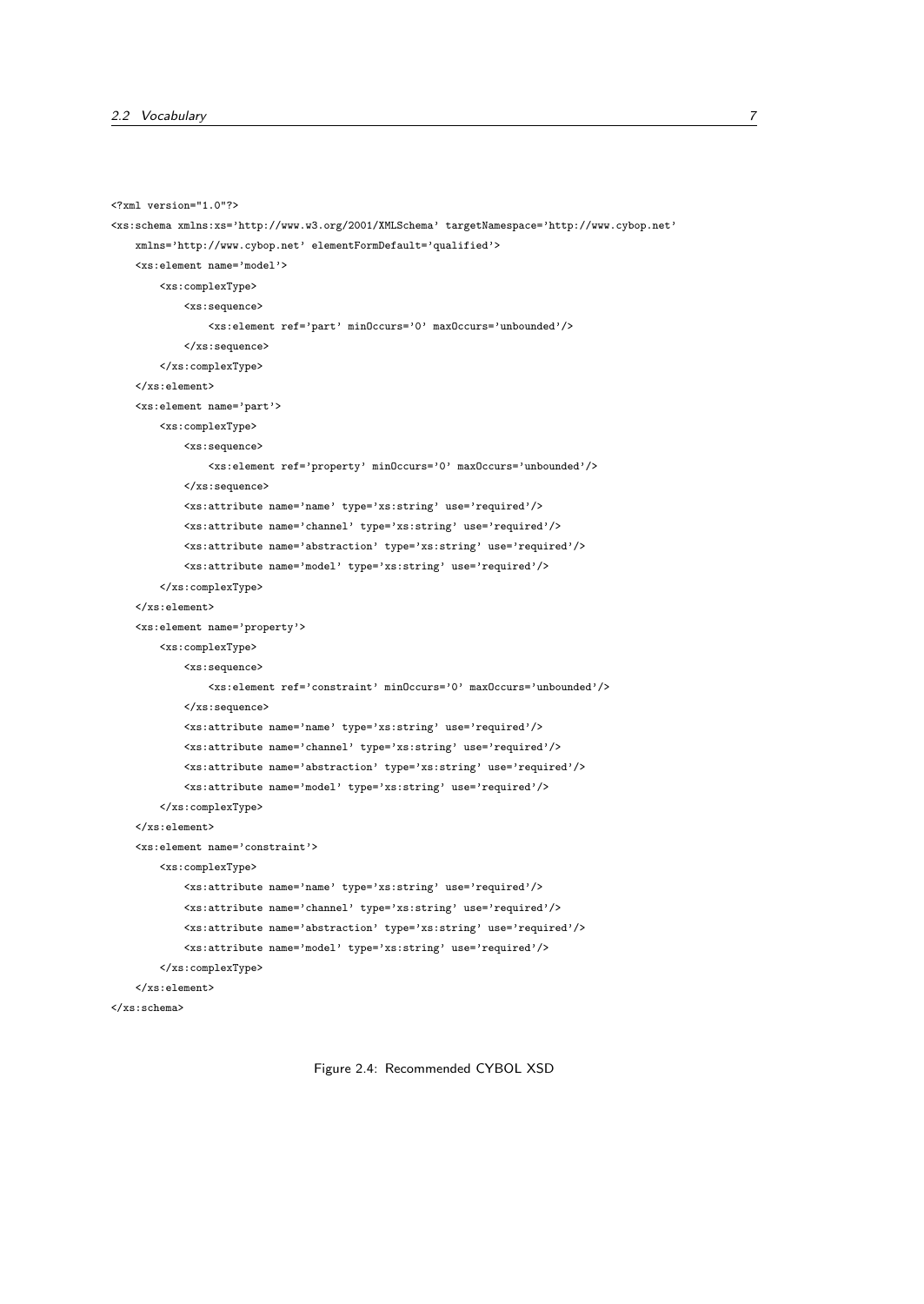```
CYBOL = '<del>model</del>')'{part}
               '</model>';
part = \sqrt{ = \sqrt{} attributes '\' |
               '<part ' attributes '>'
                   {property}
               '</part>';
property = '<property' attributes '\>' |
               '<property ' attributes '>'
                   {constraint}
               '</property>';
constraint = \sqrt{const} + \sqrt{ attributes \sqrt{};
attributes = name_attribute channel_attribute abstraction_attribute model_attribute
name\_attribute = 'name="" name '"';
channel_attribute = 'channel="' channel '"';
abstraction_attribute = 'abstraction="' abstraction '"';
model_attribute = 'model="' model '"';
name = description_sign;
channel = description_sign;
abstraction = description_sign;
model = value_sign;
description_sign = { ( letter | number ) };
value_sign = { ( \text{ letter } | \text{ number } | \text{ other } \text{sign } ) };
letter = small_letter | big_letter;
small_letter = 'a' | 'b' | 'c' | 'd' | 'e' | 'f' | 'g' |
                  'h' | 'i' | 'j' | 'k' | 'l' | 'm' | 'n' |
                   'o' | 'p' | 'q' | 'r' | 's' | 't' | 'u' |
                   'v' | 'w' | 'x' | 'y' | 'z';
big_letter = 'A' | 'B' | 'C' | 'D' | 'E' | 'F' | 'G' |
                   'H' | 'I' | 'J' | 'K' | 'L' | 'M' | 'N' |
                   'O' | 'P' | 'Q' | 'R' | 'S' | 'T' | 'U' |
                   'V' | 'W' | 'X' | 'Y' | 'Z';
other_sign = ',' | '.' | '/', '+', '-', '*';
number = '0' | '1' | '2' | '3' | '4' |
                   '5' | '6' | '7' | '8' | '9';
```
Figure 2.5: CYBOL in EBNF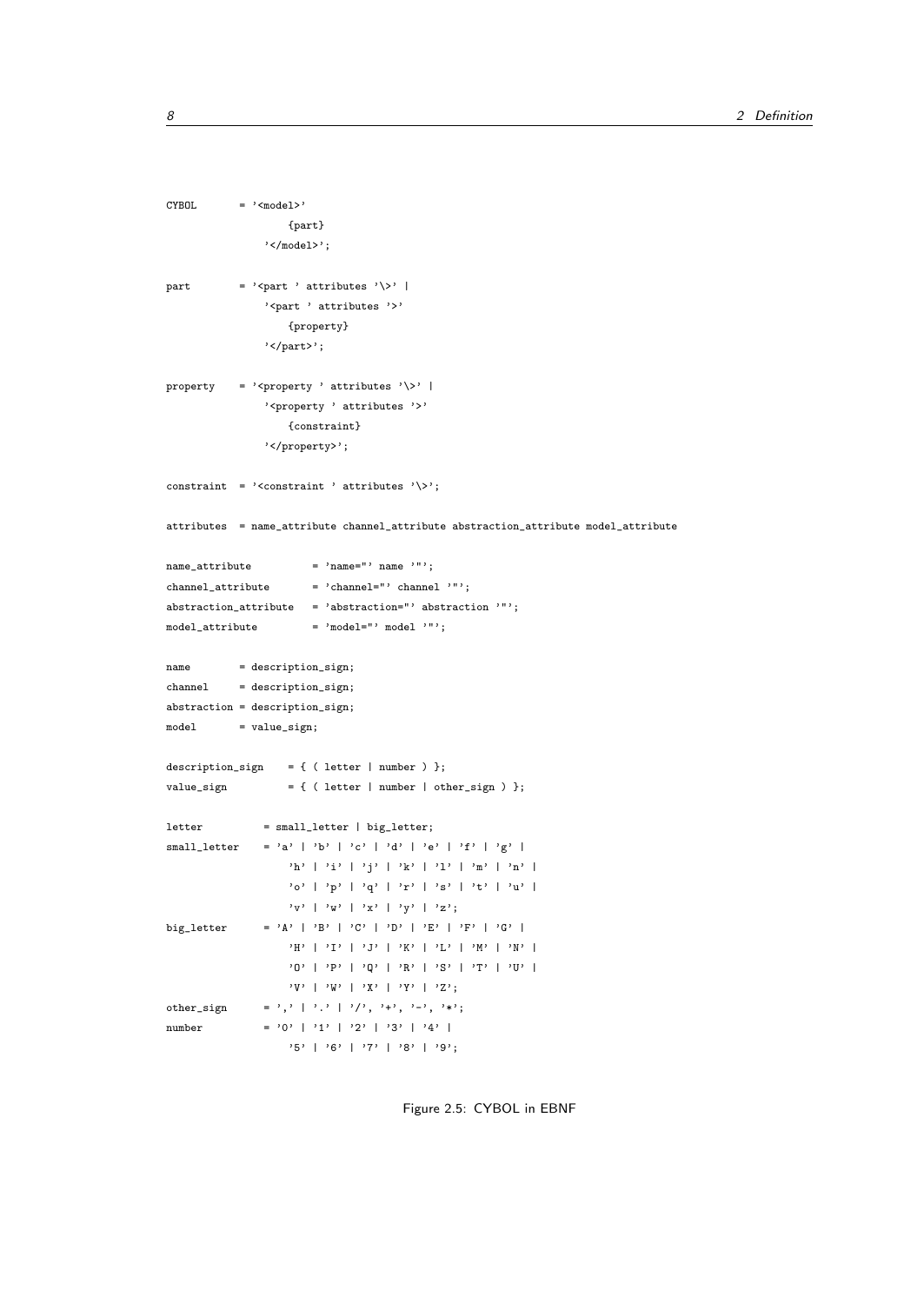## 2.3 Semantics

The meaning expressed by terms and sentences is their Semantics [2].

CYBOL files can be used to model State Knowledge (like a graphical window or a person's address) and Logic Knowledge (like an operation or algorithm or workflow) [7]. In both cases, the same syntax (document structure) with identical vocabulary (XML tags and -attributes) is applied. It is the attribute Values that make a difference in meaning.

The double hierarchy mentioned before is realised in CYBOL knowledge templates by using XML *Attributes* for representing the whole-part hierarchy, and XML Tags for representing the additional meta data that a whole model keeps about its part models.

## 2.3.1 Attributes

Normally, an XML Attribute keeps meta information about the contents of an XML Tag. In CYBOL, however, three attributes keep meta information about a fourth attribute. The attributes, altogether, are:

- name
- channel
- abstraction
- model

The attribute of greatest interest is *model*. It contains a model either directly, or a path to one. The channel attribute indicates whether the model attribute's value is to be read from:

- inline
- file

The *abstraction* attribute specifies how to interpret the model pointed to by the *model* attribute's value. A model may be given in formats like for example:

- compound (a state- or logic compound model encoded in CYBOL format)
- operation (a primitive logic model)
- character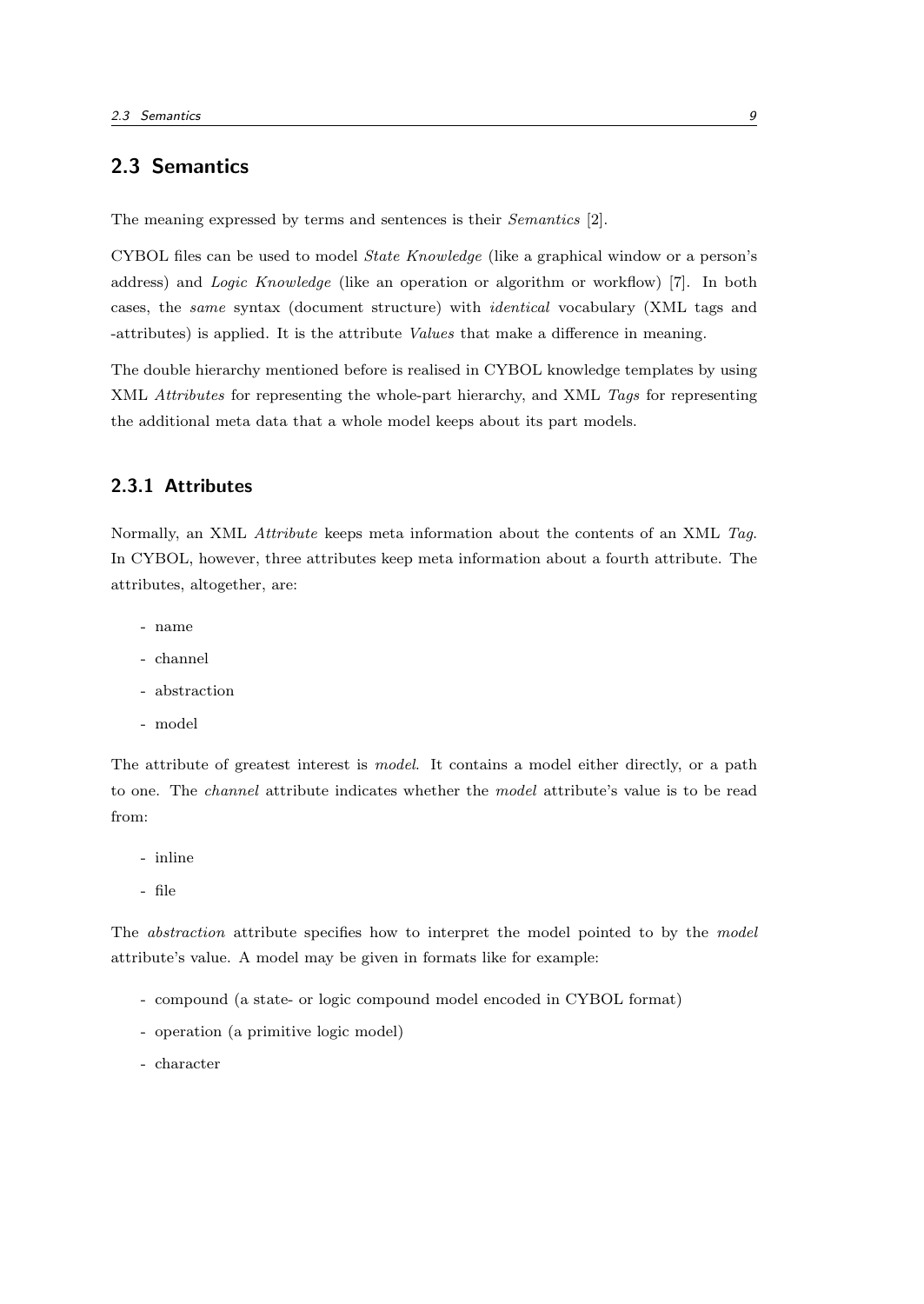- double
- integer
- boolean

The name attribute, finally, provides the referenced model with an identifier that has to be unique within the Whole model the Part model belongs to.

While the interpretation of the *model* attribute's value depends on the *channel*- and *abstrac*tion attributes, the other three attributes (name, channel, abstraction) themselves always get interpreted as string of characters.

#### 2.3.2 Tags

There are many kinds of meta data besides the above-mentioned attributes, that may be known about a model. These are given as special XML tags called *property* and *constraint*. As defined in section 2.2, a CYBOL knowledge template may use four kinds of XML tags:

- model
- part
- property
- constraint

The model tag appears just once. It is the root node which makes a CYBOL knowledge template a valid XML document.

Of actual interest are the part tags. They identify the models that the whole model described by the CYBOL knowledge template consists of.

A whole model may know a lot more about its part models, than is given by a part model's XML attributes. A spatial state model may know about the *position* and *size* of its parts, in space. A temporal model (such as a workflow) may have to know about the position of its parts in time, in order to be able to execute them in the correct order. Further, the temporal model needs to know about the *input/output*  $(i/\rho)$  state models which are to be manipulated by the corresponding logic operation (part model). The number of parts within a whole (compound) model may be limited. And so on. These additional information are provided by property tags whose number is conceptually unlimited.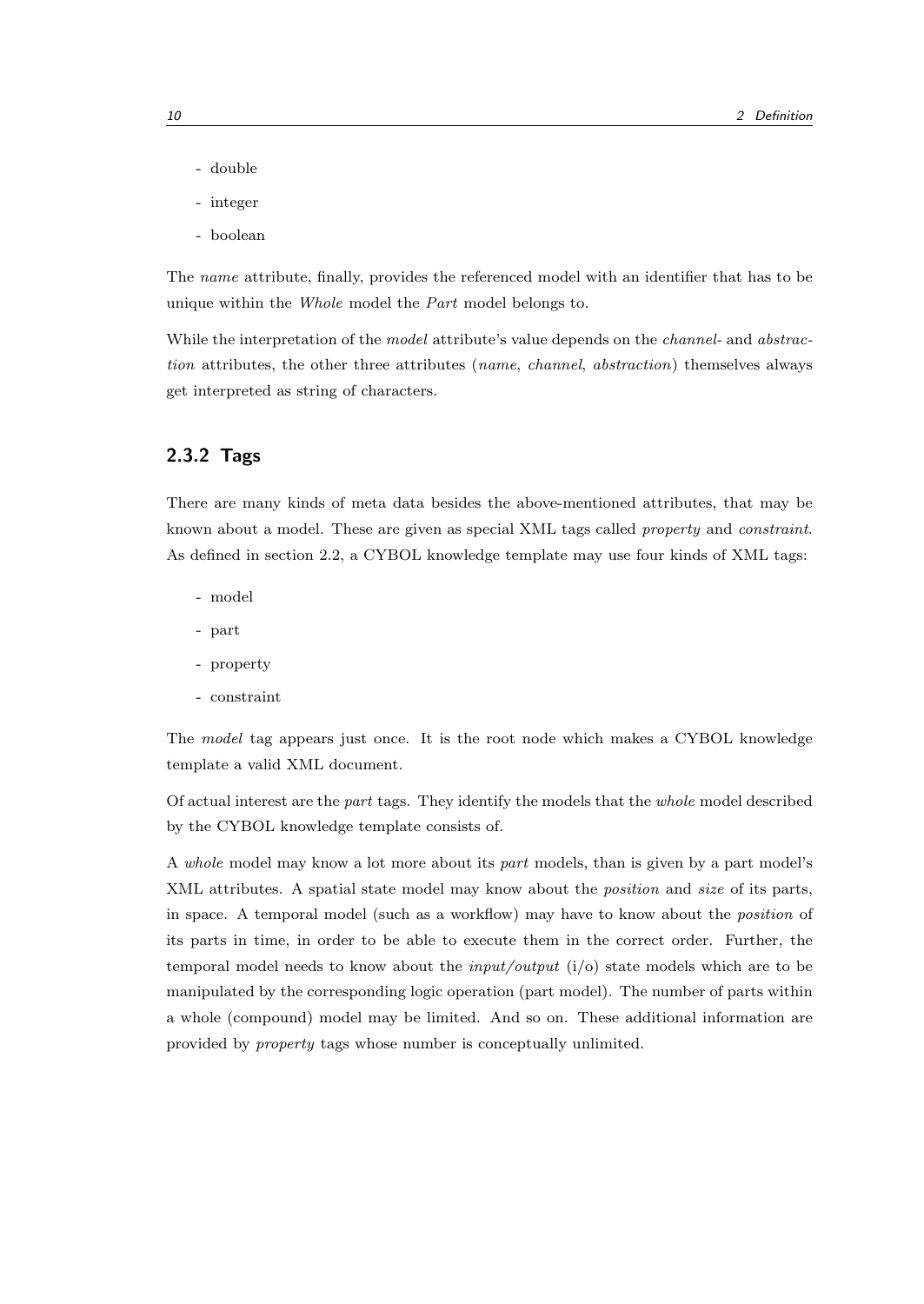Not only parts need additional meta data; properties may need such data, too. The position or size as properties of a part may have to be constrained to certain values, such as a minimum or maximum. The values of the colour property of a part model may have to be chosen out of a pre-defined set called choice. Data of that kind are stated in constraint tags.

## 2.3.3 Tag-Attribute Swapping

CYBOL swaps the meaning attributes and tags traditionally have in XML documents, where tags represent elements that may be nested infinitely and attributes hold additional (meta) data about a tag. Following an example of how CYBOL might have looked that way:

```
<model>
    <part>
        <name="title"/>
        <channel="inline"/>
        <abstraction="character"/>
        <model="Res Medicinae"/>
   </part>
   <part layout="compass" position="north">
       <name="menu_bar"/>
        <channel="file"/>
        <abstraction="cybol"/>
        <model="gui/menu_bar.cybol"/>
    </part>
</model>
```
The current final specification of CYBOL, on the contrary, uses attributes to define a nested element (part) and tags to give properties (meta information) about such a nested element, in the following way:

```
<model>
    <part name="title" channel="inline" abstraction="character" model="Res Medicinae"/>
    <part name="menu_bar" channel="file" abstraction="cybol" model="gui/menu_bar.cybol">
       <property name="layout" channel="inline" abstraction="character" model="compass"/>
        <property name="position" channel="inline" abstraction="character" model="north"/>
   </part>
</model>
```
This is because: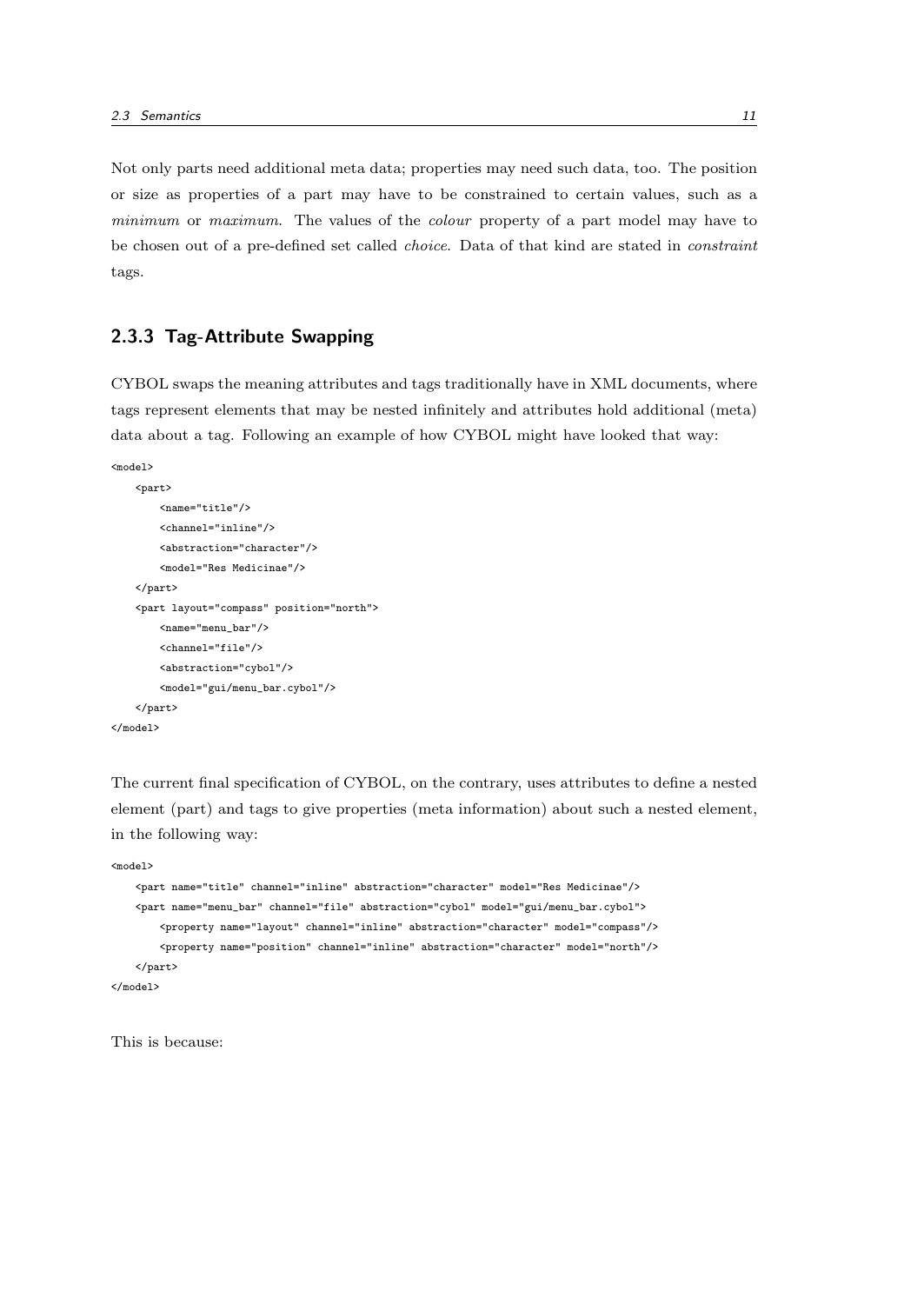- 1. the number of attributes specifying a part in CYBOL is fixed, whereas the number of tags specifying a property of a part is not, and the number of XML tags is easier extensible than that of attributes;
- 2. that way it is also possible to specify a part without any properties in just one CYBOL code line, while otherwise four tags would always have to be given;
- 3. not only a part may be nested (consist of smaller parts), but also a property may be (for example a position consisting of three coordinates given as parts), which necessitates the four standard attributes to be given for properties and constraints as well.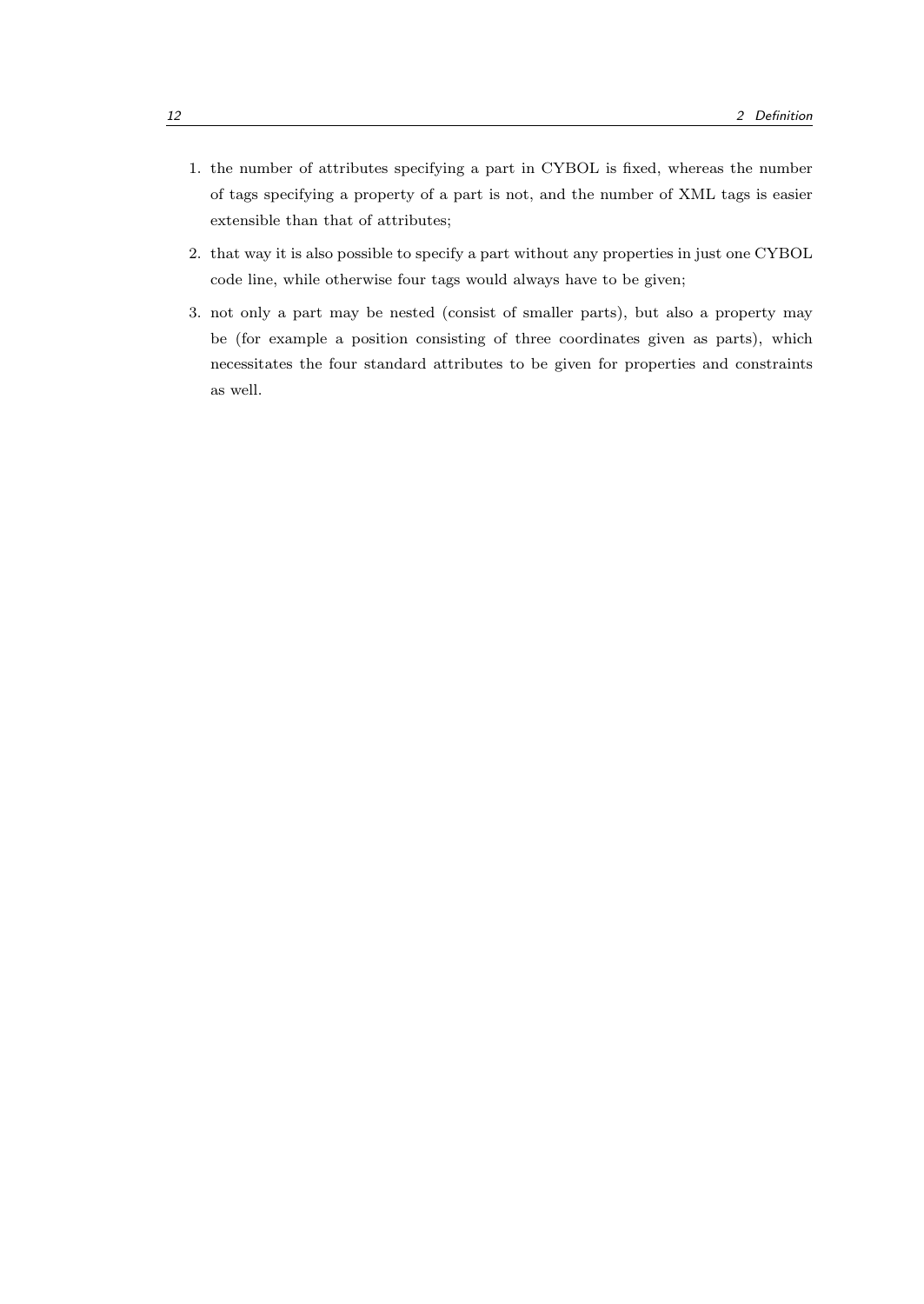## 3 State Models

## 3.1 User Interface

A User Interface (UI) provides functionality by which a user can communicate with a software system.

## 3.1.1 Textual User Interface

Textual User Interface (TUI) is a synonym for character-based UI. Historically, the TUI (besides the simple command line) was the first kind of UI for computers. It mostly offers a menu with a list of possible choices that can be activated via the pressing of a special button on the keyboard. Figure 3.1 illustrates a typical, menu-based TUI.

#### Example

```
<part name="exit_menu_item" channel="inline" abstraction="character" model="Exit">
   <property name="position" channel="inline" abstraction="integer" model="5,10,0"/>
    <property name="size" channel="inline" abstraction="integer" model="60,1,1"/>
   <property name="background" channel="inline" abstraction="character" model="blue"/>
   <property name="foreground" channel="inline" abstraction="character" model="white"/>
   <property name="bold" channel="inline" abstraction="boolean" model="true"/>
   <property name="enter" channel="inline" abstraction="knowledge" model=".app.logic.enter"/>
   <property name="previous" channel="inline" abstraction="knowledge" model=".app.tui.about_menu_item"/>
   <property name="next" channel="inline" abstraction="knowledge" model=".app.tui.start_menu_item"/>
   <property name="arrow_up" channel="inline" abstraction="knowledge" model=".app.logic.arrow_up"/>
   <property name="arrow_down" channel="inline" abstraction="knowledge" model=".app.logic.arrow_down"/>
</part>
```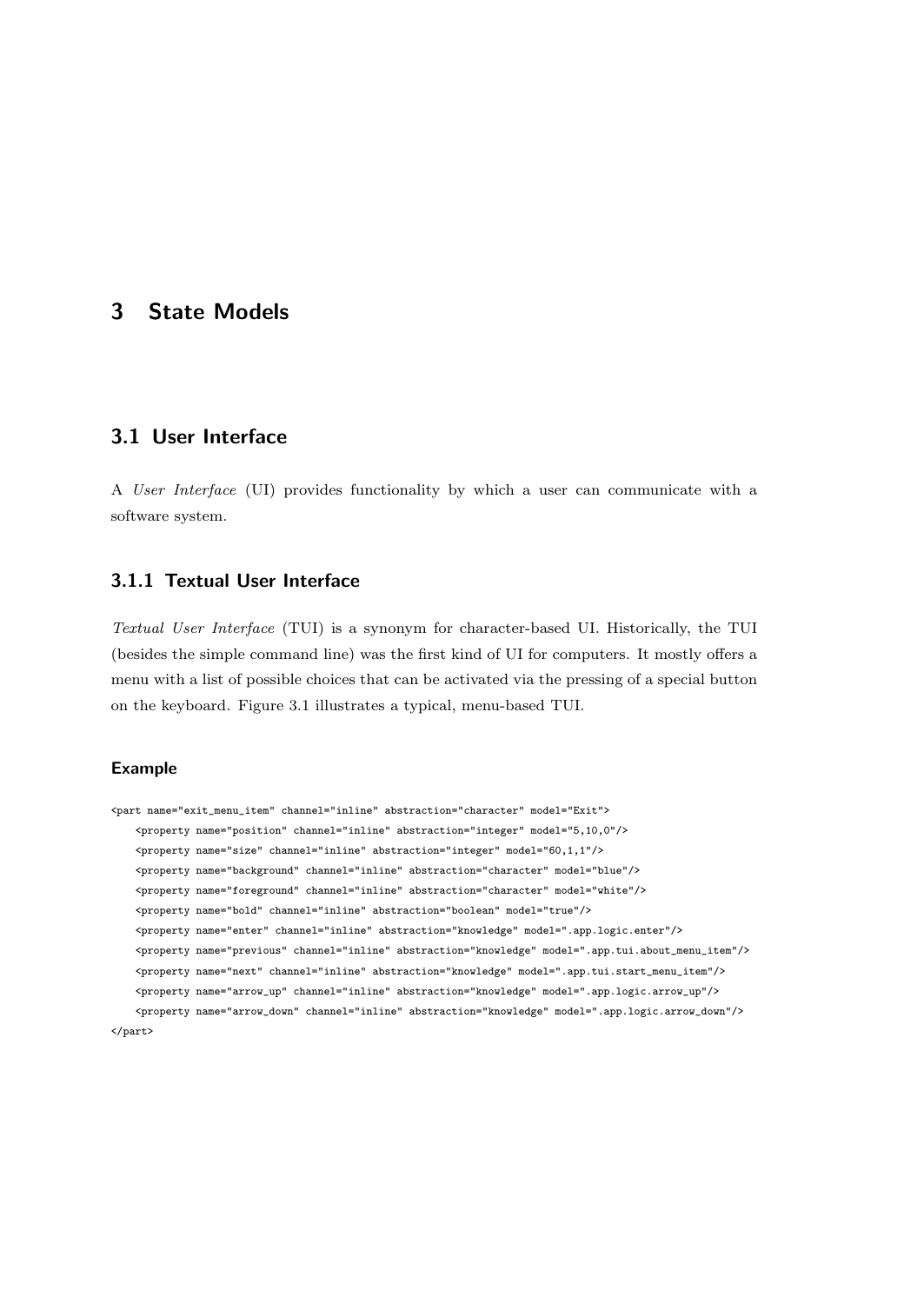

Figure 3.1: Textual User Interface

#### Position Property

This property specifies the TUI element's origin.

required

name='position' abstraction='integer' model=x, y, z coordinates

## Size Property

This property specifies the TUI element's extension.

required

name='size' abstraction='integer' model=x, y, z extensions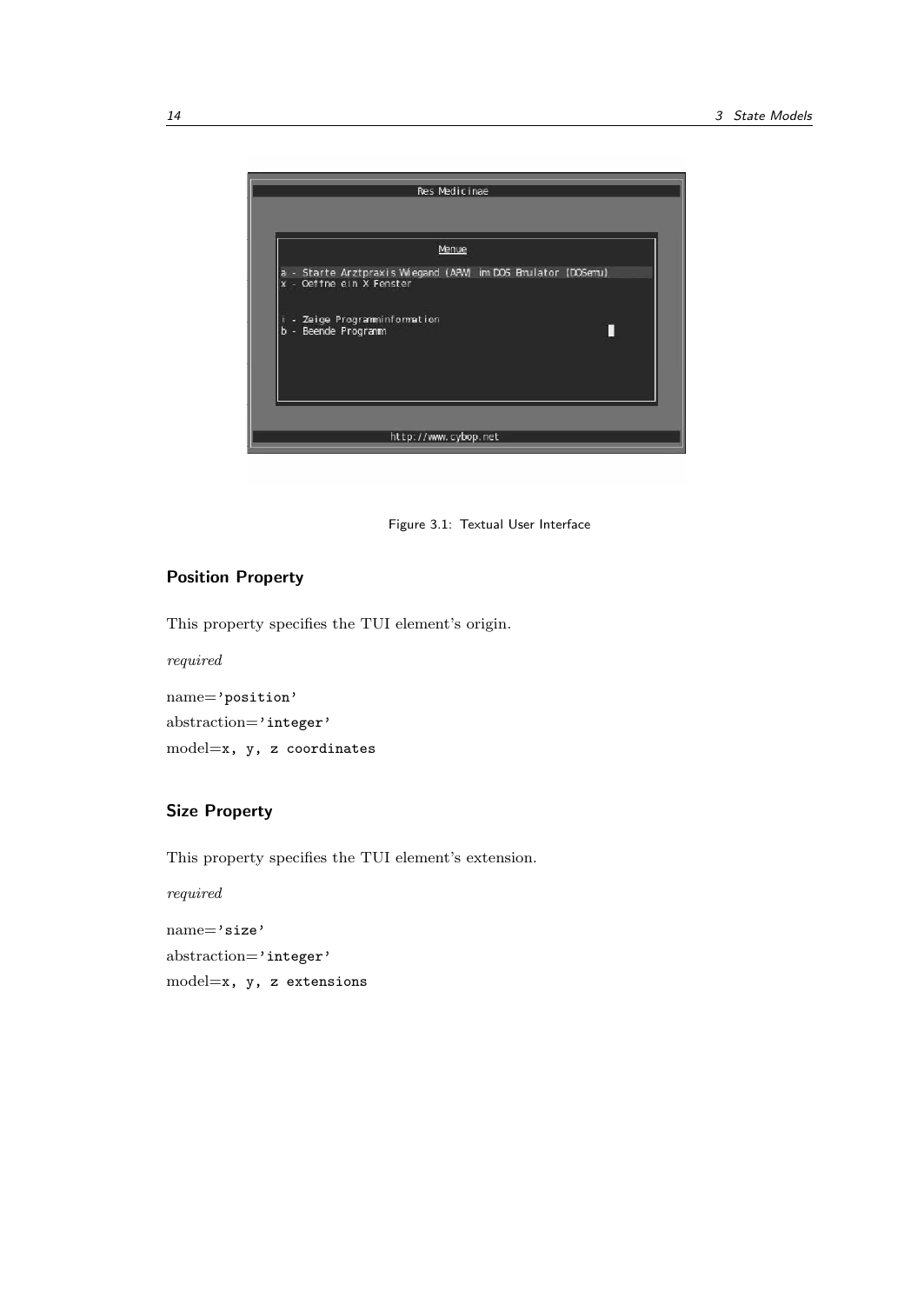## Background Property

This property specifies the background colour of the TUI.

required name='background' abstraction='character' model='black' | 'red' | 'green' | 'yellow' | 'blue' | 'magenta' | 'cobalt' | 'white'

## Foreground Property

This property specifies the foreground colour of the TUI.

required

name='foreground' abstraction='character' model='black' | 'red' | 'green' | 'yellow' | 'blue' | 'magenta' | 'cobalt' | 'white'

#### Border Property

This property specifies the kind of border of the TUI.

optional name='border' abstraction='character' model='line' 'round line' 'double line'

#### Hidden Property

This property specifies whether or not to hide the TUI element.

optional name='hidden' abstraction='boolean' model='true' | 'false'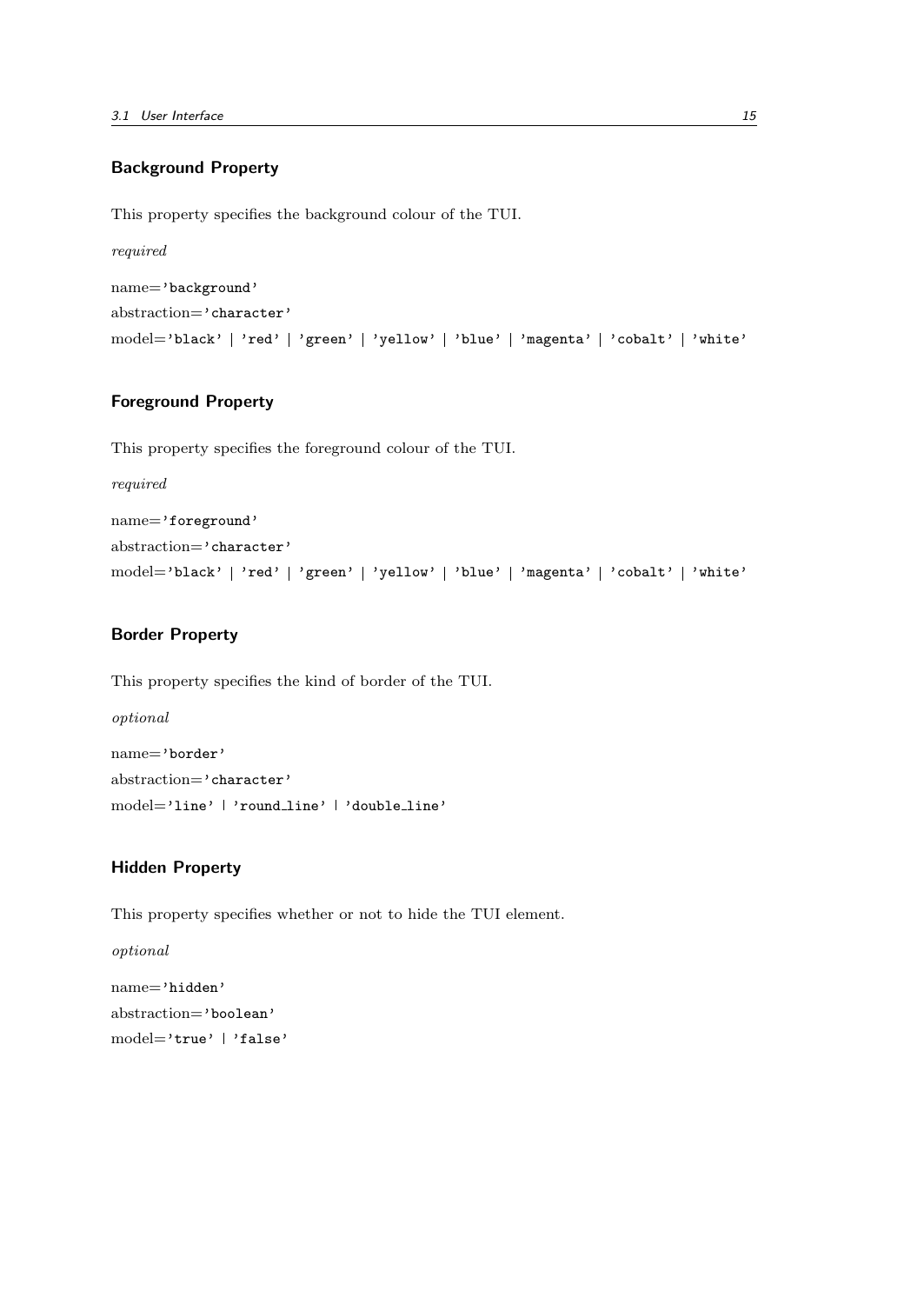## Inverse Property

This property specifies whether or not to display the TUI element in inverse colours.

optional name='inverse' abstraction='boolean' model='true' | 'false'

## Blink Property

This property specifies whether or not the TUI element should blink.

optional name='blink' abstraction='boolean' model='true' | 'false'

## Underline Property

This property specifies whether or not to underline the TUI element's text.

optional name='underline' abstraction='boolean' model='true' | 'false'

## Bold Property

This property specifies whether or not to display the TUI element's text in bold font.

optional name='bold' abstraction='boolean' model='true' | 'false'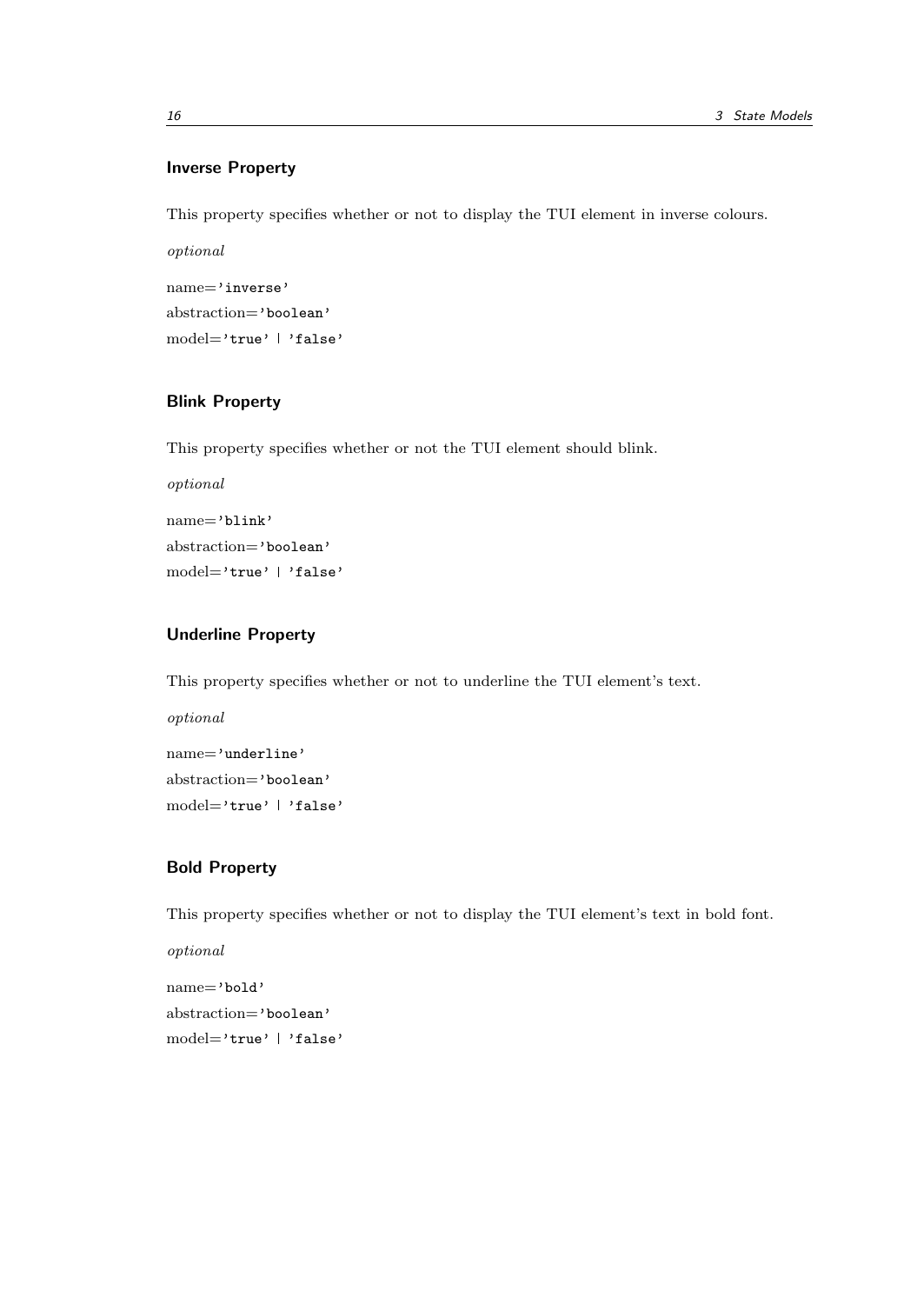#### Focus Property

This property points to the TUI element (knowledge model) having focus. It is important to find out which TUI element a key press event relates to. The focus of a number of part elements should always be held by their corresponding whole (compound) element.

optional, only if TUI element should be able to react to button press events

```
name='focus'
abstraction='knowledge' | 'encapsulated'
model=logic knowledge model
```
#### Previous Property

This property points to the previous TUI element (knowledge model) owning focus.

optional, only if TUI element should have a predecessor that may own the focus

```
name='previous'
abstraction='knowledge' | 'encapsulated'
model=logic knowledge model
```
#### Next Property

This property points to the next TUI element (knowledge model) receiving focus.

optional, only if TUI element should have a successor that may own the focus

```
name='next'
abstraction='knowledge' | 'encapsulated'
model=logic knowledge model
```
#### Enter Property

This property specifies the logic knowledge model to be executed if the Enter button is pressed while the TUI element has focus.

optional, only if TUI element should react to button press event; a prerequisition is that the TUI element's focus property value is true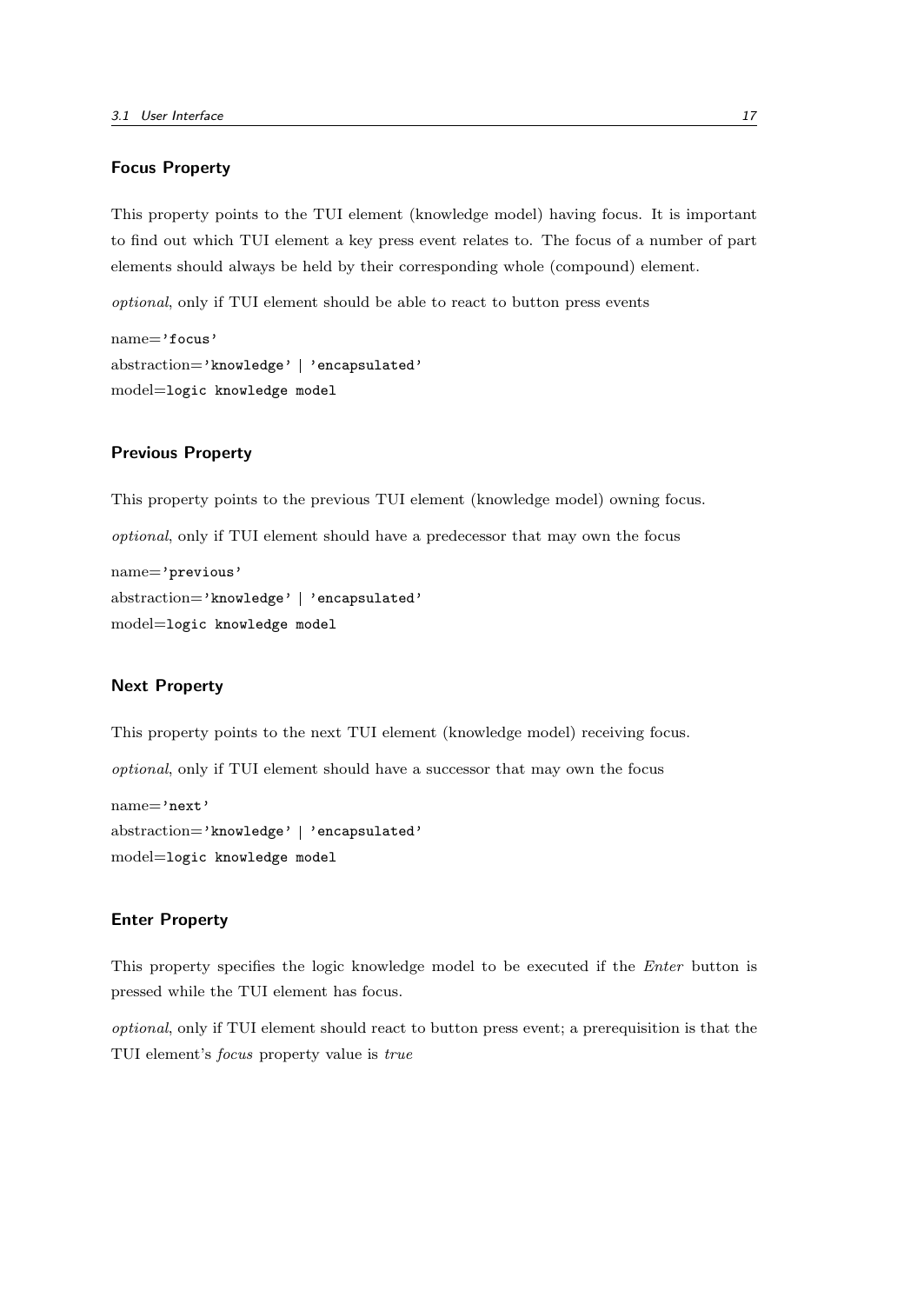name='enter' abstraction='knowledge' | 'encapsulated' model=logic knowledge model

#### Escape Property

This property specifies the logic knowledge model to be executed if the *Esc* button is pressed while the TUI element has focus.

optional, only if TUI element should react to button press event; a prerequisition is that the TUI element's focus property value is true

```
name='escape'
abstraction='knowledge' | 'encapsulated'
model=logic knowledge model
```
## Arrow Up Property

This property specifies the logic knowledge model to be executed if the *arrow-up* button is pressed while the TUI element has focus.

optional, only if TUI element should react to button press event; a prerequisition is that the TUI element's focus property value is true

name='arrow up' abstraction='knowledge' | 'encapsulated' model=logic knowledge model

#### Arrow Down Property

This property specifies the logic knowledge model to be executed if the arrow-down button is pressed while the TUI element has focus.

optional, only if TUI element should react to button press event; a prerequisition is that the TUI element's focus property value is true

```
name='arrow down'
abstraction='knowledge' | 'encapsulated'
```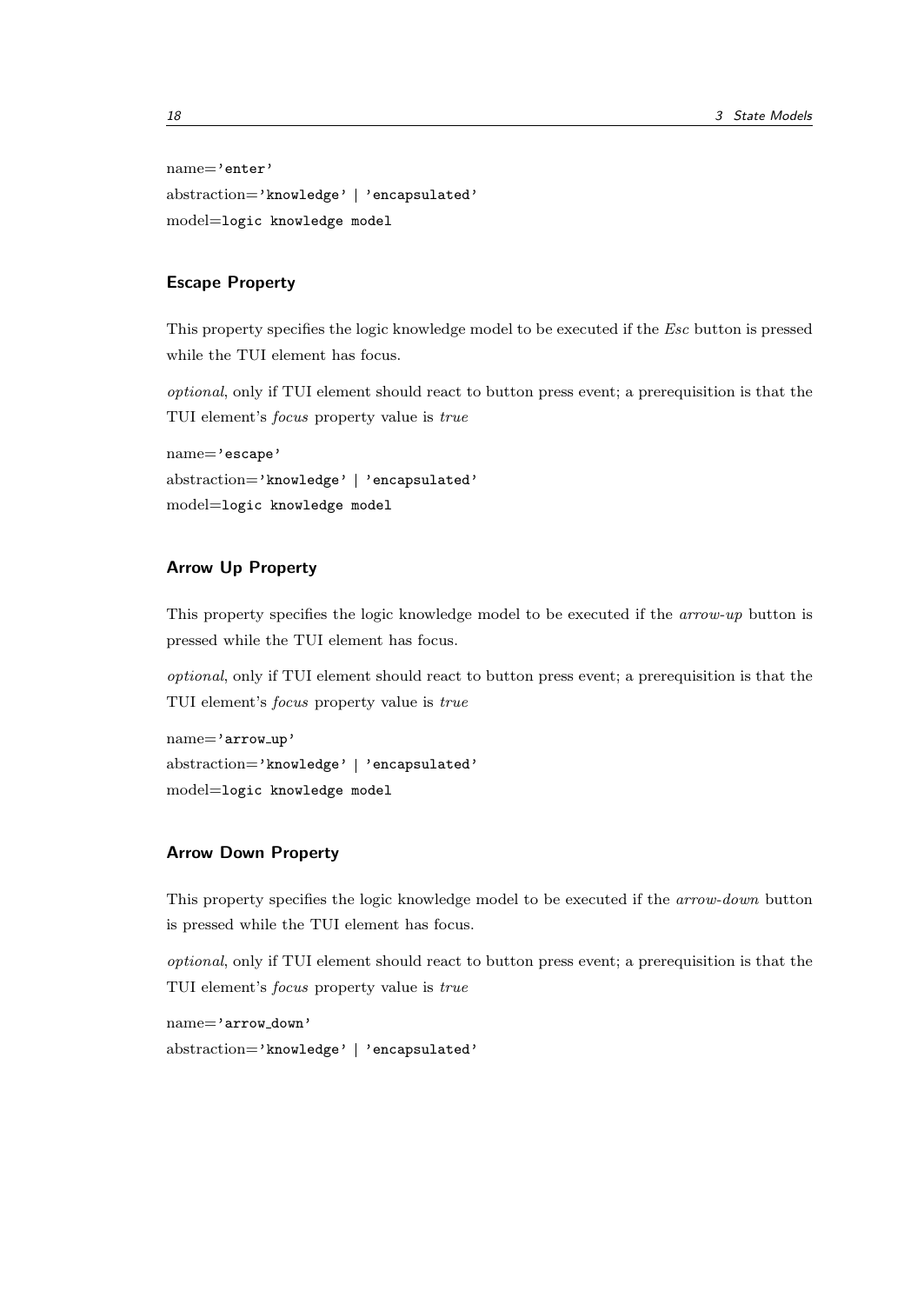model=logic knowledge model

#### Arrow Left Property

This property specifies the logic knowledge model to be executed if the *arrow-left* button is pressed while the TUI element has focus.

optional, only if TUI element should react to button press event; a prerequisition is that the TUI element's focus property value is true

```
name='arrow_left'
abstraction='knowledge' | 'encapsulated'
model=logic knowledge model
```
#### Arrow Right Property

This property specifies the logic knowledge model to be executed if the arrow-right button is pressed while the TUI element has focus.

optional, only if TUI element should react to button press event; a prerequisition is that the TUI element's focus property value is true

```
name='arrow_right'
abstraction='knowledge' | 'encapsulated'
model=logic knowledge model
```
## 3.1.2 Graphical User Interface

A Graphical User Interface (GUI) is mostly based on so-called graphical Windows which may overlap, or be ordered side-by-side on a screen. Figure 3.2 illustrates a typical GUI.

#### Example

```
<part name="menu_bar" channel="file" abstraction="compound" model="gui/menu_bar.cybol">
   <property name="shape" channel="inline" abstraction="character" model="rectangle"/>
   <property name="layout" channel="inline" abstraction="character" model="compass"/>
    <property name="cell" channel="inline" abstraction="character" model="north"/>
   <property name="size" channel="inline" abstraction="integer" model="600,40,1"/>
```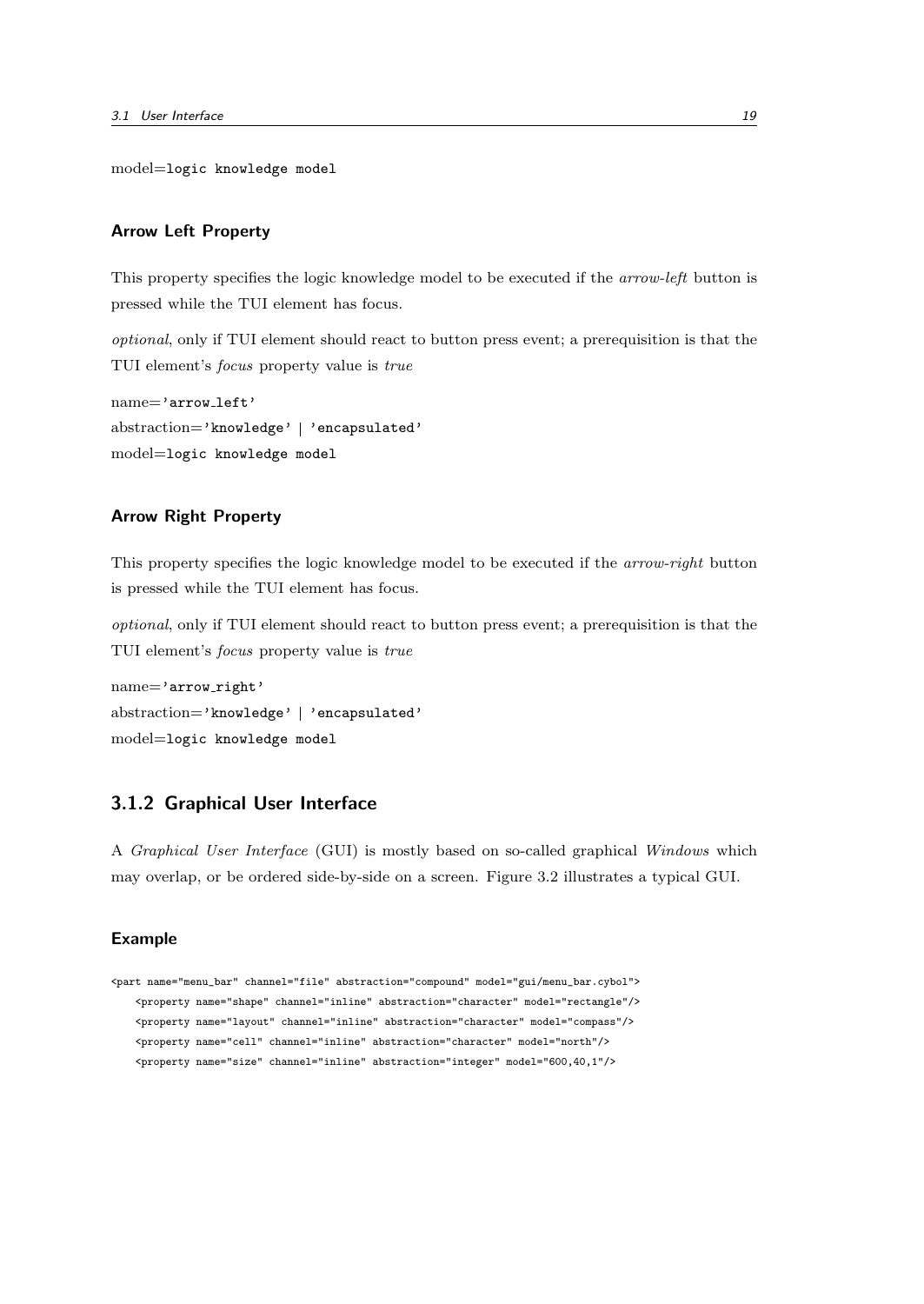

Figure 3.2: Graphical User Interface

```
<property name="foreground" channel="inline" abstraction="rgb" model="0,0,0"/>
    <property name="right_press" channel="inline" abstraction="knowledge" model=".app.logic.action"/>
</part>
```
## Shape Property

This property specifies the geometrical shape of the GUI.

required

name='shape' abstraction='character' model='rectangle' | 'circle' | 'polygon'

## Layout Property

This property specifies the kind of layout of the GUI.

required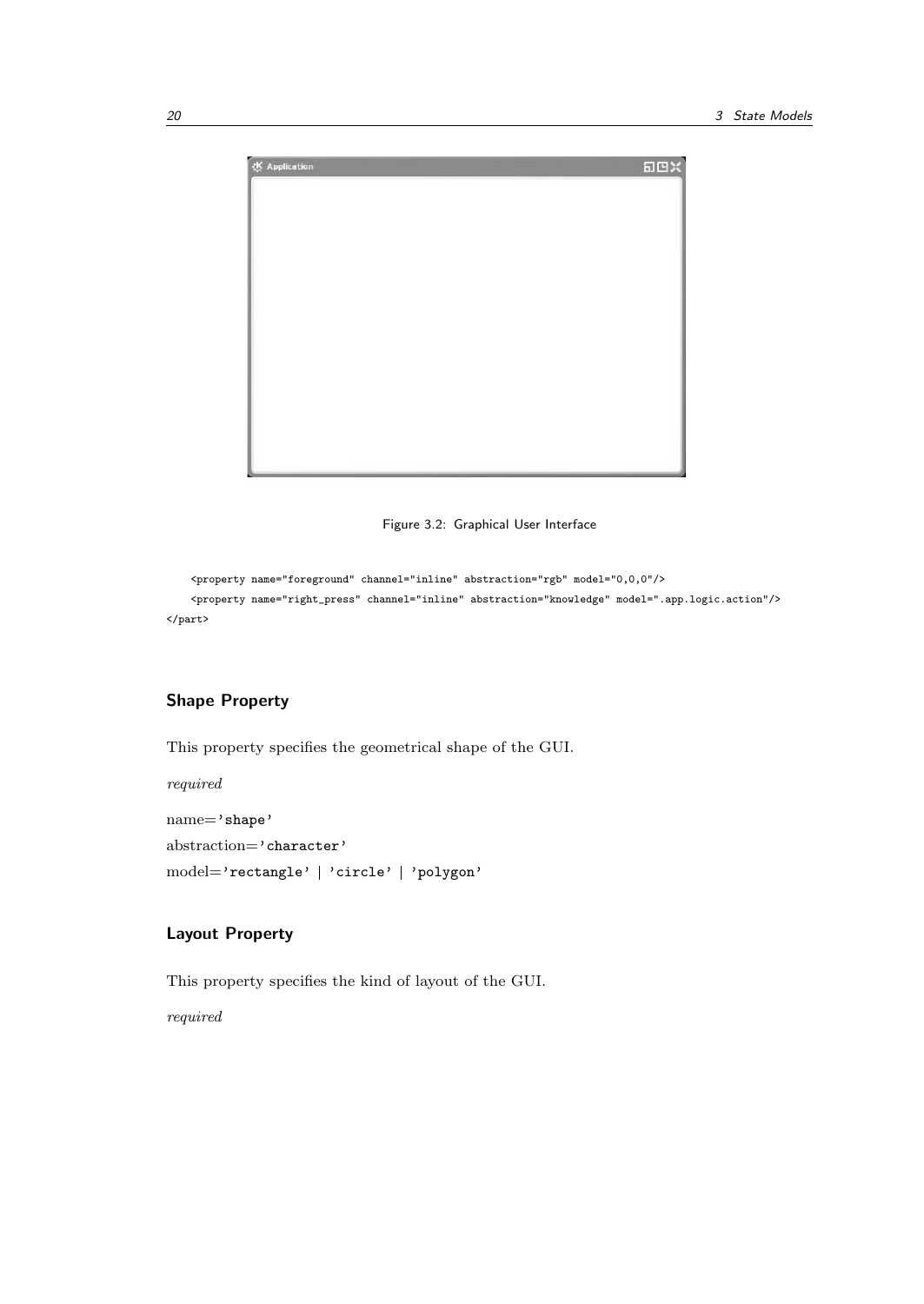name='layout' abstraction='character' model='root' | 'coordinates' | 'compass'

#### Cell Property

This property specifies the cell ordering, if compass layout is used.

optional, only if layout property is compass

```
name='cell'
abstraction='character'
model='north' | 'south' | 'west' | 'east' | 'centre'
```
## Position Property

This property specifies the GUI element's origin.

optional, only if layout property is root or coordinates

```
name='position'
abstraction='integer'
model=x, y, z coordinates
```
#### Size Property

This property specifies the GUI element's extension.

required

name='size' abstraction='integer' model=x, y, z extensions

## Background Property

This property specifies the background colour of the GUI.

optional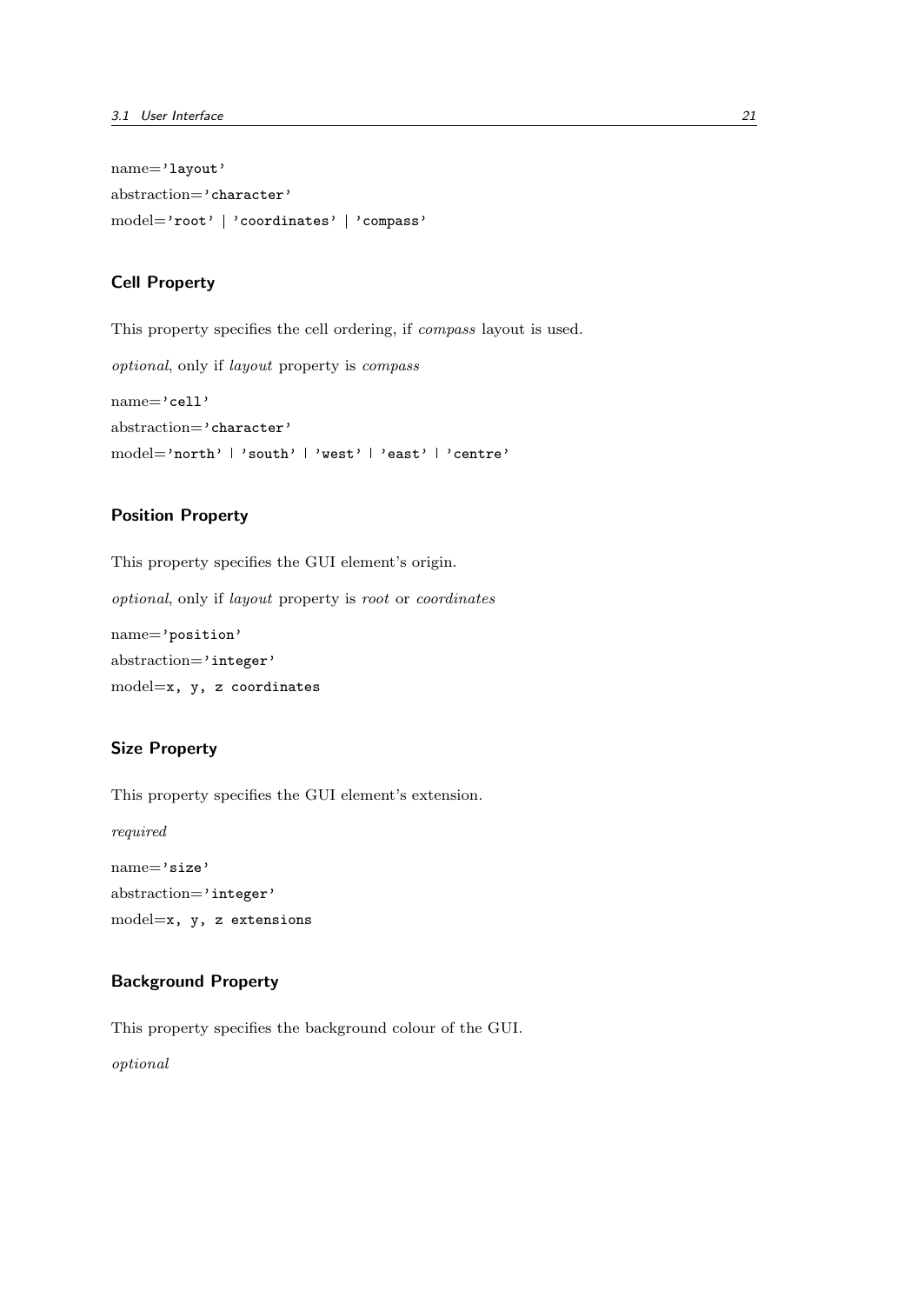name='background' abstraction='character' model='black' | 'red' | 'green' | 'yellow' | 'blue' | 'magenta' | 'cobalt' | 'white'

#### Foreground Property

This property specifies the foreground colour of the GUI.

optional

```
name='foreground'
abstraction='character'
model='black' | 'red' | 'green' | 'yellow' | 'blue' | 'magenta' | 'cobalt' | 'white'
```
## Title Property

This property specifies the GUI element's (window's) title.

optional, only if layout property is root

```
name='title'
abstraction='character'
model=window title
```
#### Icon Property

This property specifies the GUI element's (window's) icon.

optional, only if layout property is root

```
name='icon'
abstraction='bmp' | 'jpeg' | 'png' | 'gif' | etc.
model=graphic file
```
#### Expose Property

This property specifies the logic knowledge model to be executed if the GUI element is exposed, for example shown again after having been hidden before.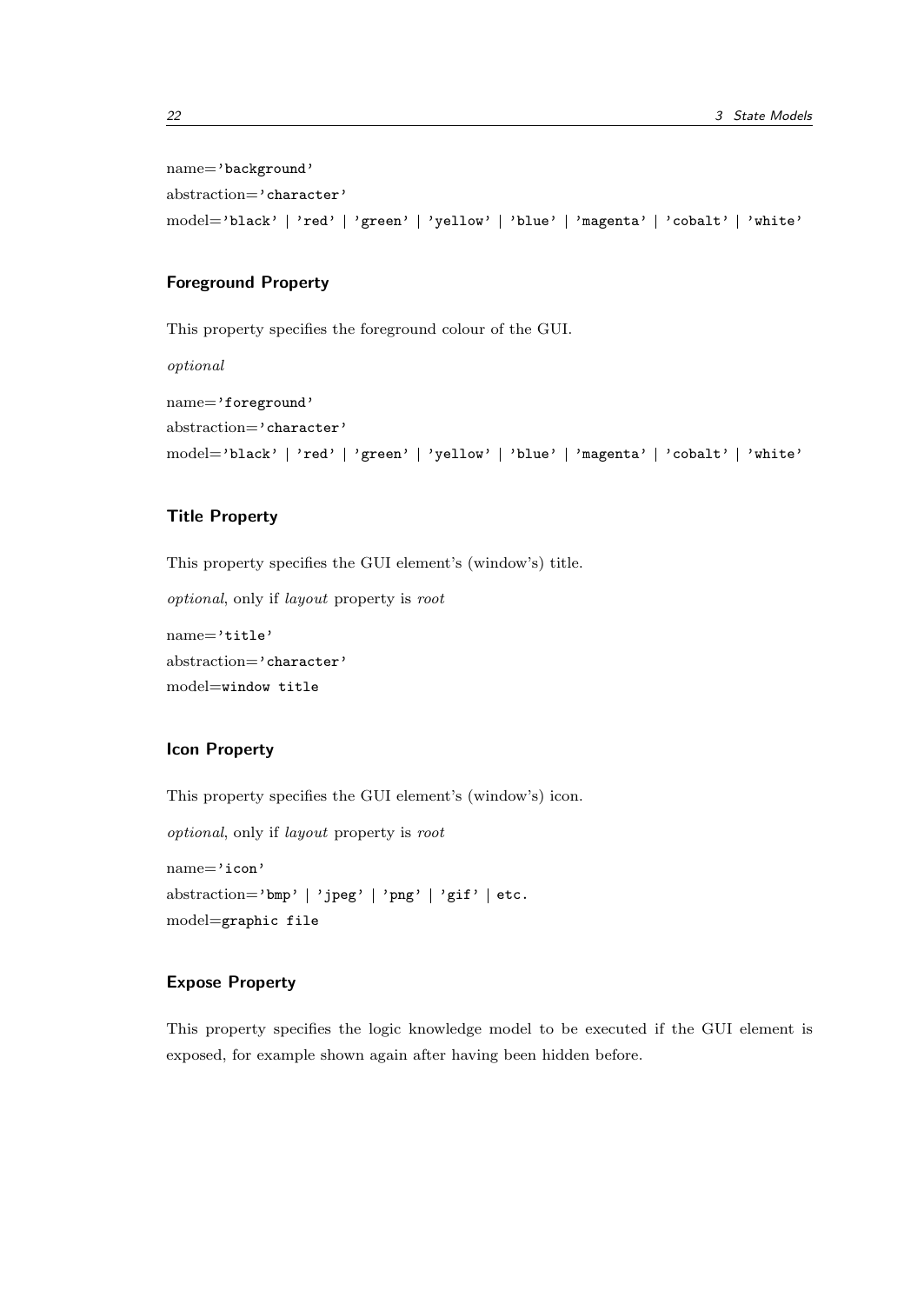optional, only if GUI element should react to expose event name='expose'

```
abstraction='knowledge' | 'encapsulated'
model=logic knowledge model
```
#### Mouse Over Property

This property specifies the logic knowledge model to be executed if the mouse is moved over the GUI element.

optional, only if GUI element should react to mouse event

name='mouse\_over' abstraction='knowledge' | 'encapsulated' model=logic knowledge model

#### Mouse Wheel Property

This property specifies the logic knowledge model to be executed if the mouse wheel is scrolled while the mouse pointer is over the GUI element.

optional, only if GUI element should react to mouse event

```
name='mouse wheel'
abstraction='knowledge' | 'encapsulated'
model=logic knowledge model
```
## Left Press Property

This property specifies the logic knowledge model to be executed if the left mouse button is pressed.

optional, only if GUI element should react to mouse event

name='left press' abstraction='knowledge' | 'encapsulated' model=logic knowledge model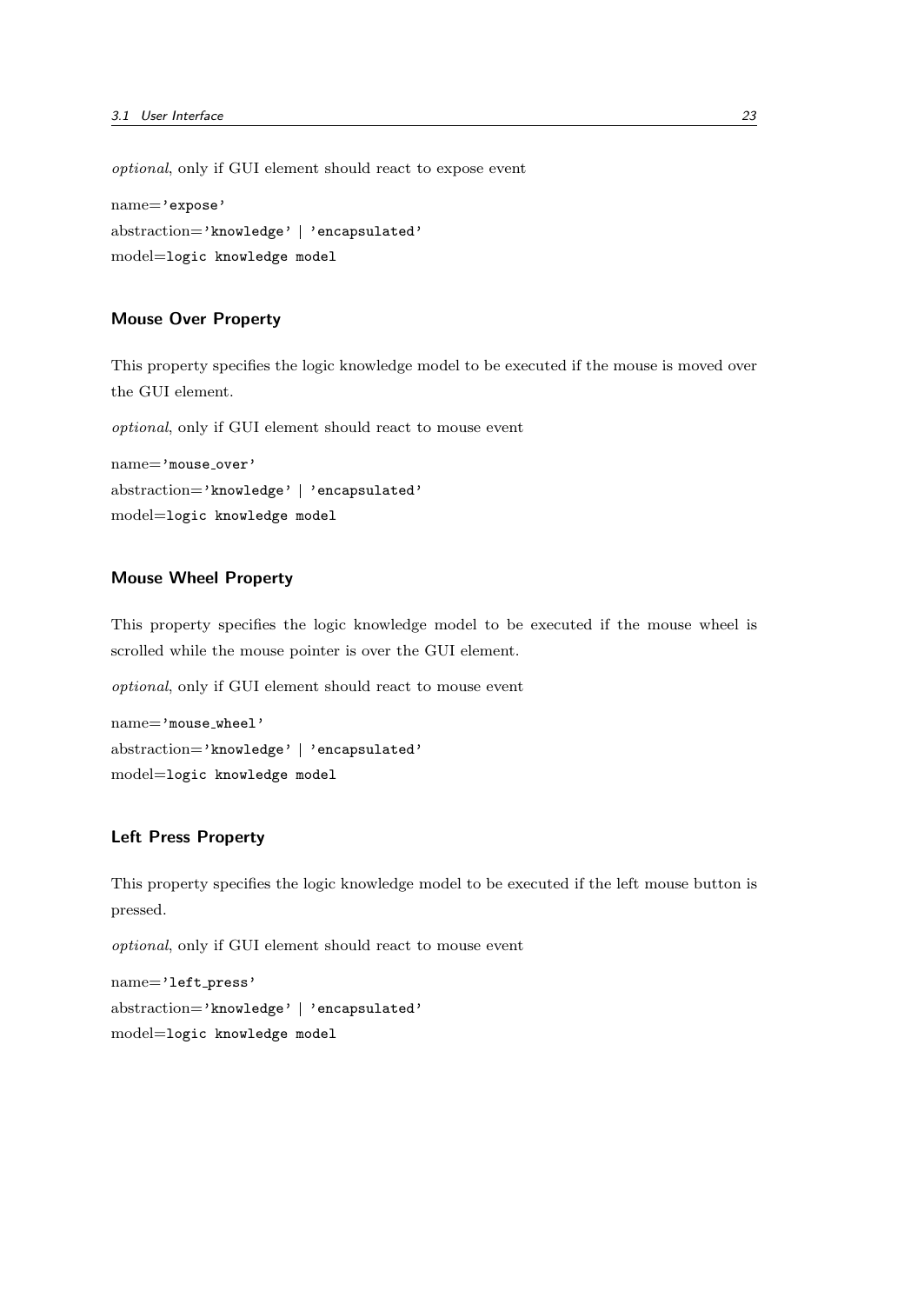#### Left Release Property

This property specifies the logic knowledge model to be executed if the left mouse button is released.

optional, only if GUI element should react to mouse event

```
name='left_release'
abstraction='knowledge' | 'encapsulated'
model=logic knowledge model
```
#### Left Click Property

This property specifies the logic knowledge model to be executed if the left mouse button is clicked. A mouse click is the combination of a mouse press- and release event.

optional, only if GUI element should react to mouse event

```
name='left click'
abstraction='knowledge' | 'encapsulated'
model=logic knowledge model
```
## 3.1.3 Web User Interface

A Web User Interface (WUI) is what is commonly also known as Hypertext Markup Language (HTML) file. HTML files get interpreted by a Web Browser which renders the graphical and textual information to display these as HTML page. Figure 3.3 shows an example WUI.

#### Example

```
<part name="address_table" channel="file" abstraction="compound" model="wui/table.cybol">
   <property name="tag" channel="inline" abstraction="character" model="table"/>
   <property name="width" channel="inline" abstraction="character" model="100%"/>
   <property name="cellspacing" channel="inline" abstraction="integer" model="5"/>
   <property name="cellpadding" channel="inline" abstraction="integer" model="2"/>
   <property name="border" channel="inline" abstraction="boolean" model="false"/>
</part>
```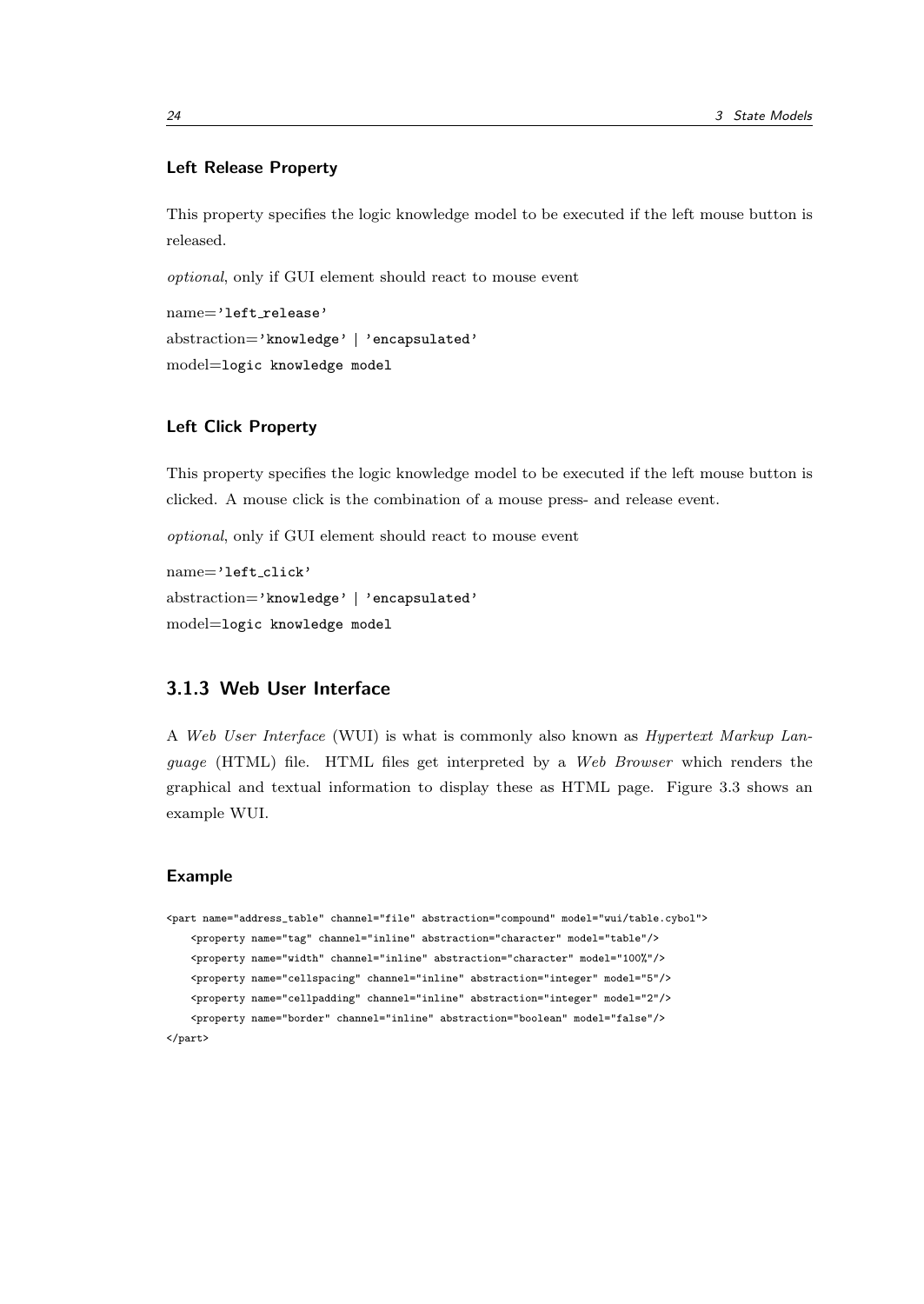| Vorname<br>Harme<br>Marie<br><b>K2010</b><br>Mueller<br>Ciertrude<br>Wenner | <b>Res Medicinae - APW</b><br><b>Nachname</b> | Geburtsdatum | <b>Full De</b> Southern<br>Goschlocht |  |
|-----------------------------------------------------------------------------|-----------------------------------------------|--------------|---------------------------------------|--|
|                                                                             |                                               |              |                                       |  |
|                                                                             |                                               |              |                                       |  |
|                                                                             |                                               |              |                                       |  |
|                                                                             |                                               |              |                                       |  |
|                                                                             |                                               |              |                                       |  |
|                                                                             |                                               |              |                                       |  |
|                                                                             |                                               |              |                                       |  |
|                                                                             |                                               |              |                                       |  |
|                                                                             |                                               |              |                                       |  |
|                                                                             |                                               |              |                                       |  |

Figure 3.3: Web User Interface

## Tag Property

This property specifies the HTML tag to associate with the knowledge model.

required

```
name='tag'{\small \bf abstraction='character'} \label{def:1}model='html' | 'head' | 'meta' | 'body' | 'table' | 'tr' | etc.
```
## Xmlns Property

This property specifies the XML namespace for the HTML page to be generated from the WUI.

optional, only for html tag name='xmlns' abstraction='character' model='http://www.w3.org/1999/xhtml'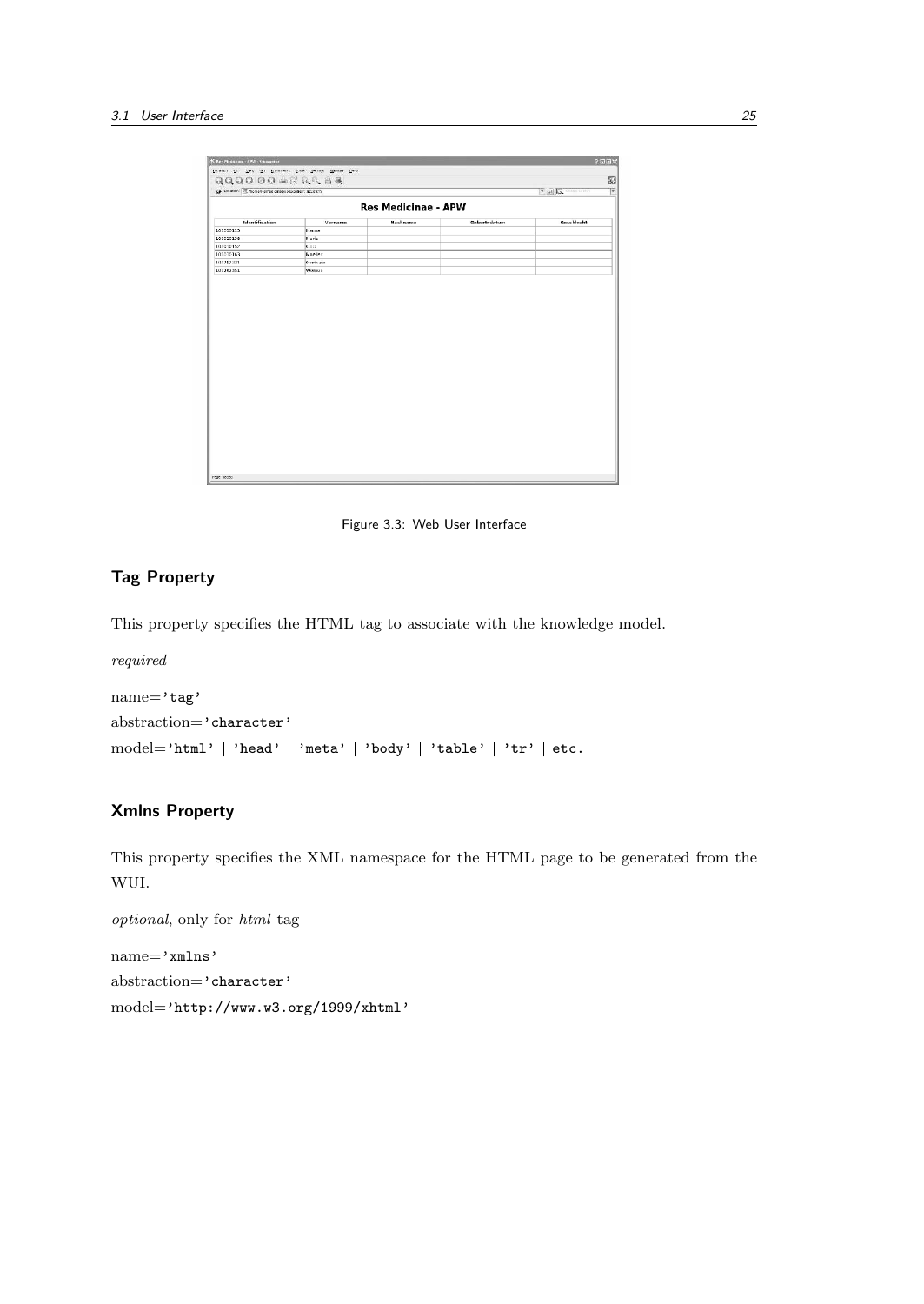## HTTP-Equiv Property

This property specifies the content type for the HTML page to be generated from the WUI.

optional, only for meta tag name='http-equiv' abstraction='character' model='content-type'

## Name Property

This property specifies the name of a meta data entry for the HTML page to be generated from the WUI.

```
optional, only for meta tag
name='name'
abstraction='character'
model='author'
```
## Content Property

This property specifies the content of a meta data entry for the HTML page to be generated from the WUI.

optional, only for meta tag name='content' abstraction='character' model='Generated by CYBOI'

## Align Property

This property specifies the alignment of the HTML heading.

optional, only for h1..6 tag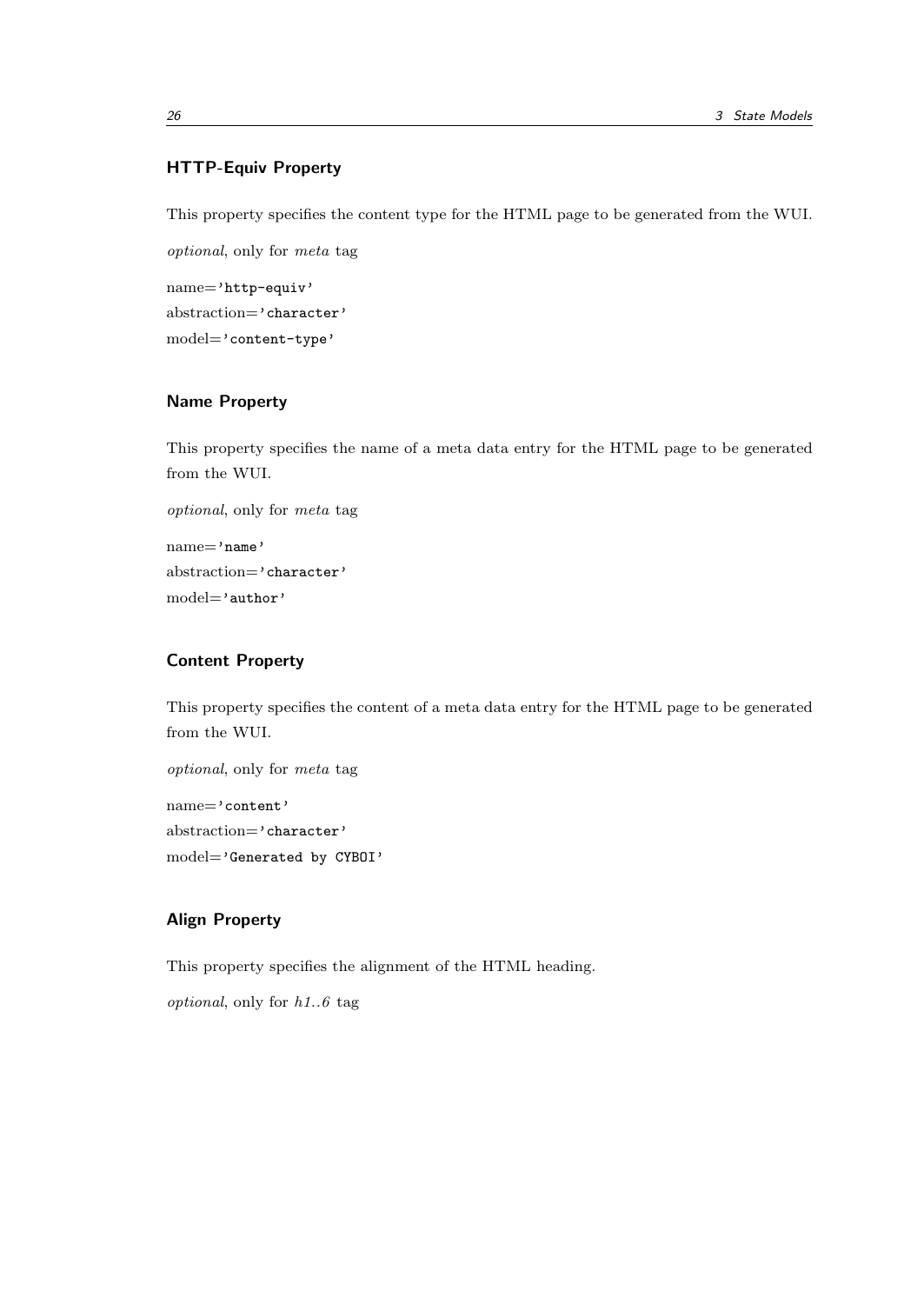name='align' abstraction='character' model='left' | 'right' | 'center'

#### Width Property

This property specifies the width of the HTML table. optional, only for table tag name='width' abstraction='character' model=table width

#### Cellspacing Property

This property specifies the spacing between the cells of the HTML table.

optional, only for table tag name='cellspacing' abstraction='character' model=space between cells in pixels

#### Cellpadding Property

This property specifies the space between an HTML table cell's border and its content.

optional, only for table tag name='cellpadding' abstraction='character' model=space between cell border and content

## Border Property

This property specifies the width of the HTML table's border.

optional, only for table tag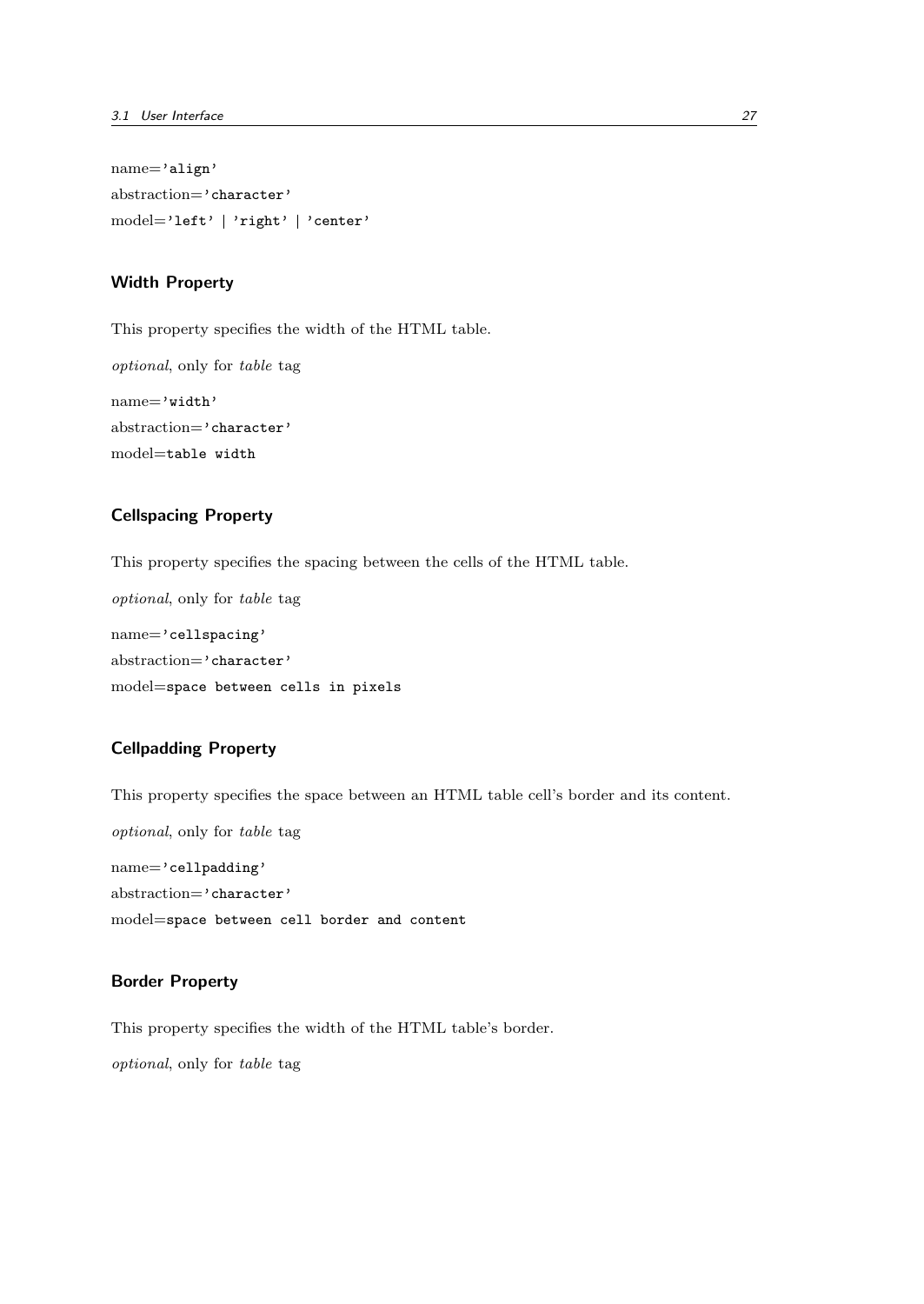name='border' abstraction='character' model=table border width

# HRef Property

This property specifies the reference (link) to be invoked when activating the HTML element.

optional, only for a tag name='href' abstraction='character' model=an HTML reference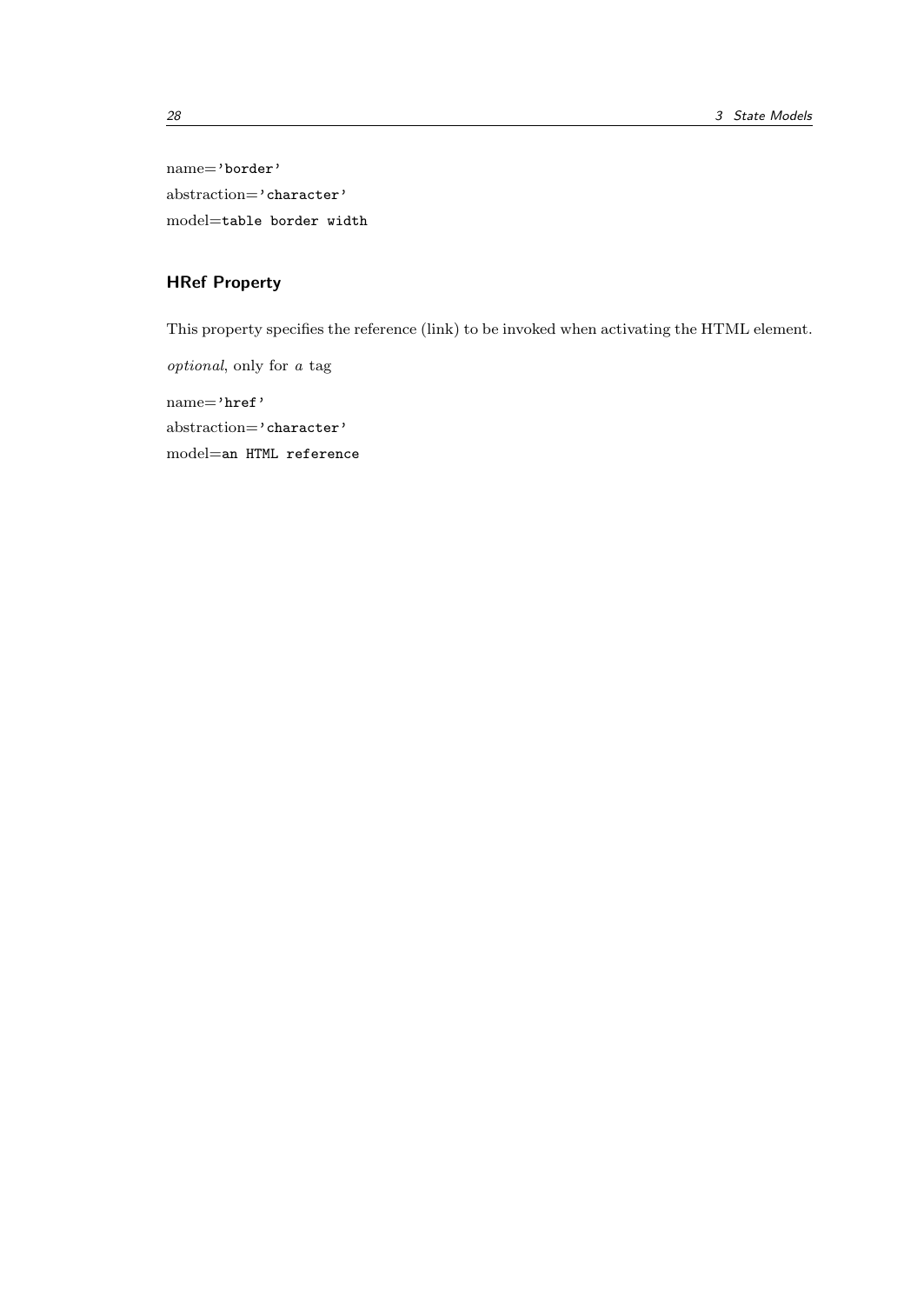# 4 Logic Models

## 4.1 Bit Manipulation

## 4.1.1 Shift

This operation shifts the bits within the number by the given positions.

## Example

```
<part name="shift_bits" channel="inline" abstraction="operation" model="shift">
    <property name="number" channel="inline" abstraction="integer" model="8"/>
   <property name="direction" channel="inline" abstraction="character" model="right"/>
   <property name="position" channel="inline" abstraction="integer" model="2"/>
    <property name="result" channel="inline" abstraction="knowledge" model=".app.result"/>
</part>
```
## Number Property

This property specifies the number whose bits are to be shifted.

```
required
name='number'
abstraction='integer' | 'knowledge' | 'encapsulated'
model=the actual number (or knowledge model)
```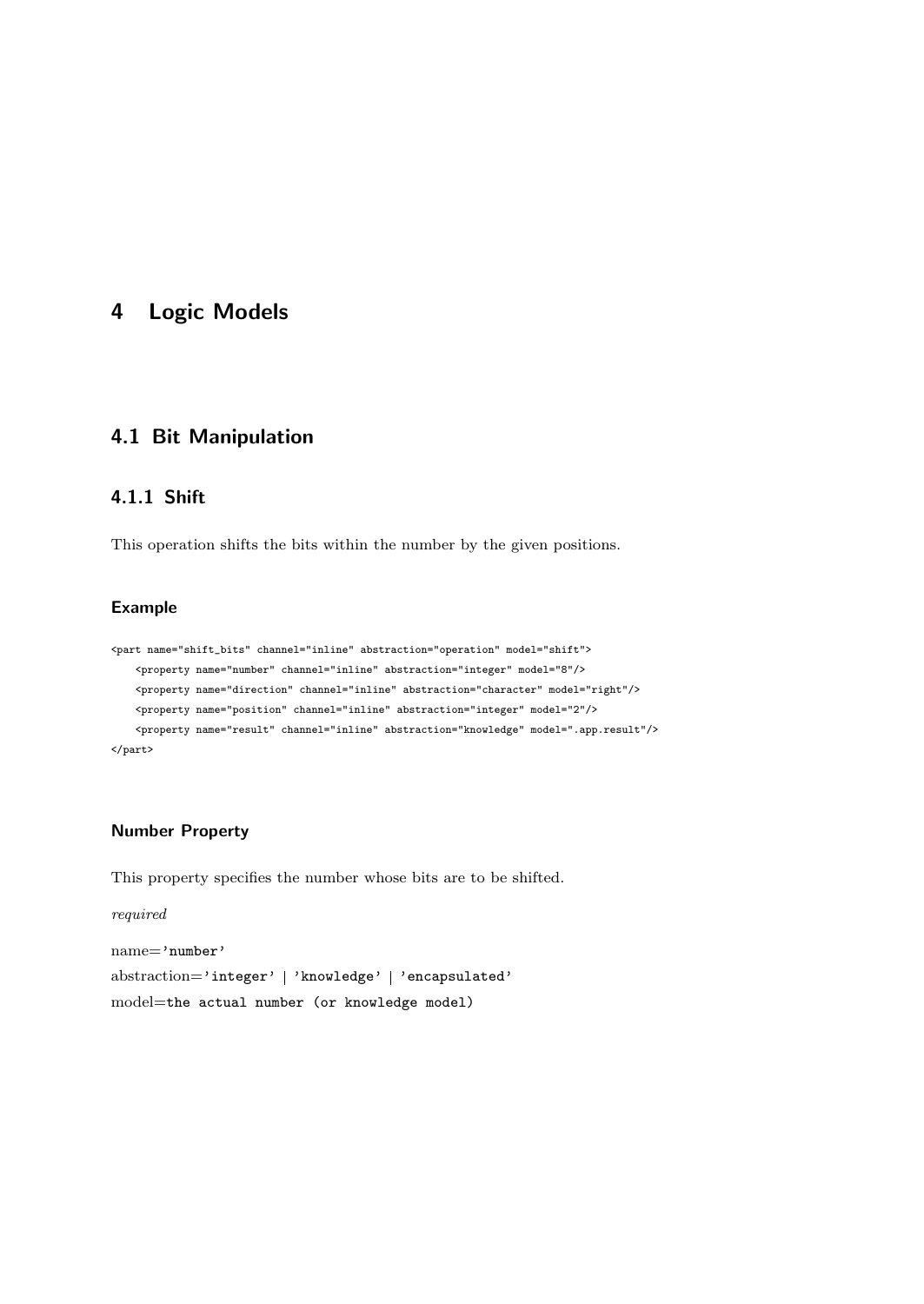## Direction Property

The direction in which to shift.

required name='direction' abstraction='character' model='left' 'right'

## Position Property

The number of positions by which the bits of the given number are to be shifted.

required

```
name='position'
abstraction='integer' | 'knowledge' | 'encapsulated'
model=number of positions to shift by
```
#### Result Property

This is the result knowledge model in which to store the number whose bits were shifted.

required name='result' abstraction='knowledge' | 'encapsulated' model=result knowledge model

## 4.1.2 Rotate

This operation rotates the bits within the number by the given positions.

## Example

```
<part name="rotate_bits" channel="inline" abstraction="operation" model="rotate">
    <property name="number" channel="inline" abstraction="knowledge" model=".app.number"/>
    <property name="direction" channel="inline" abstraction="character" model="left"/>
```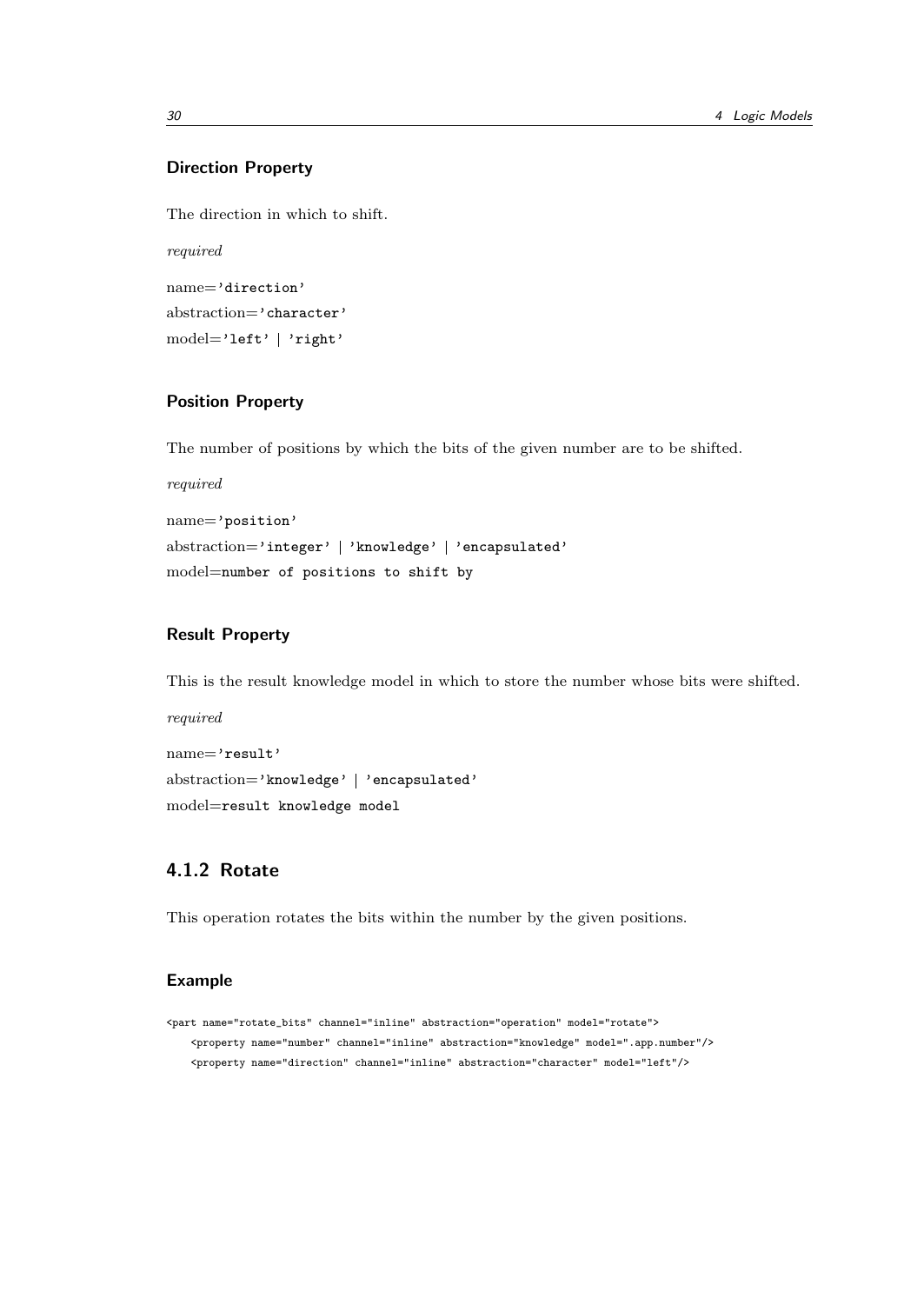```
<property name="position" channel="inline" abstraction="integer" model="1"/>
    <property name="result" channel="inline" abstraction="knowledge" model=".app.result"/>
</part>
```
#### Number Property

This property specifies the number whose bits are to be rotated.

required name='number' abstraction='integer' | 'knowledge' | 'encapsulated' model=the actual number (or knowledge model)

#### Direction Property

The direction in which to rotate.

required

```
name='direction'
abstraction='character'
model='left' 'right'
```
## Position Property

The number of positions by which the bits of the given number are to be rotated.

required name='position' abstraction='integer' | 'knowledge' | 'encapsulated' model=number of positions to rotate by

#### Result Property

This is the result knowledge model in which to store the number whose bits were rotated.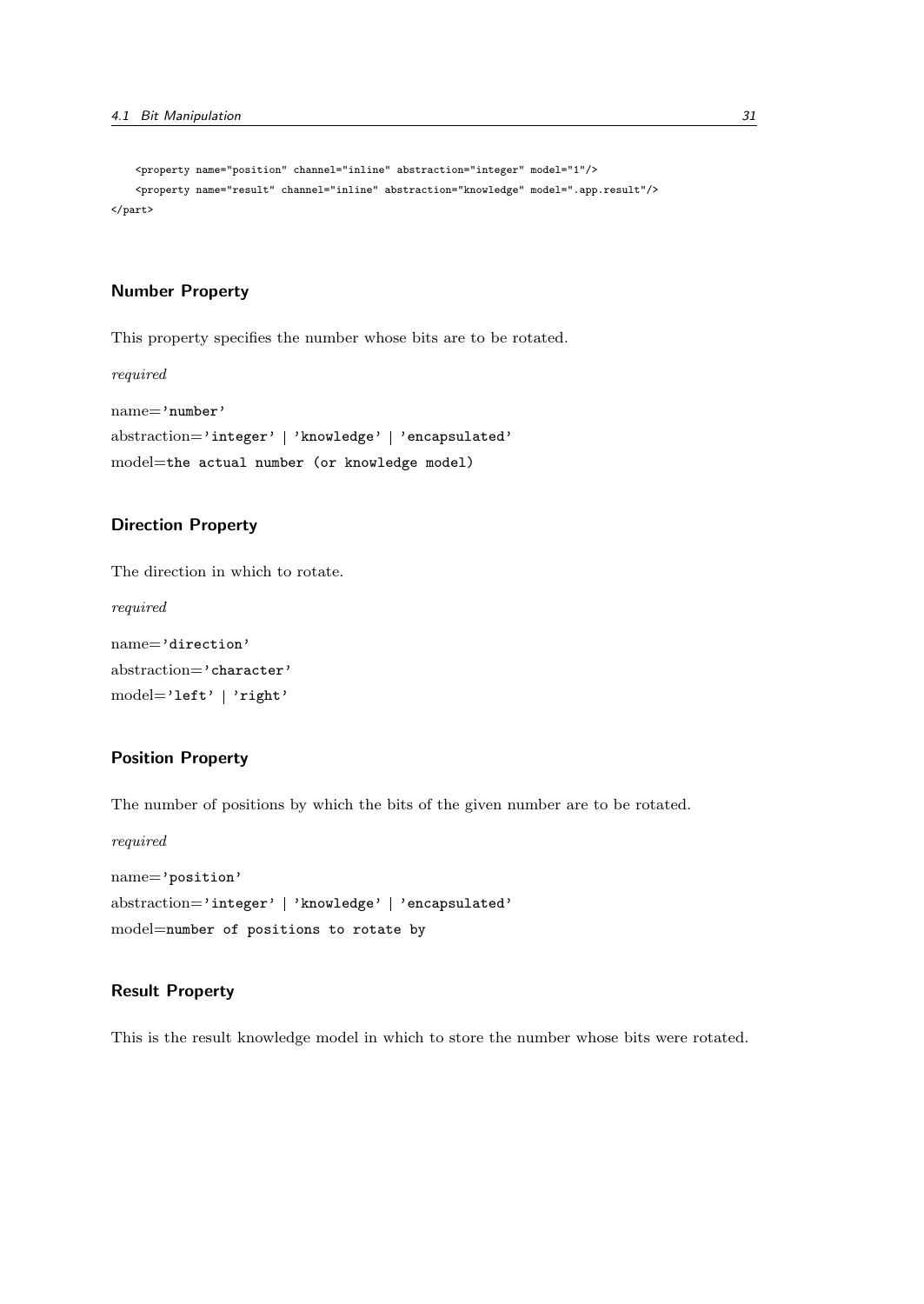#### required

name='result' abstraction='knowledge' | 'encapsulated' model=result knowledge model

## 4.1.3 Set Bit

This operation sets the bit at the given position within the given number. Set means setting the bit to true.

#### Example

```
<part name="set_some_bit" channel="inline" abstraction="operation" model="set_bit">
    <property name="number" channel="inline" abstraction="knowledge" model=".app.number"/>
    <property name="position" channel="inline" abstraction="knowledge" model=".app.pos"/>
   <property name="result" channel="inline" abstraction="knowledge" model=".app.result"/>
</part>
```
## Number Property

This property specifies the number of which one bit is to be set.

required

```
name='number'
abstraction='integer' | 'knowledge' | 'encapsulated'
model=the actual number (or knowledge model)
```
## Position Property

The position of the bit whose value is to be set (set to true).

```
name='position'
abstraction='integer' | 'knowledge' | 'encapsulated'
model=position of the bit
```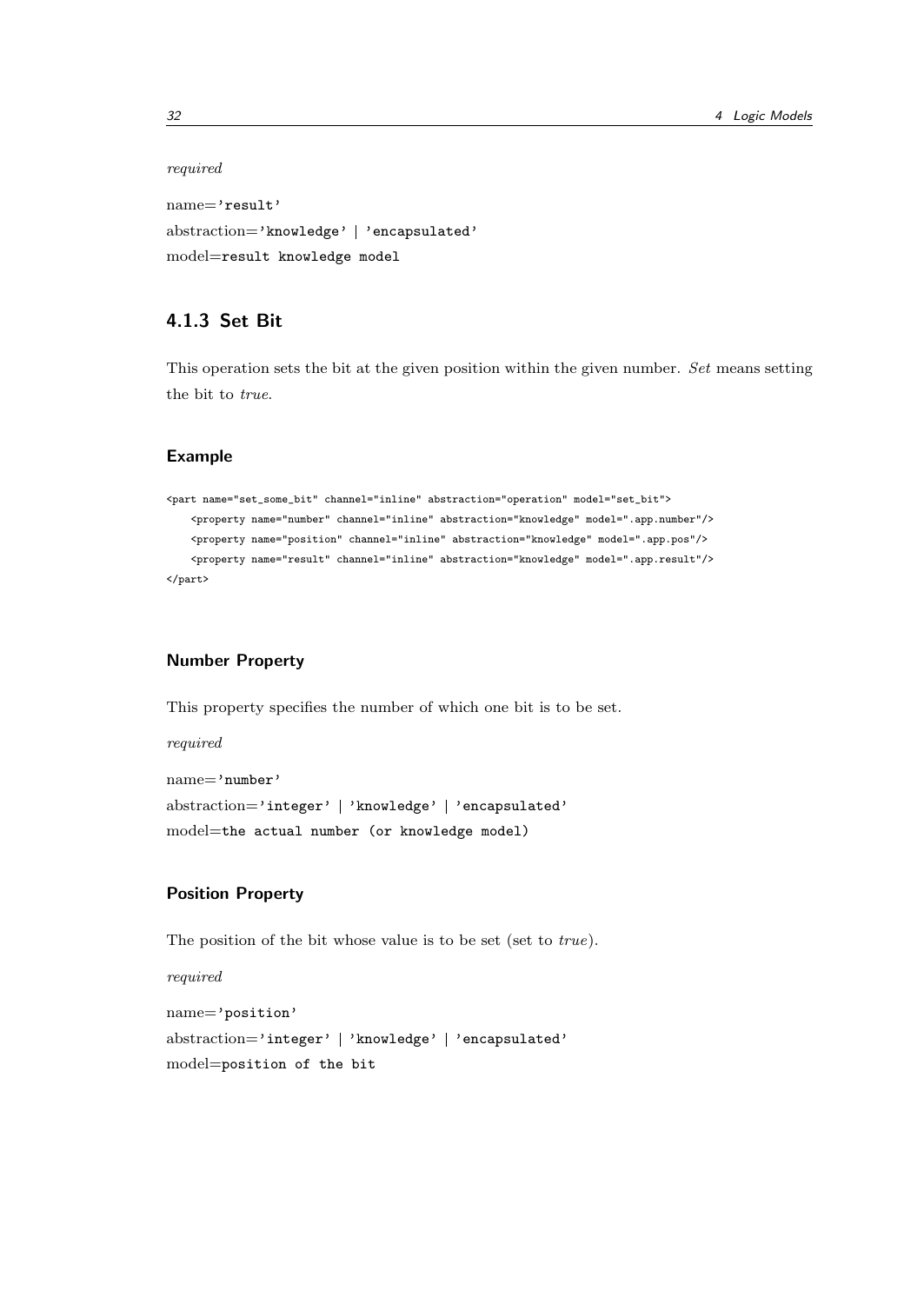#### Result Property

This is the result knowledge model in which to store the number of which one bit was set (to true).

required

```
name='result'
abstraction='knowledge' | 'encapsulated'
model=result knowledge model
```
## 4.1.4 Reset Bit

This operation resets the bit at the given position within the given number. Reset means setting the bit to false.

#### Example

```
<part name="reset_some_bit" channel="inline" abstraction="operation" model="reset_bit">
   <property name="number" channel="inline" abstraction="integer" model="80"/>
   <property name="position" channel="inline" abstraction="integer" model="2"/>
   <property name="result" channel="inline" abstraction="knowledge" model=".app.result"/>
</part>
```
#### Number Property

This property specifies the number of which one bit is to be reset.

```
required
name='number'
abstraction='integer' | 'knowledge' | 'encapsulated'
model=the actual number (or knowledge model)
```
### Position Property

The position of the bit whose value is to be reset (set to false).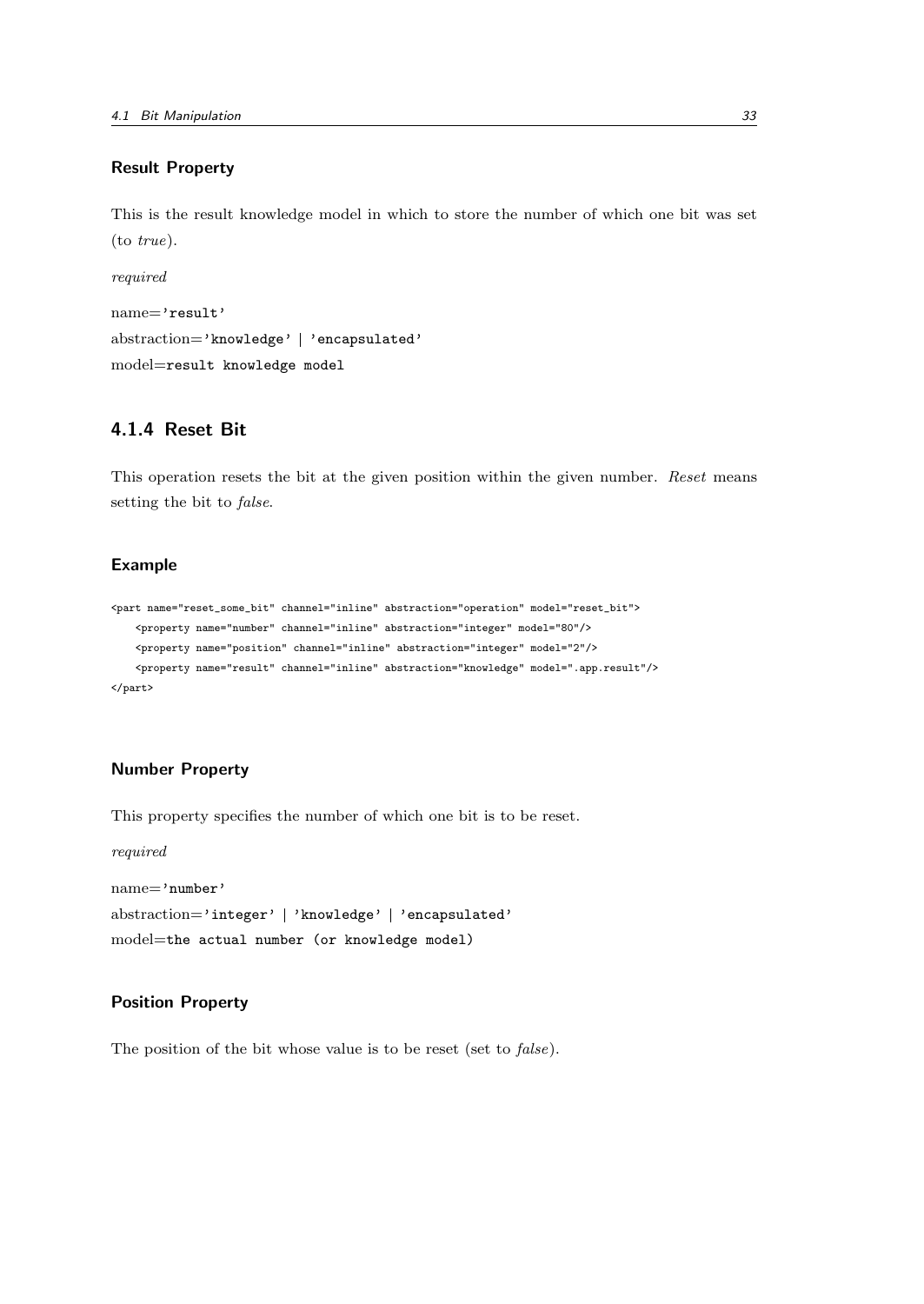#### required

name='position' abstraction='integer' | 'knowledge' | 'encapsulated' model=position of the bit

## Result Property

This is the result knowledge model in which to store the number of which one bit was reset (to false).

required name='result' abstraction='knowledge' | 'encapsulated' model=result knowledge model

## 4.1.5 Get Bit

This operation retrieves the bit at the given position, within the given number.

#### Example

```
<part name="get_some_bit" channel="inline" abstraction="operation" model="get_bit">
    <property name="number" channel="inline" abstraction="integer" model="127"/>
    <property name="position" channel="inline" abstraction="integer" model="3"/>
    <property name="result" channel="inline" abstraction="knowledge" model=".app.result"/>
</part>
```
## Number Property

This property specifies the number of which one bit is to be retrieved.

```
name='number'
abstraction='integer' | 'knowledge' | 'encapsulated'
model=the actual number (or knowledge model)
```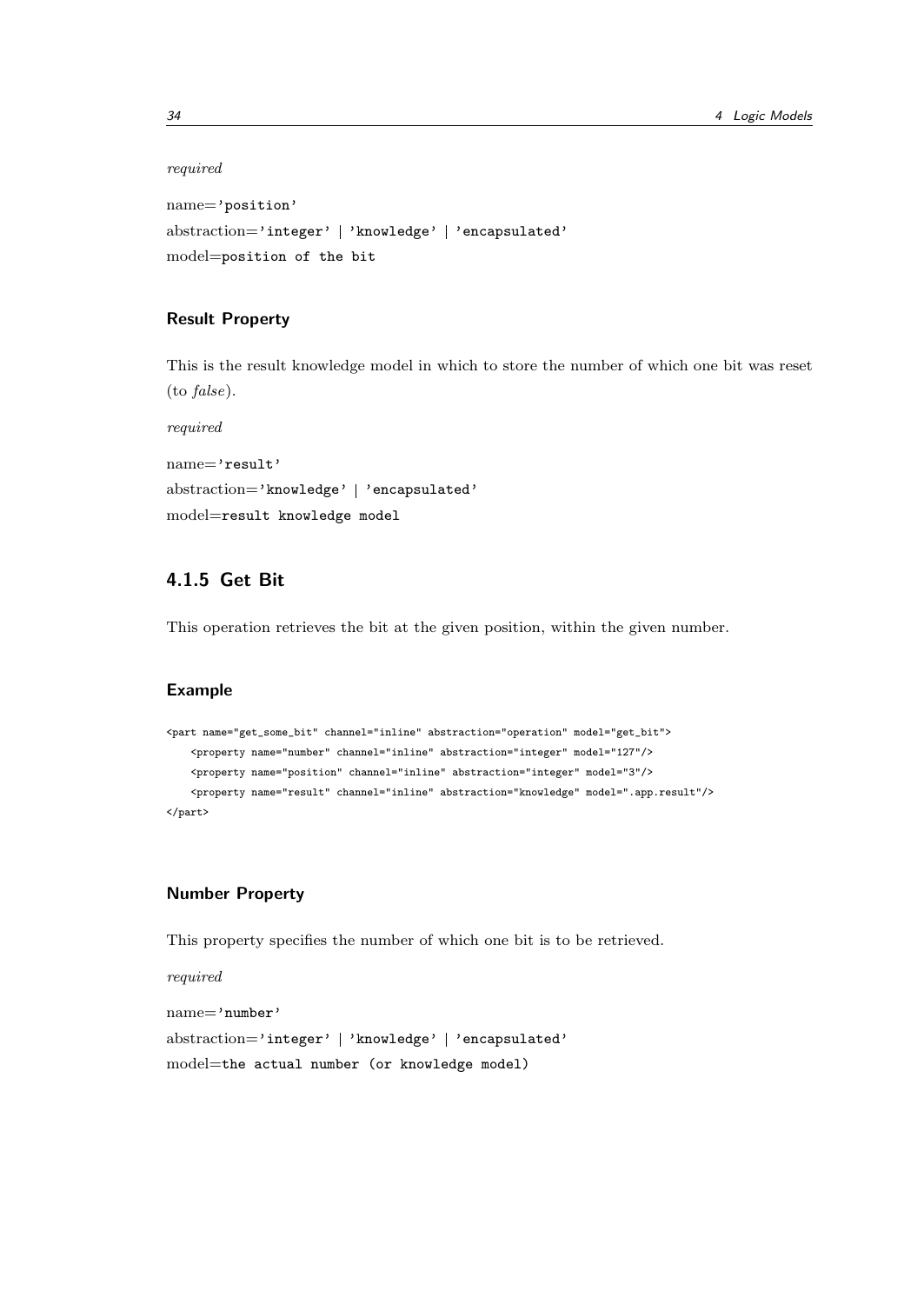## Position Property

The position of the bit whose value is to be retrieved.

```
required
name='position'
abstraction='integer' | 'knowledge' | 'encapsulated'
model=position of the bit
```
## Result Property

This is the result knowledge model in which to store the value of the bit that was retrieved from the given number. It may be either true or false.

```
required
name='result'
abstraction='knowledge' | 'encapsulated'
model=result knowledge model
```
## 4.2 Boolean Logic

## 4.2.1 NOT

This operation applies the logic NOT operator to the given boolean operand.

#### Example

```
<part name="apply_not" channel="inline" abstraction="operation" model="not">
    <property name="operand" channel="inline" abstraction="boolean" model="true"/>
    <property name="result" channel="inline" abstraction="knowledge" model=".app.result"/>
</part>
```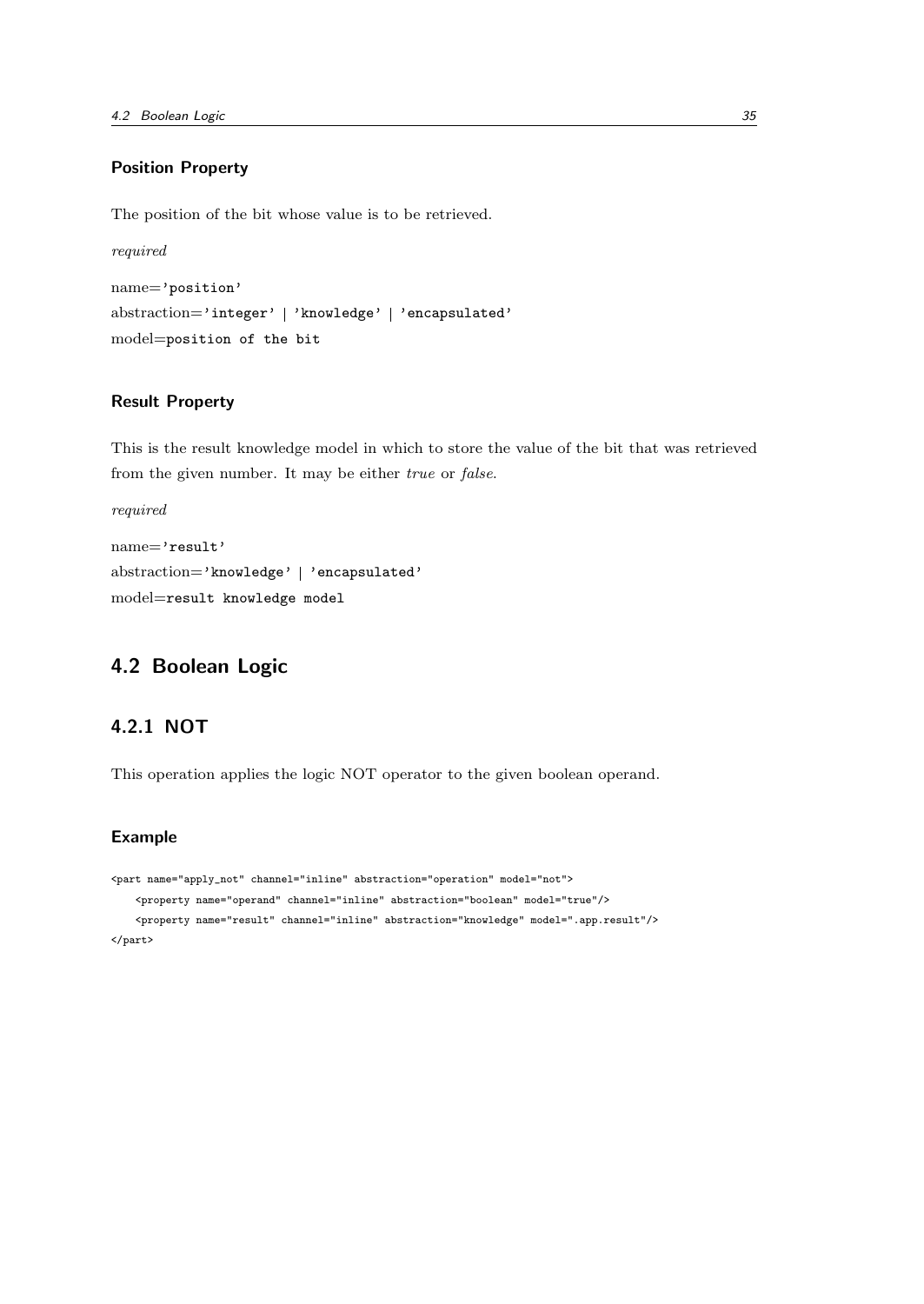## Operand Property

This is the operand of the boolean operation.

required name='operand' abstraction='boolean' | 'knowledge' | 'encapsulated' model=boolean value or knowledge model

## Result Property

This is the result of the boolean operation. It may be either *true* or *false*.

required name='result' abstraction='knowledge' | 'encapsulated' model=knowledge model

# 4.2.2 NEG

This operation applies the logic NEG operator to the given boolean operand.

### Example

```
<part name="apply_neg" channel="inline" abstraction="operation" model="neg">
    <property name="operand" channel="inline" abstraction="knowledge" model=".app.value"/>
    <property name="result" channel="inline" abstraction="knowledge" model=".app.result"/>
</part>
```
#### Operand Property

This is the operand of the boolean operation.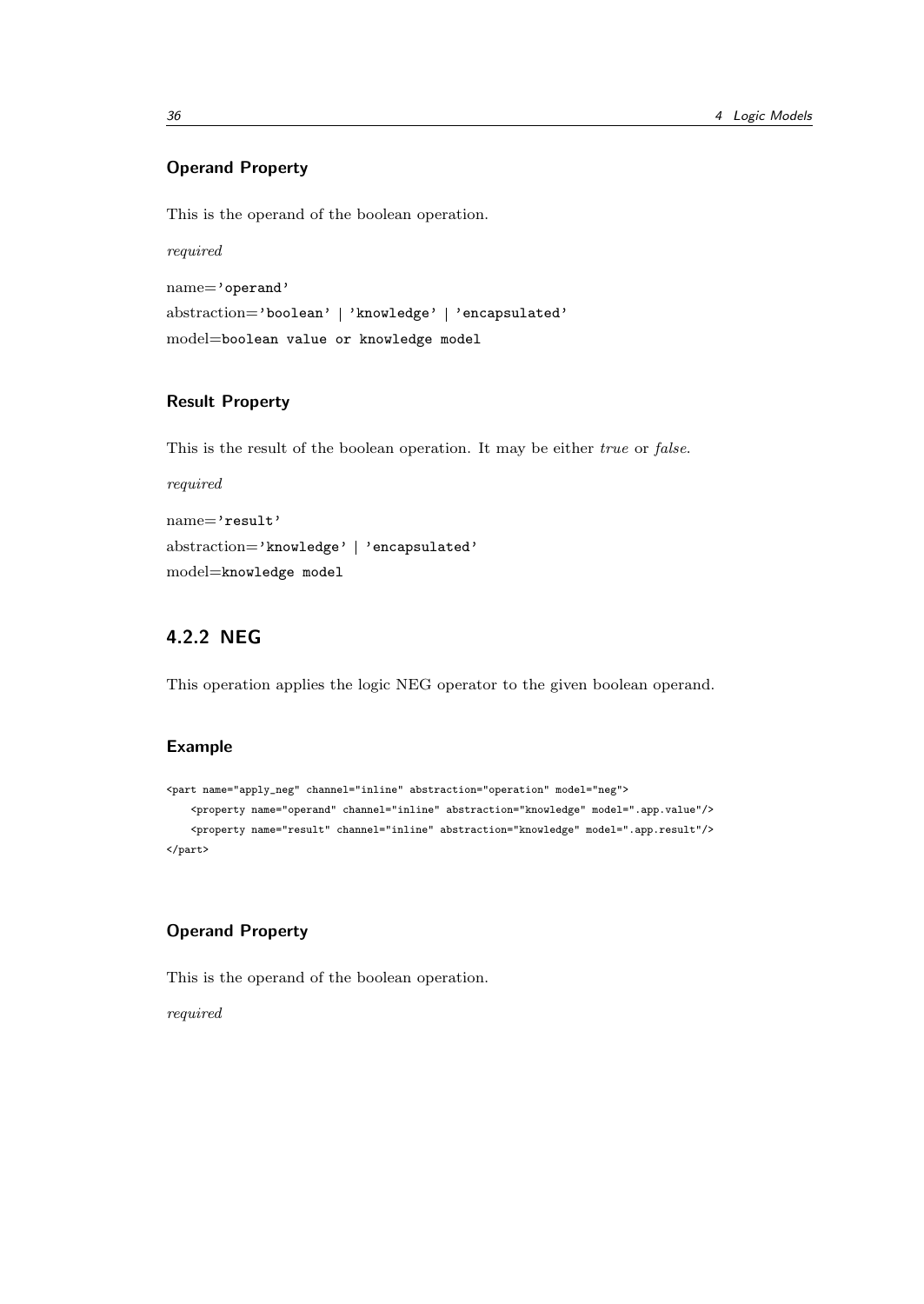```
name='operand'
abstraction='boolean' | 'knowledge' | 'encapsulated'
model=boolean value or knowledge model
```
#### Result Property

required

This is the result of the boolean operation. It may be either *true* or *false*.

```
name='result'
abstraction='knowledge' | 'encapsulated'
model=knowledge model
```
## 4.2.3 AND

This operation applies the logic AND operator to the given boolean operands.

#### Example

```
<part name="apply_and" channel="inline" abstraction="operation" model="and">
    <property name="operand_1" channel="inline" abstraction="knowledge" model=".app.value"/>
    <property name="operand_2" channel="inline" abstraction="boolean" model="false"/>
   <property name="result" channel="inline" abstraction="knowledge" model=".app.result"/>
</part>
```
## Operand 1 Property

This is the first operand of the boolean operation.

```
name='operand_1'
abstraction='boolean' | 'knowledge' | 'encapsulated'
model=boolean value or knowledge model
```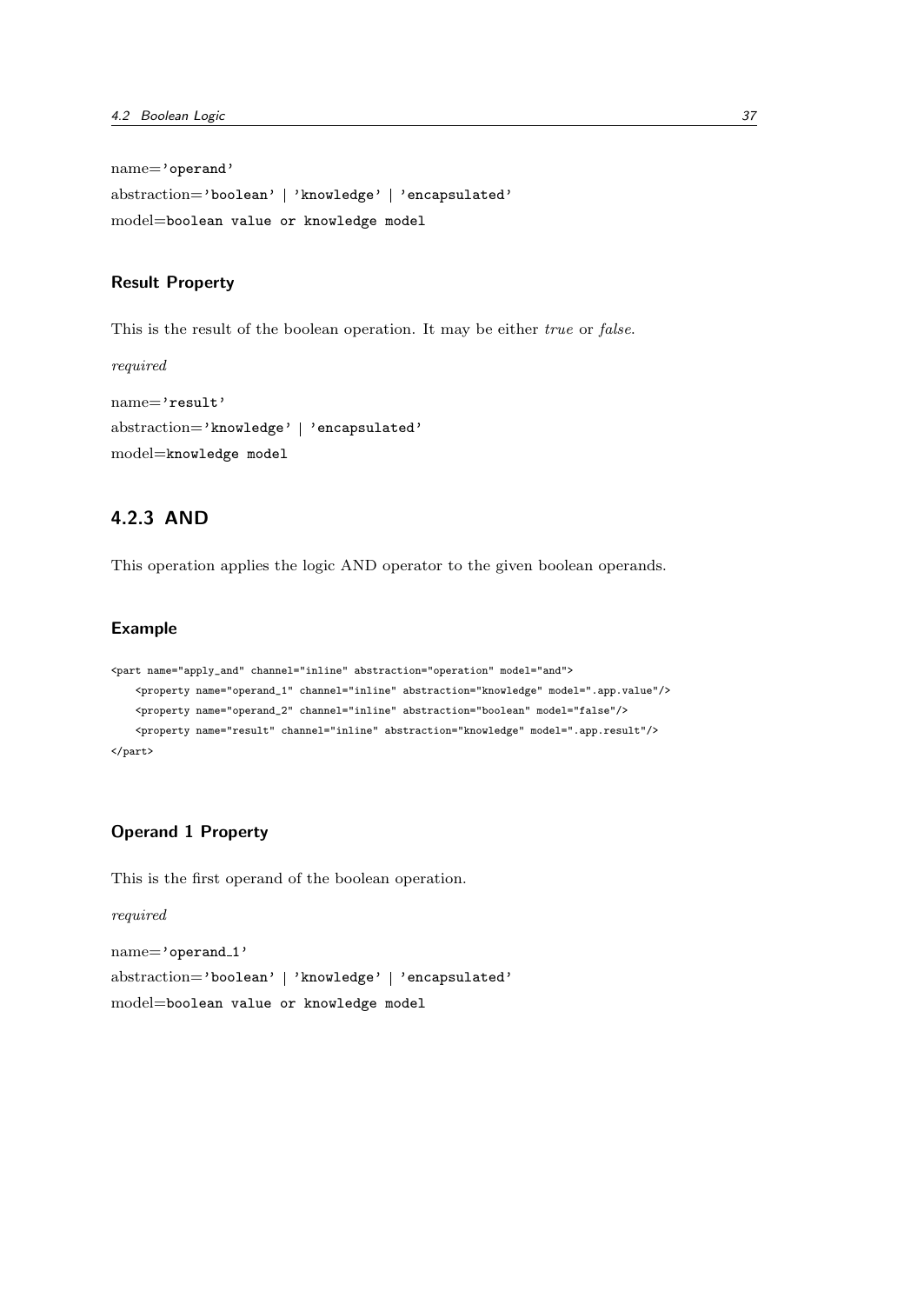## Operand 2 Property

This is the second operand of the boolean operation.

required

name='operand\_2' abstraction='boolean' | 'knowledge' | 'encapsulated' model=boolean value or knowledge model

## Result Property

This is the result of the boolean operation. It may be either true or false.

required name='result' abstraction='knowledge' | 'encapsulated' model=knowledge model

## 4.2.4 OR

This operation applies the logic OR operator to the given boolean operands.

### Example

```
<part name="apply_or" channel="inline" abstraction="operation" model="or">
    <property name="operand_1" channel="inline" abstraction="boolean" model="true"/>
   <property name="operand_2" channel="inline" abstraction="boolean" model="true"/>
    <property name="result" channel="inline" abstraction="knowledge" model=".app.result"/>
</part>
```
## Operand 1 Property

This is the first operand of the boolean operation.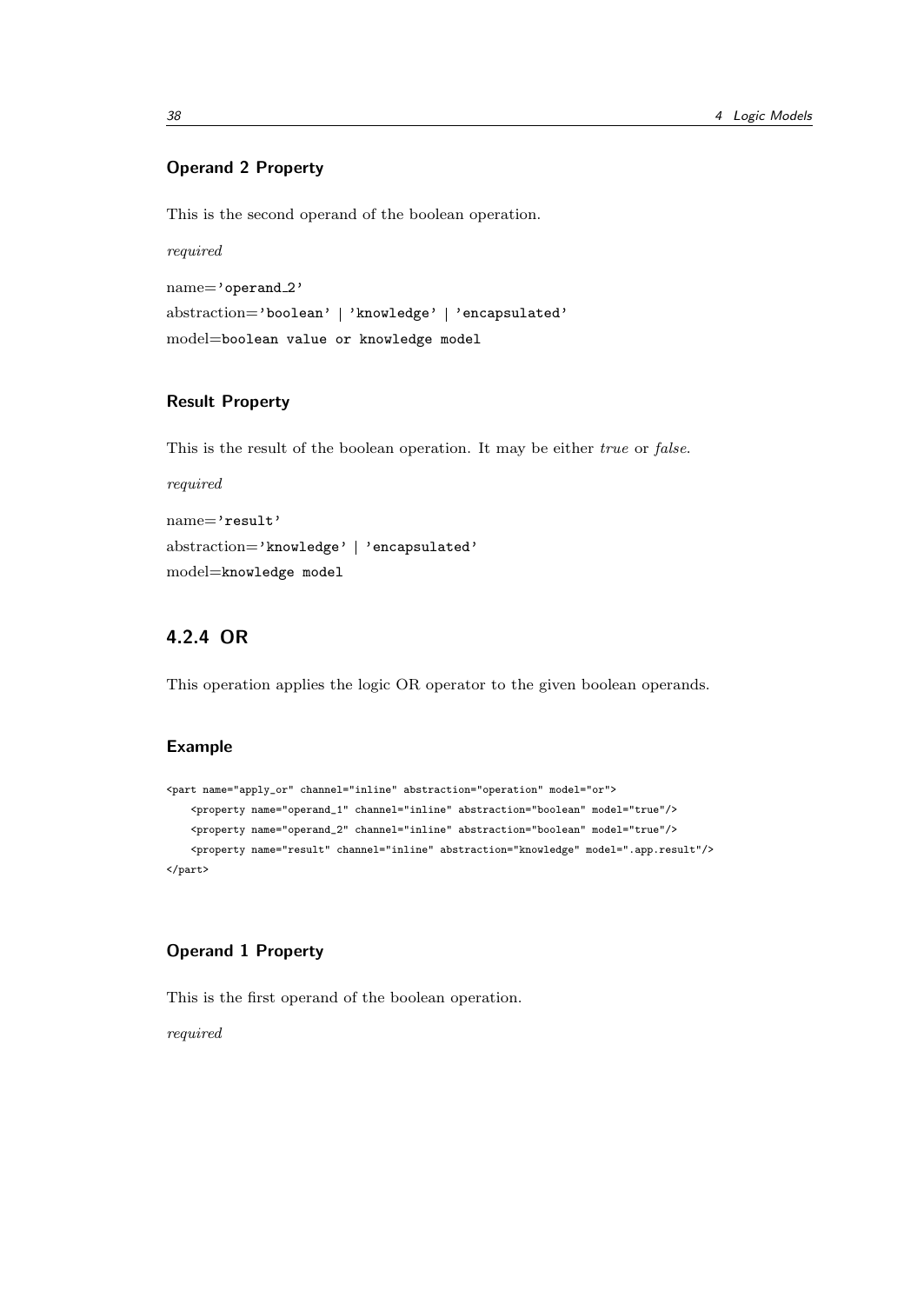name='operand\_1' abstraction='boolean' | 'knowledge' | 'encapsulated' model=boolean value or knowledge model

#### Operand 2 Property

This is the second operand of the boolean operation.

required

```
name='operand_2'
abstraction='boolean' | 'knowledge' | 'encapsulated'
model=boolean value or knowledge model
```
#### Result Property

This is the result of the boolean operation. It may be either true or false.

required

```
name='result'
abstraction='knowledge' | 'encapsulated'
model=knowledge model
```
## 4.2.5 XOR

This operation applies the logic XOR operator to the given boolean operands.

## Example

```
<part name="apply_xor" channel="inline" abstraction="operation" model="xor">
   <property name="operand_1" channel="inline" abstraction="boolean" model="true"/>
    <property name="operand_2" channel="inline" abstraction="boolean" model="false"/>
    <property name="result" channel="inline" abstraction="knowledge" model=".app.result"/>
</part>
```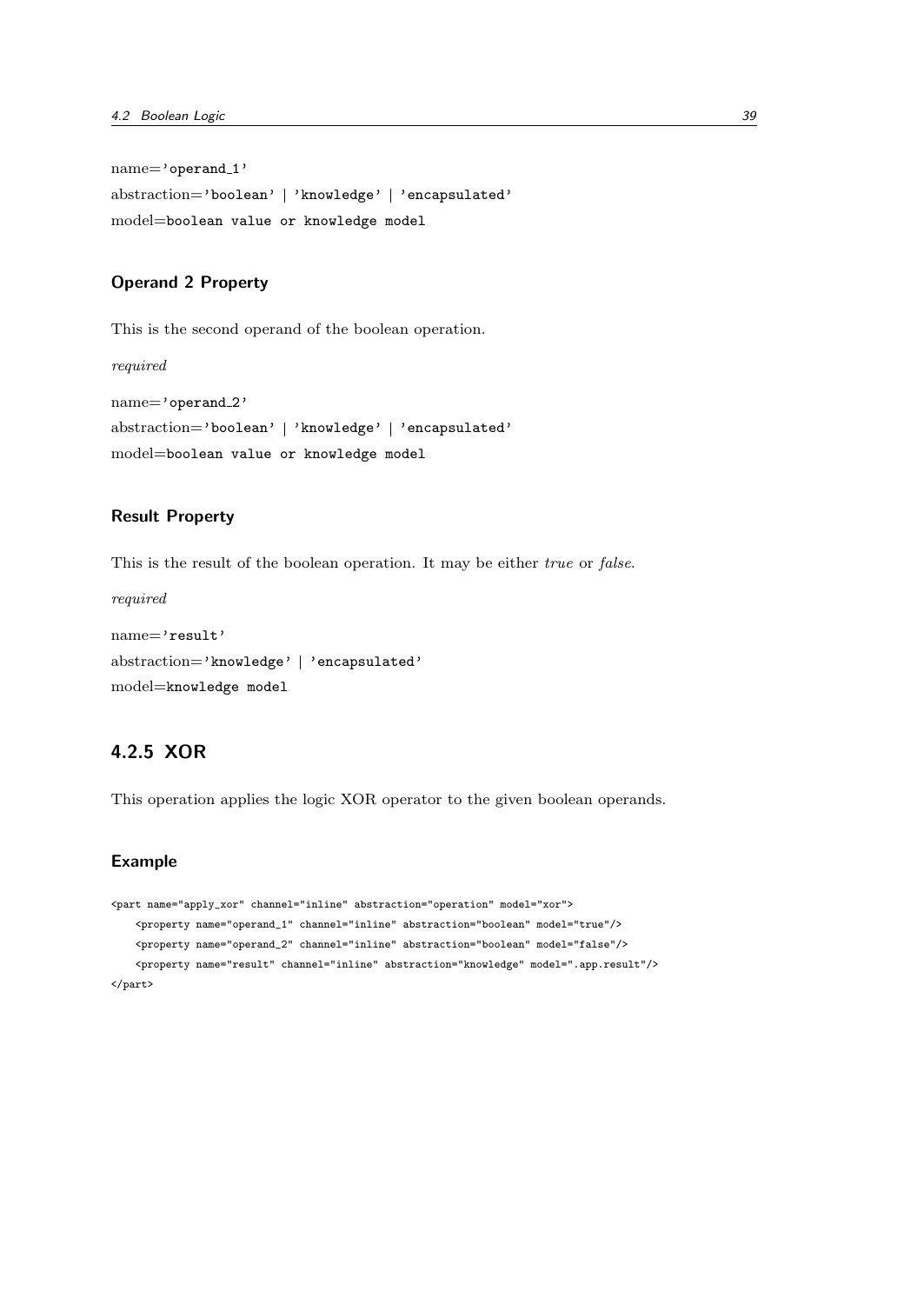## Operand 1 Property

This is the first operand of the boolean operation.

required

name='operand\_1' abstraction='boolean' | 'knowledge' | 'encapsulated' model=boolean value or knowledge model

## Operand 2 Property

This is the second operand of the boolean operation.

required

name='operand\_2' abstraction='boolean' | 'knowledge' | 'encapsulated' model=boolean value or knowledge model

#### Result Property

This is the result of the boolean operation. It may be either true or false.

required name='result' abstraction='knowledge' | 'encapsulated' model=knowledge model

# 4.3 Program Flow

## 4.3.1 Branch

This operation branches the program flow, depending on the given criterion flag. If the flag is true, another logic knowledge model may be executed than if the flag is false.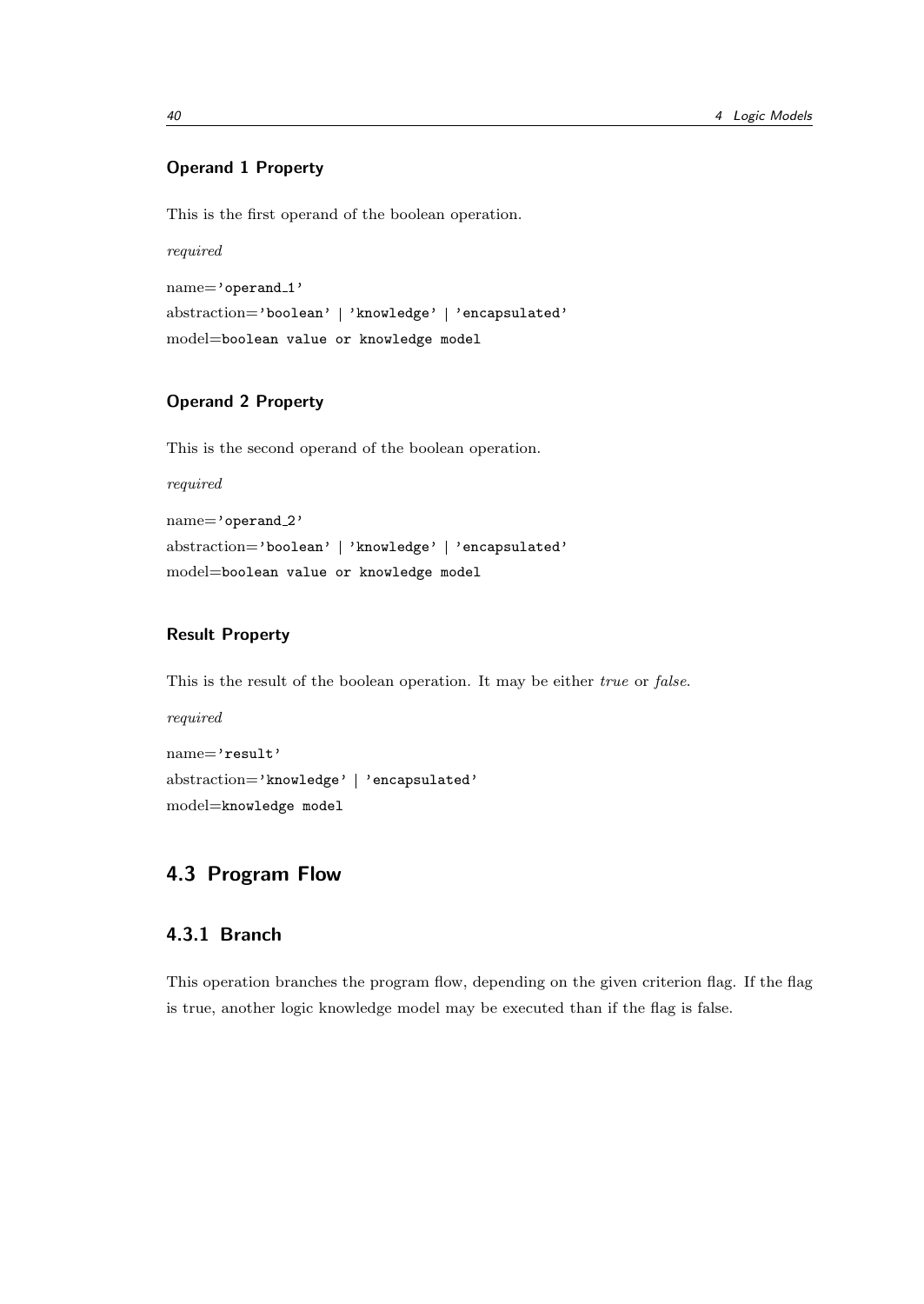### Example

```
<part name="branch" channel="inline" abstraction="operation" model="branch">
    <property name="criterion" channel="inline" abstraction="knowledge" model=".app.crit"/>
    <property name="true" channel="inline" abstraction="knowledge" model=".app.add_address"/>
    <property name="false" channel="inline" abstraction="knowledge" model=".app.del_address"/>
</part>
```
## Criterion Property

This is the flag specifying which of the two models to execute.

```
required
name='criterion'
abstraction='boolean' | 'knowledge' | 'encapsulated'
model='true' | 'false' | knowledge model pointing to flag
```
#### True Property

This is the logic knowledge model to be executed if the condition is true.

```
required
name='true'
abstraction='knowledge' | 'encapsulated'
model=knowledge model path if true
```
## False Property

This is the logic knowledge model to be executed if the condition is false.

```
required
name='false'
abstraction='knowledge' | 'encapsulated'
model=knowledge model path if false
```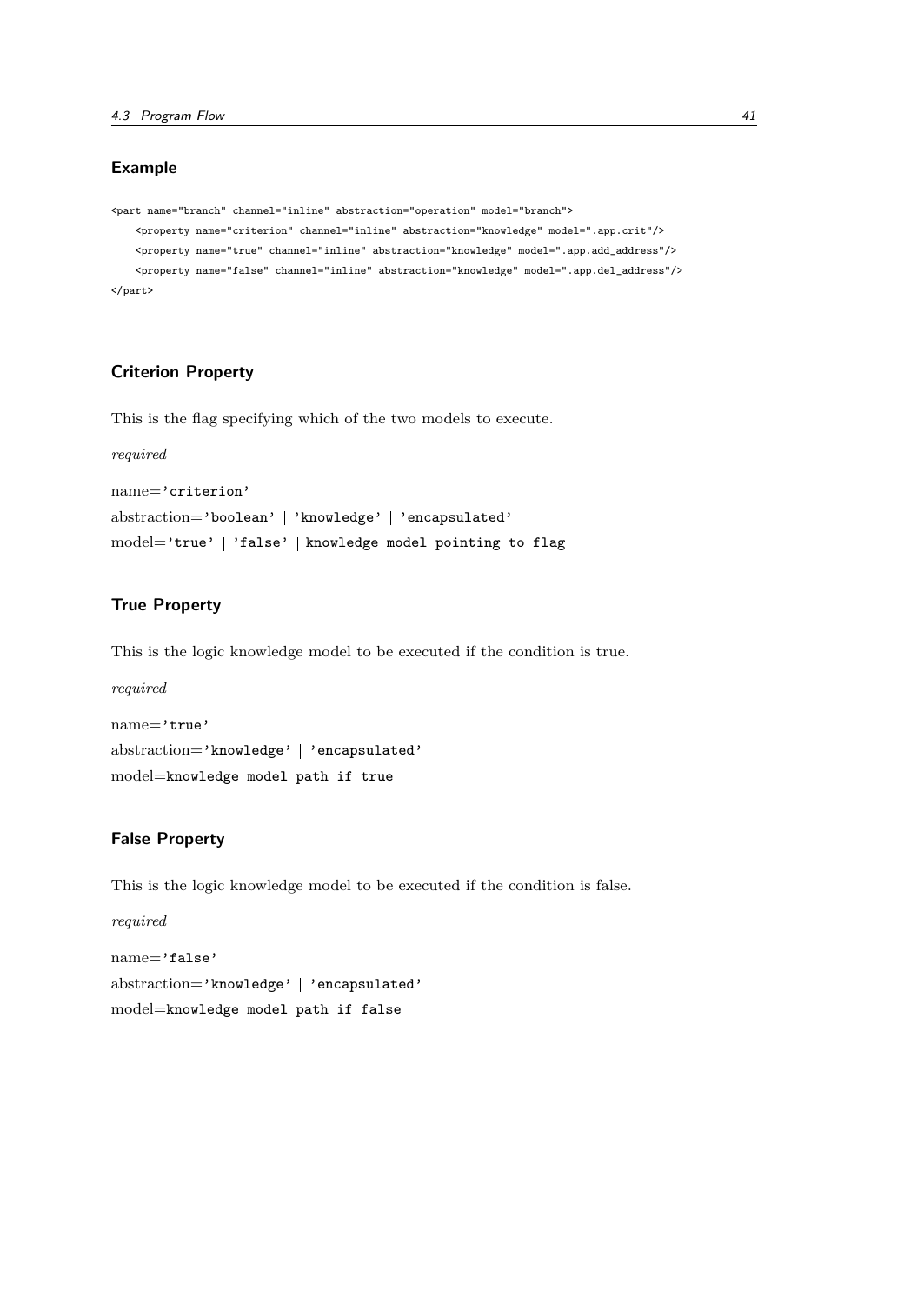## 4.3.2 Loop

This operation starts an endless loop that runs until the given break flag is set.

## Example

```
<part name="loop_addresses" channel="inline" abstraction="operation" model="loop">
    <property name="model" channel="inline" abstraction="knowledge" model=".app.process"/>
   <property name="break" channel="inline" abstraction="knowledge" model=".app.break_flag"/>
</part>
```
#### Model Property

This is the knowledge model to be executed repeatedly by the loop.

required

```
name='model'
abstraction='knowledge' | 'encapsulated'
model=knowledge model
```
#### Break Property

This is the break flag. Once set, the loop will be left (exited). It may be either true or false.

required

name='break' abstraction='knowledge' | 'encapsulated' model=knowledge model

# 4.3.3 Count

This operation counts those parts of the given whole (compound), that match the given filter criteria.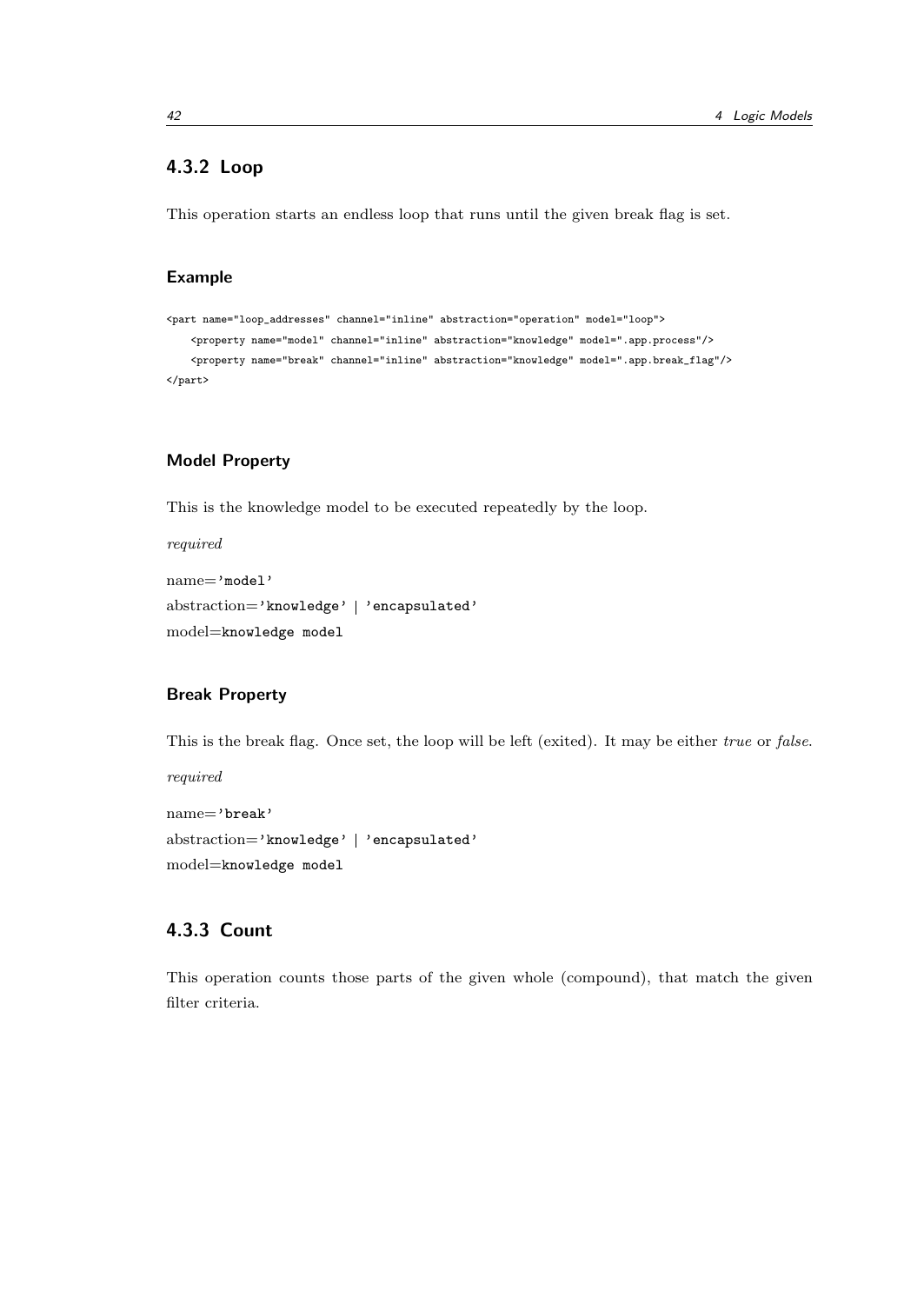### Example

```
<part name="count_addresses" channel="inline" abstraction="operation" model="count">
   <property name="compound" channel="inline" abstraction="encapsulated" model=".app.name"/>
   <property name="selection" channel="inline" abstraction="character" model="prefix"/>
   <property name="filter" channel="inline" abstraction="character" model="address"/>
   <property name="result" channel="inline" abstraction="knowledge" model=".app.result"/>
</part>
```
## Compound Property

The compound whose parts are to be counted.

```
required
name='compound'
abstraction='knowledge' | 'encapsulated'
model=compound knowledge model
```
### Selection Property

This property selects the kind of filter to be applied for counting the compound's parts.

name='selection' abstraction='character' model='full' | 'prefix' | 'suffix' | 'part'

## Filter Property

The filter to compare the compound parts' names with. Only those parts will be counted whose name (full, prefix, suffix, part) matches the filter string.

required

```
name='filter'
abstraction='character'
model=filter string
```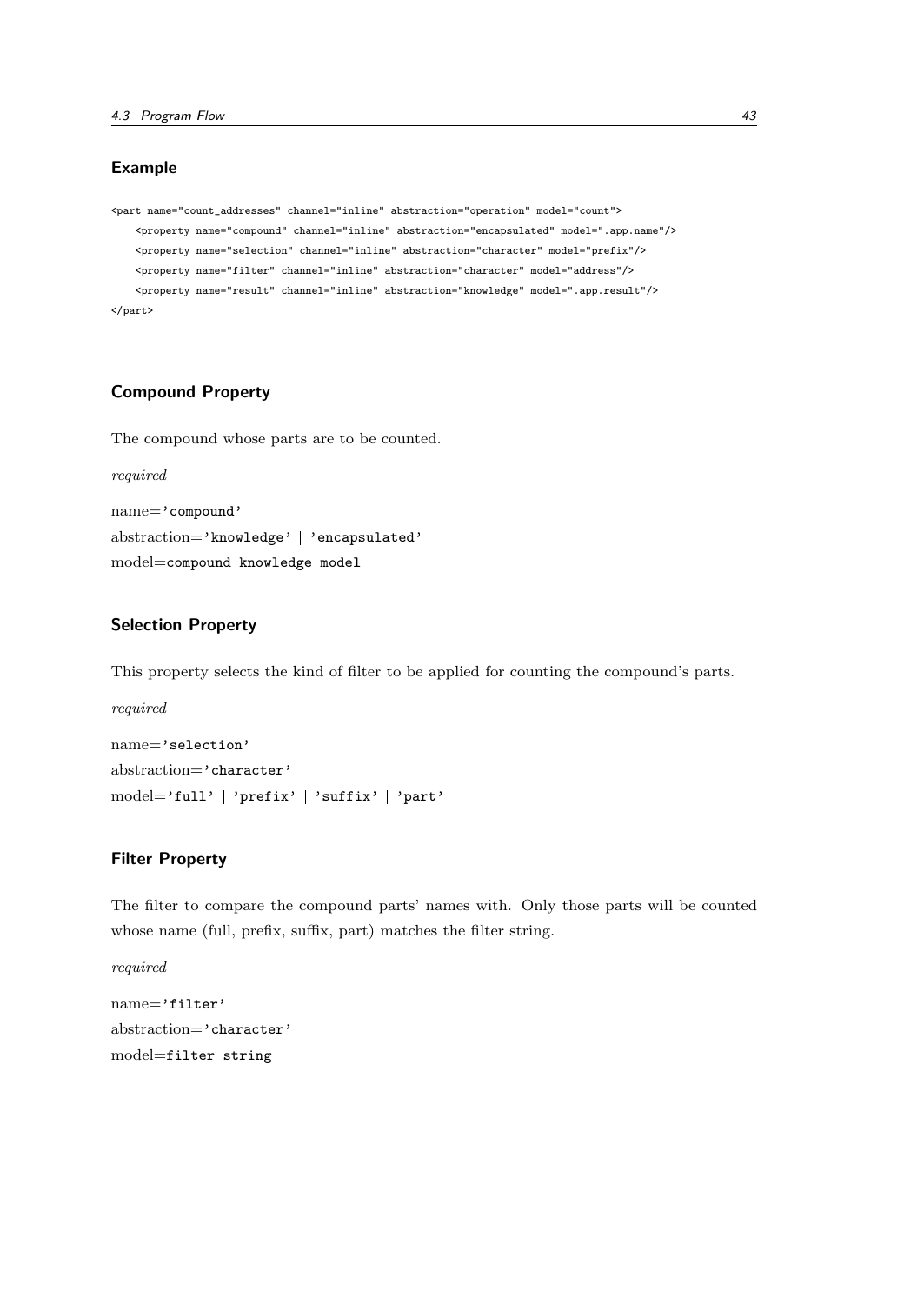## Result Property

The knowledge model in which to store the result.

required name='result' abstraction='knowledge' | 'encapsulated' model=knowledge model

## 4.3.4 Get

#### Example

```
<part name="get_fifth_address" channel="inline" abstraction="operation" model="get">
    <property name="compound" channel="inline" abstraction="knowledge" model=".app.adr"/>
    <property name="index" channel="inline" abstraction="integer" model="4"/>
    <property name="description" channel="inline" abstraction="character" model="name"/>
    <property name="result" channel="inline" abstraction="knowledge" model=".app.result"/>
</part>
```
## Compound Property

This is the compound whose element is to be retrieved.

required

name='compound' abstraction='knowledge' | 'encapsulated' model='integer' | 'character'

#### Index Property

This is the index of the element to be retrieved, within the compound.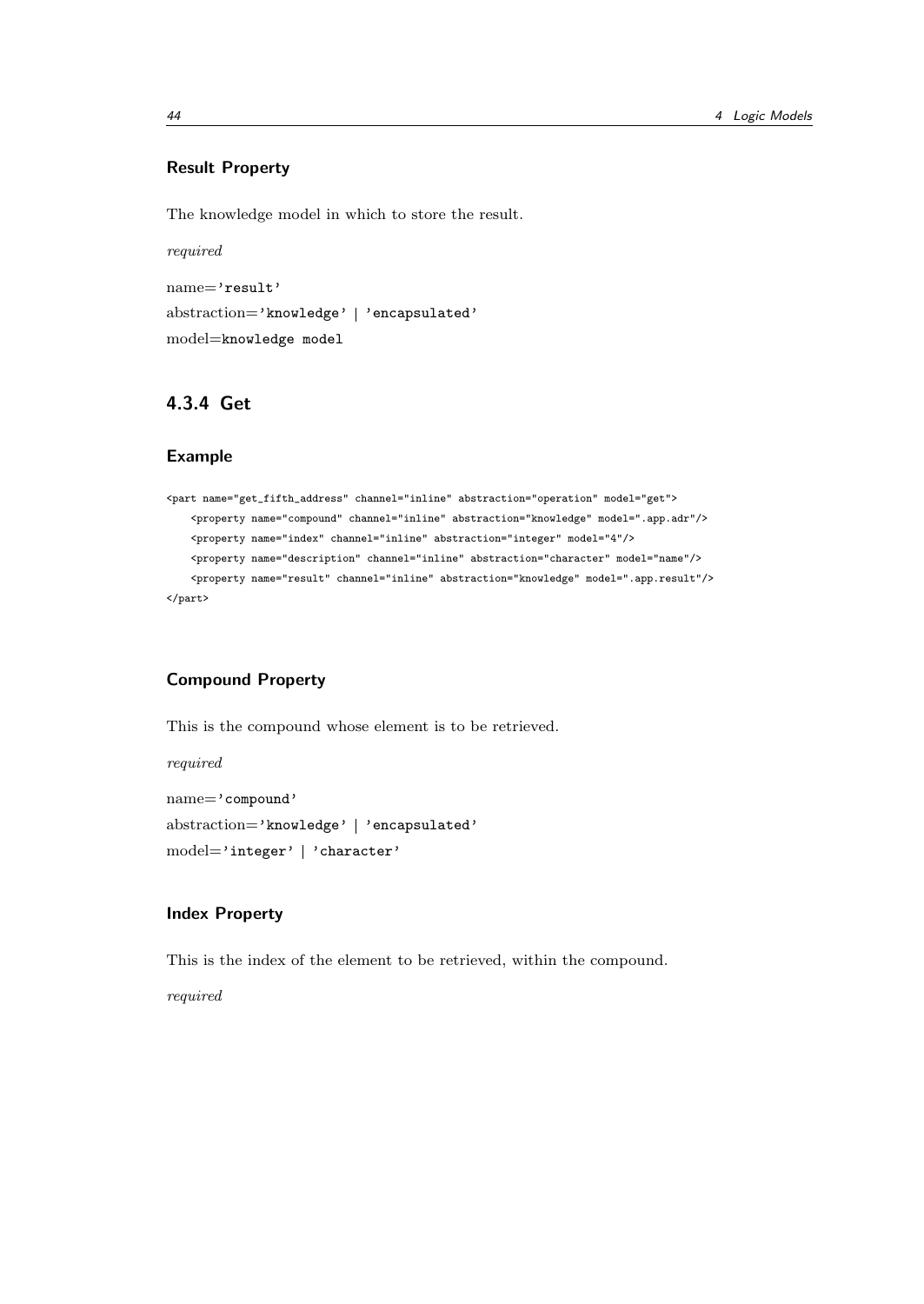name='index' abstraction='integer' model=position of element

#### Description Property

This property determines which data of the compound's part to retrieve.

required

```
name='description'
abstraction='character'
model='name' | 'abstraction'
```
#### Result Property

This is the result knowledge model in which to store the retrieved element.

required

```
name='result'
abstraction='knowledge' | 'encapsulated'
model=result knowledge model
```
# 4.4 Comparison

## 4.4.1 Compare

This operation compares two given operands.

#### Example

```
<part name="compare_loop_index" channel="inline" abstraction="operation" model="compare">
   <property name="comparison" channel="inline" abstraction="character" model="greater_or_equal"/>
   <property name="left_side" channel="inline" abstraction="knowledge" model=".app.tmp.loop_index"/>
   <property name="right_side" channel="inline" abstraction="integer" model="5"/>
   <property name="result" channel="inline" abstraction="knowledge" model=".app.tmp.break_flag"/>
```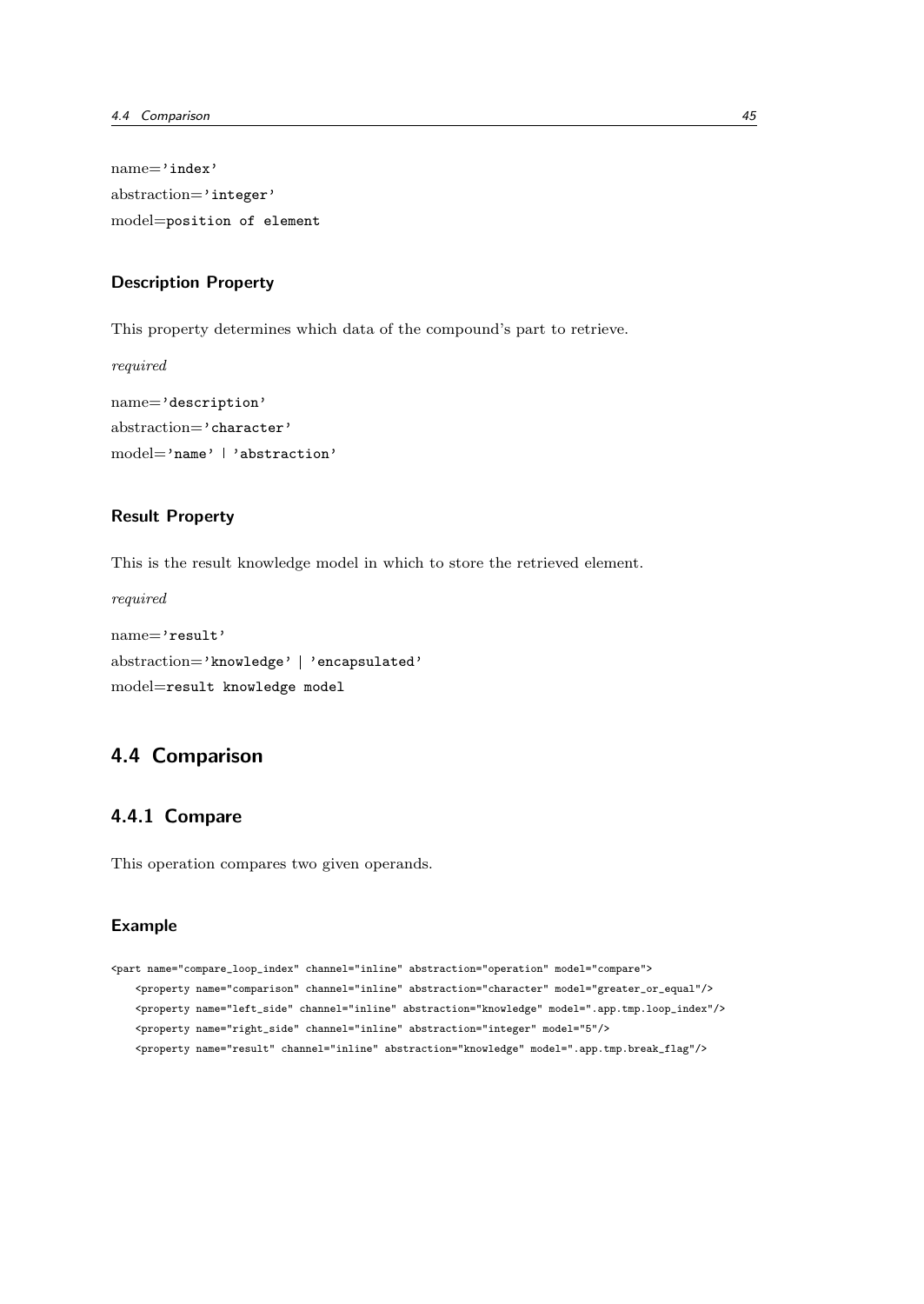</part>

#### Comparison Property

This is the kind of comparison to be applied.

required

name='comparison' abstraction='character' model='equal' | 'smaller' | 'greater' | 'smaller\_or\_equal' | 'greater\_or\_equal'

## Left Side Property

This is the left side value of the comparison.

required

```
name='left_side'
abstraction='boolean' | 'integer' | 'float' | 'character' | 'knowledge' | 'encapsulated'
model=value or knowledge model
```
## Right Side Property

This is the right side value of the comparison.

required

```
name='right_side'
abstraction='boolean' | 'integer' | 'float' | 'character' | 'knowledge' | 'encapsulated'
model=value or knowledge model
```
## Result Property

This is the knowledge model in which the comparison result is stored.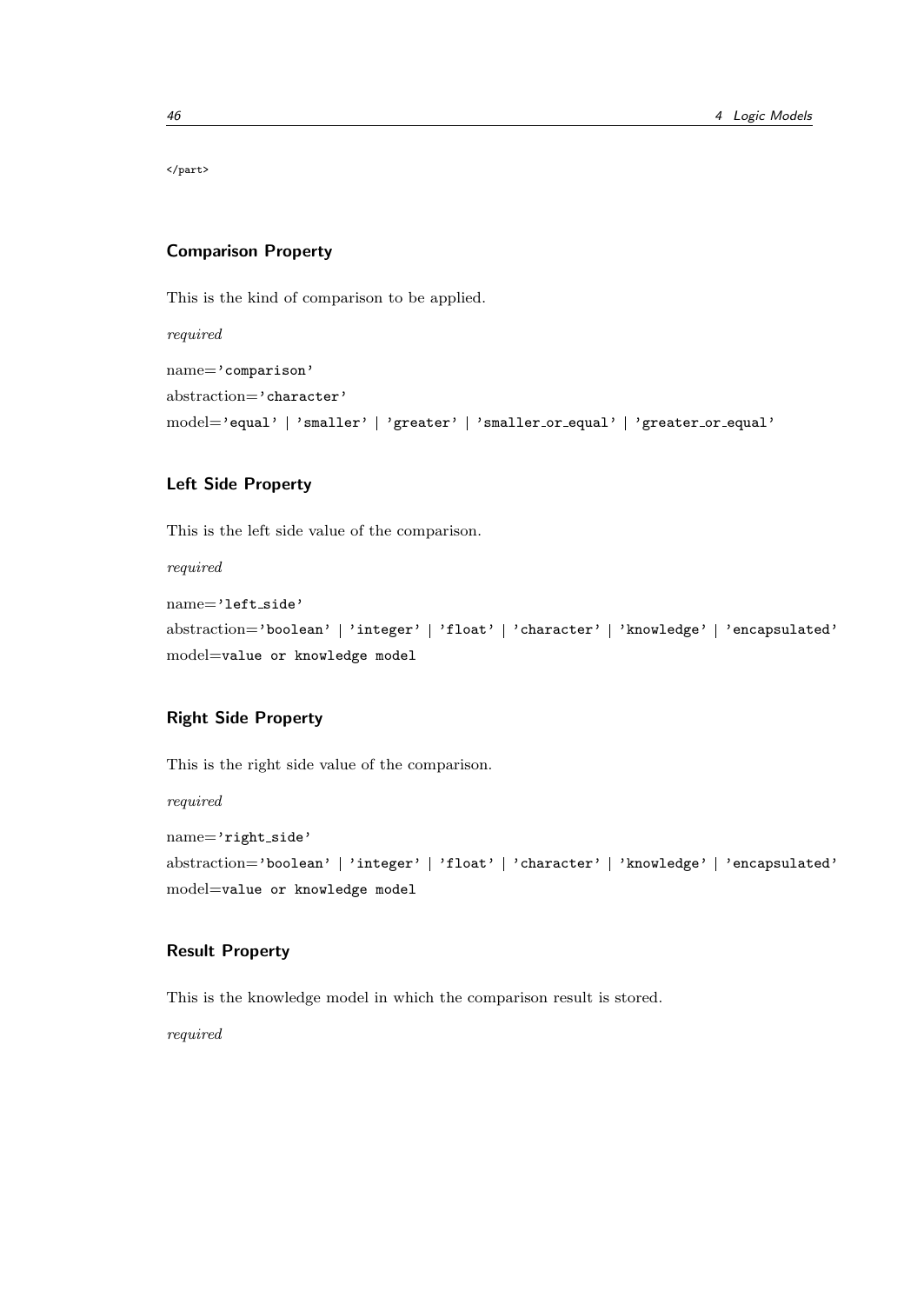```
name='result'
abstraction='boolean' | 'knowledge' | 'encapsulated'
model=result knowledge model
```
#### Selection Property

This property selects which part of two string values shall be compared.

optional, only if comparing values of abstraction "character"

```
name='selection'
abstraction='character'
model='full' | 'prefix' | 'suffix' | 'part'
```
# 4.5 Arithmetic

## 4.5.1 Add

This operation is a simple addition of two numbers or strings.

## Example

```
<part name="add_numbers" channel="inline" abstraction="operation" model="add">
    <property name="summand_1" channel="inline" abstraction="knowledge" model=".app.summand_1"/>
    <property name="summand_2" channel="inline" abstraction="knowledge" model=".app.summand_2"/>
    <property name="sum" channel="inline" abstraction="knowledge" model=".app.sum"/>
</part>
```
## Abstraction Property

This property specifies the abstraction of the properties summand 1, summand 2 and sum. In other words, the models of these properties have to have the same abstraction.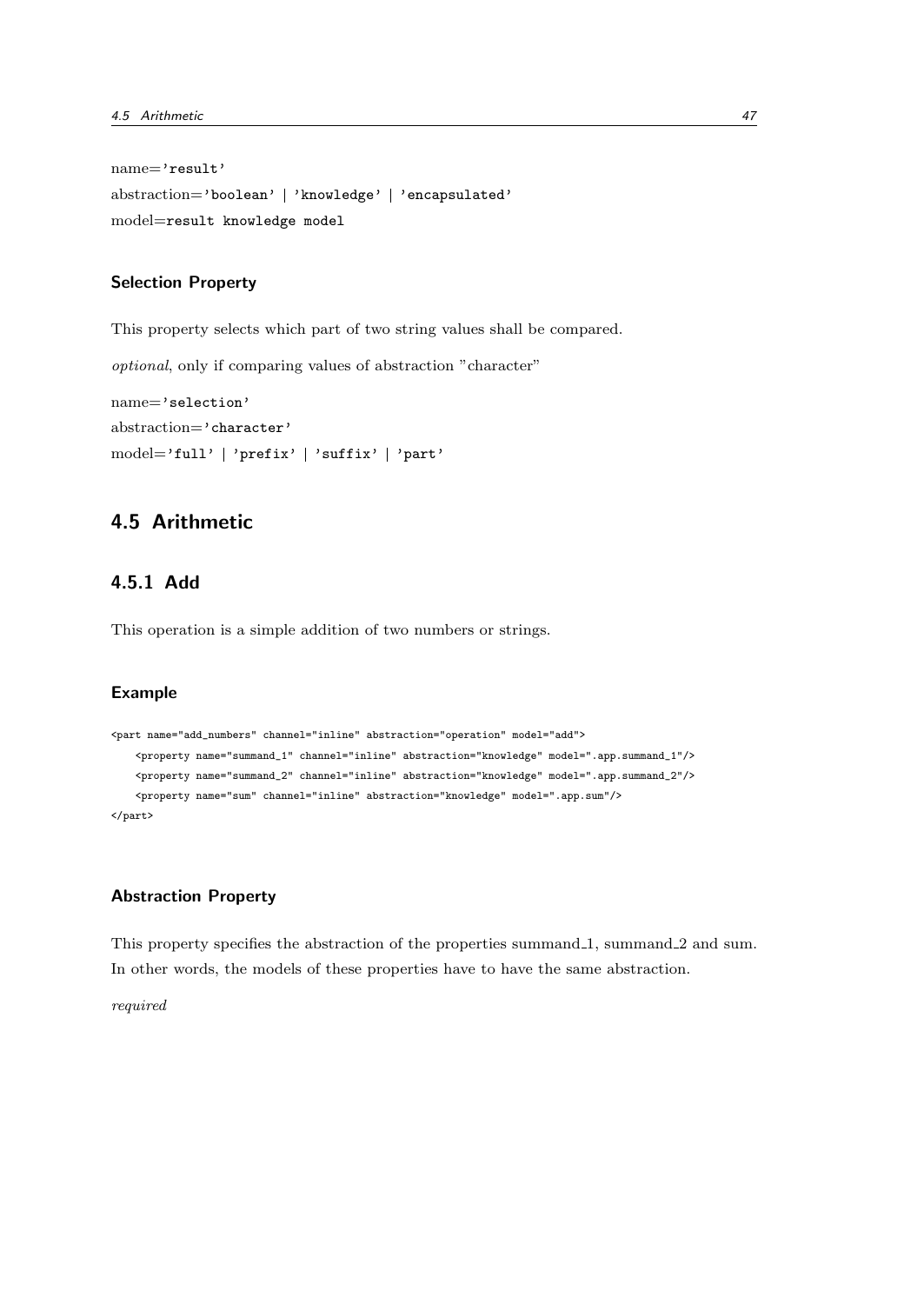name='abstraction' abstraction='character' model='integer' | 'character'

#### Summand 1 Property

The first summand for the addition.

required

name='summand\_1' abstraction='integer' | 'character' | 'knowledge' | 'encapsulated' model=number or knowledge model path

## Summand 2 Property

The second summand for the addition.

required

```
name='summand 2'
abstraction='integer' | 'character' | 'knowledge' | 'encapsulated'
model=number or knowledge model path
```
## Sum Property

The sum resulting from the addition.

required

name='sum' abstraction='integer' | 'character' | 'knowledge' | 'encapsulated' model=knowledge model path

# 4.5.2 Subtract

This operation subtracts one number from another which results in their difference.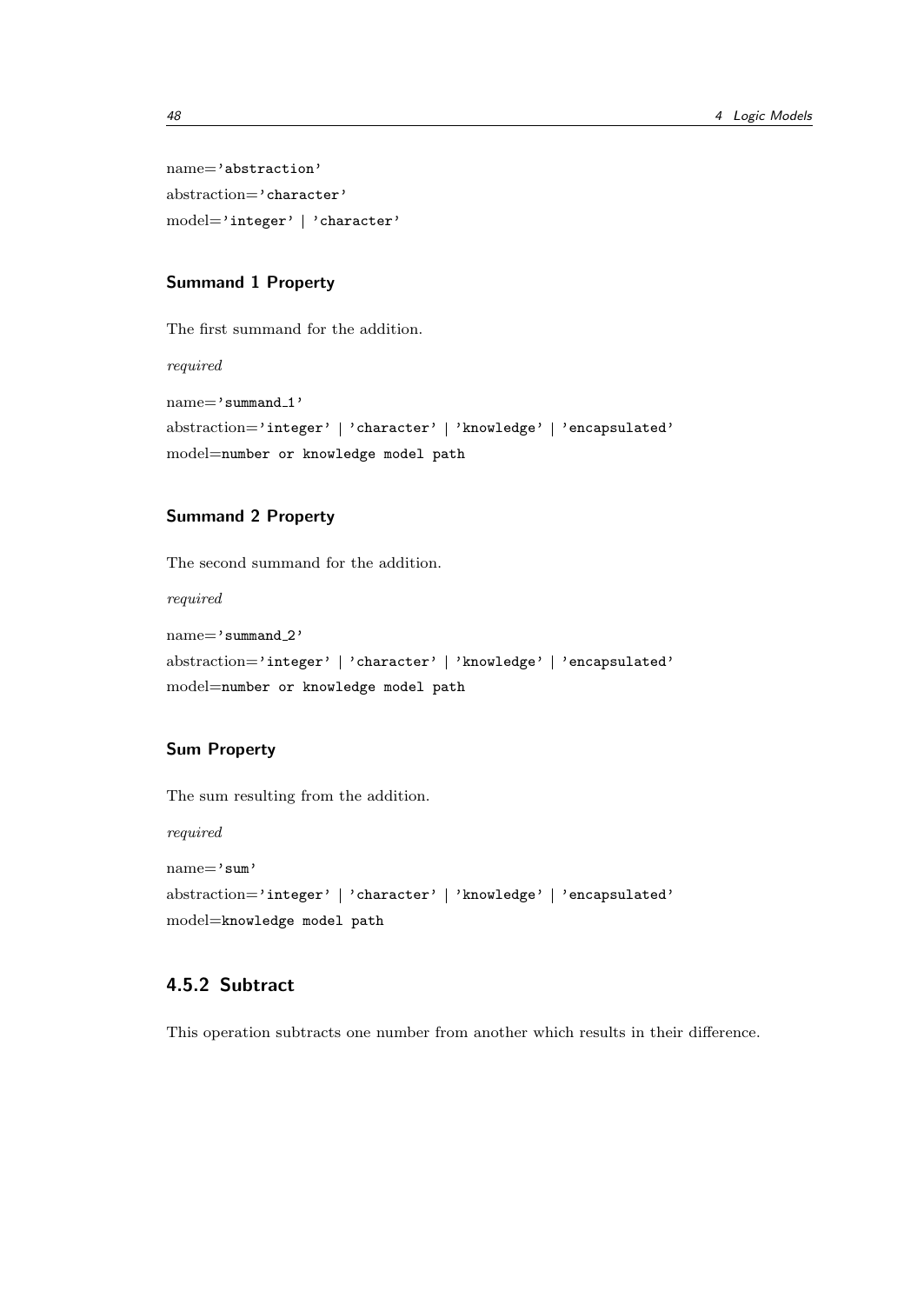## Example

```
<part name="subtract_numbers" channel="inline" abstraction="operation" model="subtract">
    <property name="minuend" channel="inline" abstraction="integer" model="10"/>
    <property name="subtrahend" channel="inline" abstraction="integer" model="7"/>
   <property name="difference" channel="inline" abstraction="knowledge" model=".app.difference"/>
</part>
```
## Minuend Property

This is the minuend, i.e. the number to be subtracted from.

required

name='minuend'

```
abstraction='integer' | 'knowledge' | 'encapsulated'
model=number or knowledge model path
```
### Subtrahend Property

This is the subtrahend, i.e. the number to be subtracted.

required

```
name='subtrahend'
abstraction='integer' | 'knowledge' | 'encapsulated'
model=number or knowledge model path
```
## Difference Property

This is the difference between minuend and subtrahend.

required

name='difference' abstraction='integer' | 'knowledge' | 'encapsulated' model=knowledge model path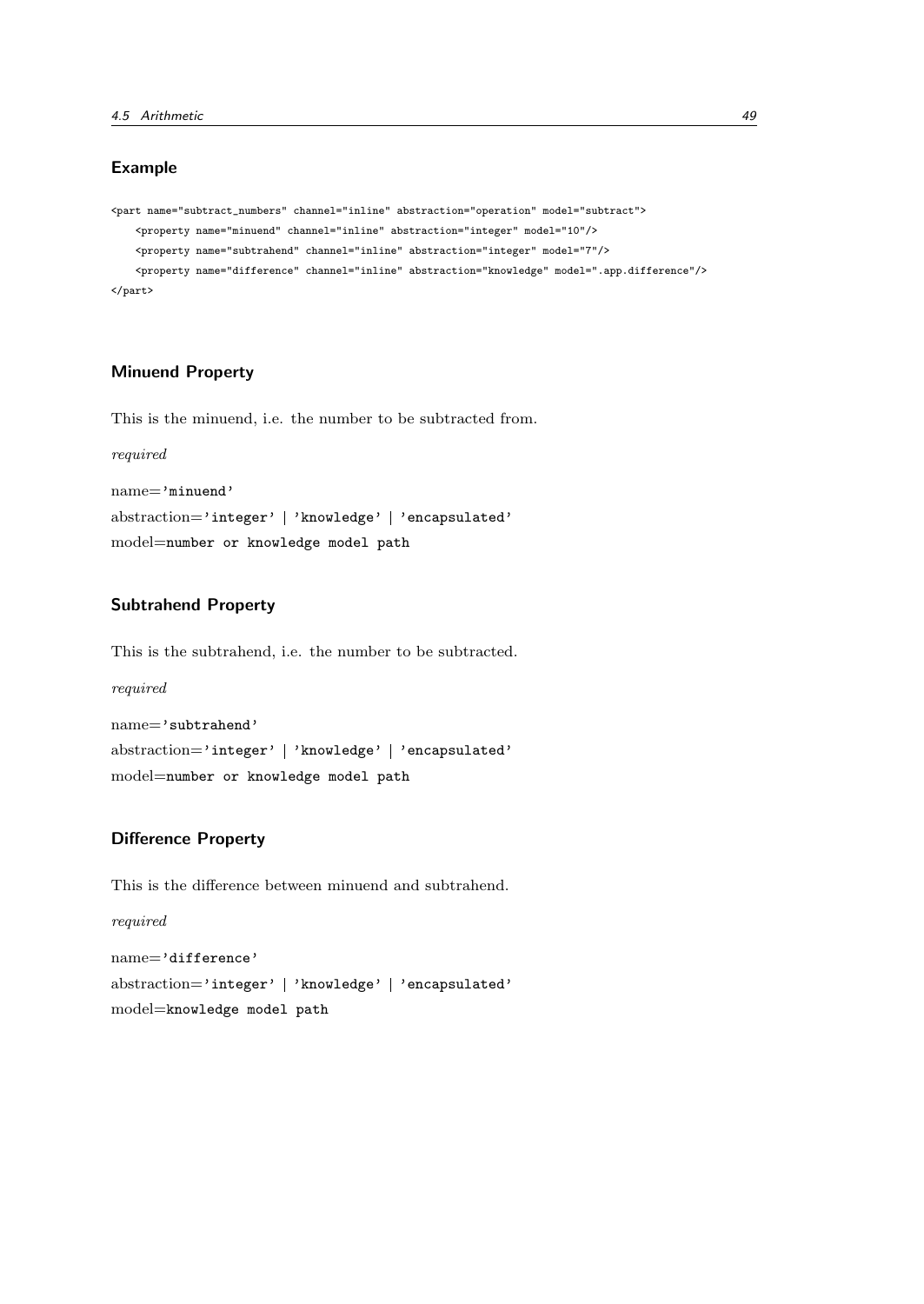## 4.5.3 Multiply

This operation multiplies two numbers which results in the product.

### Example

```
<part name="multiply_numbers" channel="inline" abstraction="operation" model="multiply">
    <property name="factor_1" channel="inline" abstraction="integer" model="2"/>
   <property name="factor_2" channel="inline" abstraction="knowledge" model=".app.factor"/>
    <property name="product" channel="inline" abstraction="knowledge" model=".app.product"/>
</part>
```
## Factor 1 Property

This is the first factor of the multiplication.

required

name='factor 1' abstraction='integer' model=number or knowledge model

## Factor 2 Property

This is the second factor of the multiplication.

required

name='factor\_2' abstraction='integer' model=number or knowledge model

## Product Property

This is the product as result of the multiplication.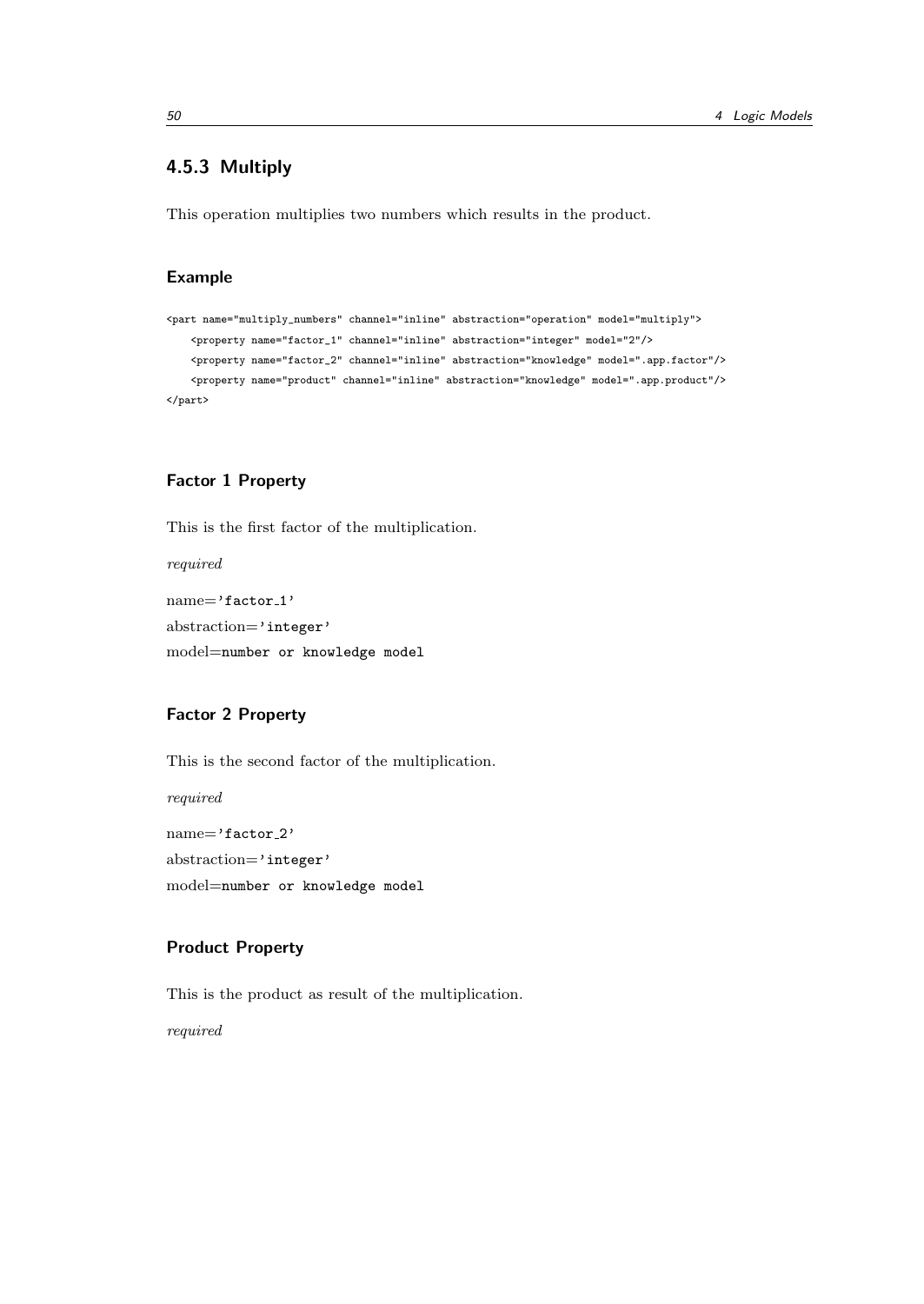name='product' abstraction='integer' model=number or knowledge model

## 4.5.4 Divide

This operation divides one number by another, which results in the quotient. If the dividend is not a multiple of the divisor, then the operation will return the remainder as additional property.

#### Example

```
<part name="divide_numbers" channel="inline" abstraction="operation" model="divide">
   <property name="dividend" channel="inline" abstraction="integer" model="table"/>
   <property name="divisor" channel="inline" abstraction="integer" model="divisor"/>
   <property name="quotient" channel="inline" abstraction="integer" model="quotient"/>
   <property name="remainder" channel="inline" abstraction="integer" model="remainder"/>
</part>
```
### Dividend Property

This is the dividend, i.e. the number to be divided.

required name='dividend' abstraction='integer' 'knowledge' 'encapsulated' model=number or knowledge model

#### Divisor Property

This is the divisor, i.e. the number to be divided by.

```
name='divisor'
abstraction='integer' 'knowledge' 'encapsulated' model=number or knowledge model
```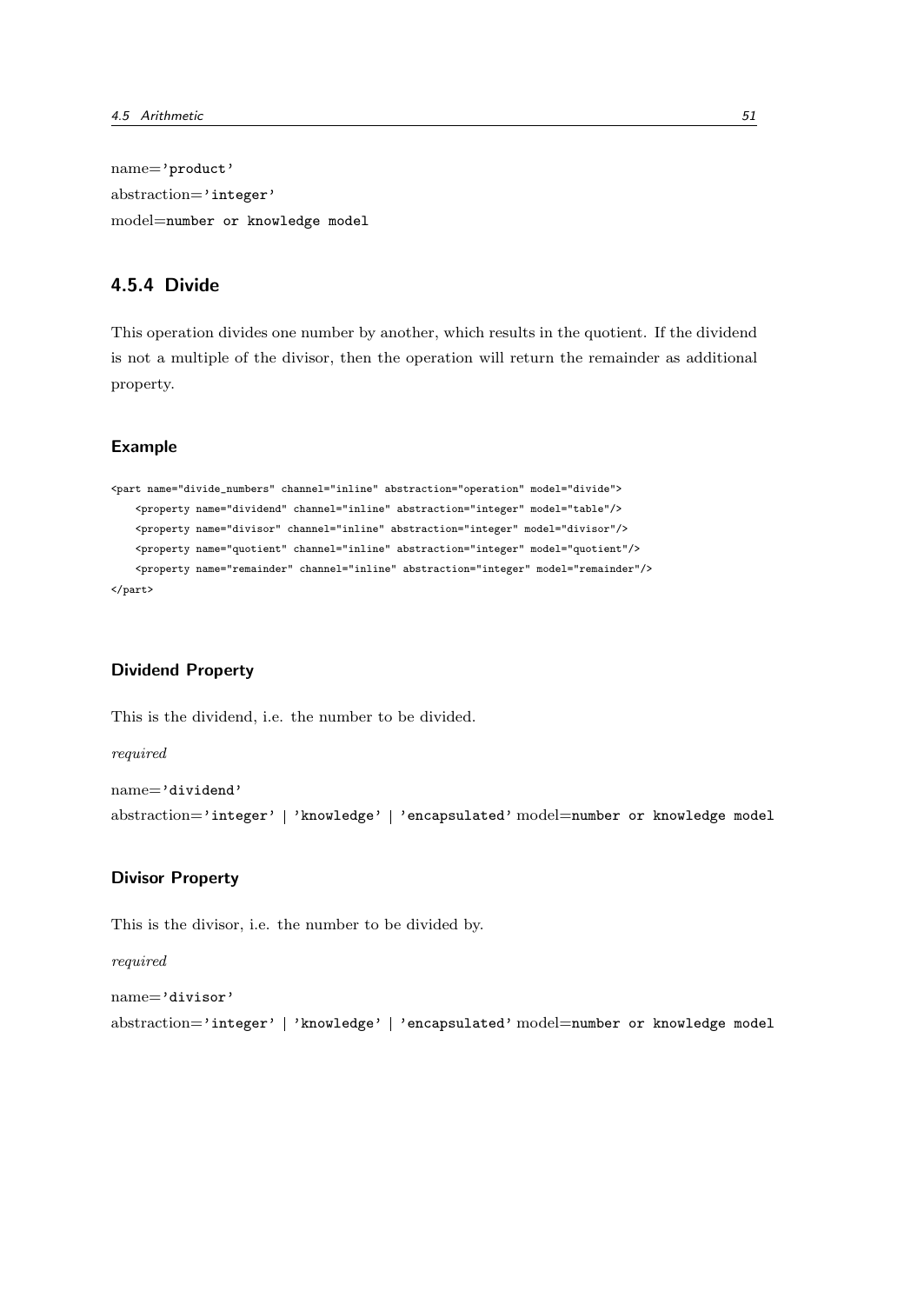## Quotient Property

This is the quotient, i.e. the number resulting from the division.

required

name='quotient'

abstraction='integer' 'knowledge' 'encapsulated' model=number or knowledge model

## Remainder Property

This is the remainder, i.e. the difference between dividend and quotient.

required

name='remainder'

abstraction='integer' | 'knowledge' | 'encapsulated' model=number or knowledge model

## 4.6 Memory Management

## 4.6.1 Create

This operation creates a new knowledge model in memory.

#### Example

```
<part name="create_addresses" channel="inline" abstraction="operation" model="create">
    <property name="name" channel="inline" abstraction="character" model="addresses"/>
    <property name="abstraction" channel="inline" abstraction="character" model="compound"/>
   <property name="element" channel="inline" abstraction="character" model="part"/>
    <property name="compound" channel="inline" abstraction="knowledge" model=".app"/>
</part>
```
### Name Property

This is the name of the knowledge model to be created.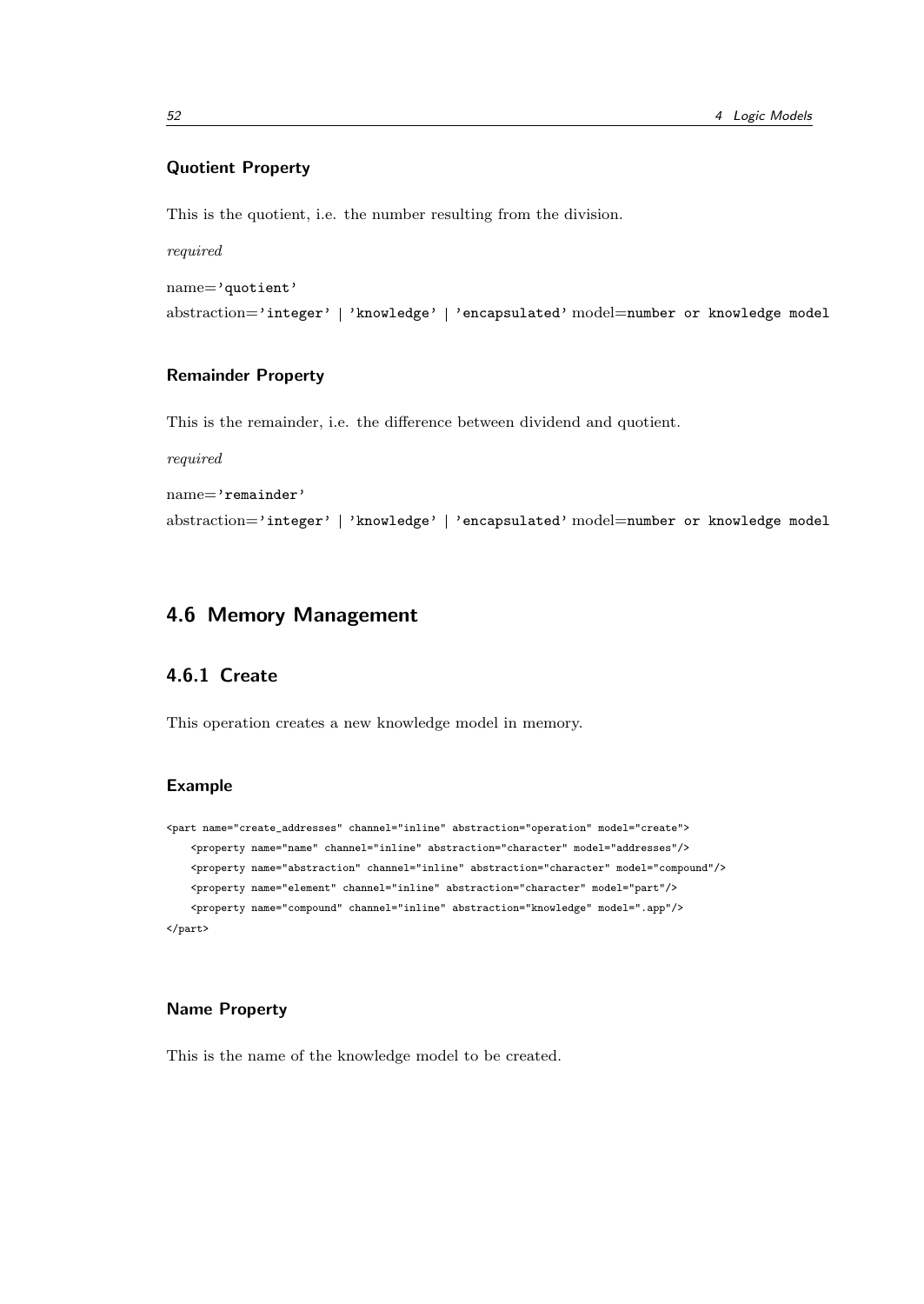required

name='name' abstraction='character' model=knowledge model name

#### Abstraction Property

This is the abstraction (type) of the knowledge model to be created.

required name='abstraction' abstraction='character' model='boolean' | 'integer' | 'float' | 'character' | 'compound'

## Element Property

This property decides about the kind of element (knowledge model) to be created. A part element will be added to the model's part hierarchy; a meta element will be added to the model's details hierarchy.

required

```
name='element'
abstraction='character'
model='part' | 'meta'
```
## Compound Property

This property specifies the compound knowledge model to which to add to the new part/ meta knowledge model.

required name='compound' abstraction='knowledge' | 'encapsulated' model=whole knowledge model path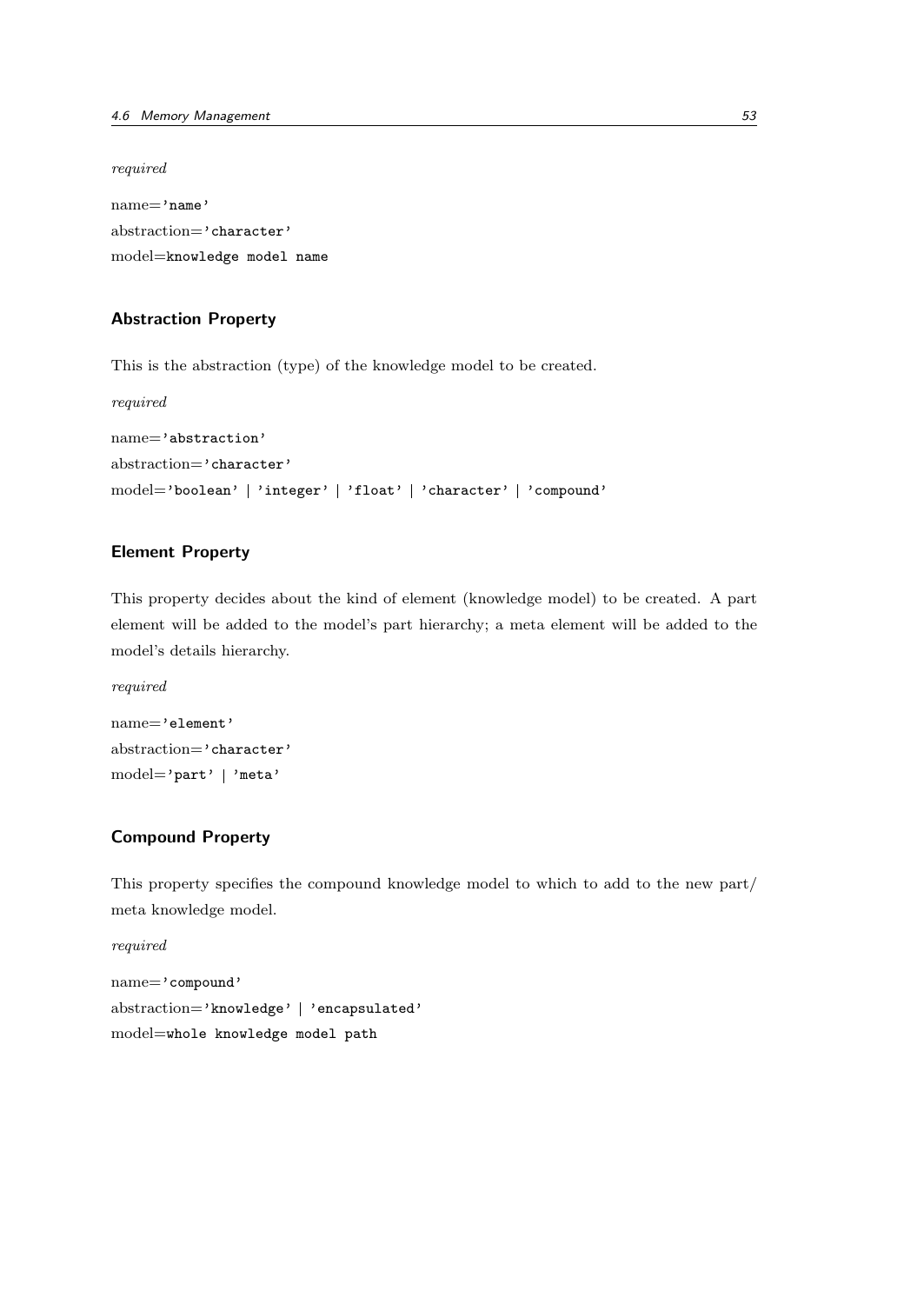## 4.6.2 Destroy

This operation destroys the given knowledge model and releases the memory that was occupied by it.

### Example

```
<part name="destroy_addresses" channel="inline" abstraction="operation" model="destroy">
    <property name="model" channel="inline" abstraction="knowledge" model=".app.addresses"/>
</part>
```
## Model Property

This is the knowledge model to be destroyed.

required

```
name='model'
abstraction='knowledge' | 'encapsulated'
model='knowledge model'
```
# 4.6.3 Copy

This operation copies a value with the given abstraction from the source- to the destination model.

### Example

```
<part name="copy_title" channel="inline" abstraction="operation" model="copy">
    <property name="abstraction" channel="inline" abstraction="character" model="character"/>
    <property name="source" channel="inline" abstraction="character" model="My Book"/>
    <property name="destination" channel="inline" abstraction="knowledge" model=".app.title"/>
</part>
```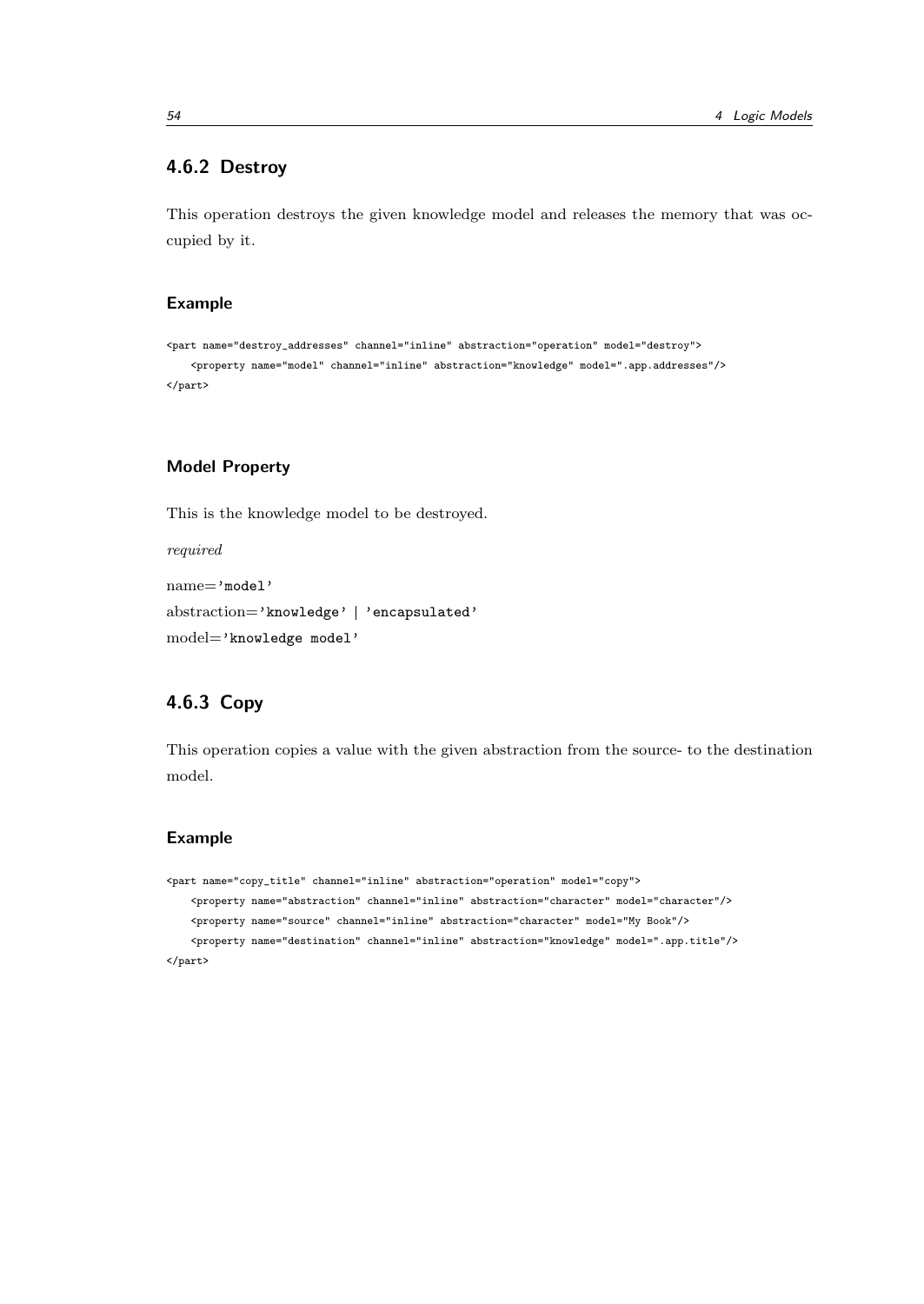## Abstraction Property

This is the abstraction of the values. CAUTION! It has to be identical for both, source- and destination value!

required

name='abstraction' abstraction='character' model='boolean' | 'integer' | 'character'

### Source Property

This is the source value.

required

```
name='source'
abstraction='boolean' | 'integer' | 'character' | 'knowledge' | 'encapsulated'
model=value or knowledge model
```
## Destination Property

```
This is the destination value.
required
name='destination'
abstraction='boolean' | 'integer' | 'character' | 'knowledge' | 'encapsulated'
model=value or knowledge model
```
## 4.6.4 Move

This operation moves the part knowledge model to a new whole (compound) knowledge model.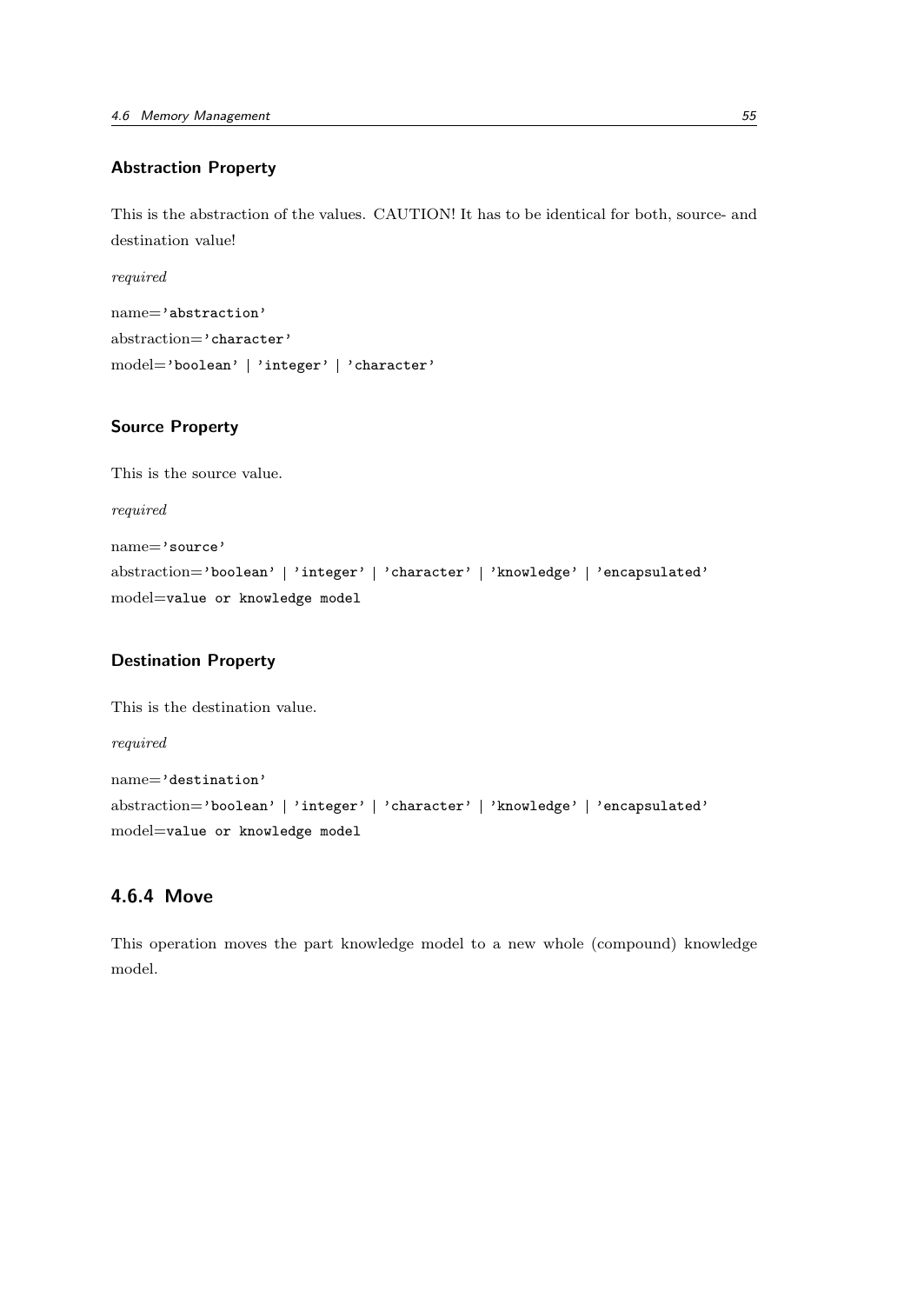## Example

```
<part name="move_addresses" channel="inline" abstraction="operation" model="move">
   <property name="part" channel="inline" abstraction="knowledge" model=".app.addresses"/>
    <property name="whole" channel="inline" abstraction="knowledge" model=".app.domain"/>
</part>
```
## Part Property

This is the part knowledge model that is to be moved.

required

```
name='part'
abstraction='knowledge' | 'encapsulated'
model=part knowledge model
```
### Whole Property

This is the whole knowledge model to which to add to the part knowledge model.

required

```
name='whole'
abstraction='knowledge' | 'encapsulated'
model=whole knowledge model
```
# 4.7 Lifecycle Management

## 4.7.1 Startup

This operation starts up the given service.

## Example

```
<part name="startup_wui" channel="inline" abstraction="operation" model="startup">
    <property name="service" channel="inline" abstraction="character" model="www"/>
```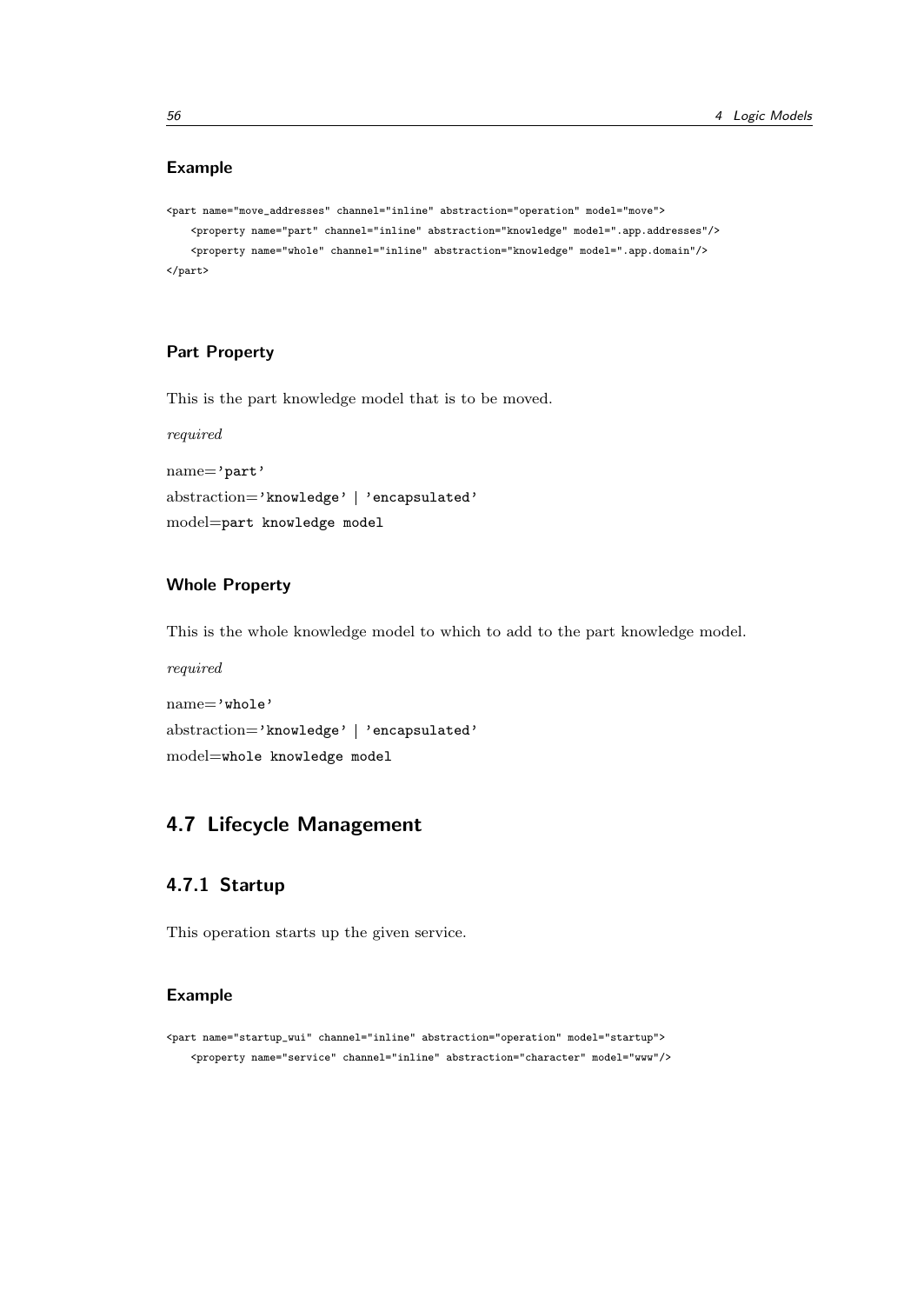```
<property name="namespace" channel="inline" abstraction="character" model="inet6"/>
   <property name="style" channel="inline" abstraction="character" model="stream"/>
   <property name="address" channel="inline" abstraction="character" model="any"/>
</part>
```
### Service Property

This is the service to be started up.

required

```
name='service'
abstraction='character'
model='signal' | 'shell' | 'standard_output' | 'gnu_linux_console' | 'x_window_system'
'www' 'cyboi'
```
## Namespace Property

The namespace of the socket.

optional, only if service is www or cyboi name='namespace' abstraction='character' model='local' | 'inet' | 'inet6' | 'ns' | 'iso' | 'ccitt' | 'implink' | 'route'

## Style Property

The style of socket communication. optional, only if service is www or cyboi name='style' abstraction='character' model='stream' | 'datagram' | 'raw'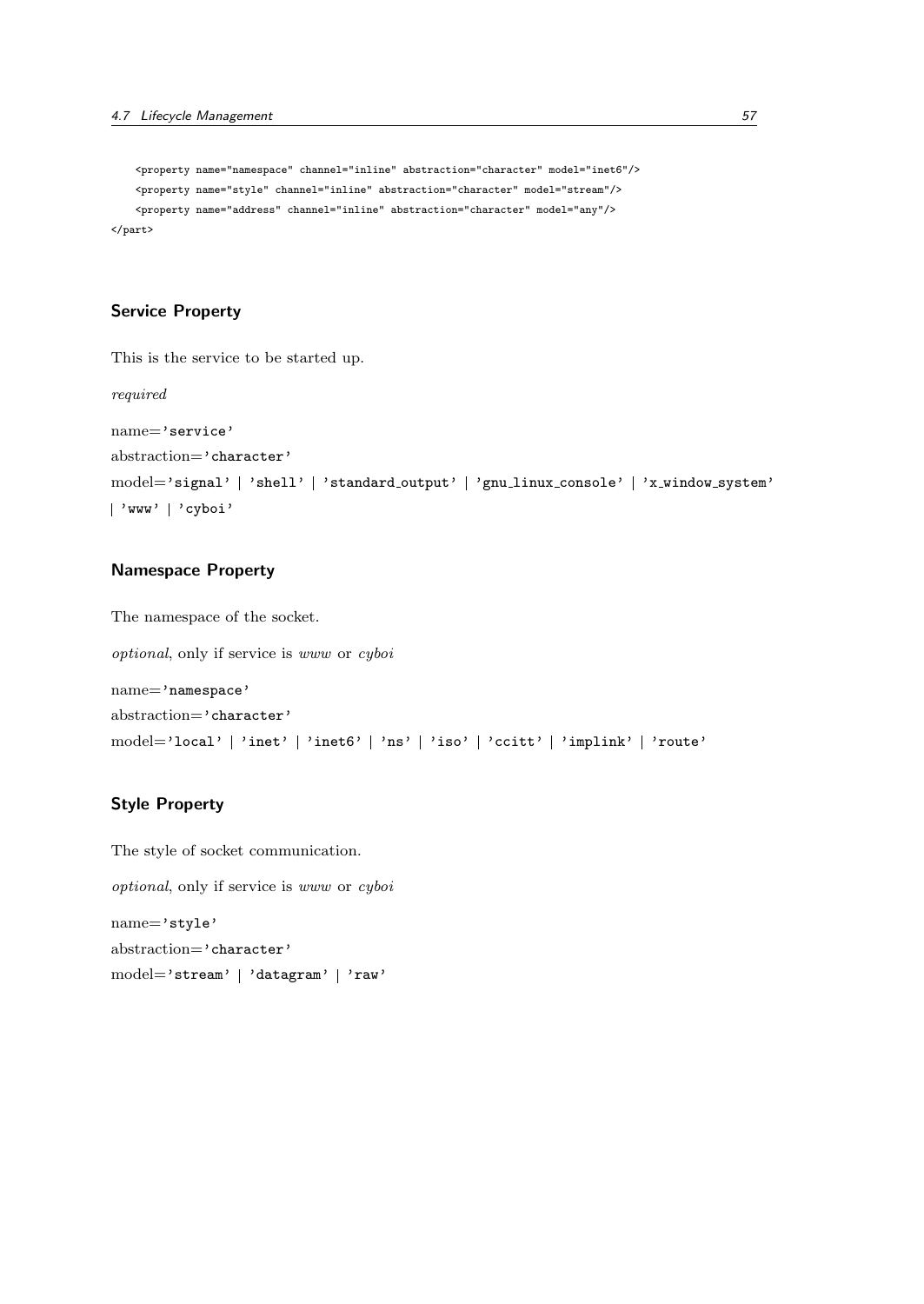## Address Property

This is the address of hosts communicating with this system via socket.

optional, only if service is www or cyboi

name='address' abstraction='character' model='loopback' | 'any'

# 4.7.2 Shutdown

This operation shuts down the given service.

### Example

```
<part name="shutdown_gui" channel="inline" abstraction="operation" model="shutdown">
   <property name="service" channel="inline" abstraction="character" model="x_window_system"/>
</part>
```
## Service Property

This is the service to be shut down.

required

```
name='service'
abstraction='character'
model='signal' | 'shell' | 'standard_output' | 'gnu_linux_console' | 'x_window_system'
'www' 'cyboi'
```
# 4.7.3 Exit

This operation initiates the shutdown sequence for the application system.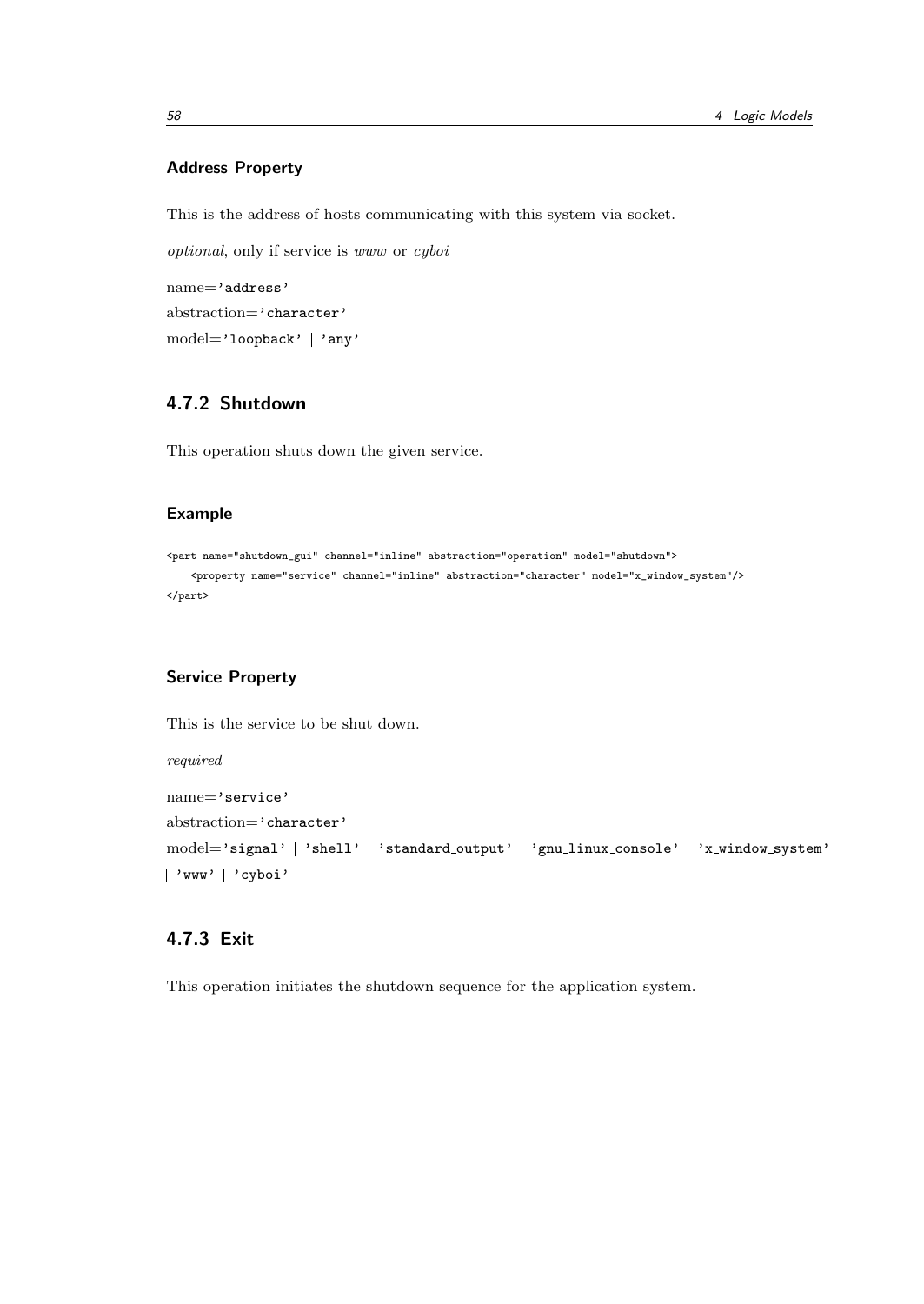## Example

<part name="exit\_system" channel="inline" abstraction="operation" model="exit"/>

# 4.8 Communication

## 4.8.1 Send

This operation is able to send a message via textual, graphical or web user interface, or to the file system or also as shell output directly.

## Example

```
<part name="send_menu" channel="inline" abstraction="operation" model="send">
   <property name="channel" channel="inline" abstraction="character" model="gnu\_linux\_console"/>
   <property name="language" channel="inline" abstraction="character" model="tui"/>
   <property name="message" channel="inline" abstraction="knowledge" model=".app.tui"/>
   <property name="area" channel="inline" abstraction="knowledge" model=".app.tui.menu"/>
   <property name="clean" channel="inline" abstraction="boolean" model="true"/>
</part>
```
#### Channel Property

required

The channel via which to send the message.

name='channel' abstraction='character' model='inline' | 'file' | 'standard\_output' | 'gnu\_linux\_console' | 'x\_window\_system' 'http'

#### Language Property

The language into which to encode the message before sending it.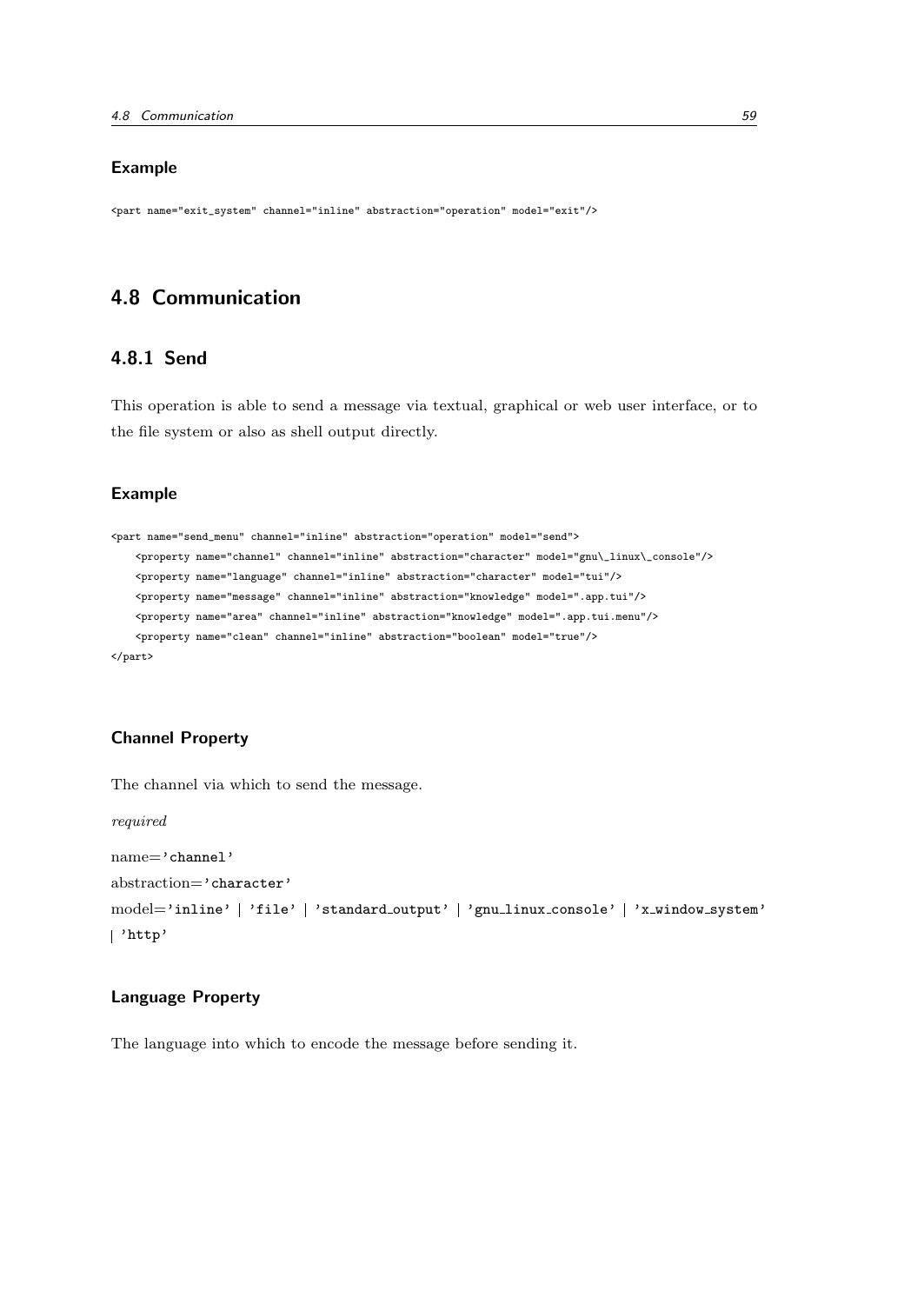#### required

name='language' abstraction='character' model='tui' | 'gui' | 'wui'

## Mode Property

The mode of communication. optional, only if channel is http name='mode' abstraction='character' model='client' | 'server'

### Namespace Property

The namespace of the socket. optional, only if channel is http name='namespace' abstraction='character' model='local' | 'inet' | 'inet6' | 'ns' | 'iso' | 'ccitt' | 'implink' | 'route'

## Style Property

The style of communication. optional, only if channel is http name='style' abstraction='character' model='stream' | 'datagram' | 'raw'

## Receiver Property

The name of the system receiving the message.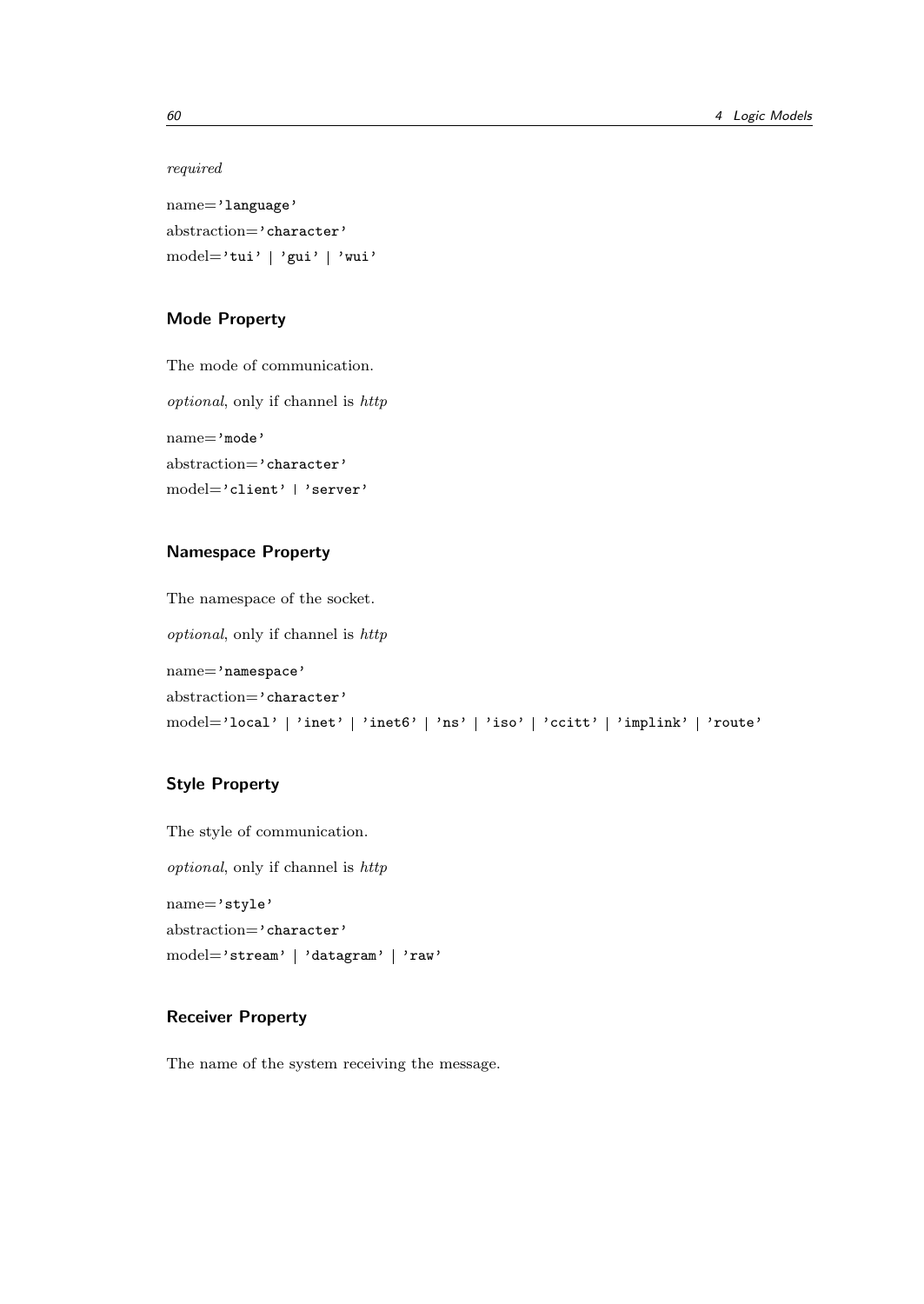required

name='receiver' abstraction='character' model=name of receiving system

#### Message Property

The actual message to be sent to another system.

required name='message' abstraction='knowledge' | 'encapsulated' model=message knowledge model path

## Area Property

The user interface area to be repainted. It is normally just a part of the whole user interface model. This property helps to speed up repainting while avoiding user interface flickering.

optional

```
name='area'
abstraction='knowledge' | 'encapsulated'
model=knowledge path to part model to be repainted
```
## Clean Property

This property indicates whether or not to clear the screen before painting a user interface.

optional

name='clean' abstraction='boolean' model='true' | 'false'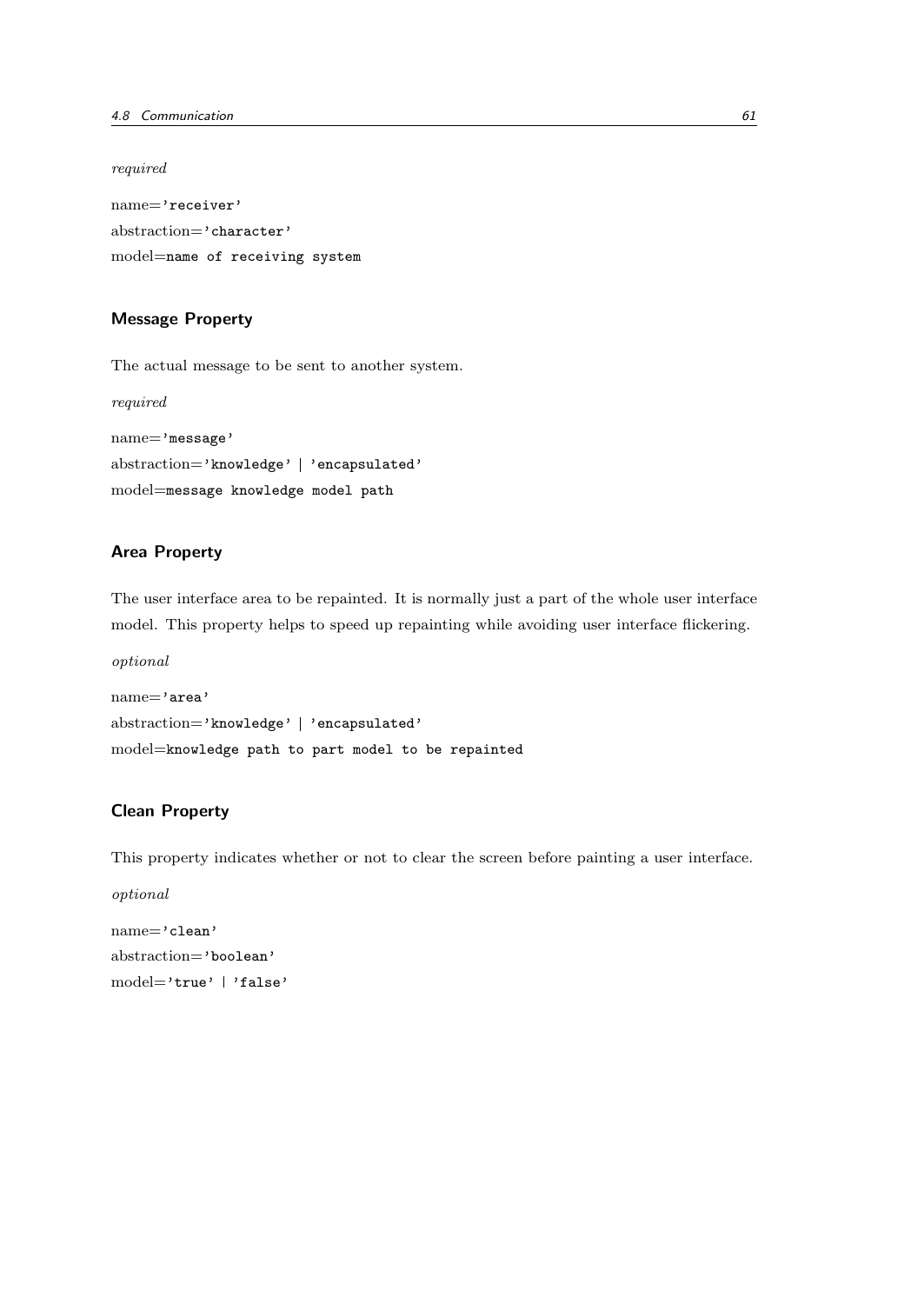### New Line Property

This property indicates whether or not to add a new line after having printed the message on screen.

optional

```
name='new line'
abstraction='boolean'
model='true' | 'false'
```
# 4.8.2 Receive

This operation receives data from the given data source.

#### Example

```
<part name="receive_patients" channel="inline" abstraction="operation" model="receive">
   <property name="channel" channel="inline" abstraction="character" model="file"/>
   <property name="language" channel="inline" abstraction="character" model="xdt"/>
    <property name="message" channel="inline" abstraction="character" model="import/1.bde"/>
    <property name="model" channel="inline" abstraction="knowledge" model=".app.xdt"/>
</part>
```
#### Channel Property

The channel via which to receive the message.

required

```
name='channel'
abstraction='character'
model='inline' 'file'
```
#### Language Property

This is the language (abstraction, type, structure) of the data received.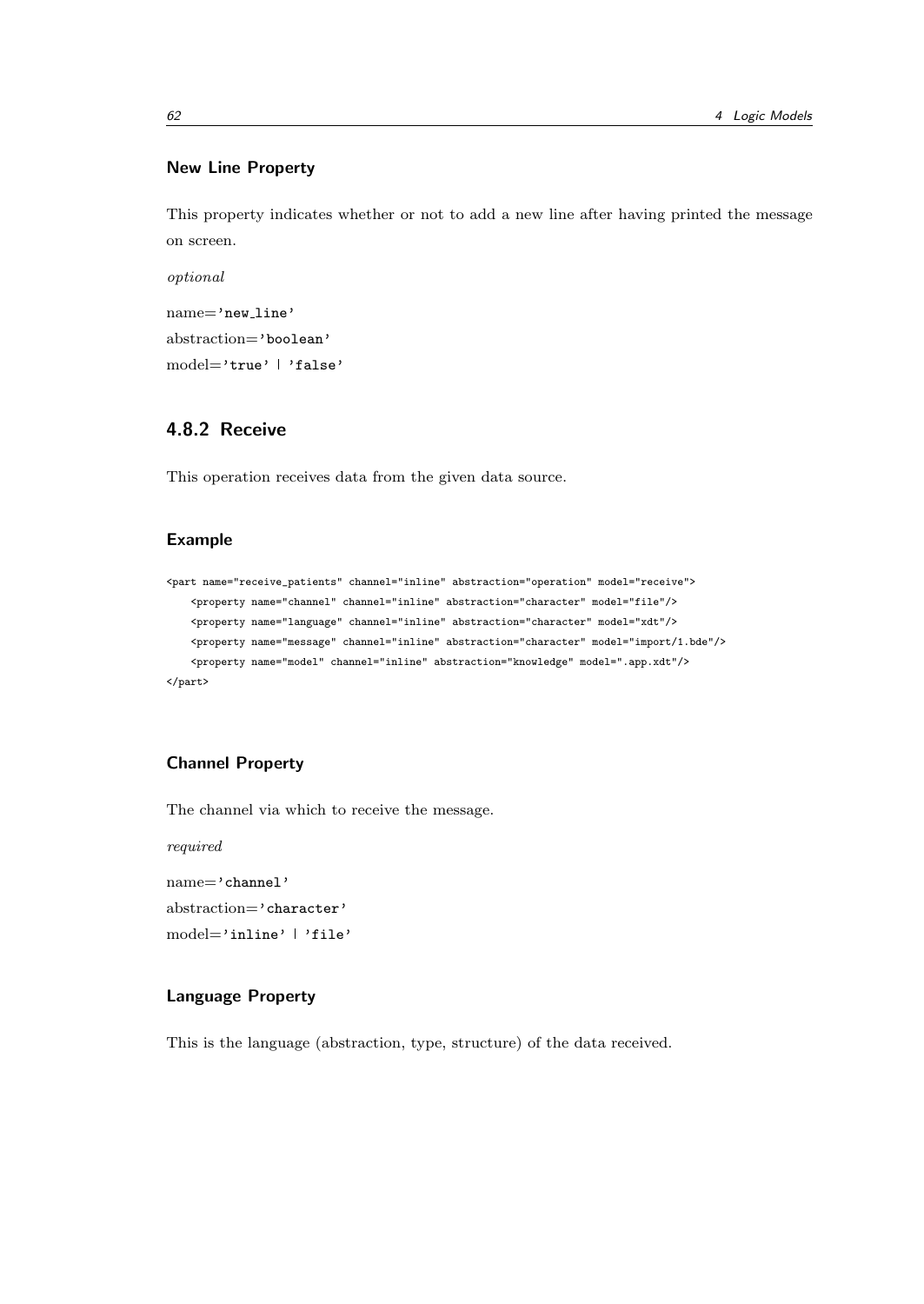required

```
name='language'
abstraction='character'
model= 'boolean' | 'character' | 'wide_character' | 'integer' | 'unsigned_long' | 'double'
| 'fraction' | 'complex' | 'date_time' | 'yyyy-mm-dd_date_time' | 'cybol' | 'tui' | 'gui'
'wui' 'ogg' 'mp3' 'jpeg' 'png' 'gif' 'bmp' 'cybop model diagram' 'xdt'
'hxp' | 'latex' | 'rtf' | 'sgml' | 'tex' | 'xhtml' | 'mpeg' | 'avi' | 'qt' | 'tar' | 'tgz'
| 'zip' | 'rar' | 'kwd' | 'odt' | 'sxw' | 'http' | 'https' | 'ftp'
```
#### Message Property

This is the source (knowledge template) from where to receive data.

```
required
name='message'
abstraction='character'
model=path to a file
```
## Model Property

This is the compound model to be filled with the data received.

required name='model' abstraction='character' model=knowledge model path

## Details Property

This is the compound details to be filled with the data received.

required name='details' abstraction='character' model=knowledge model path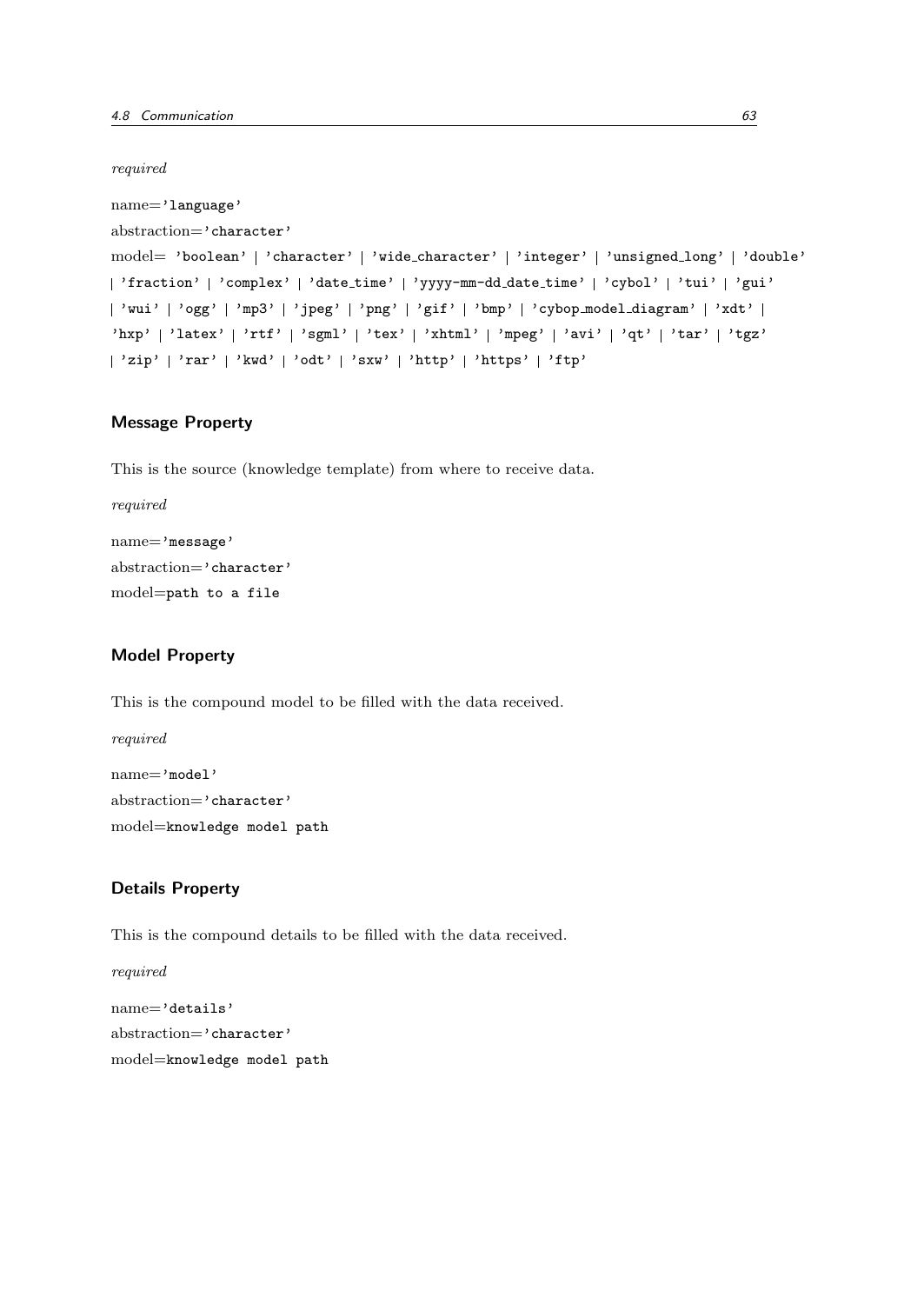## Root Property

This property specifies the knowledge model that will serve as the root.

required

name='root'

abstraction='knowledge' | 'encapsulated' model=root model knowledge path

## Style Property

This is the style of socket communication.

required

name='style'

abstraction='knowledge' | 'encapsulated' model='stream' | 'datagram' | 'raw'

#### Commands Property

This property specifies the knowledge model containing the commands that the user interface should react to.

optional, only if a user interface thread is to react to certain commands

```
name='commands'
abstraction='knowledge' | 'encapsulated' model=commands model knowledge path
```
#### Blocking Property

This property specifies whether the receive process should be blocking. If it is, then application signals will not be processed while the receive operation is waiting for some message to arrive. Only if a message is actually received, the application will process it in form of a signal and then continue to wait.

optional

```
name='blocking'
abstraction='boolean' model='true' | 'false'
```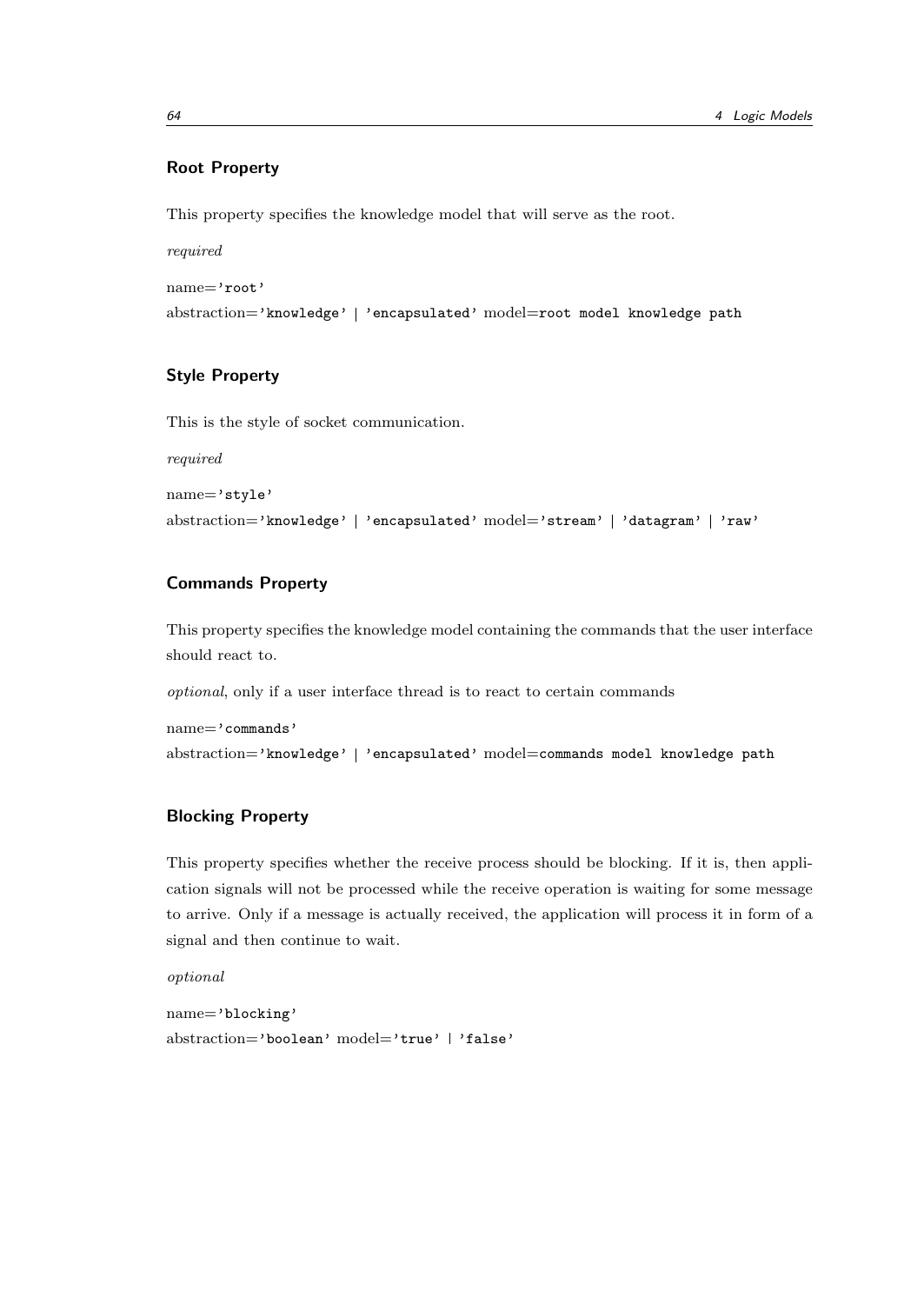#### 4.8.3 Interrupt

This operation interrupts a running service. If the given service is not running, the operation will do nothing.

#### Example

```
<part name="interrupt_console" channel="inline" abstraction="operation" model="interrupt">
   <property name="service" channel="inline" abstraction="character" model="gnu_linux_console"/>
</part>
```
#### Service Property

The service to be interrupted.

required

```
name='service'
abstraction='character'
model='signal' | 'shell' | 'standard_output' | 'gnu_linux_console' | 'x_window_system'
'www' 'cyboi'
```
# 4.9 Shell Commands

#### 4.9.1 Archive File

This operation archives the given files or directories. Internally, it just uses the corresponding shell command functionality.

### Example

```
<part name="archive" channel="inline" abstraction="operation" model="archive_file">
   <property name="source" channel="inline" abstraction="character" model="*.dbf"/>
   <property name="create" channel="inline" abstraction="boolean" model="true"/>
   <property name="update" channel="inline" abstraction="boolean" model="true"/>
   <property name="bzip2" channel="inline" abstraction="boolean" model="false"/>
```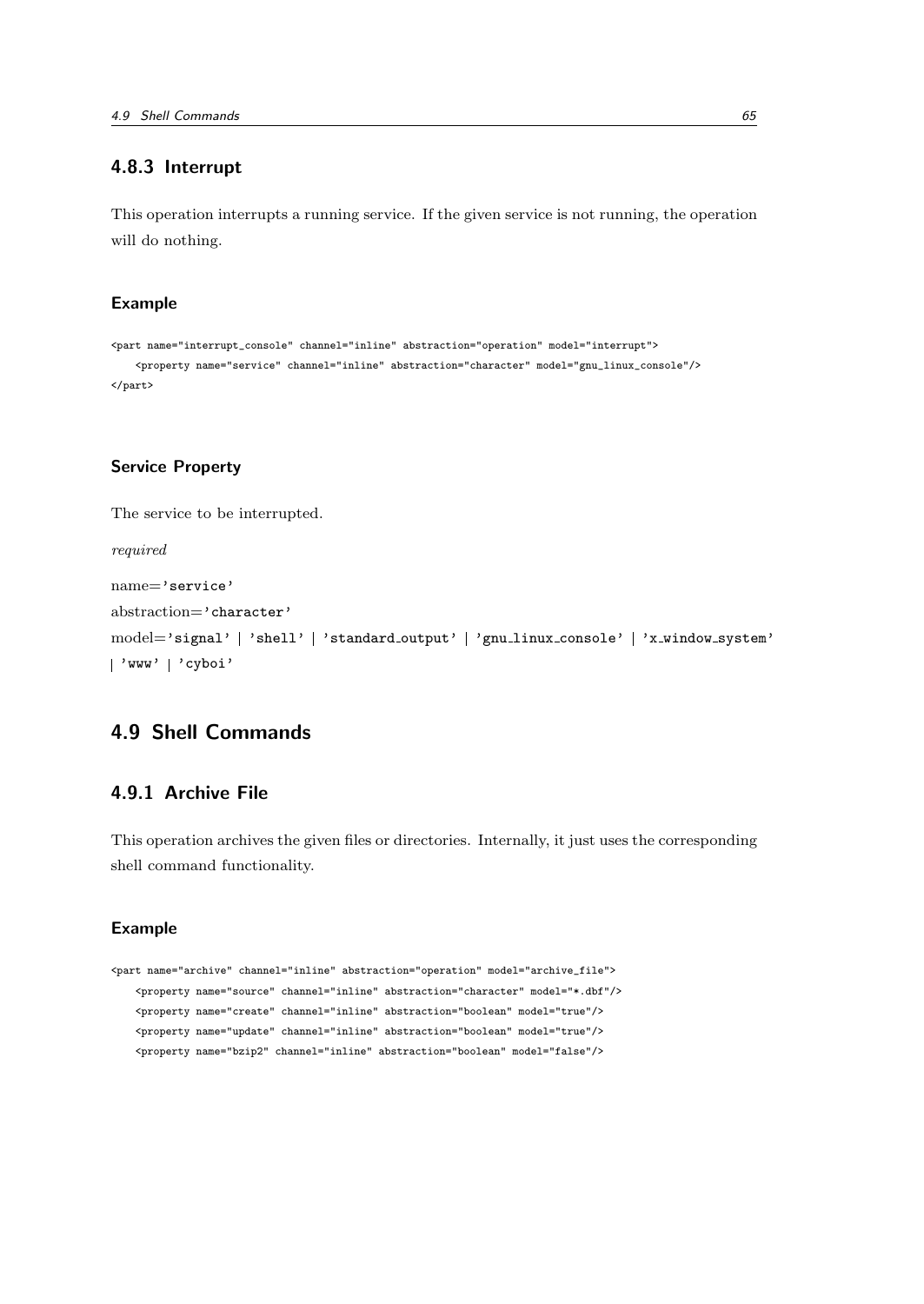</part>

#### Source Property

The path or shell expression pattern determining the directories and files to be compressed and/ or archived.

required name='source' abstraction='character'

model=directories and files to be compressed

# Create Property

This is the flag specifying whether or not to create the archive file, if it does not exist yet.

required name='create'

abstraction='boolean' model='true' | 'false'

#### Update Property

This property specifies whether or not to update the archive file, if it already exists.

required

name='update' abstraction='boolean' model='true' | 'false'

# Bzip2 Property

This property specifies whether or not to use bzip2 (bz2) compression instead of the standard gzip (gz) compression.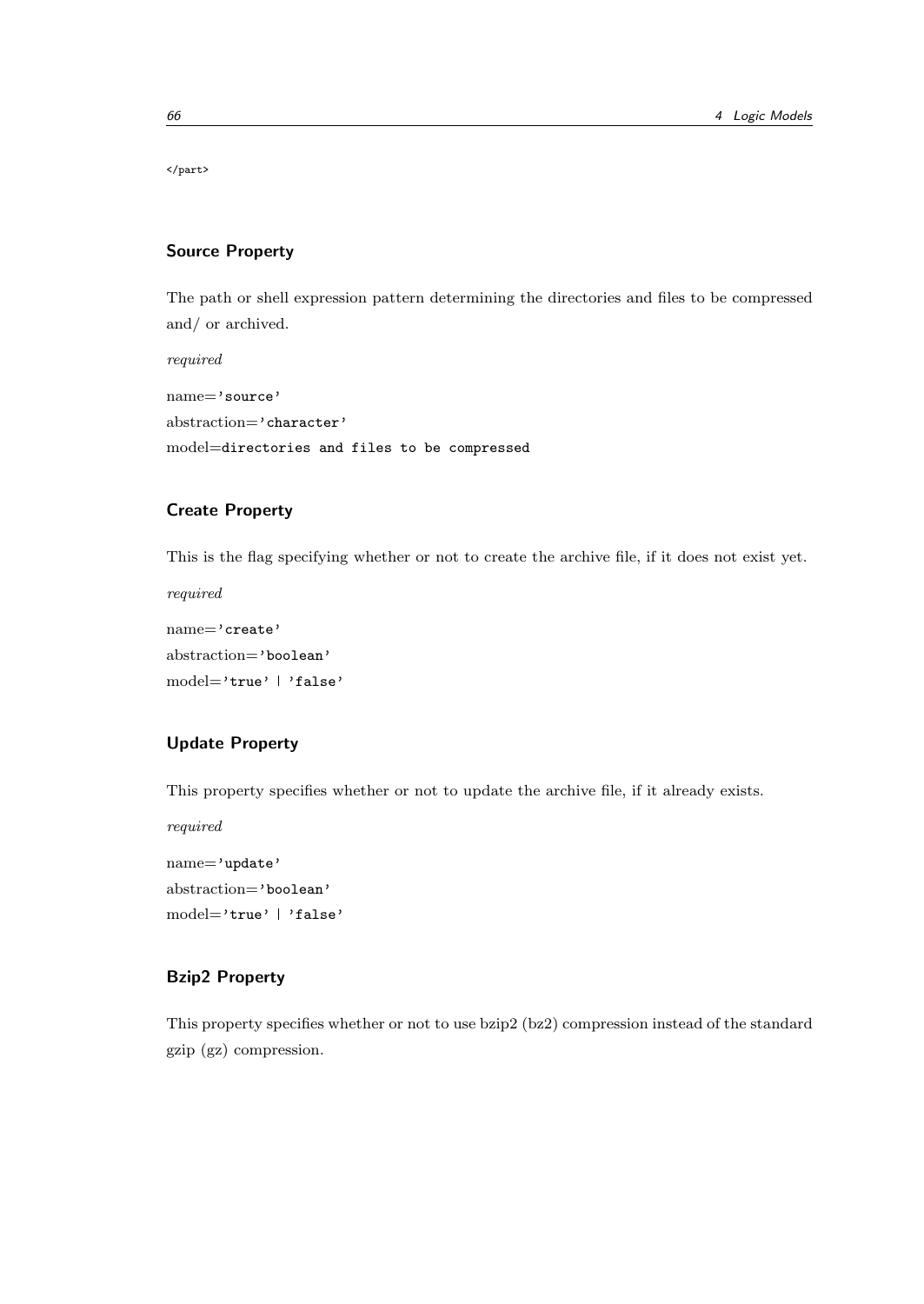required

name='bzip2' abstraction='boolean' model='true' | 'false'

# 4.9.2 Copy File

This operation copies the given files or directories. Internally, it just uses the corresponding shell command functionality.

#### Example

```
<part name="copy_directory" channel="inline" abstraction="operation" model="copy">
    <property name="recursive" channel="inline" abstraction="boolean" model="true"/>
    <property name="source" channel="inline" abstraction="character" model="/home/cybop/src"/>
   <property name="destination" channel="inline" abstraction="character" model="/home/backup"/>
</part>
```
#### Recursive Property

This is the flag specifying whether or not to copy recursively.

required name='recursive' abstraction='boolean' model='true' | 'false'

#### Source Property

This property specifies the source file or -directory.

required

name='source' abstraction='character' model=source file or directory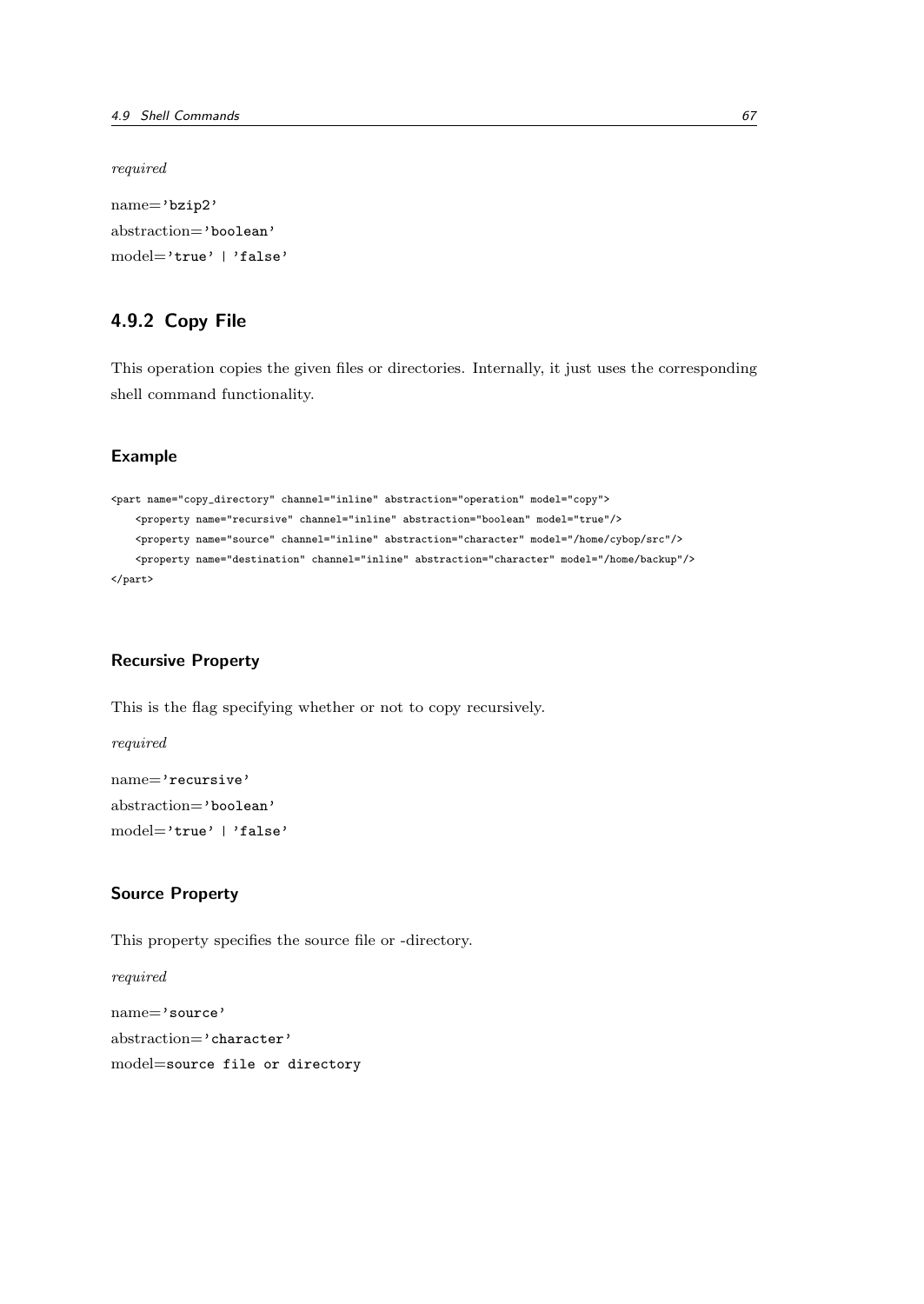#### Destination Property

This property specifies the destination file or -directory.

required name='destination' abstraction='character' model=destination file or directory

# 4.9.3 Execute File

This operation executes the given file.

#### Example

```
<part name="execute_cyboi" channel="inline" abstraction="operation" model="execute">
   <property name="file" channel="inline" abstraction="character" model="/home/cybop/bin/cyboi"/>
</part>
```
#### File Property

This is the file to be executed. required name='file' abstraction='character' model=executable file

# 4.9.4 List File

This operation lists the file content of the given directory. Internally, it just uses the corresponding shell command functionality.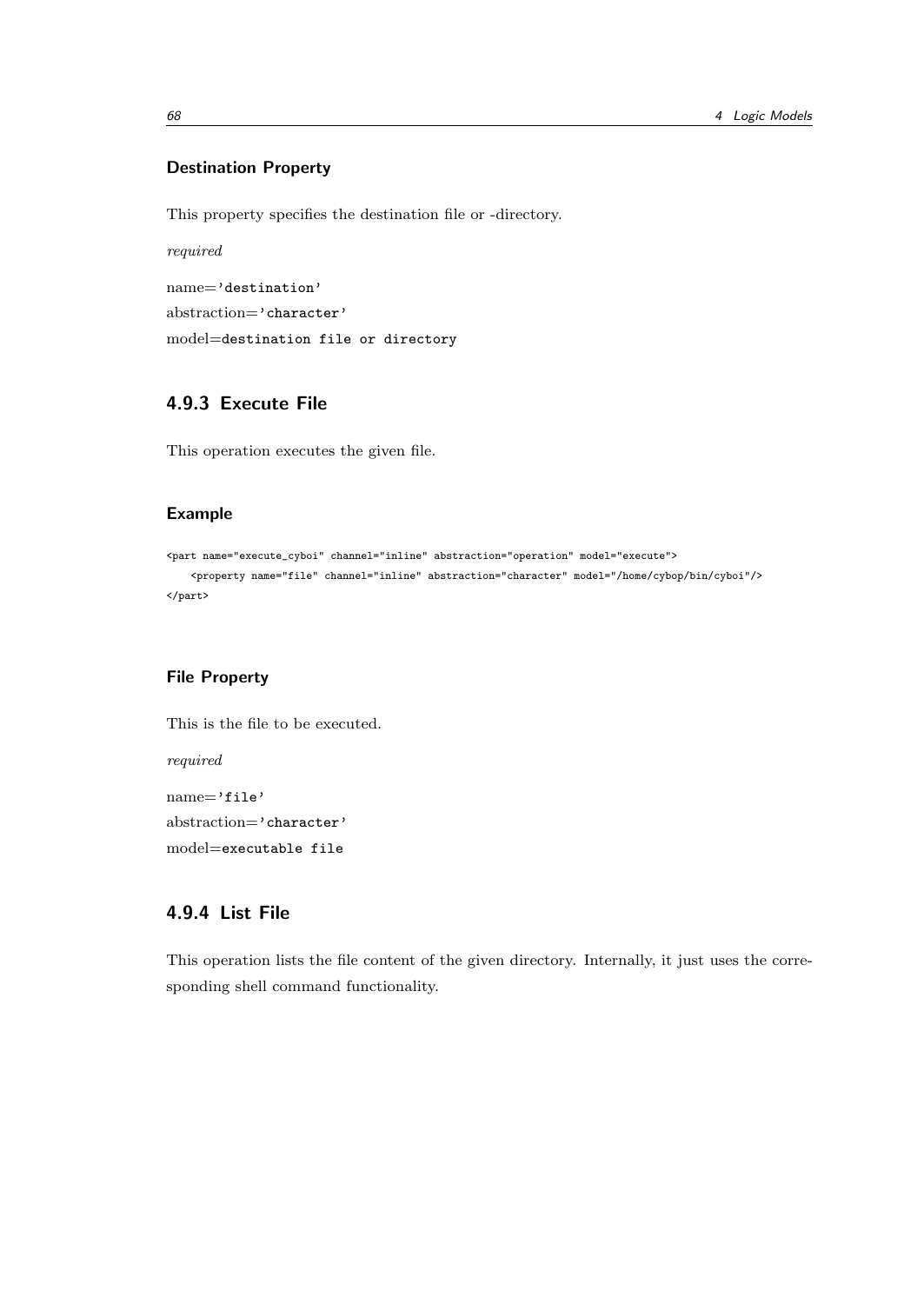### Example

```
<part name="list_contents" channel="inline" abstraction="operation" model="list_file">
    <property name="directory" channel="inline" abstraction="character" model="/home/cybop"/>
    <property name="all" channel="inline" abstraction="boolean" model="true"/>
    <property name="long_listing" channel="inline" abstraction="boolean" model="true"/>
</part>
```
## Directory Property

This is the flag specifying whether or not to list the entire directory contents.

```
required
name='all'
abstraction='boolean'
model='true' | 'false'
```
#### All Property

This is the flag specifying whether or not to list the entire directory contents.

```
required
name='all'
abstraction='boolean'
model='true' | 'false'
```
# Long Listing Property

This property specifies whether or not to display the contents in form of a long listing, which also shows access rights etc.

required

```
name='long listing'
abstraction='boolean'
model='true' | 'false'
```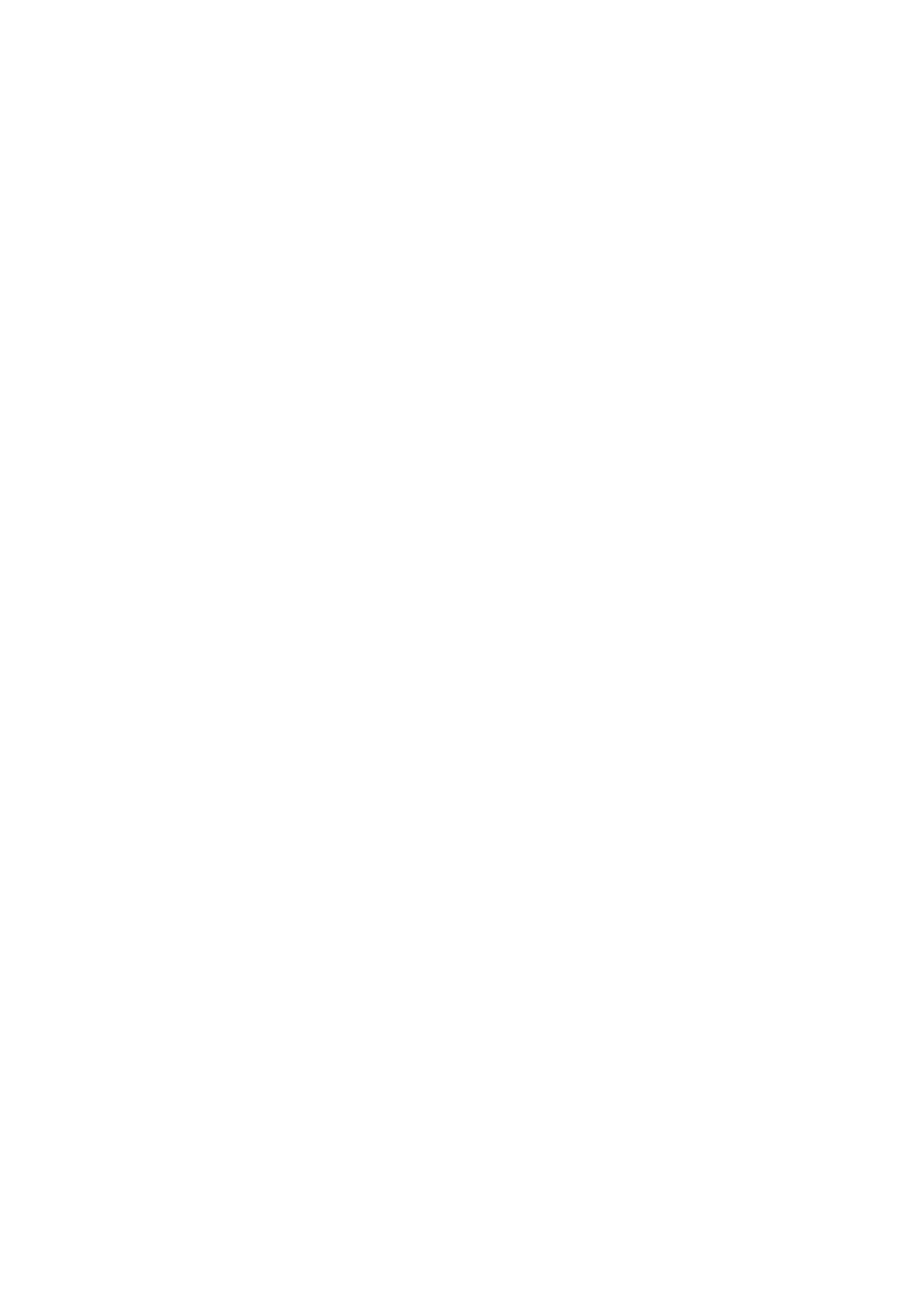# 5 Examples

The following examples demonstrate how CYBOL's constructs may be used in practice. Also, attention is payed to how control structures of classical programming languages may be implemented in CYBOL. Furthermore, this section discusses how inheritance, containers and software patterns were considered in the design of CYBOL.

# 5.1 State Examples

The creation of composed state models is quite straightforward and clear, as the following CYBOL knowledge templates show.

## 5.1.1 Model-Part Relation

The DocBook DTD [16] is one of many well-known specifications for structuring documents. The Linux Documentation Project (TLDP) [10] makes heavy use of it. DocBook is based on numerous XML tags with defined meaning. The following example shows how parts of a Text Document can be modelled differently, with at most four tags, using CYBOL:

<model>

<part name="title" channel="inline" abstraction="string" model="Quo Vadis"/> <part name="author" channel="inline" abstraction="string" model="Henryk Sienkiewicz"/> <part name="date" channel="inline" abstraction="date" model="1896-01-01"/> <part name="contents" channel="file" abstraction="cybol" model="contents.cybol"/> <part name="chapter\_\$1" channel="file" abstraction="cybol" model="chapter\_1.cybol"/> <part name="chapter\_\$2" channel="file" abstraction="cybol" model="chapter\_2.cybol"/> <part name="chapter\_\$3" channel="file" abstraction="cybol" model="chapter\_3.cybol"/> <part name="appendix" channel="file" abstraction="cybol" model="appendix.cybol"/> </model>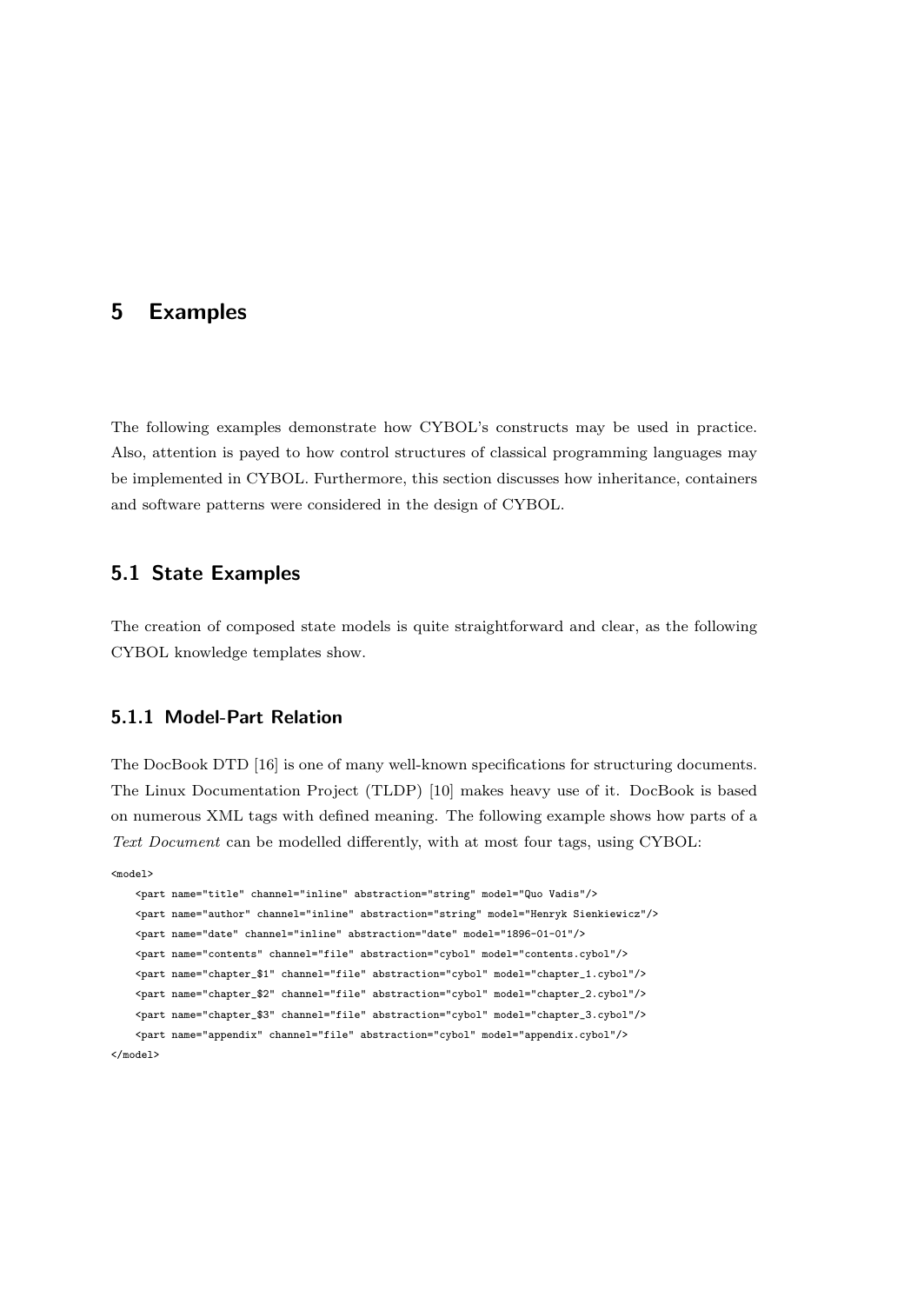#### 5.1.2 Meta Properties

When modelling *Graphical User Interfaces* (GUI), a speciality to take care about is the Position of GUI elements within their surrounding container. GUI components may have very different orderings and positions. The Java Swing framework [3], for example, offers BorderLayout, BoxLayout, CardLayout, FlowLayout, GridBagLayout etc.

The following example of a GUI *Dialogue* assumes that an interpreter knows how to handle Compass layouts, which are the pendant of the above-mentioned BorderLayout:

<model>

```
<part name="title" channel="inline" abstraction="string" model="Prescription Dialogue"/>
    <part name="menu_bar" channel="file" abstraction="cybol" model="menu_bar.cybol">
       <property name="position" channel="inline" abstraction="string" model="north"/>
   </part>
   <part name="tool_bar" channel="file" abstraction="cybol" model="tool_bar.cybol">
       <property name="position" channel="inline" abstraction="string" model="west"/>
   \langle/part\rangle<part name="contents_panel" channel="file" abstraction="cybol" model="contents_panel.cybol">
       <property name="position" channel="inline" abstraction="string" model="centre"/>
   </part>
    <part name="status_bar" channel="file" abstraction="cybol" model="status_bar.cybol">
       <property name="position" channel="inline" abstraction="string" model="south"/>
   </part>
</model>
```
Further meta information such as the *Colour* or *Size* of a GUI component may be given. The following example shows how a GUI Button may be modelled as part of some GUI panel. Again, properties like size are not modelled as part, because the button does not consist of them, in a structural way of thinking:

```
<model>
    <part name="exit_button" channel="file" abstraction="cybol" model="exit_button.cybol">
       <property name="position" channel="inline" abstraction="integer" model="0"/>
       <property name="size" channel="inline" abstraction="vector" model="80,20,1"/>
       <property name="colour" channel="inline" abstraction="rgb" model="127,127,127"/>
       <property name="action" channel="inline" abstraction="string" model="exit.cybol"/>
    </part>
</model>
```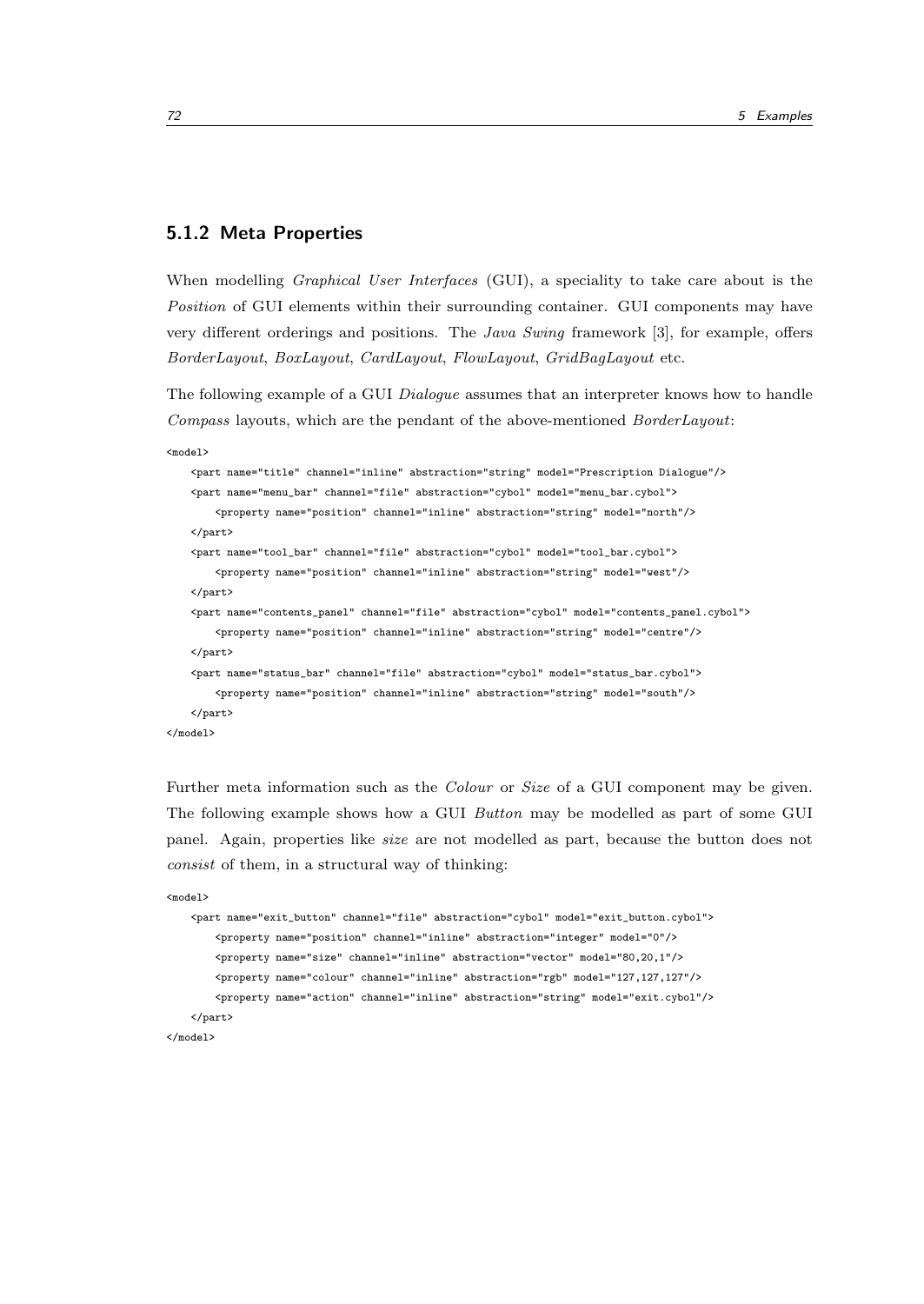#### 5.1.3 External Resources

A Text Document like the one shown in the example above often contains graphical illustrations called Figures, which it may include from external files. One common graphics format is Encapsulated PostScript (EPS), for example. Graphical User Interfaces (GUI) as modelled before do contain Icons; a GUI button may contain a Glyph and so forth. CYBOL therefore offers ways for linking external resources, given in various formats, as shown in the following hypothetical knowledge template:

<model>

```
<part name="pdf_document" channel="file" abstraction="pdf" model="example.pdf"/>
    <part name="ogg_audio" channel="file" abstraction="ogg" model="example.ogg"/>
   <part name="mpeg_video" channel="file" abstraction="mpeg" model="example.mpeg"/>
   <part name="eps_image" channel="file" abstraction="eps" model="example.eps"/>
    <part name="jpeg_image" channel="file" abstraction="jpeg" model="host.domain.tld/example.jpeg"/>
</model>
```
#### 5.1.4 Serialised Model

A possible (but not necessarily recommended) alternative to the linking of external resources is to store such information (as binary code) *inline* in the CYBOL knowledge template. One case in which it is necessary to store all information inline in the model is Serialisation.

A CYBOL address management application that does not rely on the existence of a Database Management System (DBMS) probably has to store addresses in form of serialised files, such as the one shown following. It contains two parts representing dynamically extensible lists, one for *phone\_numbers* and another one for *addresses*:

<model>

```
<part name="honorific_prefix" channel="inline" abstraction="string" model="Dr."/>
   <part name="given_name" channel="inline" abstraction="string" model="Tux"/>
   <part name="family_name" channel="inline" abstraction="string" model="Penguin"/>
   <part name="phone_numbers" channel="inline" abstraction="cybol" model="(
       <part name="home" channel="inline" abstraction="string" model="123"/>
       <part name="work" channel="inline" abstraction="string" model="456"/>
        <part name="mobile" channel="inline" abstraction="string" model="789"/>
   )"/>
    <part name="addresses" channel="inline" abstraction="cybol" model="(
        ...
   )"/>
</model>
```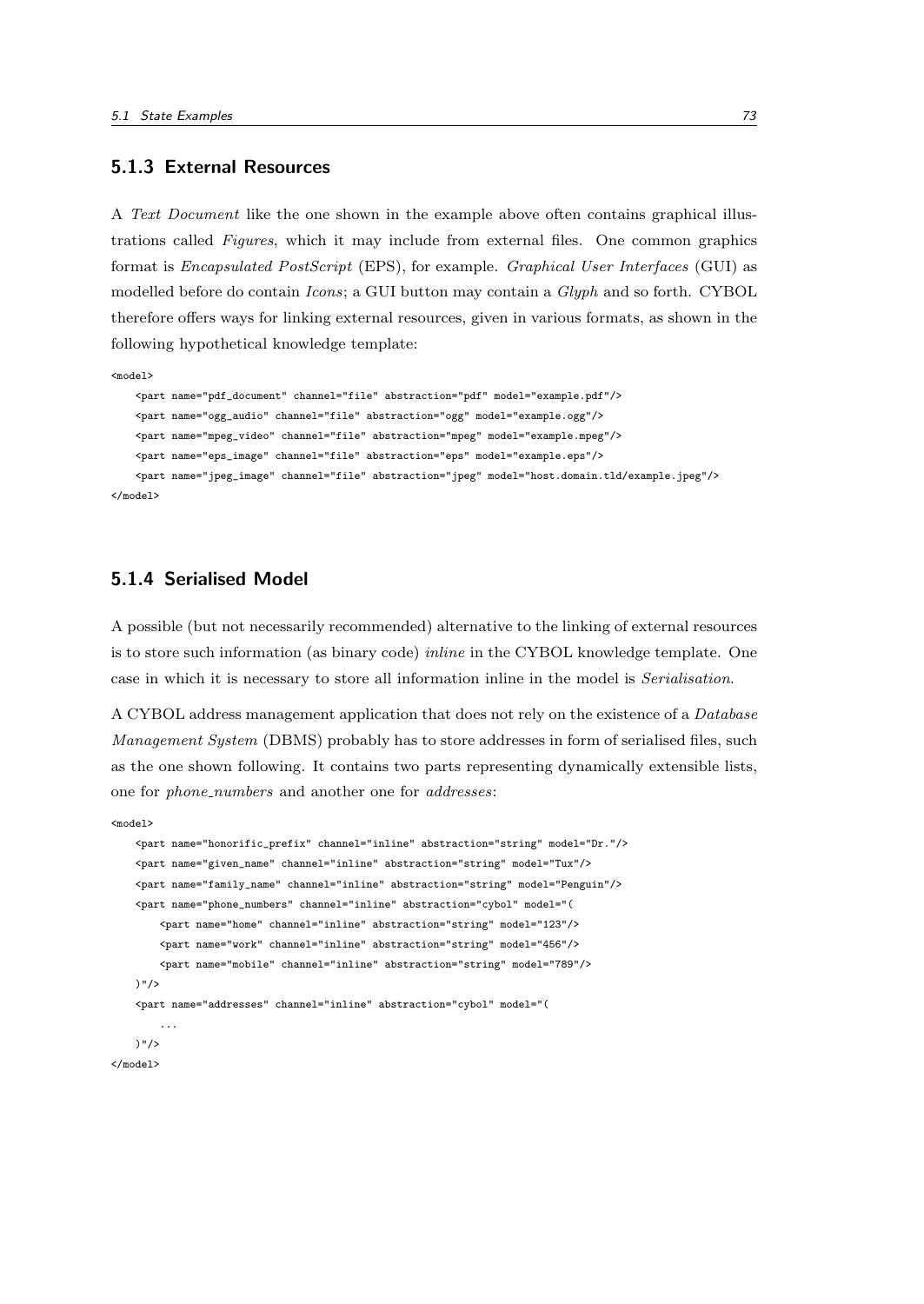The serialisation of CYBOL models causes one problem: Due to the double hierarchy to which belong Whole-Part relations (stored in XML attributes) and Meta Information (stored in XML tags), it is not possible to store CYBOL models in an XML-conform manner. Instead of referencing external files containing the corresponding CYBOL Part models, a serialised Whole model has to contain these inline.

While XML tags were invented as pairs consisting of a *begin* and an end tag, XML attribute values are enclosed by simple quotation marks. Hence, the beginning markup of an attribute value does not look any different than its ending markup. This is a true problem, because serialised whole-part hierarchies of CYBOL models, with attribute values containing complete sub models with their own attributes, would get completely mixed up in pure XML notation.

It was therefore inevitable to break XML-conformity and introduce two additional markup tokens "( and )", indicating the beginning and end of an XML attribute value. The tokens are extensions of the quotation marks of standard XML attributes, with one left/ right parenthesis, respectively. That way, the degree to which attributes are nested becomes countable and it is always clear to which tag an attribute belongs.

# 5.1.5 Meta Constraints

The example of this section shows a possible *Debian GNU/Linux* [14] *Package* definition, written in CYBOL:

```
<model>
```

```
<part name="name" channel="inline" abstraction="string" model="resmedicinae"/>
   <part name="version" channel="inline" abstraction="string" model="0.1.0.0"/>
    <part name="section" channel="inline" abstraction="string" model="science"/>
   <part name="priority" channel="inline" abstraction="string" model="optional"/>
   <part name="architecture" channel="inline" abstraction="string" model="all"/>
   <part name="packages" channel="file" abstraction="cybol" model="resmedicinae-packages"/>
   <part name="files" channel="file" abstraction="cybol" model="resmedicinae-files"/>
   <part name="maintainer" channel="inline" abstraction="string" model="Happy Coder"/>
    <part name="description" channel="inline" abstraction="string" model="Medical System"/>
</model>
```
The part called packages in the example above references an external CYBOL knowledge template, which is displayed below. It represents a list of packages having different versions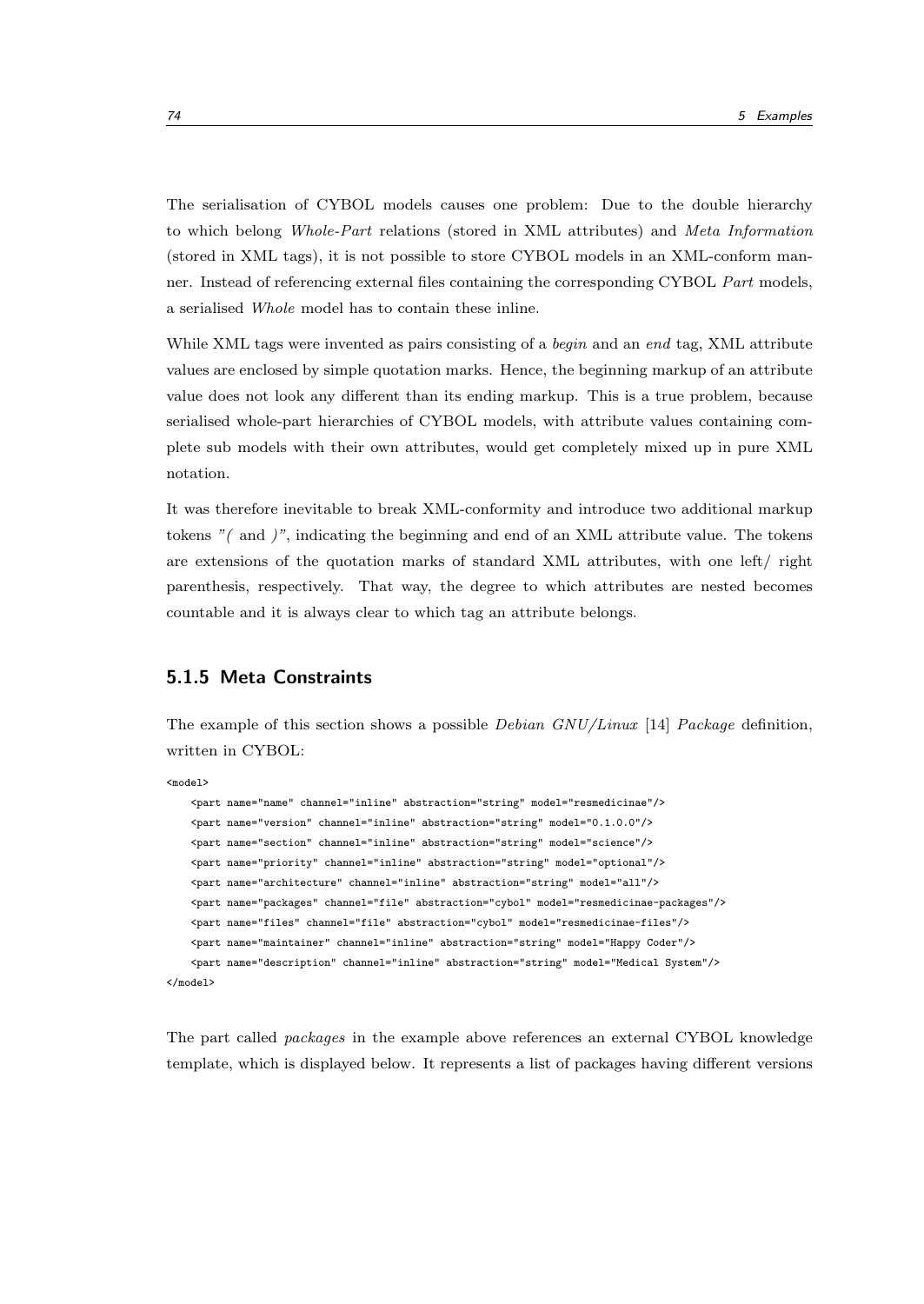and varying strengths of dependency. The *strength* property of the last of these packages has the model value *suggests* and, it contains meta information about that property, namely a constraint. Constraints can be, for example: minima, maxima or a choice of possible values, as in this case.

```
<model>
   <part name="cyboi" channel="inline" abstraction="string" model="cyboi">
        <property name="strength" channel="inline" abstraction="string" model="depends"/>
        <property name="version" channel="inline" abstraction="string" model=">= 1.0.0.0"/>
        <property name="conflicts" channel="inline" abstraction="string" model="< 1.0.0.0"/>
    </part>
    <part name="cybol-healthcare" channel="inline" abstraction="string" model="cybol-healthcare">
        <property name="strength" channel="inline" abstraction="string" model="depends"/>
        <property name="version" channel="inline" abstraction="string" model=">= 0.1.0.0"/>
    \langle/part\rangle<part name="resadmin" channel="inline" abstraction="string" model="resadmin">
        <property name="strength" channel="inline" abstraction="string" model="recommends"/>
        <property name="version" channel="inline" abstraction="string" model=">= 0.8.0.0"/>
    </part>
    <part name="resmedicinae-doc" channel="inline" abstraction="string" model="resmedicinae-doc">
        <property name="strength" channel="inline" abstraction="string" model="suggests">
            <constraint name="choice" channel="inline" abstraction="set" model="suggests,recommends"/>
        </property>
        \langleproperty name="version" channel="inline" abstraction="string" model=">= 0.1.0.0"/>
    \epsilon/part\epsilon</model>
```
# 5.2 Logic Examples

The CYBOL implementation of logic models needs more detailed explanation, in particular the use of special control structures as known from Structured and Procedural Programming (SPP).

# 5.2.1 Operation Call

As stated previously, logic models may access and manipulate state models. The simplest form of a logic model is an operation with associated input/output  $(i/\sigma)$  state models. The following CYBOL knowledge template calls an add operation, handing over i/o parameters as properties of the corresponding part: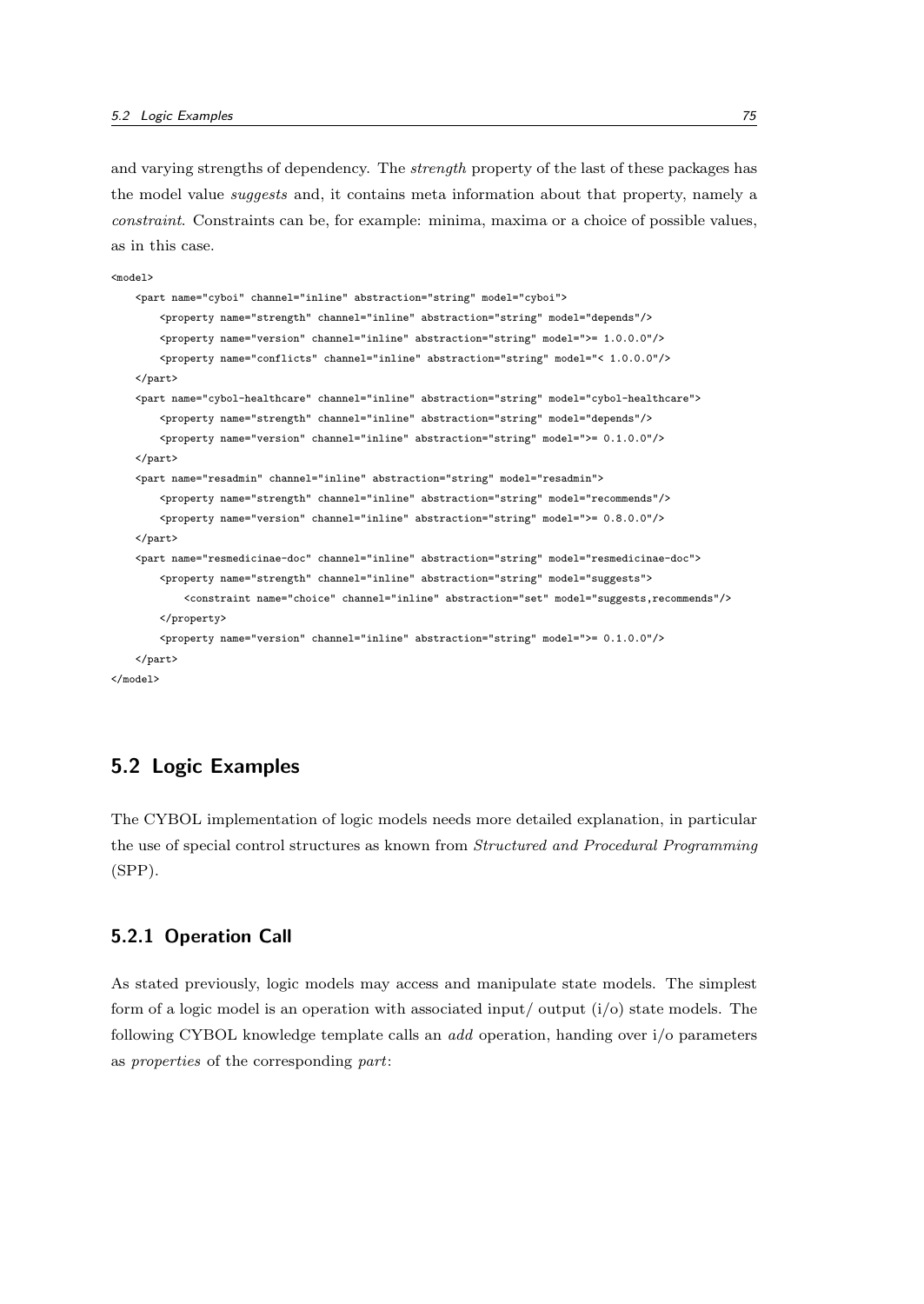```
<model>
    <part name="addition" channel="inline" abstraction="operation" model="add">
       <property name="abstraction" channel="inline" abstraction="character" model="integer"/>
       <property name="summand_1" channel="inline" abstraction="integer" model="1"/>
       <property name="summand_2" channel="inline" abstraction="knowledge" model=".app.summand"/>
       <property name="sum" channel="inline" abstraction="knowledge" model=".app.result"/>
    </part>
</model>
```
The example nicely shows how state models can be given in various formats. The summand\_1 is given as constant value, defined directly in the knowledge template. Its type of abstraction is integer. The summand  $2-$  and sum parameters, on the other hand, are given as dotseparated references to the runtime tree of knowledge models. Their type of abstraction is therefore knowledge.

### 5.2.2 Algorithm Division

Compound logic models like Algorithms, which SPP languages implement using nested Blocks, can be expressed in CYBOL as well. It does not provide blocks in the classical sense, but its hierarchical structure allows to subdivide compound knowledge templates, and to cascade compound logic as well as primitive operations. The following example calls an addition operation, before a compound algorithm, situated in an external CYBOL file, gets executed:

```
<model>
    <part name="addition" channel="inline" abstraction="operation" model="add">
       <property name="summand_1" channel="inline" abstraction="knowledge" model="domain.number_1"/>
       <property name="summand_2" channel="inline" abstraction="knowledge" model="domain.number_2"/>
       <property name="sum" channel="inline" abstraction="knowledge" model="domain.number_3"/>
    </part>
   <part name="algorithm" channel="file" abstraction="cybol" model="logic/algorithm.cybol"/>
</model>
```
## 5.2.3 Simple Assignment

CYBOL does not know Variables as used in classical languages. All states a system may take on are represented by just one Knowledge Tree, which applications may access in a defined manner (dot-separated knowledge paths). Consequently, Assignments are done differently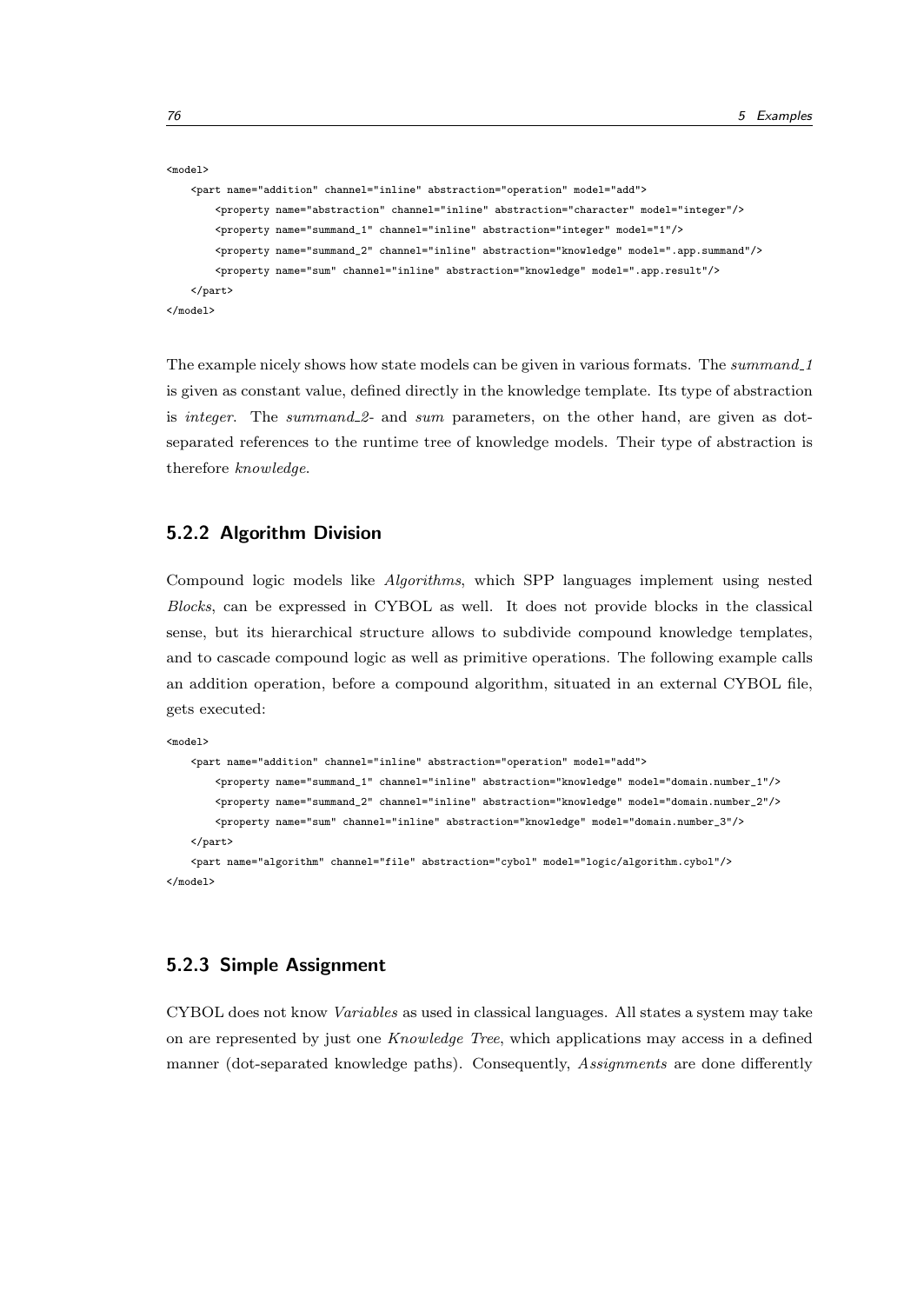in CYBOL than in classical programming languages. All kinds of state changes go back to a manipulation of the one knowledge tree:

```
<model>
    <part name="copy_value" channel="inline" abstraction="operation" model="copy">
        <property name="source" channel="inline" abstraction="knowledge" model="domain.name"/>
        <property name="destination" channel="inline" abstraction="knowledge" model="gui.name"/>
   \langle/part\rangle<part name="move_branch" channel="inline" abstraction="operation" model="move">
        <property name="source" channel="inline" abstraction="knowledge" model="address_1.phone"/>
        <property name="destination" channel="inline" abstraction="knowledge" model="address_2"/>
    </part>
</model>
```
The first operation in the example above copies a value between two branches of the tree. Only primitive values can be copied. The second operation removes a whole tree branch (referenced by the source property) from one parent node, and adds it to another (referenced by the destination property).

#### 5.2.4 Loop as Operation

Looping is a major technique for the effective processing of whole stacks of data. As many other control structures, it is simplified to a logic operation, in CYBOL.

The *loop* operation needs two parameters to be functional: a *break* flag as means of interruption and a logic *model* to be executed in each loop cycle (figure 5.1). An *index* counting loop cycles is not given, as it is in the responsibility of the logic model to manage that index, just like the setting of the break flag, internally. The following example dynamically creates a table consisting of a number of rows:

<model>

```
<part name="creat_table_body" channel="inline" abstraction="operation" model="loop">
       <property name="break" channel="inline" abstraction="knowledge" model=".domain.flag"/>
       <property name="model" channel="inline" abstraction="knowledge" model=".logic.create_rows"/>
    </part>
</model>
```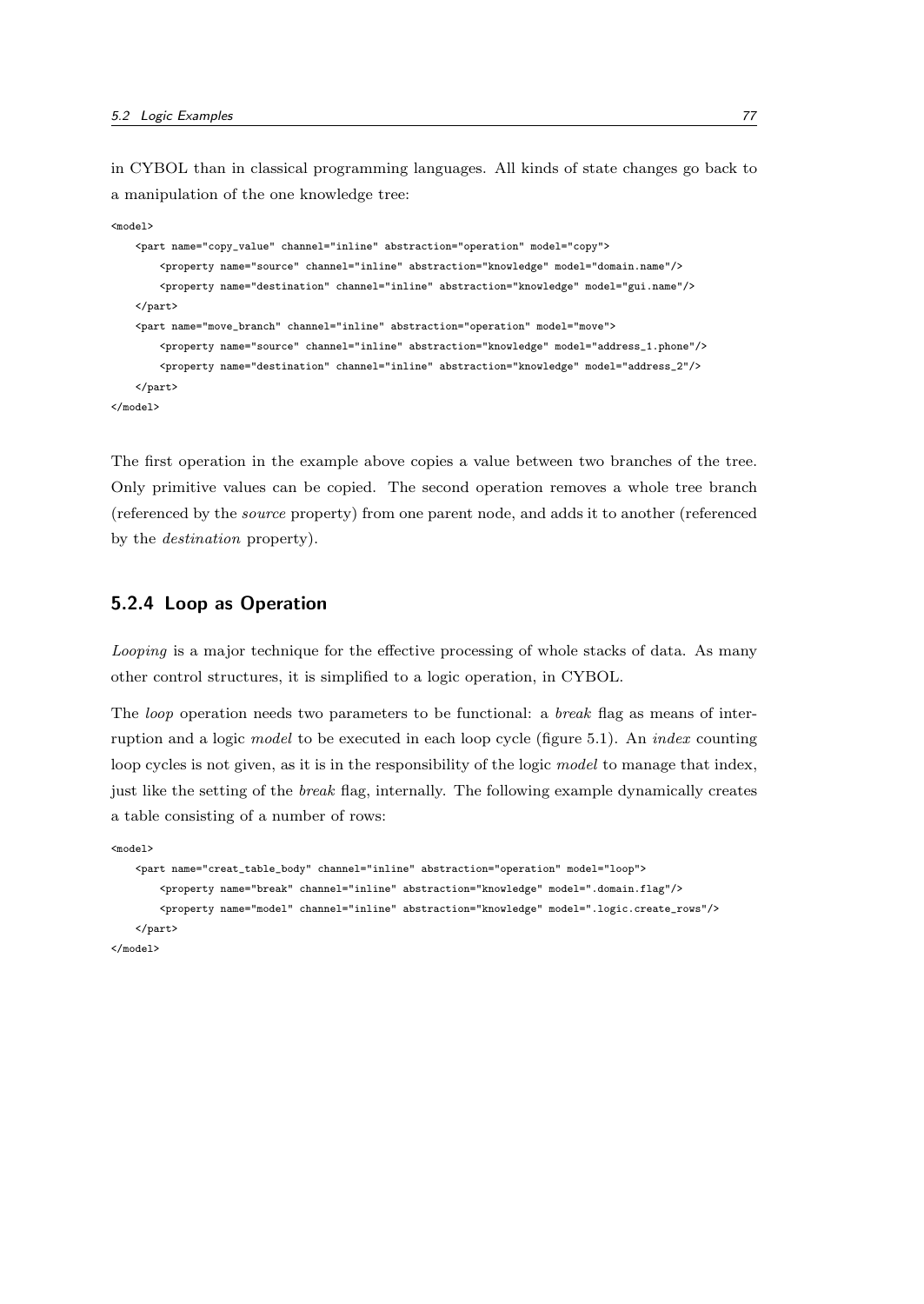

Figure 5.1: Loop Control Structure and Elements in C and CYBOL

# 5.2.5 Conditional Execution

An obviously presupposed part in the previous example is a logic setting the break condition (flag). If the break flag was not set, the loop would run endlessly. The following knowledge template therefore shows a comparison operation, as it could stand at the end of the loop's logic model, referenced by the model property in the previous example. After having compared the current loop index with a maximum loop count number, the break flag may or may not be set. When entering its next cycle, the loop operation checks whether the flag is set. If so, the loop is stopped:

```
<model>
```

```
<part name="comparison" channel="inline" abstraction="operation" model="compare">
       <property name="operator" channel="inline" abstraction="character" model="greater_or_equal"/>
       <property name="left_side" channel="inline" abstraction="knowledge" model=".domain.index"/>
       <property name="right_side" channel="inline" abstraction="knowledge" model=".domain.count"/>
       <property name="result" channel="inline" abstraction="knowledge" model=".domain.flag"/>
   </part>
</model>
```
Flags as one of the earliest techniques used in computing (in software as well as in hardware) are the perfect means for controlling the execution of primitive logic models, namely operations. They represent a condition set as result of another logic model – the latter often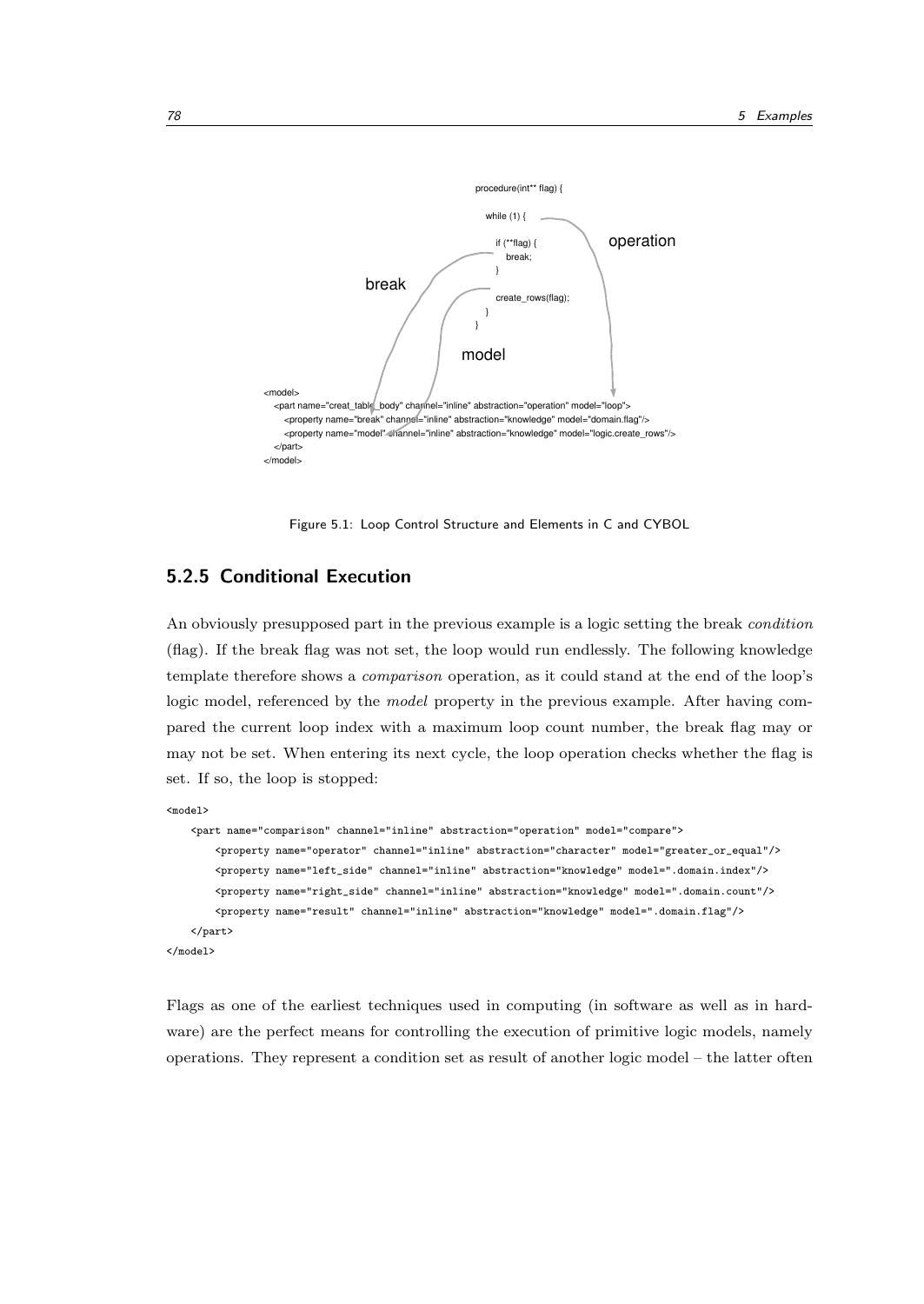

Figure 5.2: Condition Control Structure and Elements in C and CYBOL

being some kind of comparison operation. In order to execute code upon activation of a flag, a conventional comparison control structure needs to be split up into two independent blocks (figure 5.2), with the flag being the linking element. The flag which was set by a comparison operation is used for branching the control flow.

The second example shows how a classical *if-then* statement would be written in CYBOL. The corresponding operation is called *branch* and it expects three properties: a *criterion* flag and two models, of which one is executed in case the flag is true and the other is executed otherwise.

<model> <part name="if-then-example" channel="inline" abstraction="operation" model="branch"> <property name="criterion" channel="inline" abstraction="knowledge" model=".domain.flag"/> <property name="true" channel="inline" abstraction="knowledge" model=".domain.true\_model"/> <property name="false" channel="inline" abstraction="knowledge" model=".domain.false\_model"/> </part>

```
</model>
```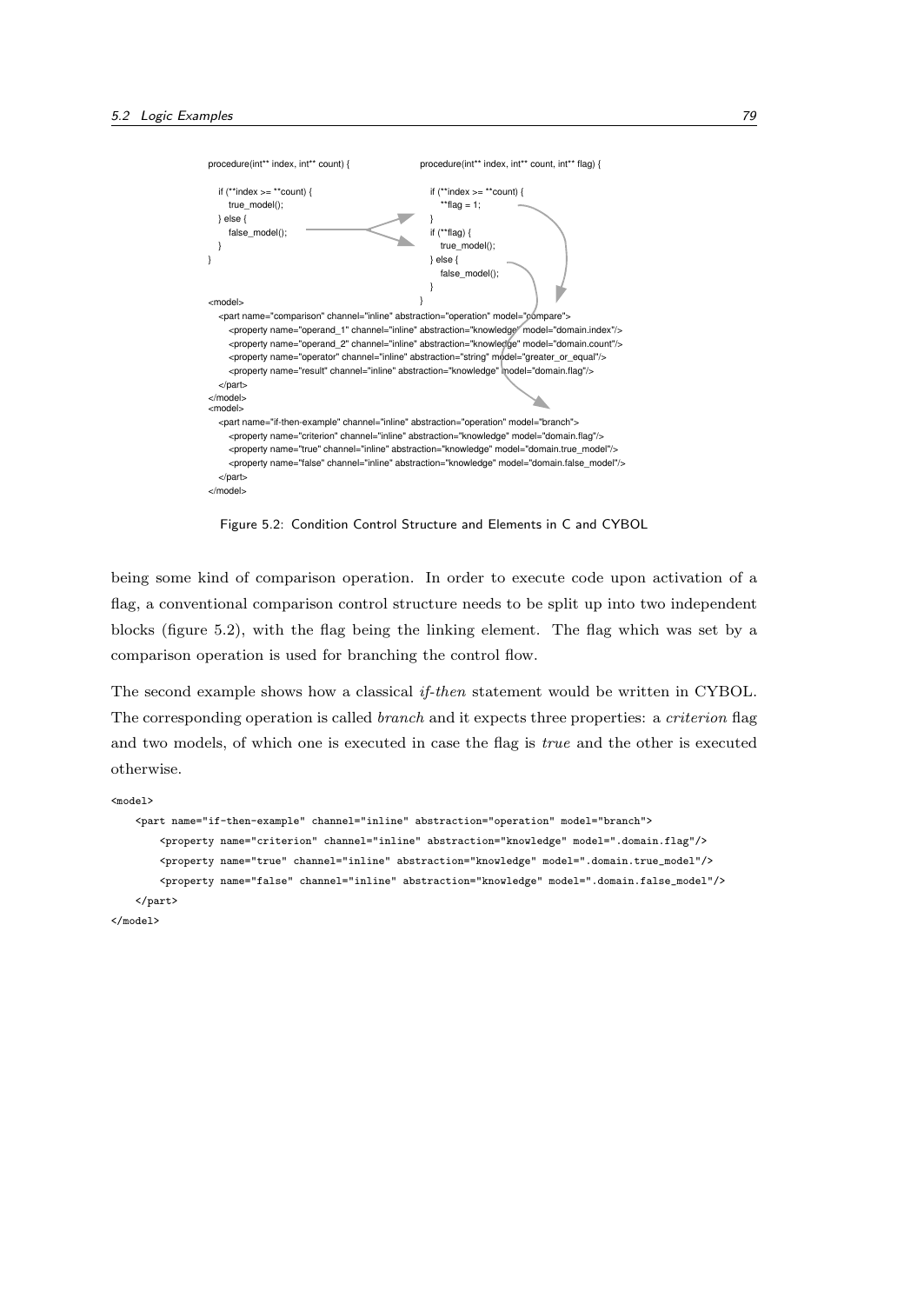# 5.3 Special Examples

XML is used for representing data of very different domains, and a whole plethora of XML dialects exists. Two of them are mentioned following. The main purpose of the next examples, however, is to show how CYBOL can replace these.

#### 5.3.1 Synchronous Execution

MusicXML [11] is a markup language designed to represent musical scores, specifically common western musical notation from the 17th century onwards. In principle, CYBOL could be used for this purpose as well. Of course, there are many details (additional properties) which would still have to be worked out in order to be able to correctly represent complete musical scores. As most models, the Musical Work displayed in figure 5.3 can be considered a hierarchy consisting of Parts (played/ sung by instruments/ voices). Parts in turn consist of Measures, which consist of Notes, which finally have a Pitch and sometimes Lyric.



Figure 5.3: Musical Score of Franz Schubert's Ave Maria [11]

The following knowledge templates deliver only short examples showing how music may be modelled in CYBOL. Their property names were taken over from MusicXML's element tags, as elaborated in [11]. Most are self-explanatory and shall not be further discussed here. The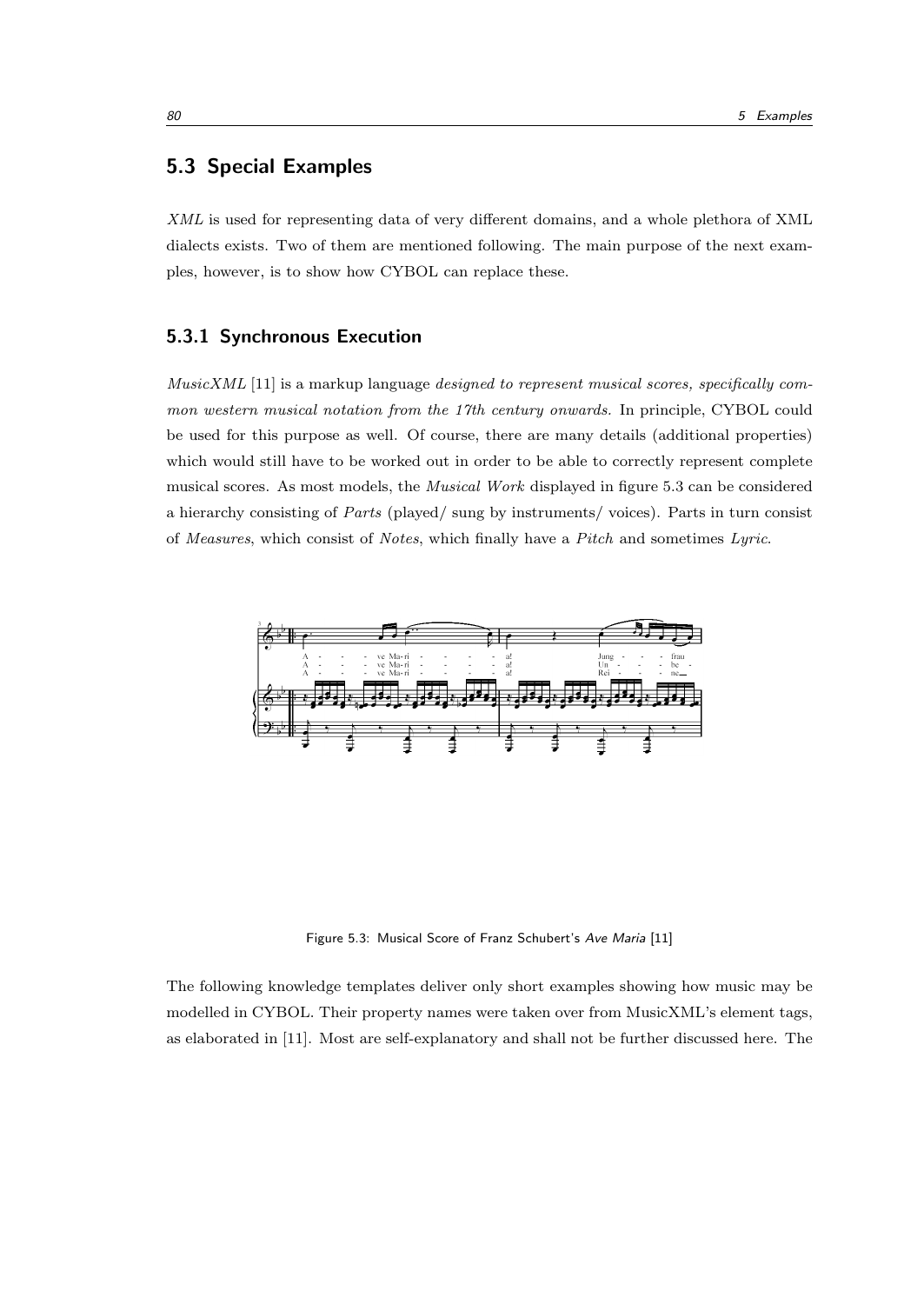first example template represents an extract from a complete musical Work, consisting of the two parts Voice and Piano:

```
<model>
   <part name="number" channel="inline" abstraction="string" model="D. 839"/>
   <part name="title" channel="inline" abstraction="string" model="Ave Maria (Ellen's Gesang III)"/>
    <part name="composer" channel="inline" abstraction="string" model="Franz Schubert"/>
   <part name="poet" channel="inline" abstraction="string" model="Walter Scott"/>
   <part name="voice" channel="file" abstraction="cybol" model="voice.cybol">
        <property name="score_instrument" channel="inline" abstraction="string" model="P1-I14"/>
       <property name="instrument_name" channel="inline" abstraction="string" model="Choir Aahs"/>
       <property name="midi_instrument" channel="inline" abstraction="string" model="P1-I14"/>
        <property name="midi-channel" channel="inline" abstraction="integer" model="1"/>
       <property name="midi-program" channel="inline" abstraction="integer" model="53"/>
    </part>
    <part name="piano" channel="file" abstraction="cybol" model="piano.cybol">
       <property ...
   </part>
</model>
```
One of the Parts is shown in the next template. It consists of several measures:

```
<model>
    <part name="measure_$1" channel="file" abstraction="cybol" model="measure_1.cybol">
        <property name="divisions" channel="inline" abstraction="integer" model="48"/>
        <property name="key_fifths" channel="inline" abstraction="integer" model="-2"/>
        <property name="key_mode" channel="inline" abstraction="string" model="major"/>
        <property name="beats" channel="inline" abstraction="integer" model="4"/>
        <property name="beat_type" channel="inline" abstraction="integer" model="4"/>
        <property name="staves" channel="inline" abstraction="integer" model="0"/>
        <property name="clef_sign" channel="inline" abstraction="string" model="G"/>
        <property name="clef_line" channel="inline" abstraction="integer" model="2"/>
   \langle/part\rangle<part name="measure_$2" channel="file" abstraction="cybol" model="measure_2.cybol">
        < property \ldots\langle/part\rangle</model>
```
A Measure again consists of Notes:

#### <model>

```
<part name="note_$1" channel="file" abstraction="cybol" model="note_1.cybol">
   <property name="duration" channel="inline" abstraction="integer" model="72"/>
   <property name="voice" channel="inline" abstraction="integer" model="1"/>
   <property name="type" channel="inline" abstraction="string" model="quarter"/>
```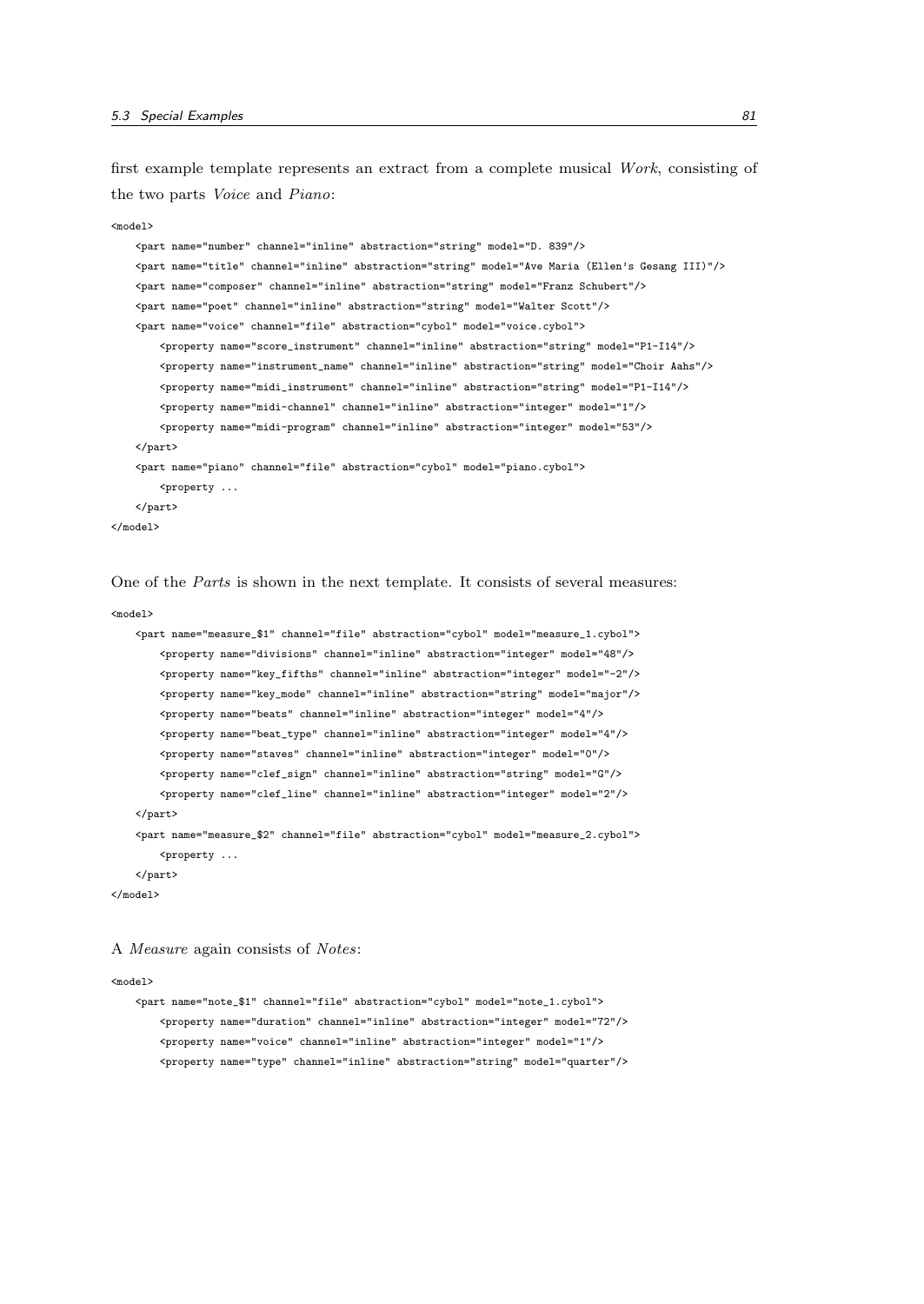```
<property name="stem" channel="inline" abstraction="string" model="down"/>
       <property name="position" channel="inline" abstraction="integer" model="1"/>
   </part>
   <part name="note_$2" channel="file" abstraction="cybol" model="note_2.cybol">
       <property name="duration" channel="inline" abstraction="integer" model="12"/>
       <property name="voice" channel="inline" abstraction="integer" model="1"/>
       <property name="type" channel="inline" abstraction="string" model="16th"/>
       <property name="stem" channel="inline" abstraction="string" model="up"/>
       <property name="position" channel="inline" abstraction="integer" model="2"/>
   </part>
   <part name="note_$3" channel="file" abstraction="cybol" model="note_3.cybol">
       <property ...
       <property name="position" channel="inline" abstraction="integer" model="2"/>
    \langle/part>
</model>
```
An important property to note here is the *position* value. It is common that two notes have to be played at the same time, the notes then being called a Chord. In contrast to MusicXML which provides an own tag to denote notes belonging to the same chord, CYBOL suggests to use a position property having identical values for all notes in a chord. An interpreter program may thus not only read necessary sequence information, but can also figure out which of the notes have to be played *synchronously*.

A fourth example represents one Note, consisting of a Pitch and Lyric text, which are the final abstractions in this knowledge template:

```
<model>
   <part name="pitch" channel="inline" abstraction="string" model="B">
       <property name="alter" channel="inline" abstraction="integer" model="-1"/>
       <property name="octave" channel="inline" abstraction="integer" model="4"/>
   </part>
    <part name="lyric" channel="inline" abstraction="string" model="A">
       <property name="syllabic" channel="inline" abstraction="string" model="begin"/>
   </part>
</model>
```
# 5.3.2 Presentation and Content

The Mathematical Markup Language (MathML) [4] provides means for representing mathematical expressions, that is *Content* as well as *Presentation* of data. Both are discrete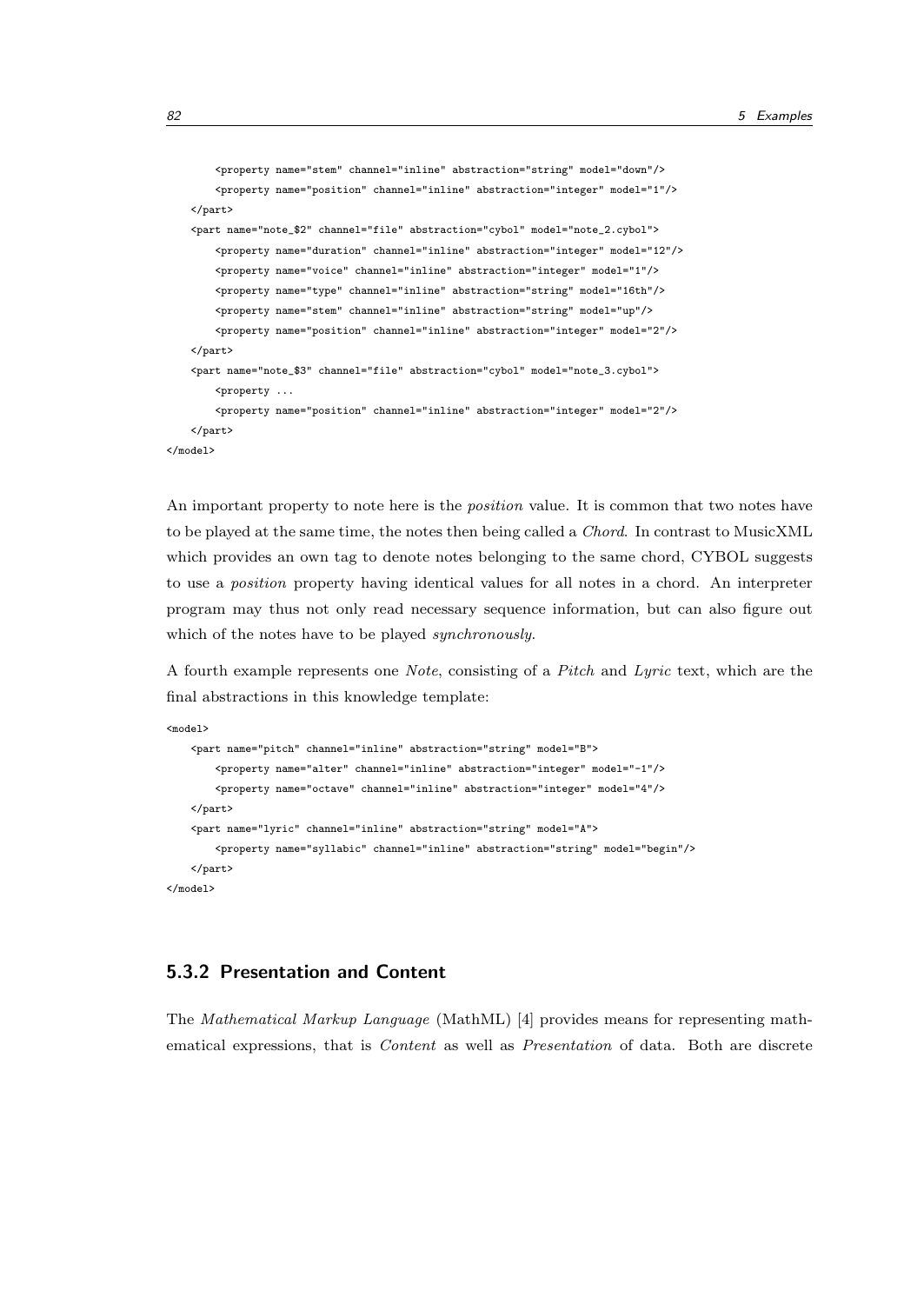models, comparable to the *Domain* and *User Interface* (UI) of a software application, which can be translated into each other.

CYBOL uses just four tags (section 2.3) but can represent mathematical expressions as well. What MathML calls *Content*, becomes a *Logic* knowledge template in CYBOL. The mathematical content of the formula  $(a + b)^2$  would be modelled as follows:

```
<model>
    <part name="addition" channel="inline" abstraction="operation" model="add">
       <property name="abstraction" channel="inline" abstraction="character" model="integer"/>
        <property name="summand_1" channel="inline" abstraction="knowledge" model=".domain.a"/>
       <property name="summand_2" channel="inline" abstraction="knowledge" model=".domain.b"/>
       <property name="sum" channel="inline" abstraction="knowledge" model=".domain.c"/>
    </part>
    <part name="exponentiation" channel="inline" abstraction="operation" model="power">
        <property name="base" channel="inline" abstraction="knowledge" model=".domain.c"/>
        <property name="power" channel="inline" abstraction="integer" model="2"/>
       <property name="result" channel="inline" abstraction="knowledge" model=".domain.r"/>
    </part>
</model>
```
And the formula's *Presentation* would be defined by the following two CYBOL *State* knowledge templates, of which the second one represents the Base that is referenced by the first one:

```
<model>
    <part name="base" channel="file" abstraction="compound" model="domain/base.cybol">
       <property name="fence" channel="inline" abstraction="boolean" model="true"/>
   </part>
    <part name="power" channel="inline" abstraction="integer" model="2">
       <property name="superscript" channel="inline" abstraction="boolean" model="true"/>
   </part>
</model>
<model>
    <part name="summand_$1" channel="inline" abstraction="character" model="a"/>
```

```
<part name="operator" channel="inline" abstraction="character" model="+"/>
   <part name="summand_$2" channel="inline" abstraction="character" model="b"/>
</model>
```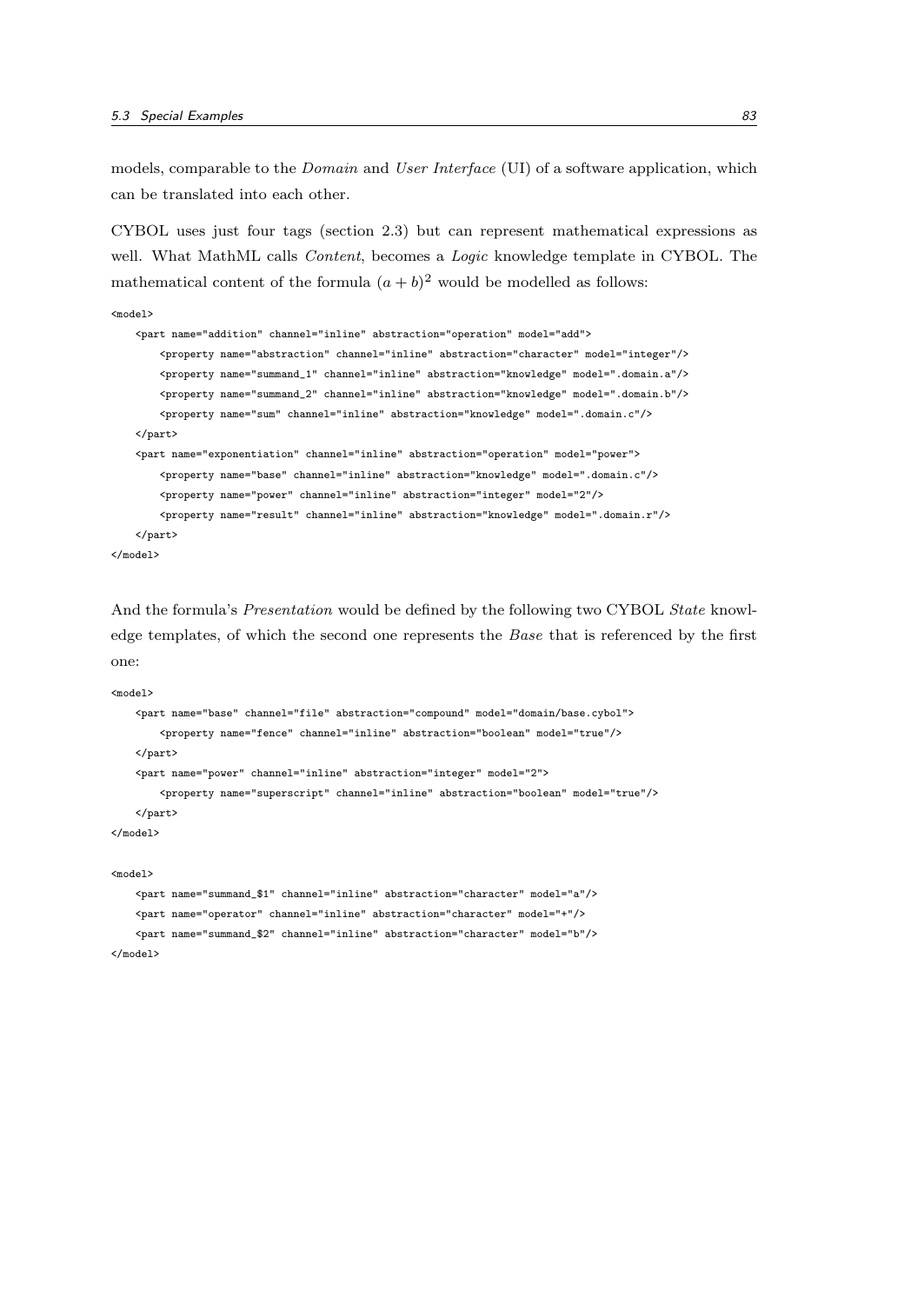#### 5.3.3 Hello World

Two possible CYBOL versions of the famous minimal Hello, World! program are given following. The first consists of only two operations: *send* and *exit*. The string message to be displayed on screen is handed over as *property* to the *send* operation, before the *exit* operation shuts down the system:

```
<model>
   <part name="send_model_to_output" channel="inline" abstraction="operation" model="send">
       <property name="language" channel="inline" abstraction="character" model="shell"/>
       <property name="message" channel="inline" abstraction="character" model="Hello, World!"/>
   </part>
    <part name="exit_application" channel="inline" abstraction="operation" model="exit"/>
</model>
```
The second example template is slightly more complex. It starts with creating a domain model that consists of just one *greeting* string. That string is then sent as message to the human user via a *Textual User Interface* (TUI), just as in the first example. The difference is that now, the greeting is not handed over as hard-coded string value, but is read from the runtime knowledge model, which is indicated by its abstraction value:

```
<model>
```

```
<part name="create_greeting" channel="inline" abstraction="operation" model="create">
    <property name="name" channel="inline" abstraction="character" model="greeting"/>
    <property name="abstraction" channel="inline" abstraction="character" model="character"/>
    <property name="element" channel="inline" abstraction="character" model="part"/>
    <property name="whole" channel="inline" abstraction="knowledge" model=".app"/>
</part>
<part name="receive_greeting" channel="inline" abstraction="operation" model="receive">
    <property name="channel" channel="inline" abstraction="character" model="inline"/>
    <property name="language" channel="inline" abstraction="character" model="character"/>
    <property name="message" channel="inline" abstraction="character" model="Hello, World!"/>
    <property name="model" channel="inline" abstraction="knowledge" model=".app.greeting"/>
</part>
<part name="send_model_to_output" channel="inline" abstraction="operation" model="send">
    <property name="language" channel="inline" abstraction="character" model="shell"/>
    <property name="message" channel="inline" abstraction="knowledge" model="greeting"/>
```

```
</part>
```
<part name="destroy\_greeting" channel="inline" abstraction="operation" model="destroy\_part"> <property name="name" channel="inline" abstraction="knowledge" model="greeting"/>

 $\epsilon$ /nart $\epsilon$ 

<part name="exit\_application" channel="inline" abstraction="operation" model="exit"/> </model>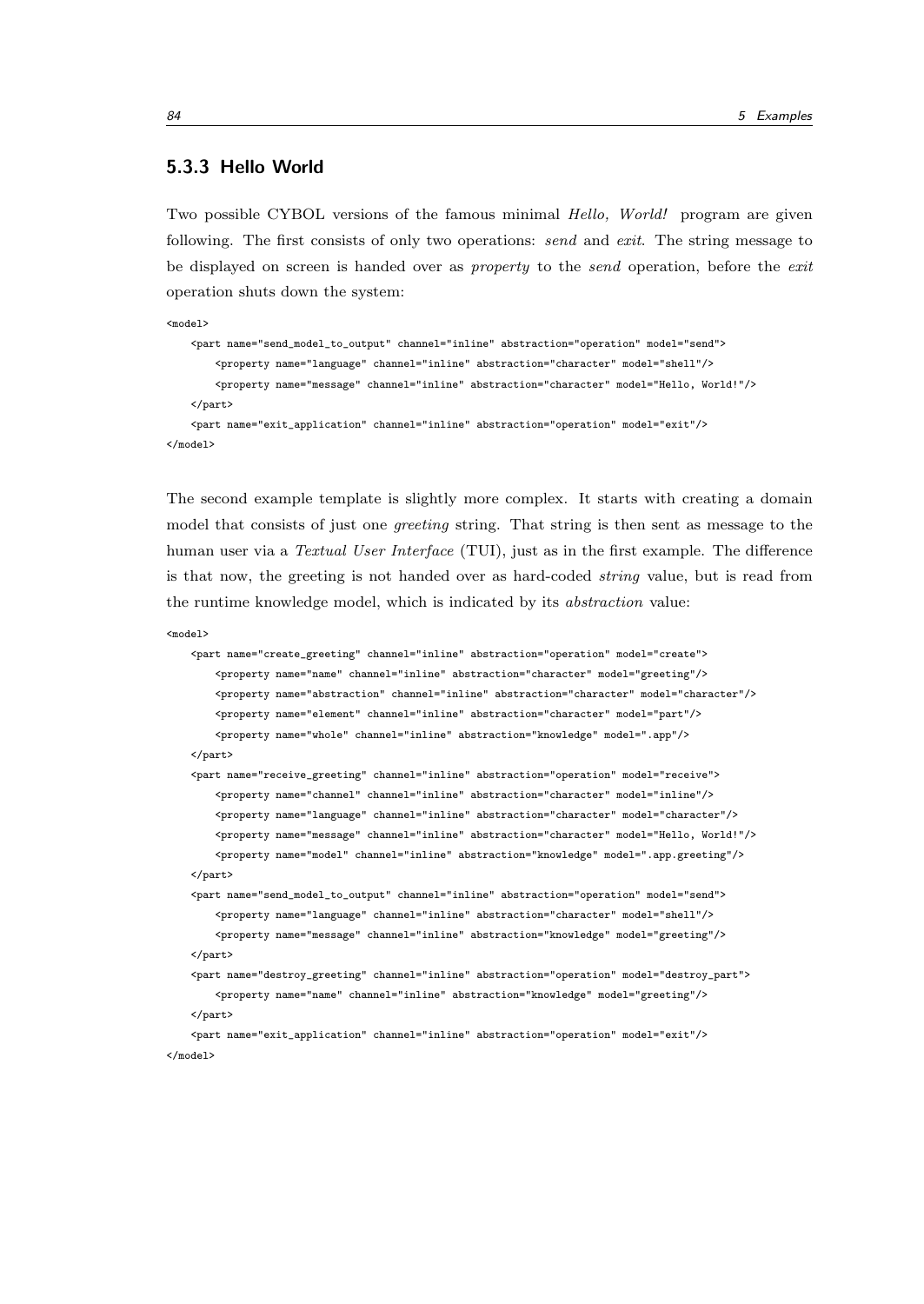The appearance of a *create* destroy pair in the second example already suggests how an application lifecycle with startup-, runtime- and shutdown phase could look like in CYBOL.

# 5.4 Inheritance as Property

One fundamental concept of Object Oriented Programming (OOP) is Inheritance. In principle, there is no problem with implementing inheritance in CYBOL. If done, however, it would differ from traditional class architectures as known from OOP. Classical OOP systems resolve inheritance relationships at runtime; CYBOP systems, on the other hand, would resolve them just once when creating a knowledge model (instance) from a knowledge template. After instantiation, all inheritance relationships are lost since instances are stored as purely hierarchical whole-part models in memory, without any links to super models.

The following knowledge template shows how inheritance could be realised in CYBOL. Contrary to OOP classes which hold a link to their corresponding super class as intrinsic property, a CYBOL knowledge template does not know itself from which super template to inherit from. That information is stored as *extrinsic* property outside the template instead, in other words in the whole template to which the inheriting template belongs.

```
<model>
    <part name="ok_button" channel="file" abstraction="cybol" model="gui/ok_button.cybol">
        <property name="super" channel="file" abstraction="cybol" model="button.cybol"/>
        <property name="size" channel="inline" abstraction="integer" model="90,30,1"/>
       <property name="colour" channel="inline" abstraction="rgb" model="127,127,127"/>
    </part>
</model>
```
One of the properties in the example template above carries the name super. Its model references another template which is treated as super template of the corresponding part the property belongs to. With slight modifications on the property name super, which has to be unique among all properties of a part, it would even be possible to implement Multiple Inheritance. Dependency complications are not to be expected because all inheritance relationships are forgotten in runtime models.

Although the described inheritance mechanism was tested successfully in an older prototype application, it has not been implemented in CYBOL. None of the created example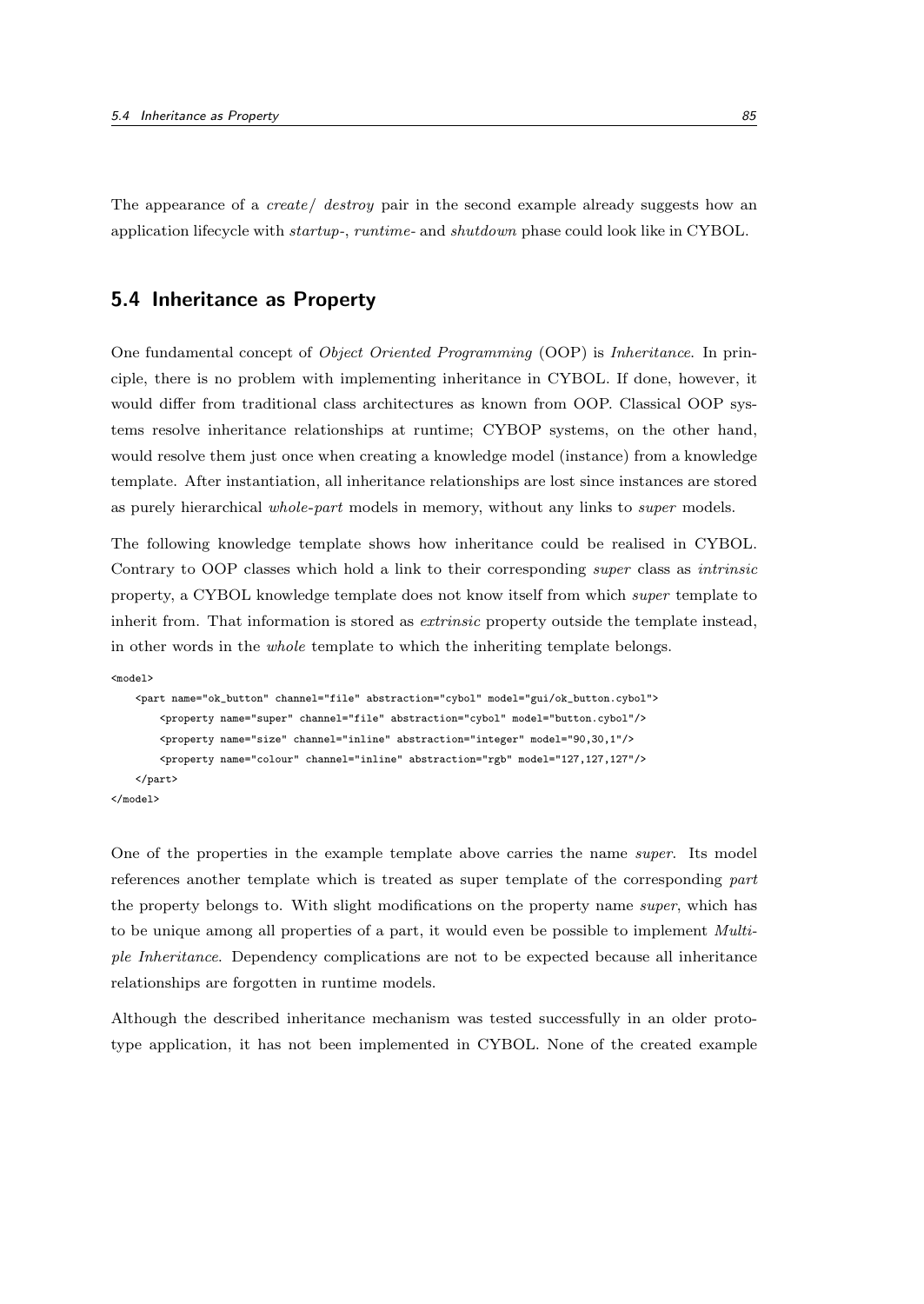applications showed a need for it, nor did any of them promise more effective programming. The reuse of CYBOL templates is realised through composition only, that is fine-granular templates make up more coarse-grained ones. This counts for both, state- as well as logic models, since they are not bundled like in OOP. And polymorphism as effect does not have to be considered.

# 5.5 Container Mapping

State-of-the-art programming languages like Java offer a number of different container types (figure 5.4).



Figure 5.4: Classical Container Types in Java

CYBOI owns a Knowledge Schema which represents each item as Hierarchy by default, the result being that different types of containers are not needed any longer, that is are unified. Table 5.1 shows how the different kinds of container behaviour are implemented in CYBOL. As can be seen, CYBOL is able to represent many container types.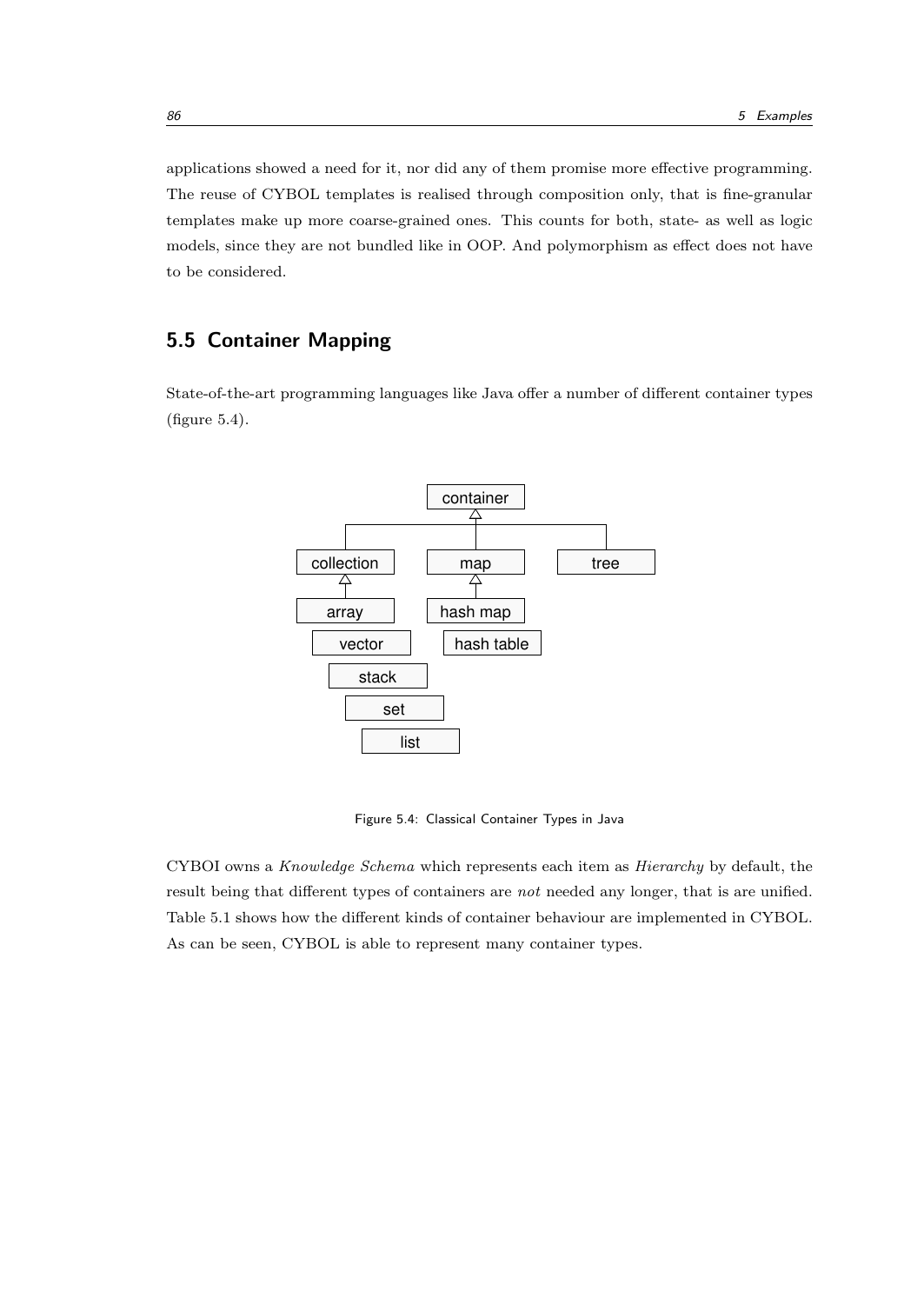| Classical Container Type | Realisation in CYBOL Knowledge Template                      |
|--------------------------|--------------------------------------------------------------|
| Tree                     | Hierarchical <i>whole-part</i> structure                     |
| Table                    | Like a Tree, as hierarchy consisting of rows which consist   |
|                          | of columns                                                   |
| Map                      | Parts have a <i>name</i> (key) and a <i>model</i> (value)    |
| List                     | Parts may have a <i>position</i> property                    |
| Vector                   | A <i>model</i> attribute may hold comma-separated values; an |
|                          | extra template holds a dynamically changeable number of      |
|                          | parts                                                        |
| Array                    | Like a Vector; characters are interpreted as <i>string</i>   |

Table 5.1: Mapping Classical Containers to CYBOL

# 5.6 Hidden Patterns

There are a number of software patterns that may not be obvious (hidden) at first sight, but have been considered in the design of the CYBOL language.

Most obviously, CYBOL knowledge templates follow the Composite pattern, in a simplified form. All templates represent a compound consisting of part templates, which leads to a tree-like structure. But this also means that related patterns like Whole-Part and Wrapper are representable by CYBOL knowledge templates. A template as whole wraps its parts.

Knowledge templates with similar granularity can be collected in one directory, in other words one common ontological level. Templates with smaller granularity, that is those that the more coarse-grained templates consist of, can be placed in another common layer and so forth. What comes out of it is a system of levels – one variant of the Layers pattern.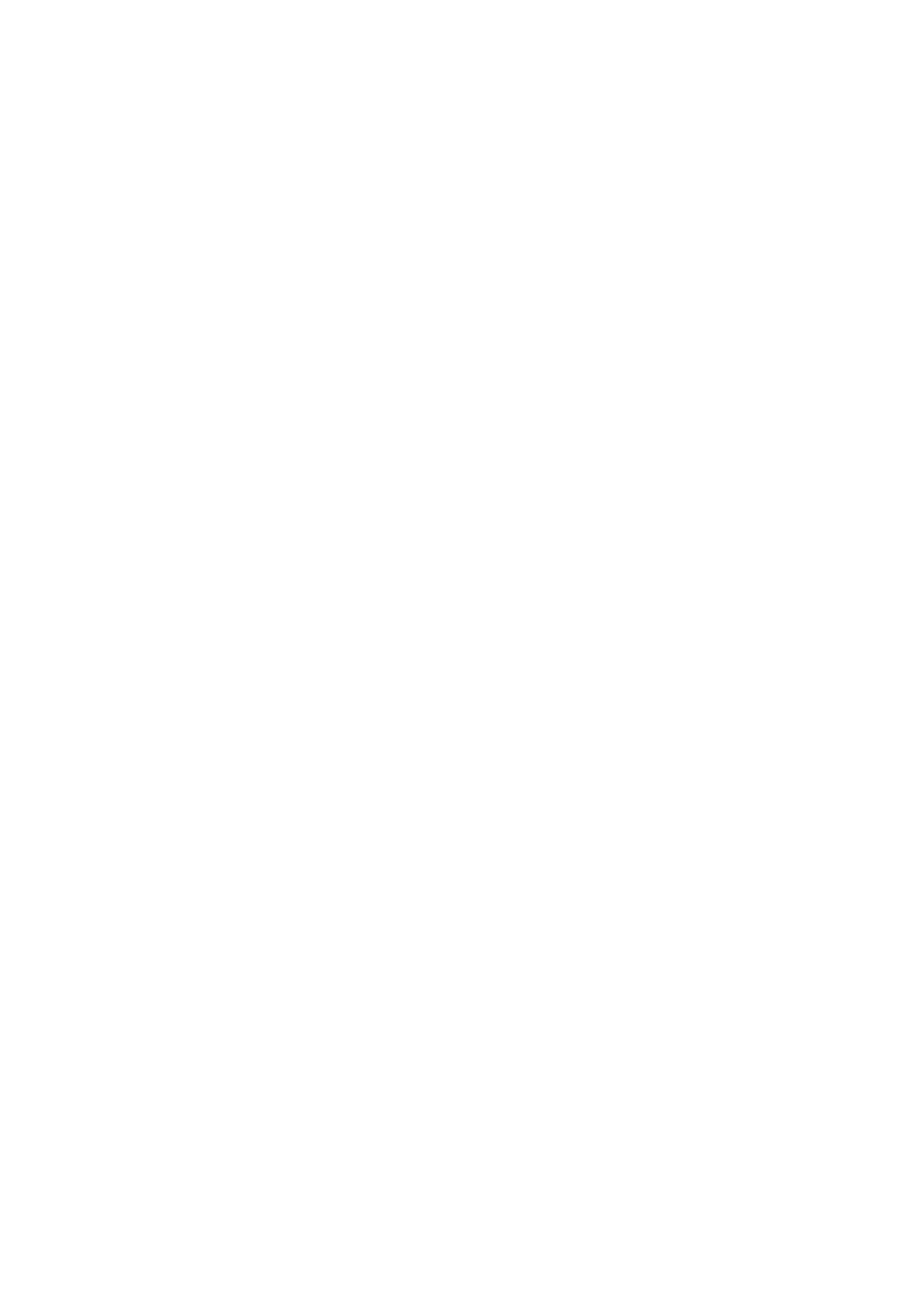# 6 Diagrams

Because of the different programming philosophy behind CYBOP, standard Unified Modeling Language (UML) diagrams cannot be used unalteredly for the design of CYBOL applications. Some of them, however, could be quite useful, when adapted a bit. For creating CYBOL applications, the following four can be considered sufficient. They model the structure of:

- 1. Template Diagram (TD): one design-time template (hierarchical, ontological concept), with purely unidirectional relations; does not illustrate relations between different concepts, as these are only established by logic models at runtime; could look like a UML class diagram (CsD) or a tree, only that a template may not only represent states, but also logic (algorithms, workflows) (figure 6.1)
- 2. *Model Diagram* (MD): the runtime model tree; comparable to UML object diagram, but a simple tree with named nodes would suffice; is important because input/ output parameters of operations are given as dot-separated paths to runtime knowledge tree models (figure 6.2)
- 3. Organisation Diagram (OD): template directories; could look like a UML componentor package diagram or a simple tree (figure 6.3)
- 4. Communication Diagram (CD): a network of communicating systems, which may run on the same or on different physical machines (nodes); could look like a UML distribution diagram; not to be mixed up with UML collaboration diagram (figure 6.4)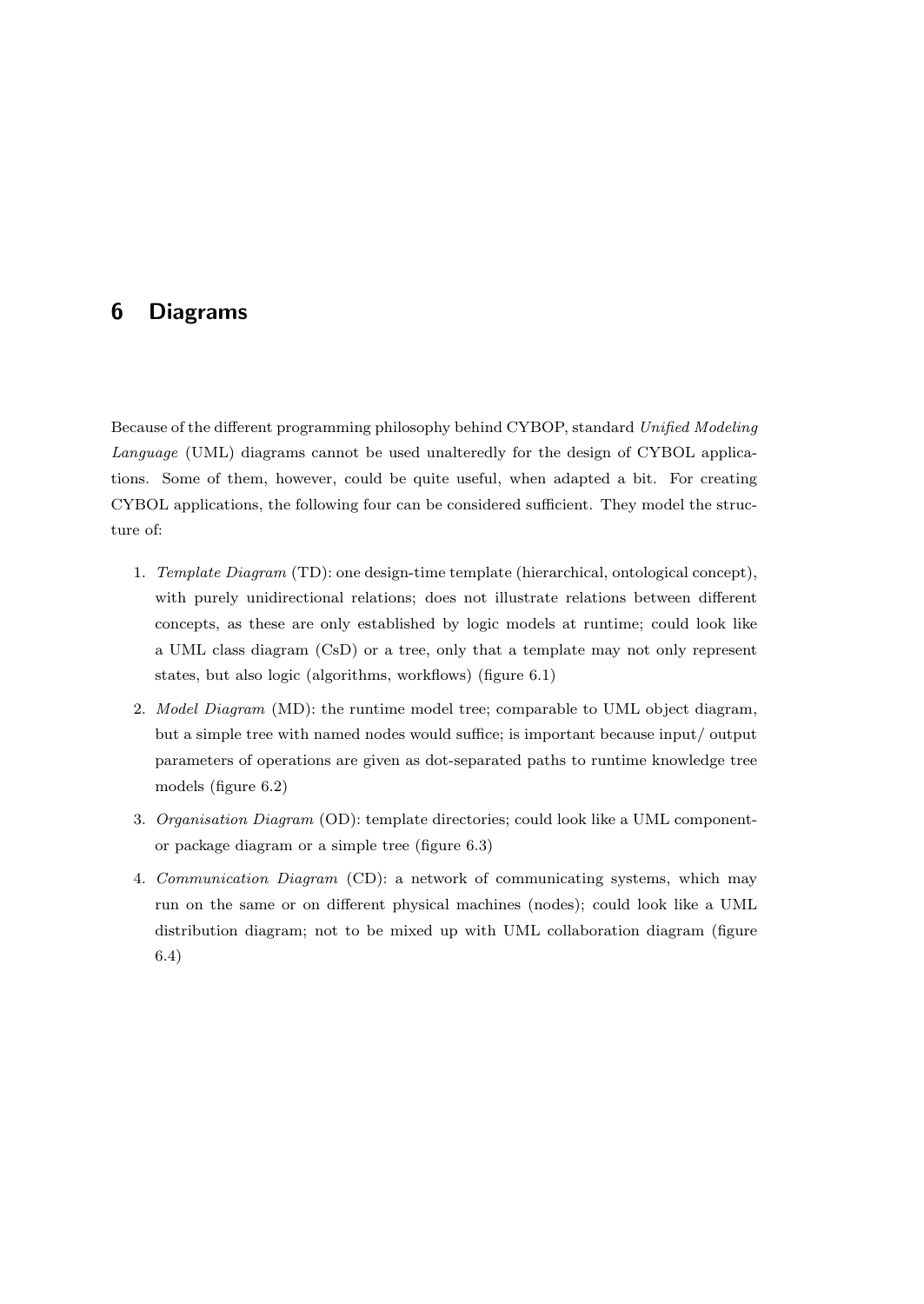

Figure 6.1: CYBOL Template Diagram (TD) Proposal



Figure 6.2: CYBOL Model Diagram (MD) Proposal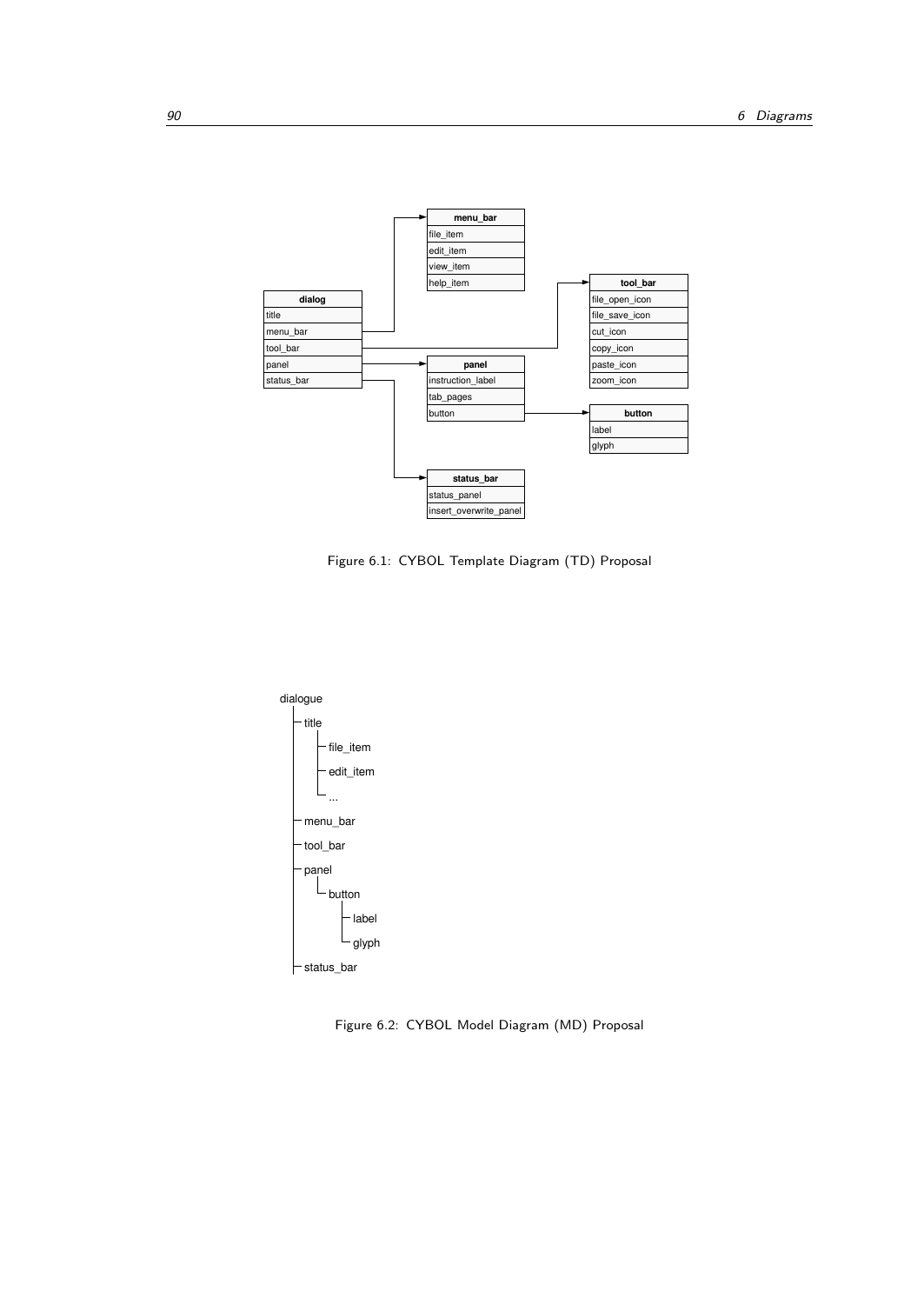As said above, the four diagrams may look similar to their corresponding UML pendant. One possible proposal is given for each diagram type. The TD in figure 6.1 illustrates a graphical dialogue. The diagram looks pretty similar to a UML CsD. Attributes and methods are not bundled in one concept though, and inheritance does not exist. Associations are drawn if a concept links to an external concept which may reside in another file (like the  $menu_2bar$ ), for example. If a part (like the title) is hold inline in the concept, on the other hand, an association is not displayed. Upon clicking on a part in a concept box, a dialogue opens up that allows the entry of meta data like the part's channel, abstraction, model and further properties (details).

The MD in figure 6.2 displays the runtime models that were instantiated with knowledge templates providing the initial values. Again, the parts of a graphical dialogue were used.



Figure 6.3: CYBOL Organisation Diagram (OD) Proposal

The OD in figure 6.3 shows packages into which CYBOL knowledge templates may be organised. Packages do normally correspond to directories on file system level. The figure contains a domain package consisting of two sub packages, one containing knowledge templates for administrative patient data and the other holding templates for clinical data of a patient. Also, there is a User Interface (UI) package containing three sub packages, for: Textual UI (TUI), Graphical UI (GUI) and Web UI (WUI). Both, domain- as well as user interface packages may be accessed from the operations residing in the logic package.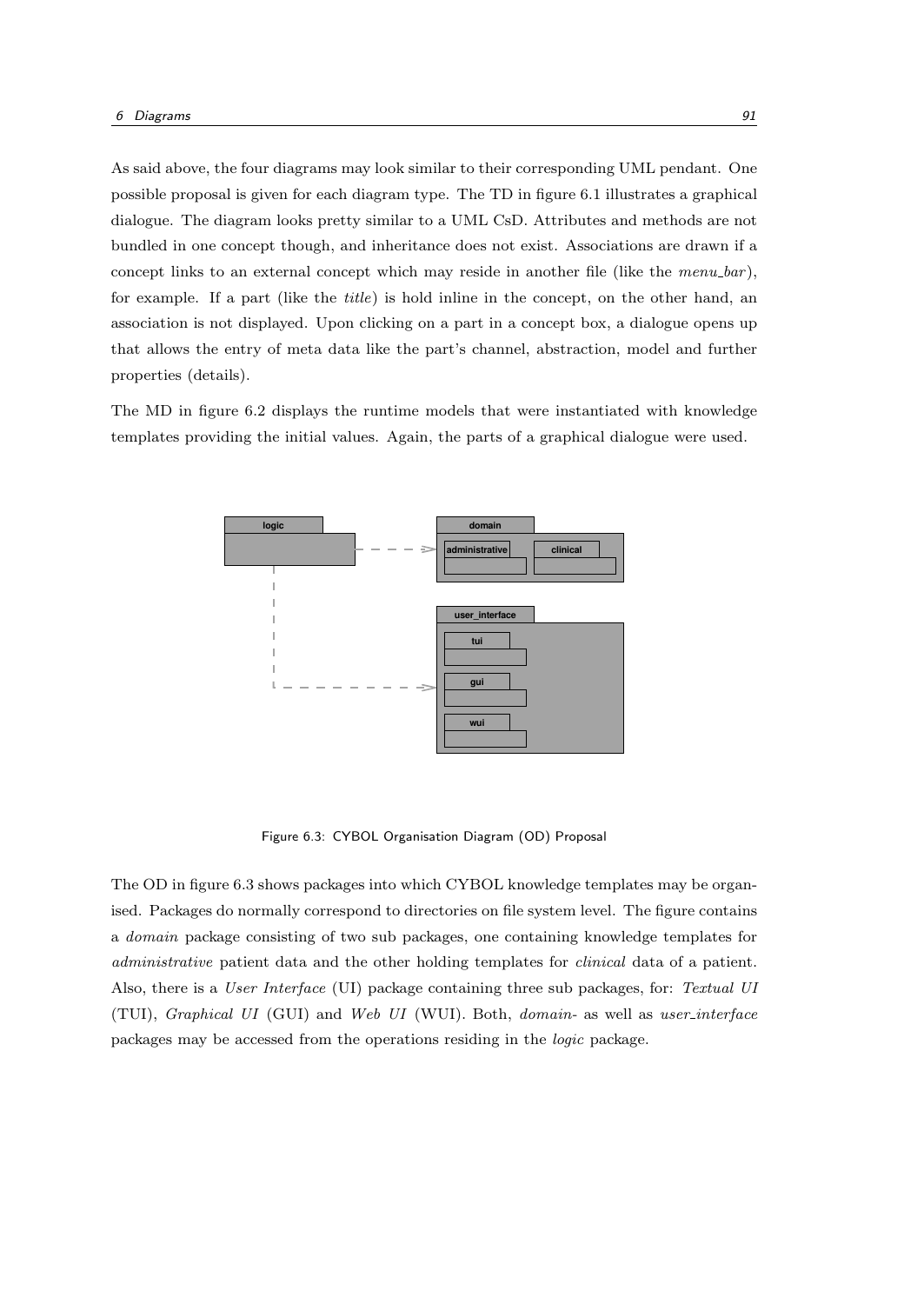

Figure 6.4: CYBOL Communication Diagram (CD) Proposal

The CD in figure 6.4, finally, shows a number of independent systems communicating with each other. An Electronic Health Record (EHR) manager application may be found in the center of the figure. Patients communicate with it using a WUI; nurses using a GUI and doctors using a TUI (for better performance). A patient gets identified by asking a person\_identification service. Documents may be exchanged with a hospital\_system and images with a special image storage system.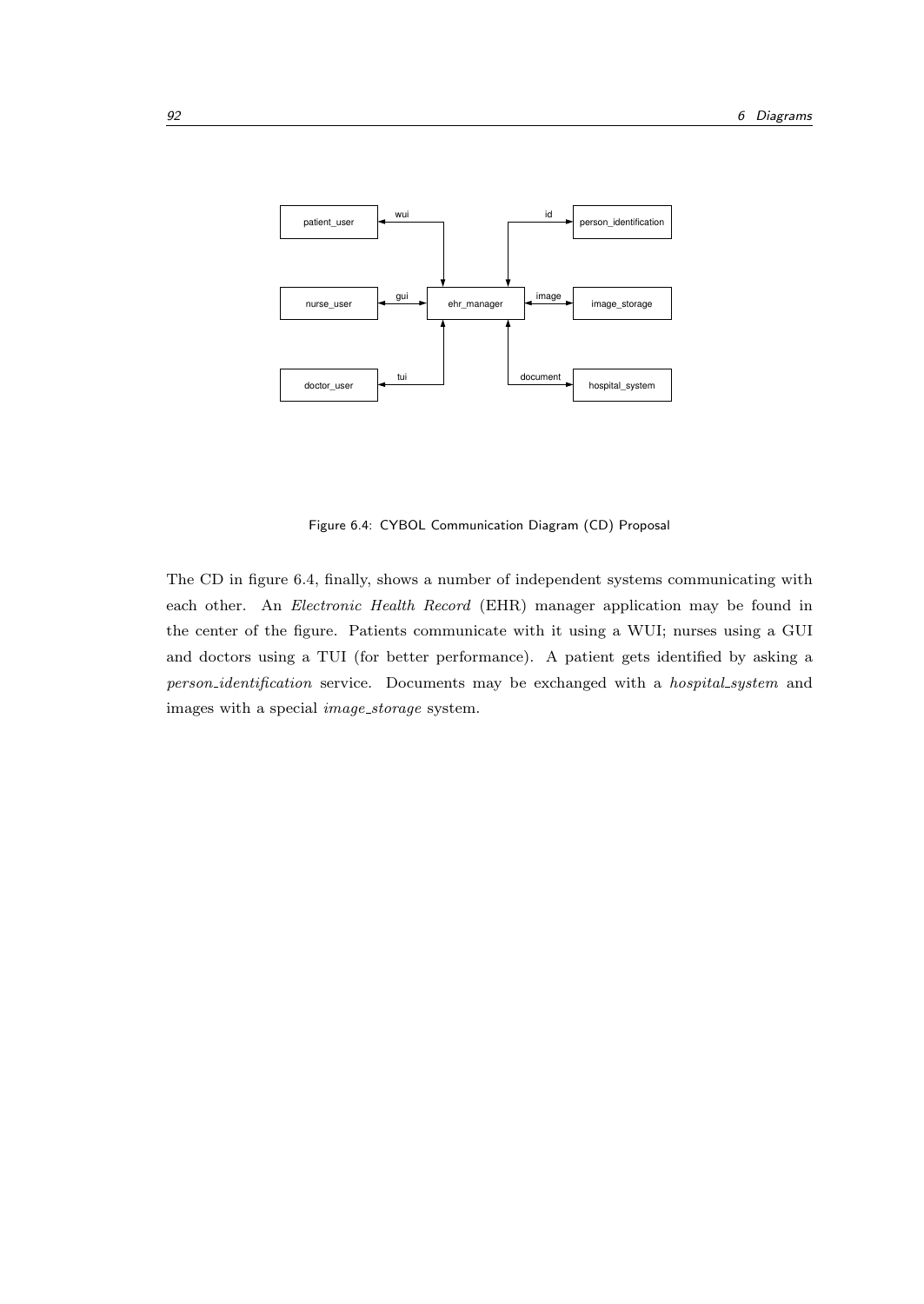# 7 Appendices

# 7.1 Abbreviations

| <b>BNF</b>     | Backus Naur Form                 |
|----------------|----------------------------------|
| CD             | Communication Diagram            |
| CsD            | Class Diagram                    |
| CYBOI          | Cybernetics Oriented Interpreter |
| <b>CYBOL</b>   | Cybernetics Oriented Language    |
| <b>CYBOP</b>   | Cybernetics Oriented Programming |
| $DB$           | Database                         |
| <b>DBMS</b>    | DB Management System             |
| <b>DTD</b>     | Document Type Definition         |
| <b>EBNF</b>    | <b>Extended BNF</b>              |
| <b>EHR</b>     | Electronic Health Record         |
| <b>EPS</b>     | Encapsulated PS                  |
| FDL            | Free Documentation License       |
| GNU            | GNU is not UNIX                  |
| GPL            | General Public License           |
| GUI            | Graphical UI                     |
| HTML           | Hypertext ML                     |
| $i/\mathrm{o}$ | input/output                     |
| MathML         | Mathematical ML                  |
| MD             | Model Diagram                    |
| ML             | Markup Language                  |
| OD             | Organisation Diagram             |
| OO             | Object Oriented                  |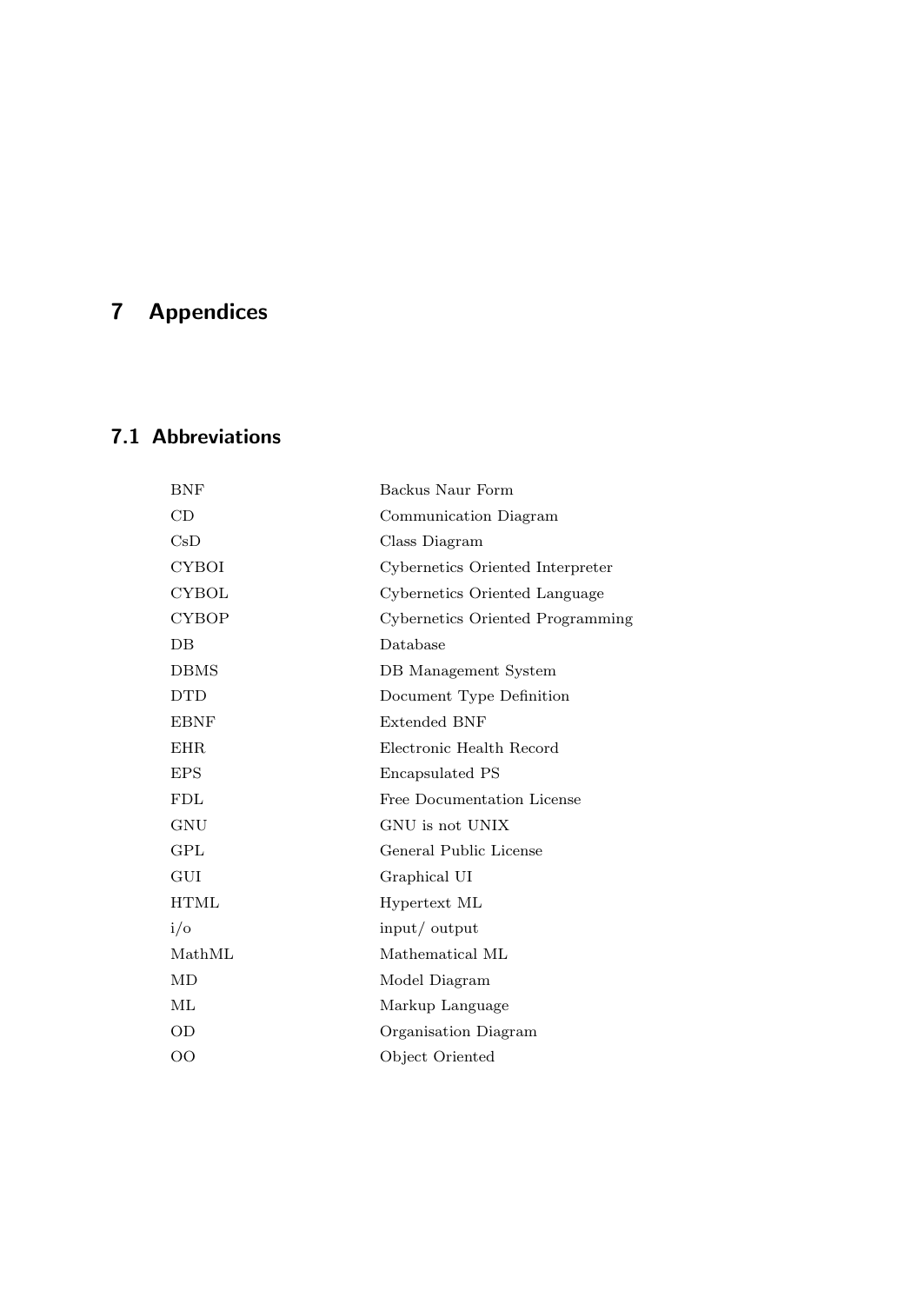|            | (Object Orientation)                         |
|------------|----------------------------------------------|
| <b>OOP</b> | <b>OO</b> Programming                        |
| OS         | <b>Operating System</b>                      |
| PS         | PostScript                                   |
| RAM        | Random Access Memory                         |
| <b>SPP</b> | Structured and Procedural Programming        |
| TD         | Template Diagram                             |
| TUI        | Textual UI                                   |
| UI         | User Interface                               |
| UML        | Unified Modeling Language                    |
| UNIX       | Universal Interactive Executive              |
|            | (Uniplexed Information and Computing System) |
| <b>VM</b>  | Virtual Machine                              |
| WUI        | Web UI                                       |
| XML        | Extensible ML                                |
| XSD        | XML Schema Definition                        |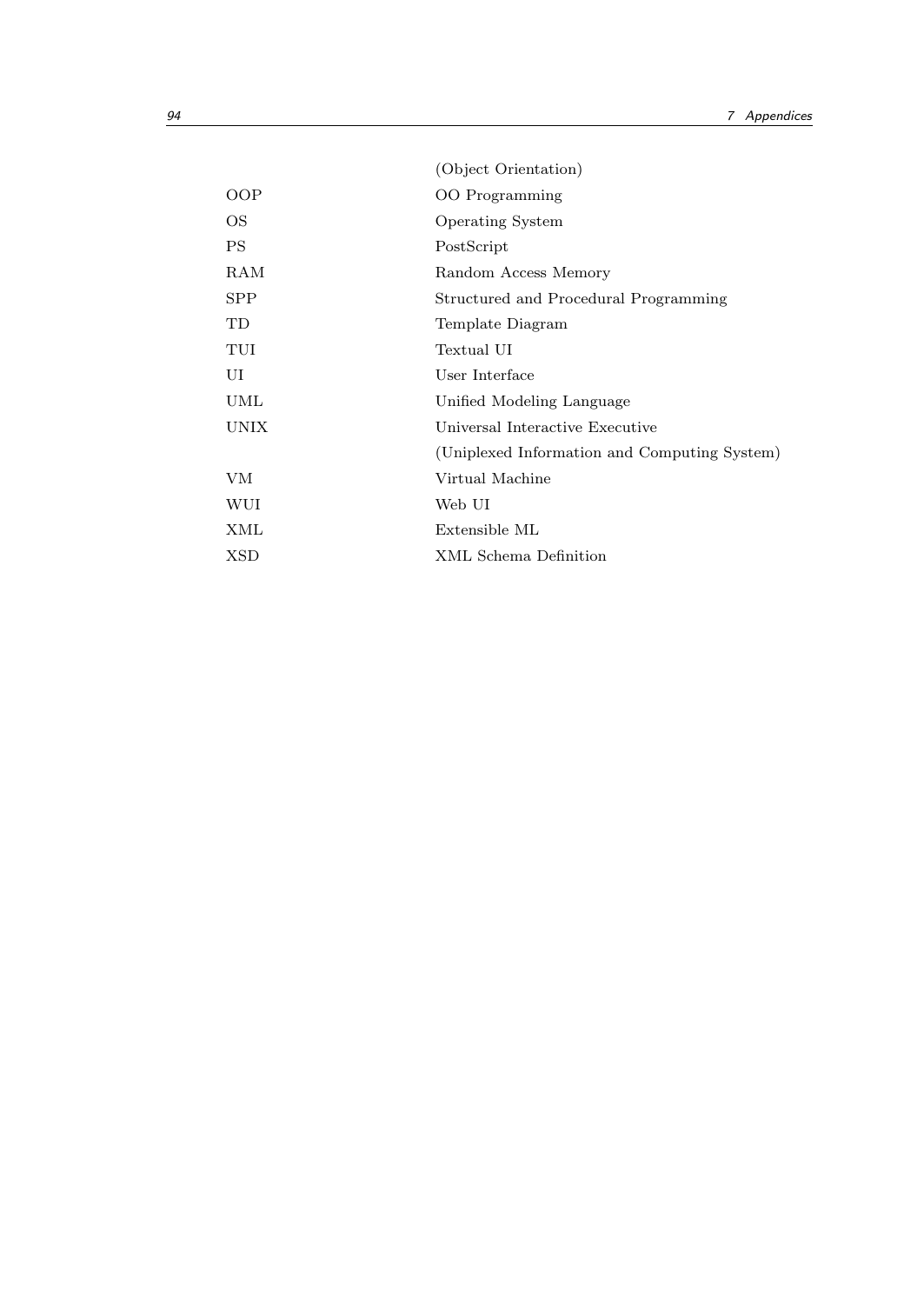## 7.2 References

- [1] John Backus, Peter Naur, and et al. Revised report on the algorithmic language algol 60. In Peter Naur, editor, Communications of the ACM, volume 3, no. 5, pages 299–314, May 1960. http://www.masswerk.at/algol60/report.htm.
- [2] Wissenschaftlicher Rat der Dudenredaktion: Guenther Drosdowski ..., editor. Der Duden: in 12 Baenden; das Standardwerk zur deutschen Sprache, volume Duden, Rechtschreibung der deutschen Sprache. Dudenverlag, Mannheim; Leipzig; Wien; Zuerich, 21st edition, 1996. http://www.duden.de/.
- [3] James Gosling, Bill Joy, Guy Steele, and et al. The Java Programming Language Specification; The Java Development Kit (JDK). Sun Microsystems, Inc., Santa Clara, 2nd edition, 1996-2000. http://java.sun.com.
- [4] World Wide Web Consortium (W3C) Math Working Group. Mathematical markup language (mathml) 2.0 recommendation. Online Specification, October 2003. http://www.w3.org/TR/2003/REC-MathML2-20031021/.
- [5] Christian Heller. Cybernetics oriented programming (cybop) in res medicinae. In OSHCA Conference Online Proceedings, Los Angeles, November 2002. Open Source Health Care Alliance (OSHCA). http://www.oshca.org/.
- [6] Christian Heller. Cybernetics oriented language (cybol). IIIS Proceedings: 8th World Multiconference on Systemics, Cybernetics and Informatics (SCI 2004), V:178–185, July 2004. http://www.iiisci.org/sci2004 or http://www.cybop.net.
- [7] Christian Heller. Cybernetics Oriented Programming (CYBOP) An Investigation on the Applicability of Inter-Disciplinary Concepts to Software System Development. Tux Tax, Ilmenau, January 2007. http://www.tuxtax.de.
- [8] Denis Howe. Free on-line dictionary of computing (foldoc). Internet Database, September 2003. http://wombat.doc.ic.ac.uk/foldoc/Dictionary.gz, http://www.foldoc.org/.
- [9] Markus Guenther Kuhn. A summary of the iso ebnf notation. Web Document, September 1998. http://www.cl.cam.ac.uk/ mgk25/iso-ebnf.html.
- [10] The linux documentation project. HOWTOs,Guides,FAQs,man pages,Linux Gazette,LinuxFocus, 2004. http://www.tldp.org/.
- [11] Recordare LLC. Musicxml definition 1.0. Online Specification, March 2005. http://www.musicxml.org.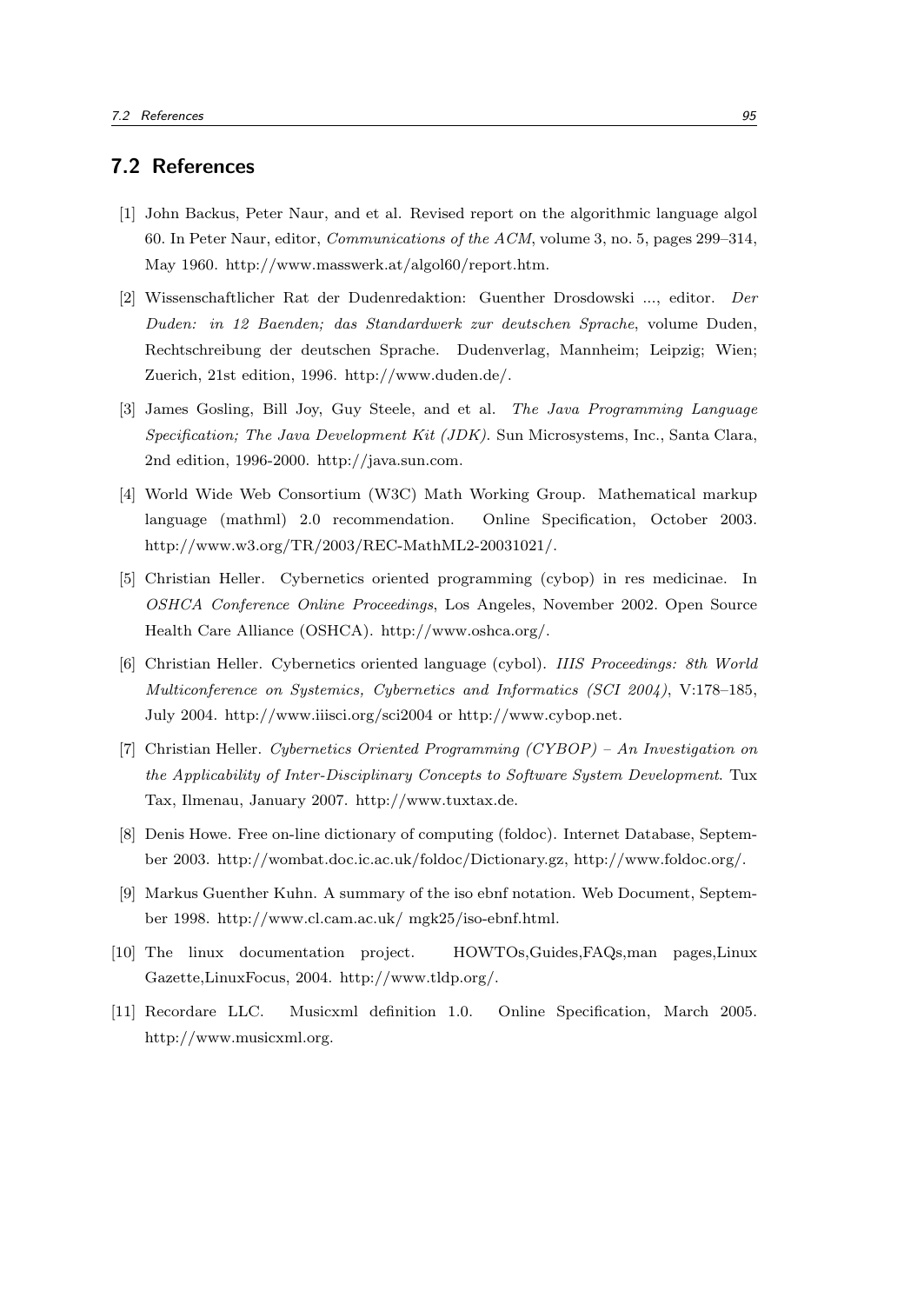- [12] The Mentor. The hacker manifesto, January 1986. http://www.phrack.org/archives/7/P07-03.
- [13] CYBOP Project. Cybernetics oriented programming (cybop), 2002-2004. http://www.cybop.net.
- [14] Debian Project. Debian gnu/linux, 1997-2004. http://www.debian.org.
- [15] Refsnes Data. W3Schools Full Web Building Tutorials All Free, 1999-2004. http://www.w3schools.com/.
- [16] Norman Walsh and Leonard Muellner. DocBook: The Definitive Guide. O'REILLY, http://www.oreilly.com/, v4.3cr3 edition, January 2004. http://docbook.org/.
- [17] World Wide Web Consortium (W3C). Extensible Markup Language (XML), 1.0 edition, February 1998. http://www.w3.org/TR/1998/REC-xml-19980210.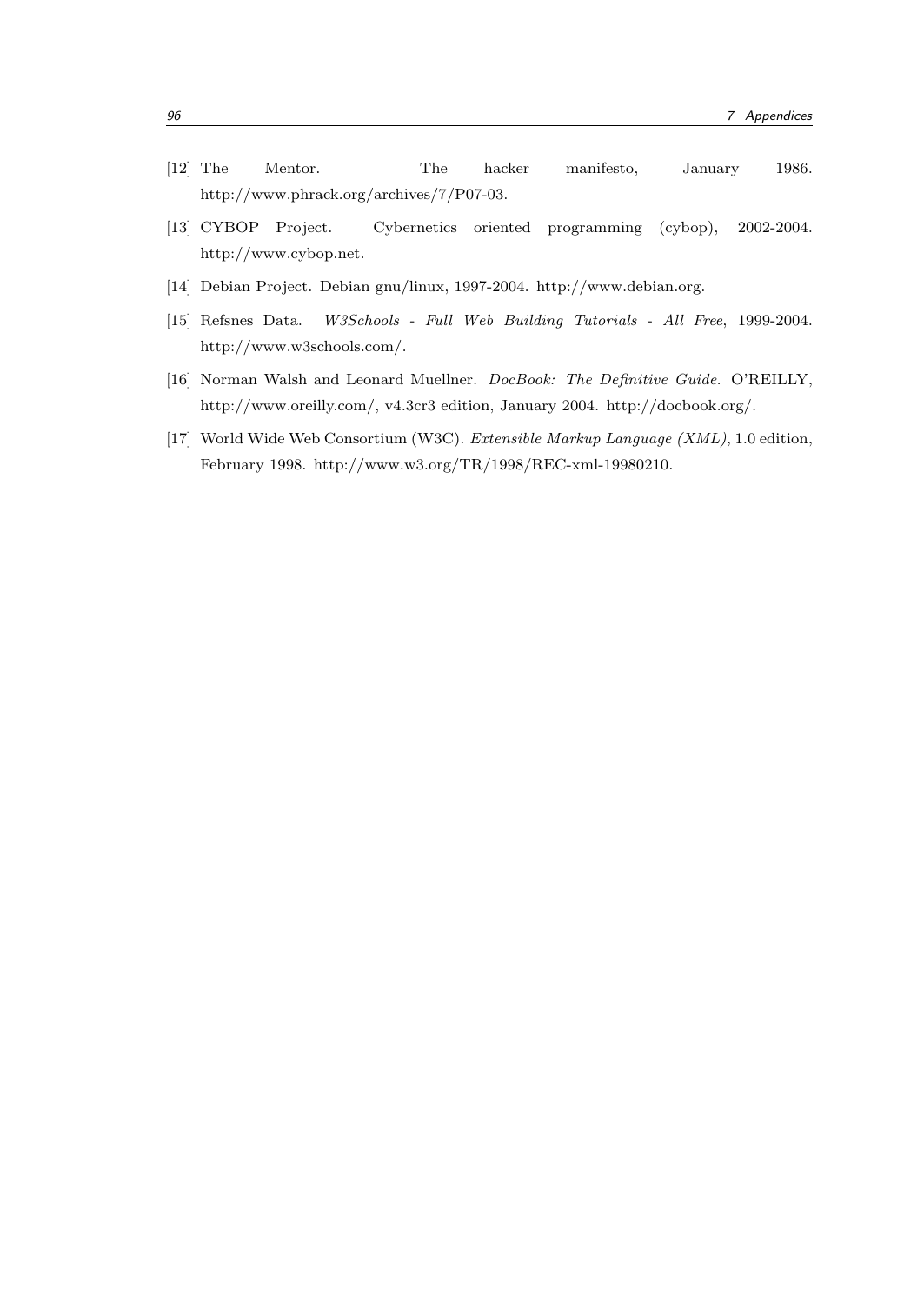# 7.3 Figures

| 1.1 |                                                                                                                         |    |
|-----|-------------------------------------------------------------------------------------------------------------------------|----|
| 2.1 |                                                                                                                         |    |
| 2.2 |                                                                                                                         |    |
| 2.3 |                                                                                                                         |    |
| 2.4 |                                                                                                                         |    |
| 2.5 |                                                                                                                         |    |
| 3.1 | Textual User Interface $\ldots \ldots \ldots \ldots \ldots \ldots \ldots \ldots \ldots \ldots \ldots$                   |    |
| 3.2 |                                                                                                                         | 20 |
| 3.3 | Web User Interface response to the contract of the contract of the contract of the USE of the USE of the USE of the USE |    |
| 5.1 | Loop Control Structure and Elements in C and CYBOL 78                                                                   |    |
| 5.2 | Condition Control Structure and Elements in C and CYBOL 79                                                              |    |
| 5.3 | Musical Score of Franz Schubert's Ave Maria [11] 80                                                                     |    |
| 5.4 |                                                                                                                         |    |
| 6.1 |                                                                                                                         |    |
| 6.2 |                                                                                                                         |    |
| 6.3 |                                                                                                                         |    |
| 6.4 | CYBOL Communication Diagram (CD) Proposal 92                                                                            |    |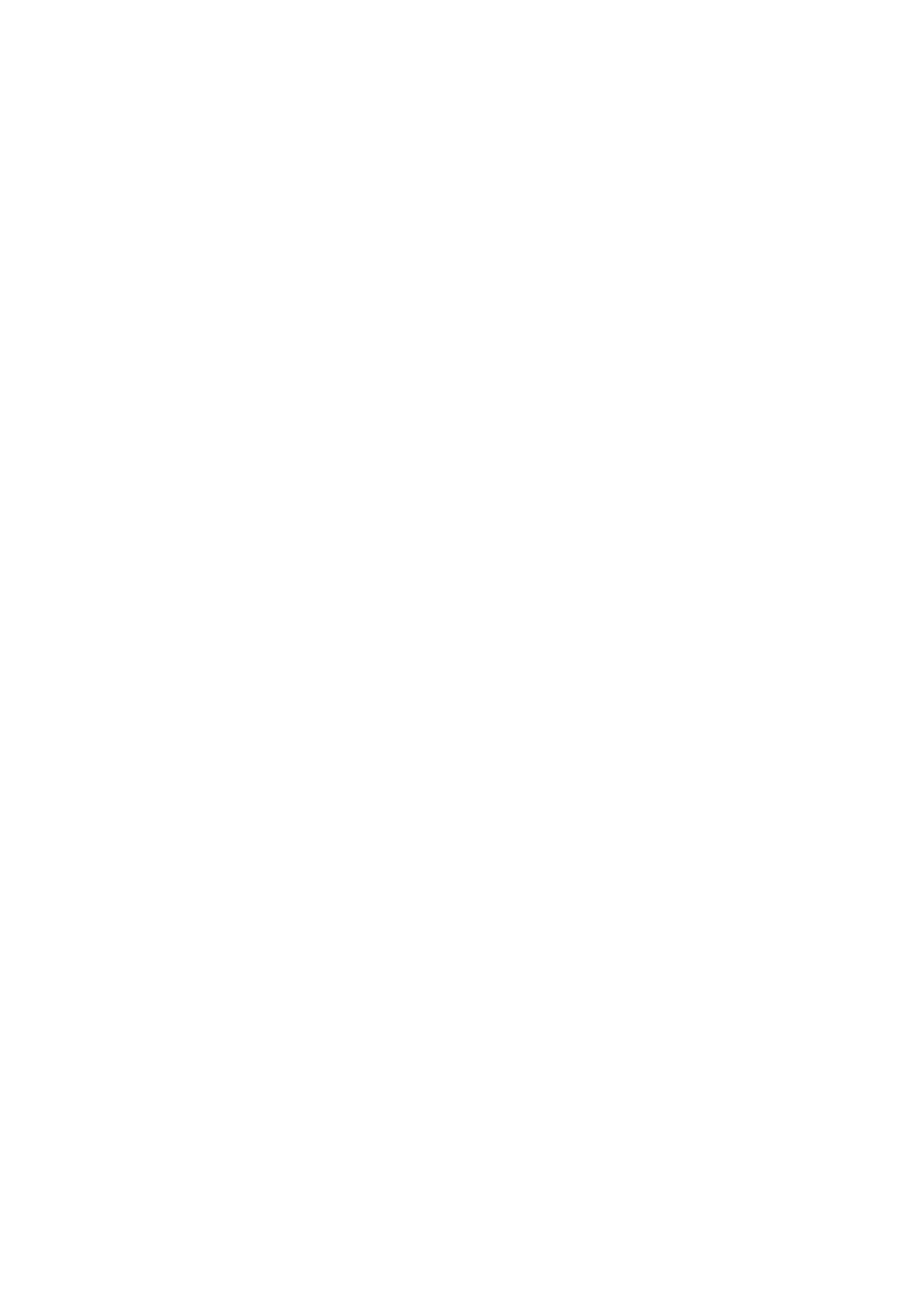# 7.4 Tables

| 1.1 Analogy between the Java- and CYBOP World $\ldots$ , , , , , 2 |  |
|--------------------------------------------------------------------|--|
|                                                                    |  |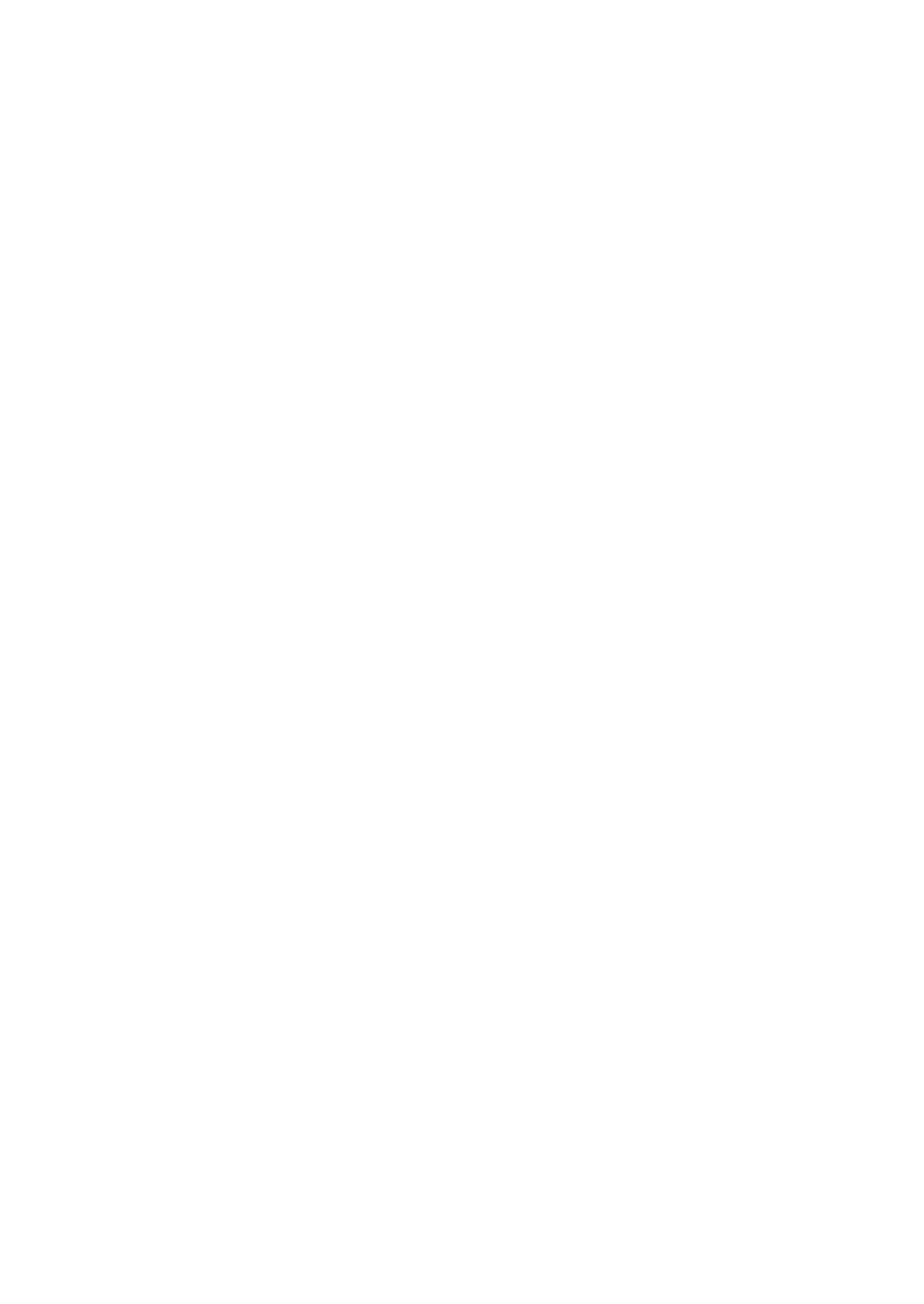# 7.5 History

## TODO

- Rename and reduce standard tags: model, part, property, constraint into just: compound, part, meta
- Rename two of the four standard attributes: name, channel, abstraction, model into: name, channel, language, message

2.0 (2007-07-31)

- Release CYBOL definition as independent specification document
- Split "receive" operation: a model has to be created with "create" first before it can be handed over to "receive", to be filled with data
- Change many properties of state- and logic models

#### 1.0 (2005-12-12)

- Release initial CYBOL definition within the CYBOP book [7]

### 0.x (2002 to 2004)

- Publicise paper on CYBOL [6]
- Experiment with several XML representation formats
- Introduce first CYBOP ideas to the public [5]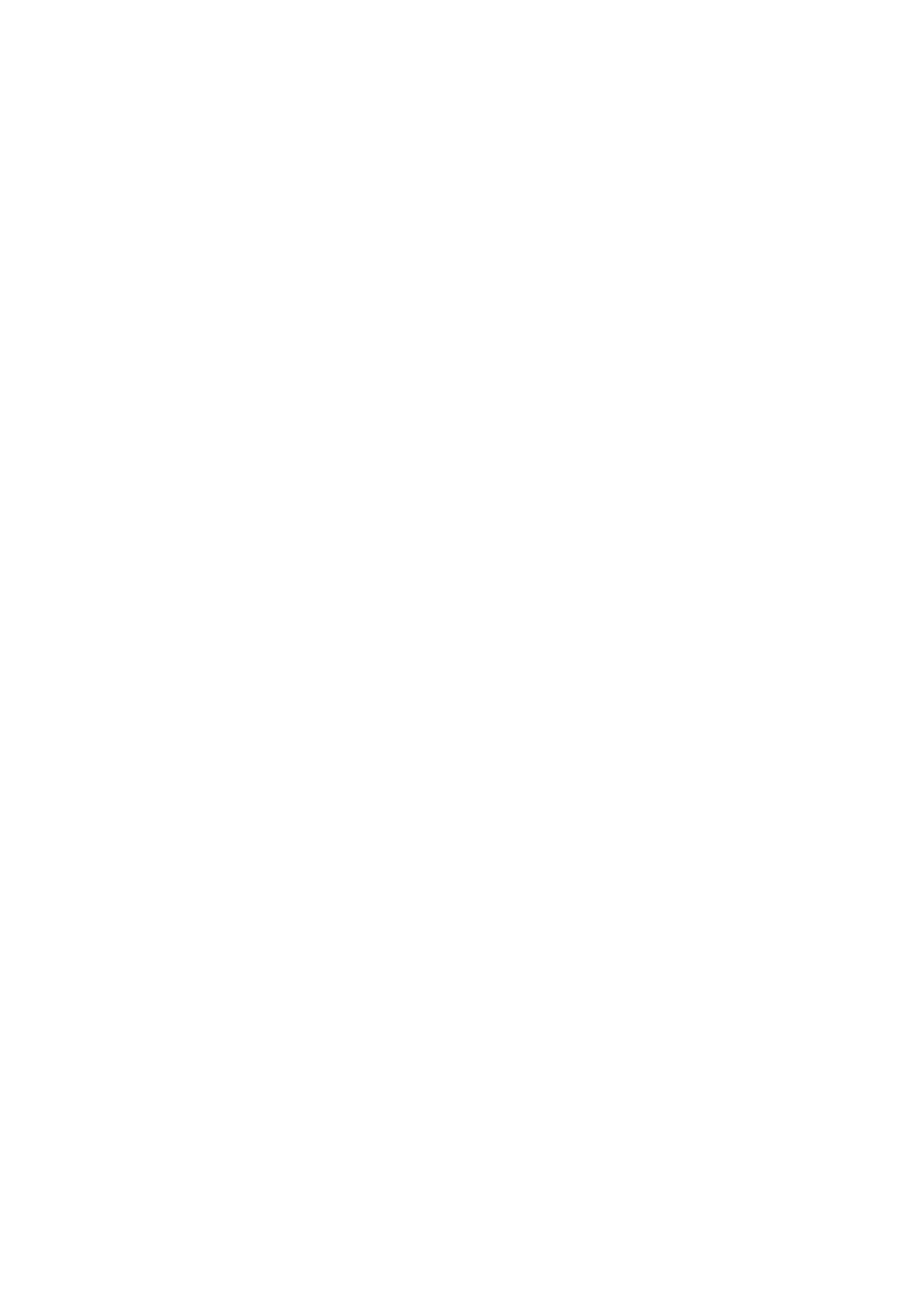# 7.6 Licences

# 7.6.1 GNU General Public License

#### Version 2, June 1991

changing it is not allowed.

Copyright (c) 1989, 1991. Free Software Foundation, Inc. 59 Temple Place, Suite 330, Boston, MA 02111-1307 USA Everyone is permitted to copy and distribute verbatim copies of this license document, but

#### PREAMBLE

The licenses for most software are designed to take away your freedom to share and change it. By contrast, the GNU General Public License is intended to guarantee your freedom to share and change free software–to make sure the software is free for all its users. This General Public License applies to most of the Free Software Foundation's software and to any other program whose authors commit to using it. (Some other Free Software Foundation software is covered by the GNU Library General Public License instead.) You can apply it to your programs, too.

When we speak of free software, we are referring to freedom, not price. Our General Public Licenses are designed to make sure that you have the freedom to distribute copies of free software (and charge for this service if you wish), that you receive source code or can get it if you want it, that you can change the software or use pieces of it in new free programs; and that you know you can do these things.

To protect your rights, we need to make restrictions that forbid anyone to deny you these rights or to ask you to surrender the rights. These restrictions translate to certain responsibilities for you if you distribute copies of the software, or if you modify it.

For example, if you distribute copies of such a program, whether gratis or for a fee, you must give the recipients all the rights that you have. You must make sure that they, too, receive or can get the source code. And you must show them these terms so they know their rights.

We protect your rights with two steps: (1) copyright the software, and (2) offer you this license which gives you legal permission to copy, distribute and/or modify the software.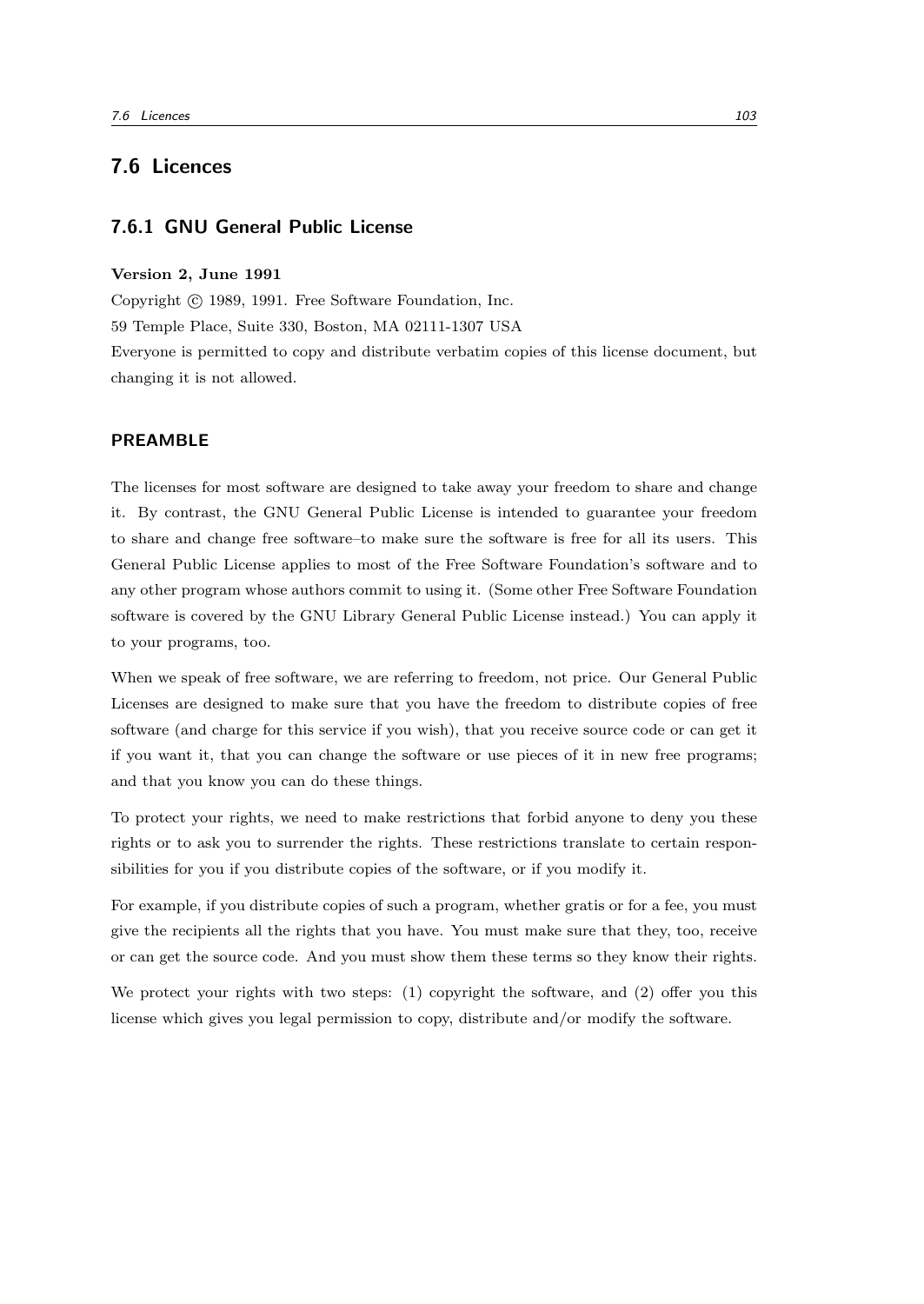Also, for each author's protection and ours, we want to make certain that everyone understands that there is no warranty for this free software. If the software is modified by someone else and passed on, we want its recipients to know that what they have is not the original, so that any problems introduced by others will not reflect on the original authors' reputations.

Finally, any free program is threatened constantly by software patents. We wish to avoid the danger that redistributors of a free program will individually obtain patent licenses, in effect making the program proprietary. To prevent this, we have made it clear that any patent must be licensed for everyone's free use or not licensed at all.

The precise terms and conditions for copying, distribution and modification follow.

# TERMS AND CONDITIONS FOR COPYING, DISTRIBUTION AND MODIFICA-**TION**

0. This License applies to any program or other work which contains a notice placed by the copyright holder saying it may be distributed under the terms of this General Public License. The "Program", below, refers to any such program or work, and a "work based on the Program" means either the Program or any derivative work under copyright law: that is to say, a work containing the Program or a portion of it, either verbatim or with modifications and/or translated into another language. (Hereinafter, translation is included without limitation in the term "modification".) Each licensee is addressed as "you".

Activities other than copying, distribution and modification are not covered by this License; they are outside its scope. The act of running the Program is not restricted, and the output from the Program is covered only if its contents constitute a work based on the Program (independent of having been made by running the Program). Whether that is true depends on what the Program does.

1. You may copy and distribute verbatim copies of the Program's source code as you receive it, in any medium, provided that you conspicuously and appropriately publish on each copy an appropriate copyright notice and disclaimer of warranty; keep intact all the notices that refer to this License and to the absence of any warranty; and give any other recipients of the Program a copy of this License along with the Program.

You may charge a fee for the physical act of transferring a copy, and you may at your option offer warranty protection in exchange for a fee.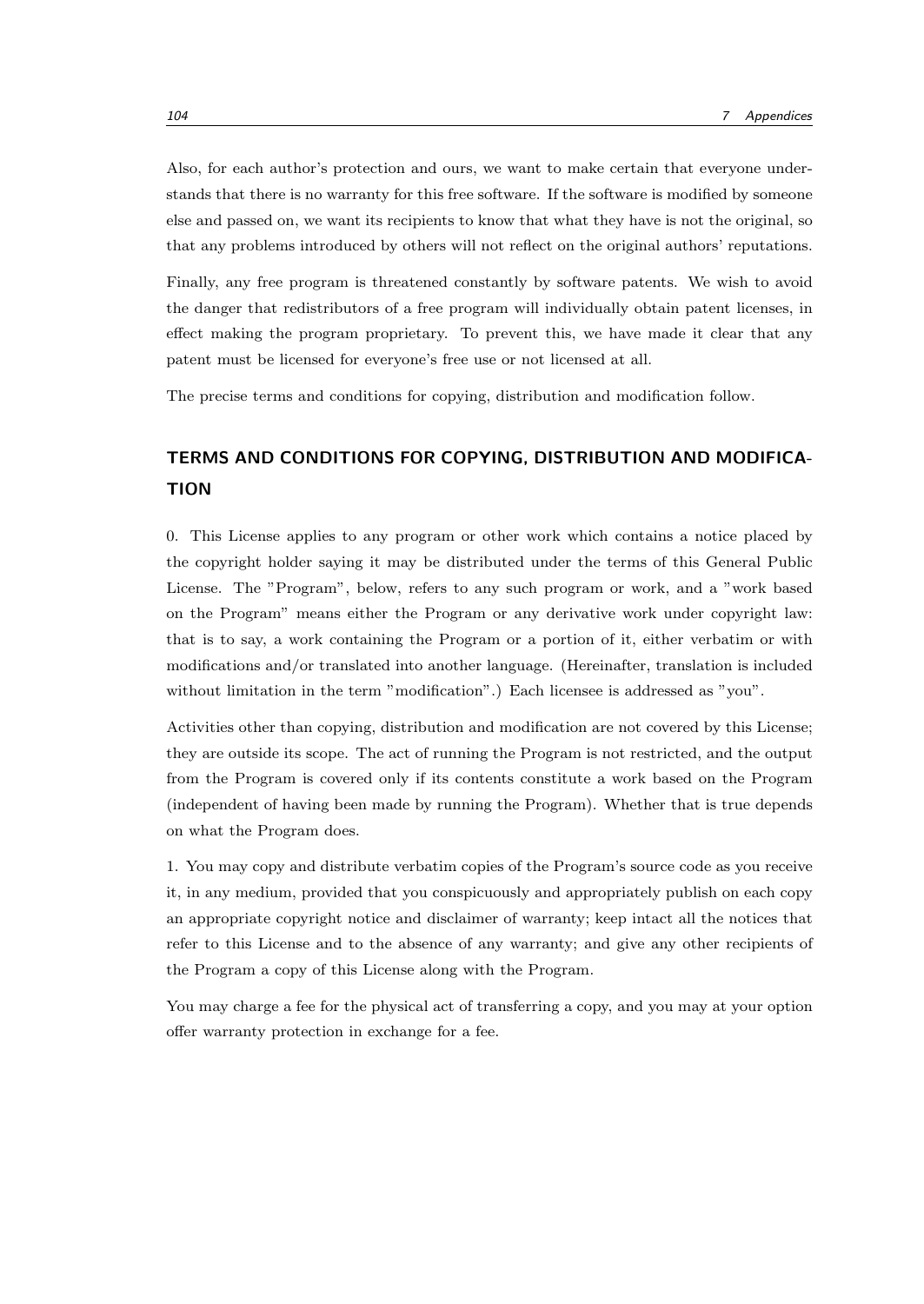2. You may modify your copy or copies of the Program or any portion of it, thus forming a work based on the Program, and copy and distribute such modifications or work under the terms of Section 1 above, provided that you also meet all of these conditions:

a) You must cause the modified files to carry prominent notices stating that you changed the files and the date of any change.

b) You must cause any work that you distribute or publish, that in whole or in part contains or is derived from the Program or any part thereof, to be licensed as a whole at no charge to all third parties under the terms of this License.

c) If the modified program normally reads commands interactively when run, you must cause it, when started running for such interactive use in the most ordinary way, to print or display an announcement including an appropriate copyright notice and a notice that there is no warranty (or else, saying that you provide a warranty) and that users may redistribute the program under these conditions, and telling the user how to view a copy of this License. (Exception: if the Program itself is interactive but does not normally print such an announcement, your work based on the Program is not required to print an announcement.)

These requirements apply to the modified work as a whole. If identifiable sections of that work are not derived from the Program, and can be reasonably considered independent and separate works in themselves, then this License, and its terms, do not apply to those sections when you distribute them as separate works. But when you distribute the same sections as part of a whole which is a work based on the Program, the distribution of the whole must be on the terms of this License, whose permissions for other licensees extend to the entire whole, and thus to each and every part regardless of who wrote it.

Thus, it is not the intent of this section to claim rights or contest your rights to work written entirely by you; rather, the intent is to exercise the right to control the distribution of derivative or collective works based on the Program.

In addition, mere aggregation of another work not based on the Program with the Program (or with a work based on the Program) on a volume of a storage or distribution medium does not bring the other work under the scope of this License.

3. You may copy and distribute the Program (or a work based on it, under Section 2) in object code or executable form under the terms of Sections 1 and 2 above provided that you also do one of the following: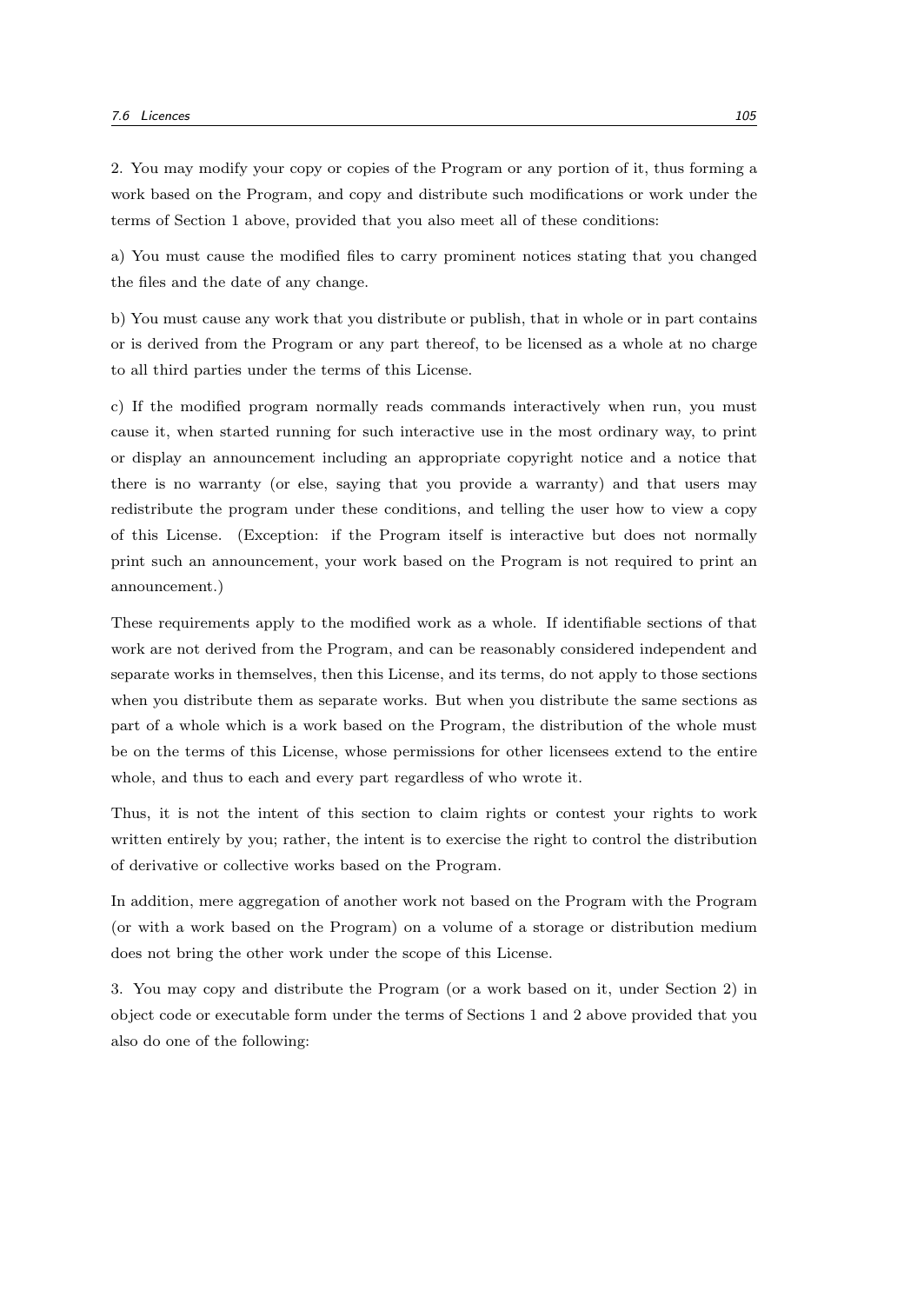a) Accompany it with the complete corresponding machine-readable source code, which must be distributed under the terms of Sections 1 and 2 above on a medium customarily used for software interchange; or,

b) Accompany it with a written offer, valid for at least three years, to give any third party, for a charge no more than your cost of physically performing source distribution, a complete machine-readable copy of the corresponding source code, to be distributed under the terms of Sections 1 and 2 above on a medium customarily used for software interchange; or,

c) Accompany it with the information you received as to the offer to distribute corresponding source code. (This alternative is allowed only for noncommercial distribution and only if you received the program in object code or executable form with such an offer, in accord with Subsection b above.)

The source code for a work means the preferred form of the work for making modifications to it. For an executable work, complete source code means all the source code for all modules it contains, plus any associated interface definition files, plus the scripts used to control compilation and installation of the executable. However, as a special exception, the source code distributed need not include anything that is normally distributed (in either source or binary form) with the major components (compiler, kernel, and so on) of the operating system on which the executable runs, unless that component itself accompanies the executable.

If distribution of executable or object code is made by offering access to copy from a designated place, then offering equivalent access to copy the source code from the same place counts as distribution of the source code, even though third parties are not compelled to copy the source along with the object code.

4. You may not copy, modify, sublicense, or distribute the Program except as expressly provided under this License. Any attempt otherwise to copy, modify, sublicense or distribute the Program is void, and will automatically terminate your rights under this License. However, parties who have received copies, or rights, from you under this License will not have their licenses terminated so long as such parties remain in full compliance.

5. You are not required to accept this License, since you have not signed it. However, nothing else grants you permission to modify or distribute the Program or its derivative works. These actions are prohibited by law if you do not accept this License. Therefore, by modifying or distributing the Program (or any work based on the Program), you indicate your acceptance of this License to do so, and all its terms and conditions for copying,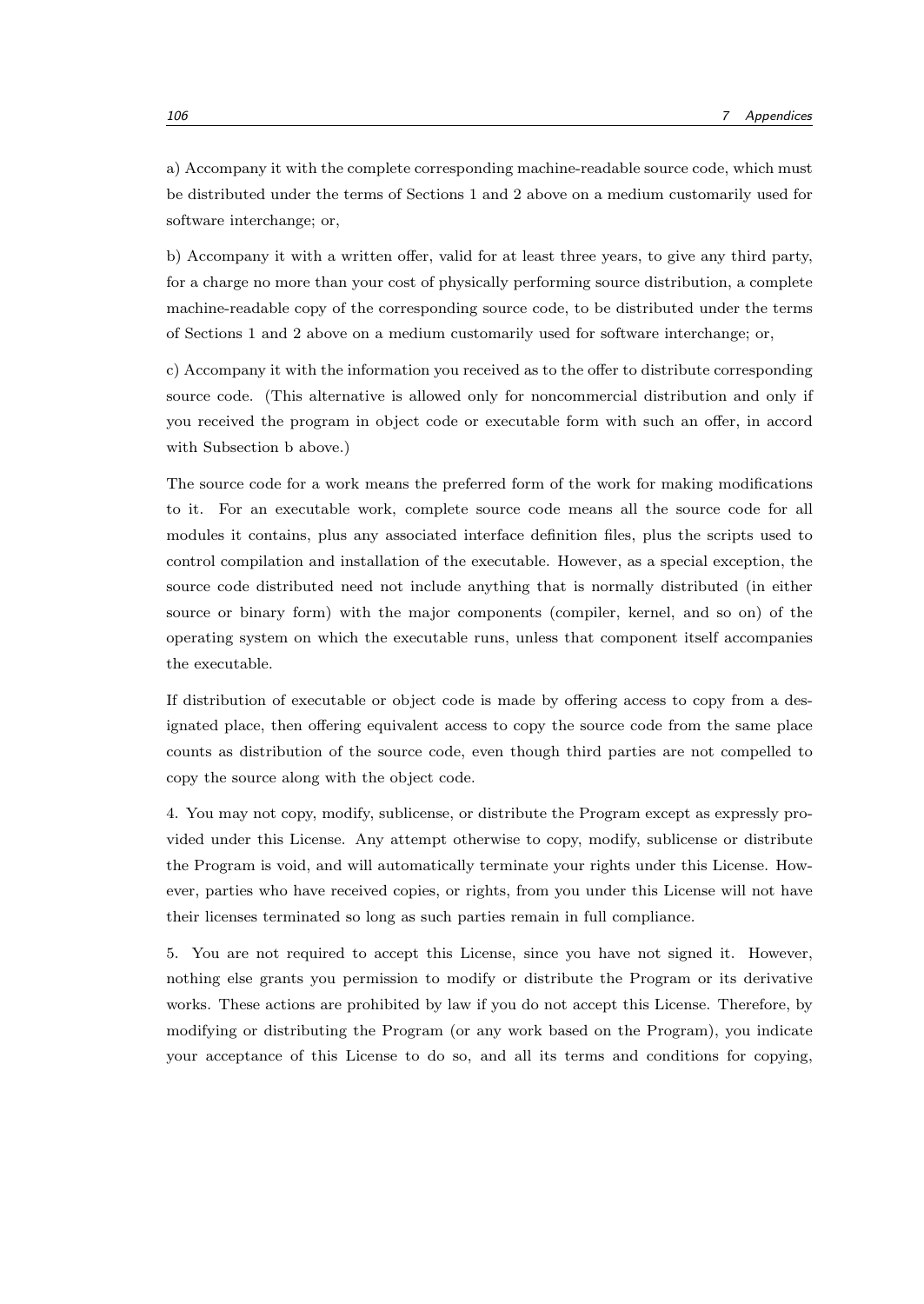distributing or modifying the Program or works based on it.

6. Each time you redistribute the Program (or any work based on the Program), the recipient automatically receives a license from the original licensor to copy, distribute or modify the Program subject to these terms and conditions. You may not impose any further restrictions on the recipients' exercise of the rights granted herein. You are not responsible for enforcing compliance by third parties to this License.

7. If, as a consequence of a court judgment or allegation of patent infringement or for any other reason (not limited to patent issues), conditions are imposed on you (whether by court order, agreement or otherwise) that contradict the conditions of this License, they do not excuse you from the conditions of this License. If you cannot distribute so as to satisfy simultaneously your obligations under this License and any other pertinent obligations, then as a consequence you may not distribute the Program at all. For example, if a patent license would not permit royalty-free redistribution of the Program by all those who receive copies directly or indirectly through you, then the only way you could satisfy both it and this License would be to refrain entirely from distribution of the Program.

If any portion of this section is held invalid or unenforceable under any particular circumstance, the balance of the section is intended to apply and the section as a whole is intended to apply in other circumstances.

It is not the purpose of this section to induce you to infringe any patents or other property right claims or to contest validity of any such claims; this section has the sole purpose of protecting the integrity of the free software distribution system, which is implemented by public license practices. Many people have made generous contributions to the wide range of software distributed through that system in reliance on consistent application of that system; it is up to the author/donor to decide if he or she is willing to distribute software through any other system and a licensee cannot impose that choice.

This section is intended to make thoroughly clear what is believed to be a consequence of the rest of this License.

8. If the distribution and/or use of the Program is restricted in certain countries either by patents or by copyrighted interfaces, the original copyright holder who places the Program under this License may add an explicit geographical distribution limitation excluding those countries, so that distribution is permitted only in or among countries not thus excluded. In such case, this License incorporates the limitation as if written in the body of this License.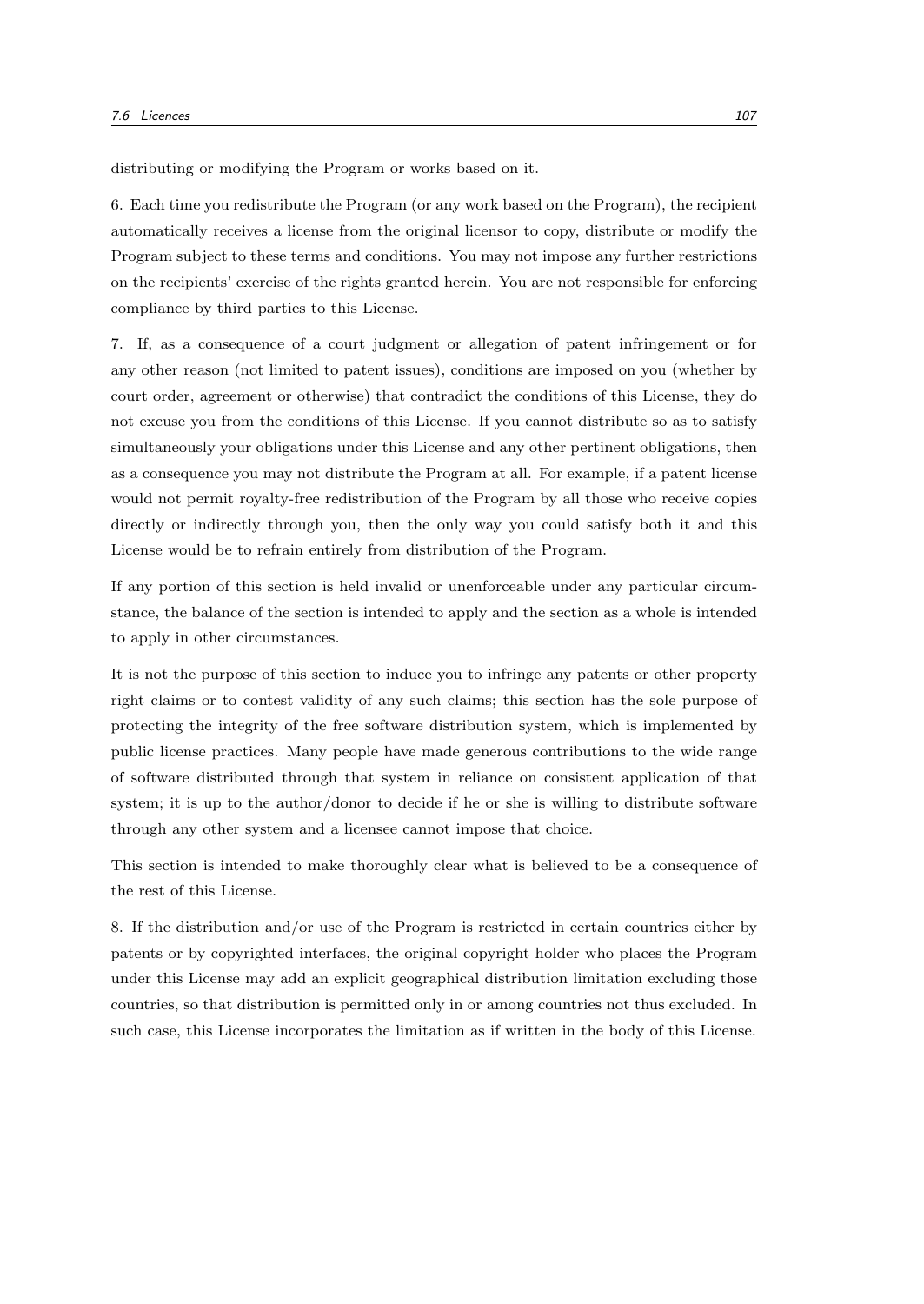9. The Free Software Foundation may publish revised and/or new versions of the General Public License from time to time. Such new versions will be similar in spirit to the present version, but may differ in detail to address new problems or concerns.

Each version is given a distinguishing version number. If the Program specifies a version number of this License which applies to it and "any later version", you have the option of following the terms and conditions either of that version or of any later version published by the Free Software Foundation. If the Program does not specify a version number of this License, you may choose any version ever published by the Free Software Foundation.

10. If you wish to incorporate parts of the Program into other free programs whose distribution conditions are different, write to the author to ask for permission. For software which is copyrighted by the Free Software Foundation, write to the Free Software Foundation; we sometimes make exceptions for this. Our decision will be guided by the two goals of preserving the free status of all derivatives of our free software and of promoting the sharing and reuse of software generally.

#### NO WARRANTY

11. BECAUSE THE PROGRAM IS LICENSED FREE OF CHARGE, THERE IS NO WARRANTY FOR THE PROGRAM, TO THE EXTENT PERMITTED BY APPLICA-BLE LAW. EXCEPT WHEN OTHERWISE STATED IN WRITING THE COPYRIGHT HOLDERS AND/OR OTHER PARTIES PROVIDE THE PROGRAM "AS IS" WITH-OUT WARRANTY OF ANY KIND, EITHER EXPRESSED OR IMPLIED, INCLUDING, BUT NOT LIMITED TO, THE IMPLIED WARRANTIES OF MERCHANTABILITY AND FITNESS FOR A PARTICULAR PURPOSE. THE ENTIRE RISK AS TO THE QUALITY AND PERFORMANCE OF THE PROGRAM IS WITH YOU. SHOULD THE PROGRAM PROVE DEFECTIVE, YOU ASSUME THE COST OF ALL NECESSARY SERVICING, REPAIR OR CORRECTION.

12. IN NO EVENT UNLESS REQUIRED BY APPLICABLE LAW OR AGREED TO IN WRITING WILL ANY COPYRIGHT HOLDER, OR ANY OTHER PARTY WHO MAY MODIFY AND/OR REDISTRIBUTE THE PROGRAM AS PERMITTED ABOVE, BE LIABLE TO YOU FOR DAMAGES, INCLUDING ANY GENERAL, SPECIAL, IN-CIDENTAL OR CONSEQUENTIAL DAMAGES ARISING OUT OF THE USE OR IN-ABILITY TO USE THE PROGRAM (INCLUDING BUT NOT LIMITED TO LOSS OF DATA OR DATA BEING RENDERED INACCURATE OR LOSSES SUSTAINED BY YOU OR THIRD PARTIES OR A FAILURE OF THE PROGRAM TO OPERATE WITH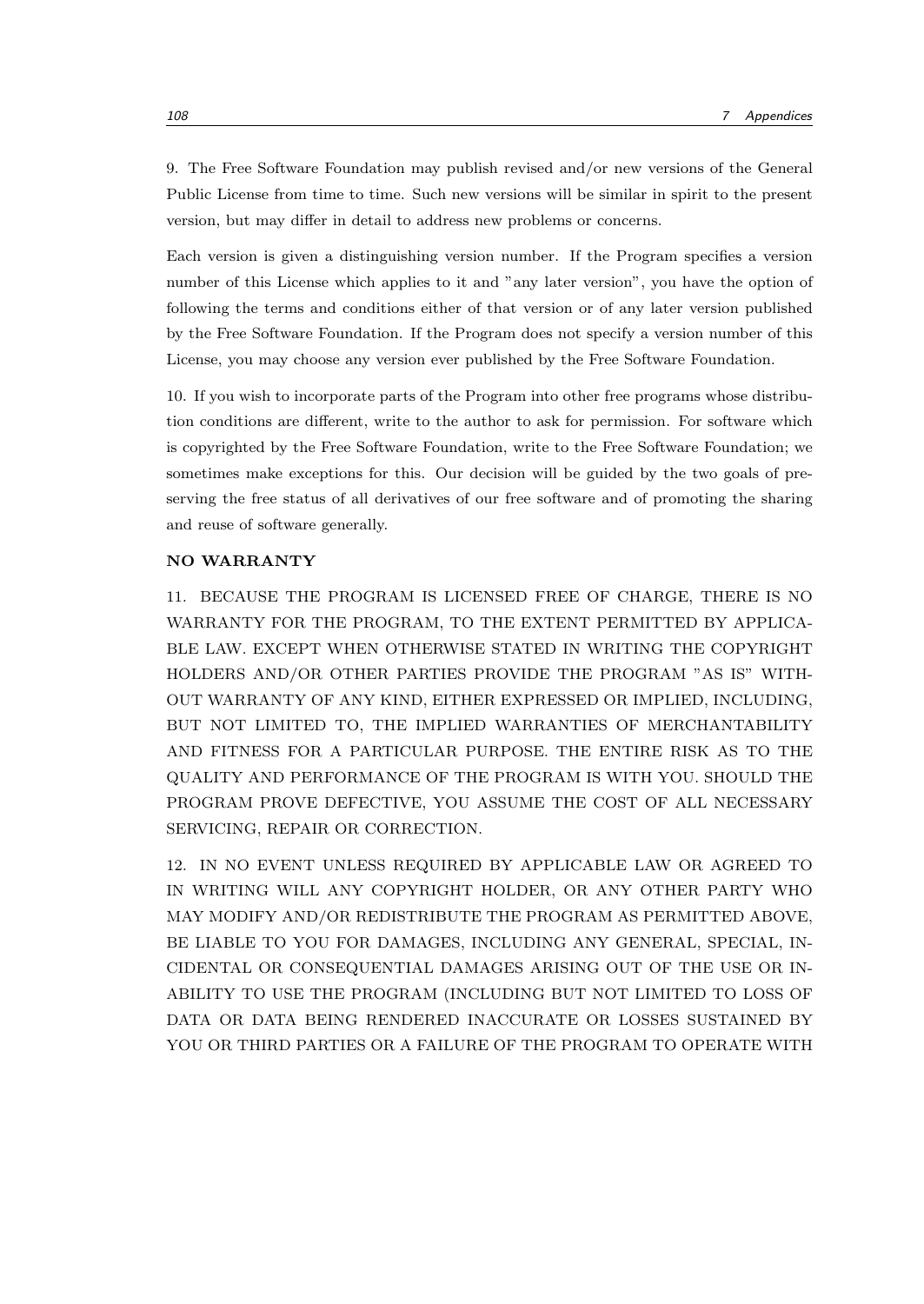ANY OTHER PROGRAMS), EVEN IF SUCH HOLDER OR OTHER PARTY HAS BEEN ADVISED OF THE POSSIBILITY OF SUCH DAMAGES.

#### How to Apply These Terms to Your New Programs

If you develop a new program, and you want it to be of the greatest possible use to the public, the best way to achieve this is to make it free software which everyone can redistribute and change under these terms.

To do so, attach the following notices to the program. It is safest to attach them to the start of each source file to most effectively convey the exclusion of warranty; and each file should have at least the "copyright" line and a pointer to where the full notice is found.

One line to give the program's name and an idea of what it does. Copyright (C) yyyy name of author

This program is free software; you can redistribute it and/or modify it under the terms of the GNU General Public License as published by the Free Software Foundation; either version 2 of the License, or (at your option) any later version.

This program is distributed in the hope that it will be useful, but WITHOUT ANY WAR-RANTY; without even the implied warranty of MERCHANTABILITY or FITNESS FOR A PARTICULAR PURPOSE. See the GNU General Public License for more details.

You should have received a copy of the GNU General Public License along with this program; if not, write to the Free Software Foundation, Inc., 59 Temple Place - Suite 330, Boston, MA 02111-1307, USA.

Also add information on how to contact you by electronic and paper mail.

If the program is interactive, make it output a short notice like this when it starts in an interactive mode:

Gnomovision version 69, Copyright (C) year name of author Gnomovision comes with AB-SOLUTELY NO WARRANTY; for details type 'show w'. This is free software, and you are welcome to redistribute it under certain conditions; type 'show c' for details.

The hypothetical commands 'show w' and 'show c' should show the appropriate parts of the General Public License. Of course, the commands you use may be called something other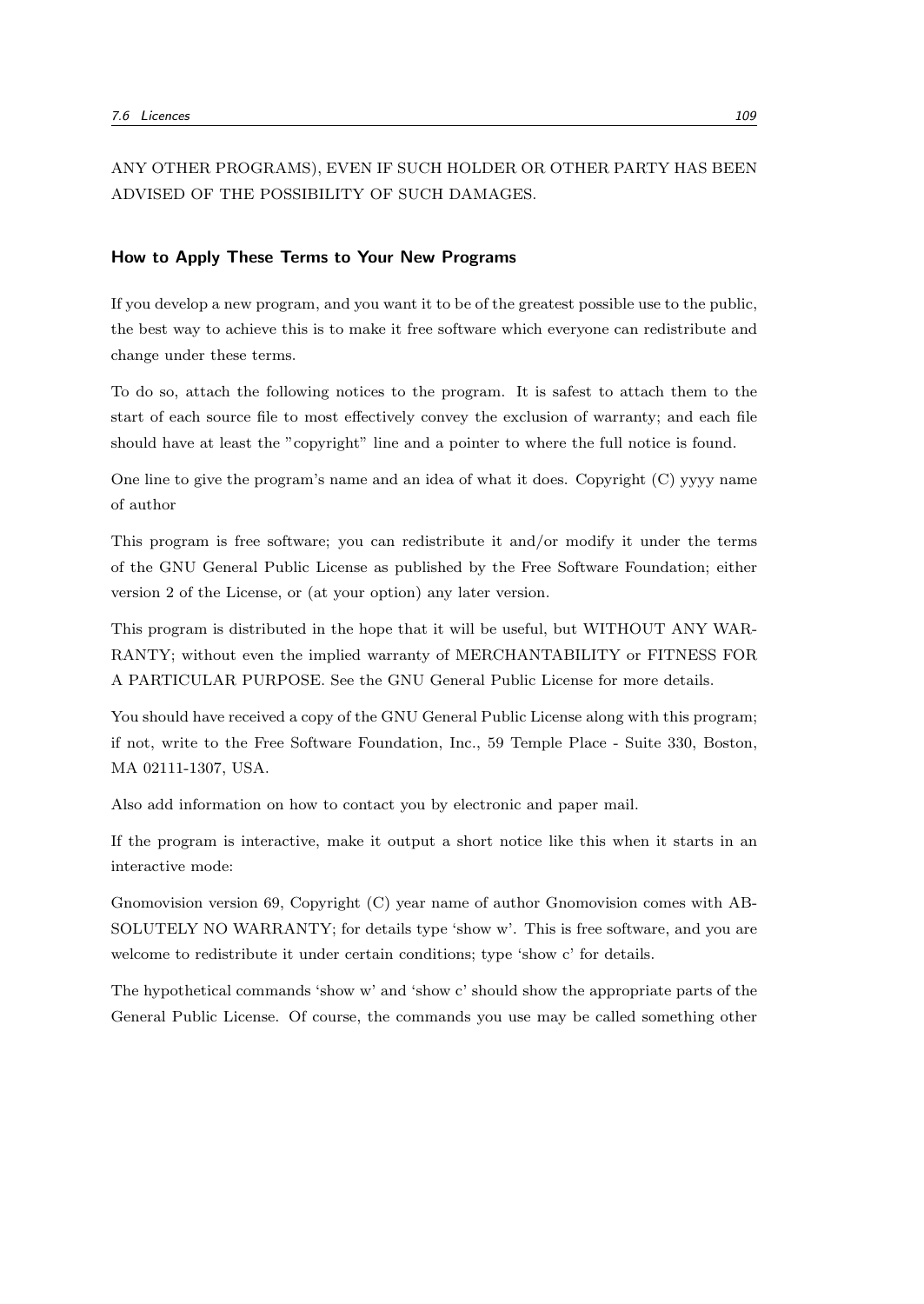than 'show w' and 'show c'; they could even be mouse- clicks or menu items–whatever suits your program.

You should also get your employer (if you work as a programmer) or your school, if any, to sign a "copyright disclaimer" for the program, if necessary. Here is a sample; alter the names:

Yoyodyne, Inc., hereby disclaims all copyright interest in the program 'Gnomovision' (which makes passes at compilers) written by James Hacker.

signature of Ty Coon, 1 April 1989 Ty Coon, President of Vice

This General Public License does not permit incorporating your program into proprietary programs. If your program is a subroutine library, you may consider it more useful to permit linking proprietary applications with the library. If this is what you want to do, use the GNU Library General Public License instead of this License.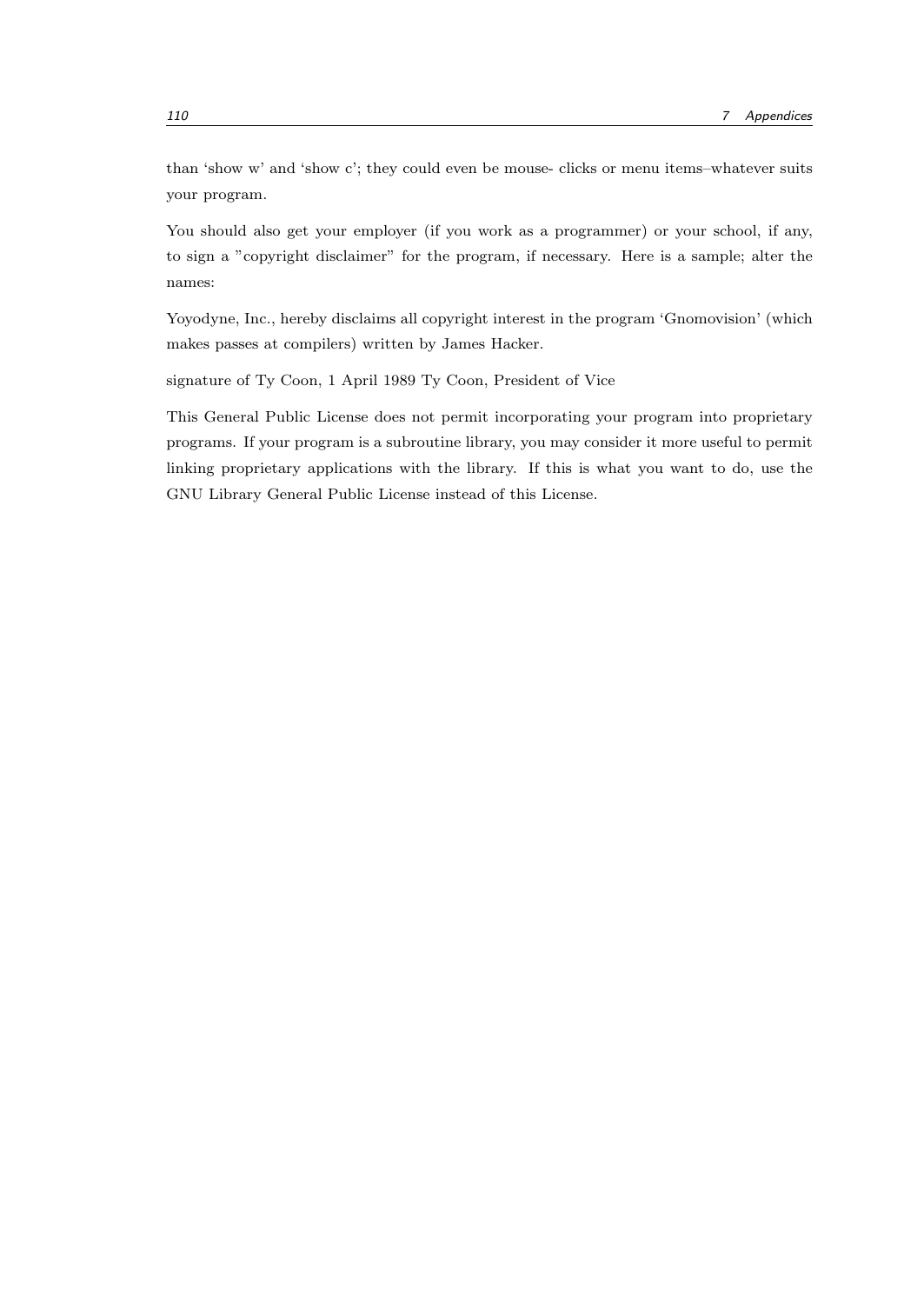## 7.6.2 GNU Free Documentation License

#### Version 1.2, November 2002

Copyright (c) 2000, 2001, 2002. Free Software Foundation, Inc. 59 Temple Place, Suite 330, Boston, MA 02111-1307 USA Everyone is permitted to copy and distribute verbatim copies of this license document, but changing it is not allowed.

## TERMS AND CONDITIONS

### PREAMBLE

The purpose of this License is to make a manual, textbook, or other functional and useful document "free" in the sense of freedom: to assure everyone the effective freedom to copy and redistribute it, with or without modifying it, either commercially or noncommercially. Secondarily, this License preserves for the author and publisher a way to get credit for their work, while not being considered responsible for modifications made by others.

This License is a kind of "copyleft", which means that derivative works of the document must themselves be free in the same sense. It complements the GNU General Public License, which is a copyleft license designed for free software.

We have designed this License in order to use it for manuals for free software, because free software needs free documentation: a free program should come with manuals providing the same freedoms that the software does. But this License is not limited to software manuals; it can be used for any textual work, regardless of subject matter or whether it is published as a printed book. We recommend this License principally for works whose purpose is instruction or reference.

### APPLICABILITY AND DEFINITIONS

This License applies to any manual or other work, in any medium, that contains a notice placed by the copyright holder saying it can be distributed under the terms of this License. Such a notice grants a world-wide, royalty-free license, unlimited in duration, to use that work under the conditions stated herein. The "Document", below, refers to any such manual or work. Any member of the public is a licensee, and is addressed as "you". You accept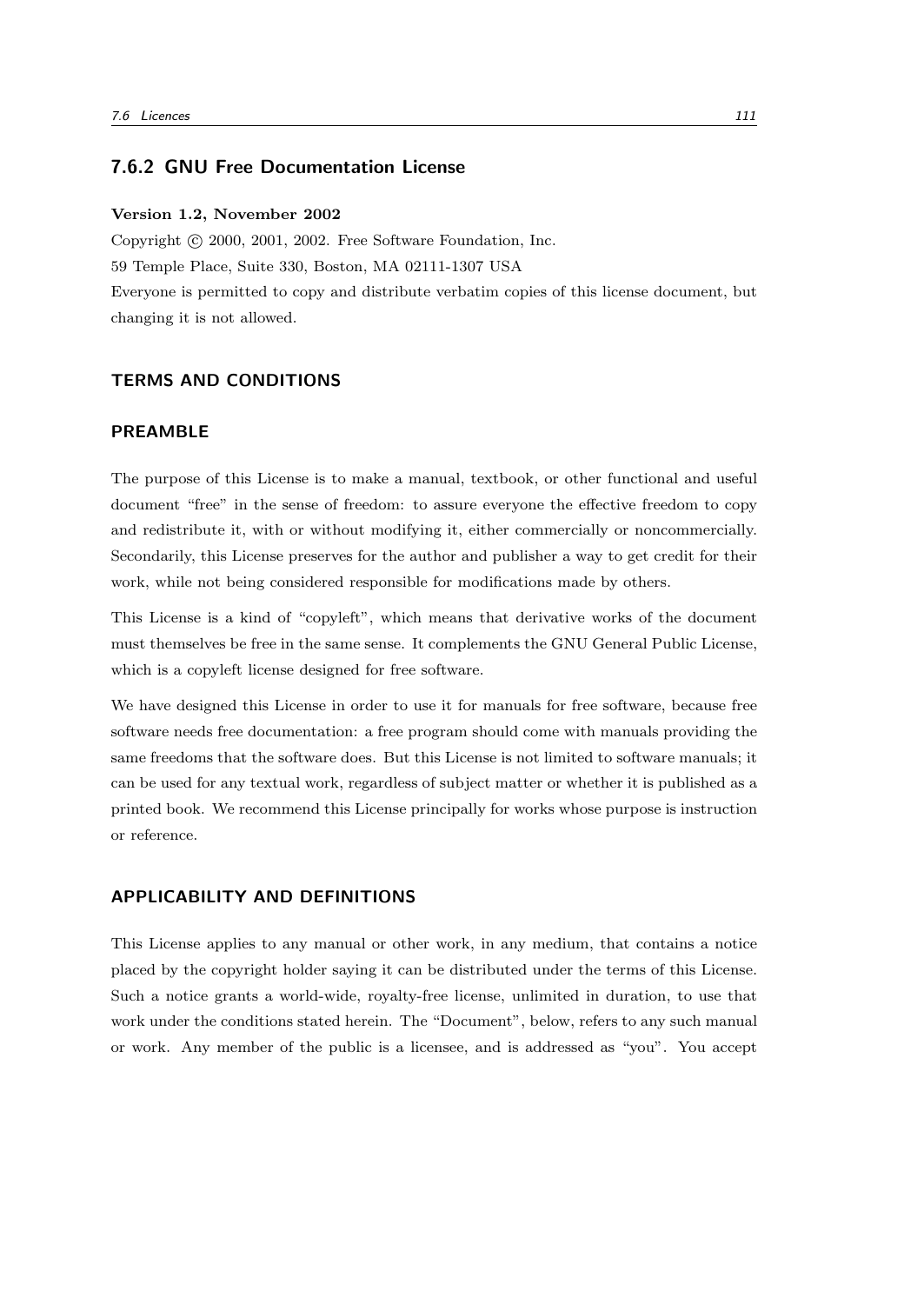the license if you copy, modify or distribute the work in a way requiring permission under copyright law.

A "Modified Version" of the Document means any work containing the Document or a portion of it, either copied verbatim, or with modifications and/or translated into another language.

A "Secondary Section" is a named appendix or a front-matter section of the Document that deals exclusively with the relationship of the publishers or authors of the Document to the Document's overall subject (or to related matters) and contains nothing that could fall directly within that overall subject. (Thus, if the Document is in part a textbook of mathematics, a Secondary Section may not explain any mathematics.) The relationship could be a matter of historical connection with the subject or with related matters, or of legal, commercial, philosophical, ethical or political position regarding them.

The "Invariant Sections" are certain Secondary Sections whose titles are designated, as being those of Invariant Sections, in the notice that says that the Document is released under this License. If a section does not fit the above definition of Secondary then it is not allowed to be designated as Invariant. The Document may contain zero Invariant Sections. If the Document does not identify any Invariant Sections then there are none.

The "Cover Texts" are certain short passages of text that are listed, as Front-Cover Texts or Back-Cover Texts, in the notice that says that the Document is released under this License. A Front-Cover Text may be at most 5 words, and a Back-Cover Text may be at most 25 words.

A "Transparent" copy of the Document means a machine-readable copy, represented in a format whose specification is available to the general public, that is suitable for revising the document straightforwardly with generic text editors or (for images composed of pixels) generic paint programs or (for drawings) some widely available drawing editor, and that is suitable for input to text formatters or for automatic translation to a variety of formats suitable for input to text formatters. A copy made in an otherwise Transparent file format whose markup, or absence of markup, has been arranged to thwart or discourage subsequent modification by readers is not Transparent. An image format is not Transparent if used for any substantial amount of text. A copy that is not "Transparent" is called "Opaque".

Examples of suitable formats for Transparent copies include plain ASCII without markup, Texinfo input format, LATEX input format, SGML or XML using a publicly available DTD, and standard-conforming simple HTML, PostScript or PDF designed for human modifica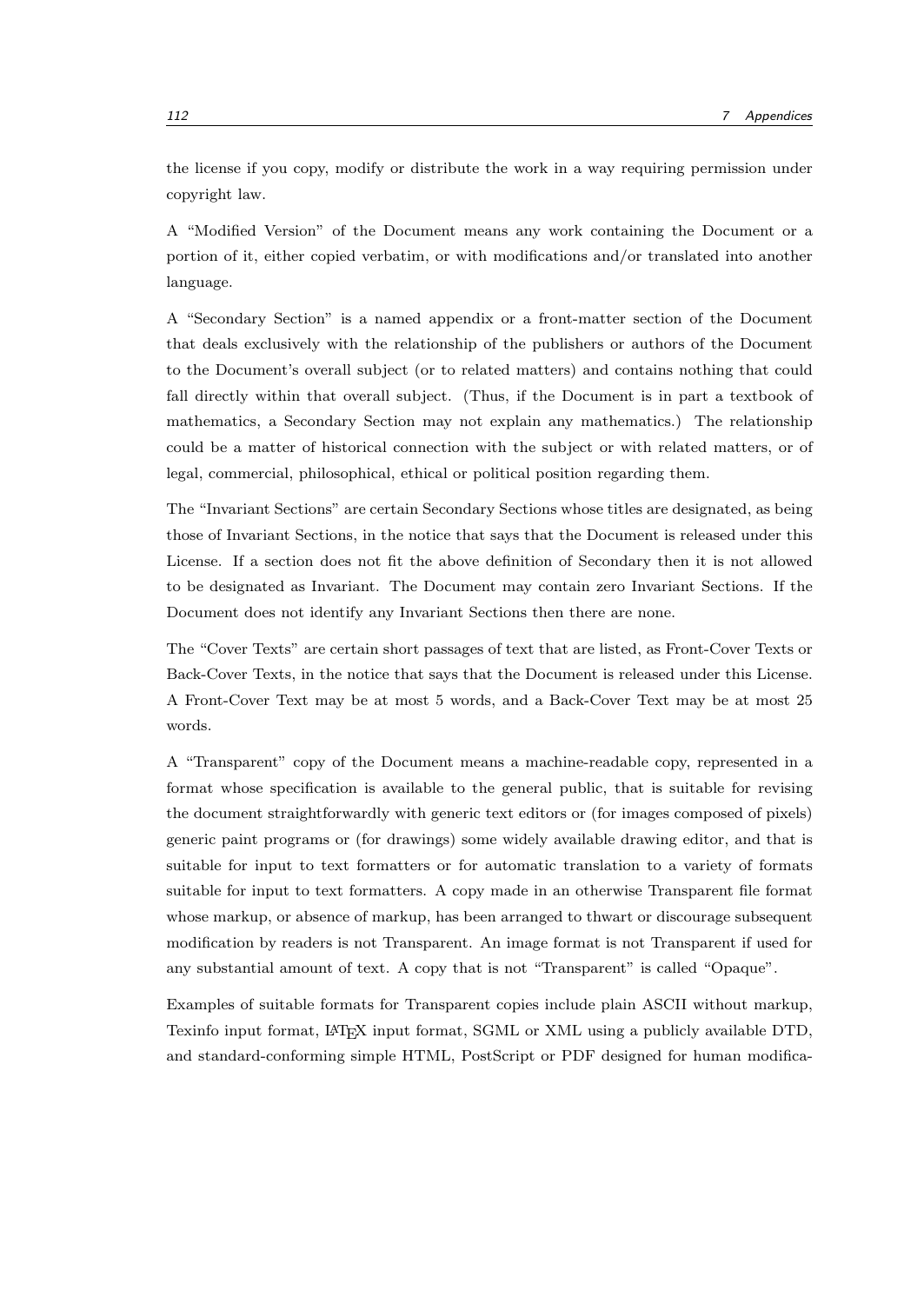tion. Examples of transparent image formats include PNG, XCF and JPG. Opaque formats include proprietary formats that can be read and edited only by proprietary word processors, SGML or XML for which the DTD and/or processing tools are not generally available, and the machine-generated HTML, PostScript or PDF produced by some word processors for output purposes only.

The "Title Page" means, for a printed book, the title page itself, plus such following pages as are needed to hold, legibly, the material this License requires to appear in the title page. For works in formats which do not have any title page as such, "Title Page" means the text near the most prominent appearance of the work's title, preceding the beginning of the body of the text.

A section "Entitled XYZ" means a named subunit of the Document whose title either is precisely XYZ or contains XYZ in parentheses following text that translates XYZ in another language. (Here XYZ stands for a specific section name mentioned below, such as "Acknowledgements", "Dedications", "Endorsements", or "History".) To "Preserve the Title" of such a section when you modify the Document means that it remains a section "Entitled XYZ" according to this definition.

The Document may include Warranty Disclaimers next to the notice which states that this License applies to the Document. These Warranty Disclaimers are considered to be included by reference in this License, but only as regards disclaiming warranties: any other implication that these Warranty Disclaimers may have is void and has no effect on the meaning of this License.

### VERBATIM COPYING

You may copy and distribute the Document in any medium, either commercially or noncommercially, provided that this License, the copyright notices, and the license notice saying this License applies to the Document are reproduced in all copies, and that you add no other conditions whatsoever to those of this License. You may not use technical measures to obstruct or control the reading or further copying of the copies you make or distribute. However, you may accept compensation in exchange for copies. If you distribute a large enough number of copies you must also follow the conditions in section Copying in Quantity.

You may also lend copies, under the same conditions stated above, and you may publicly display copies.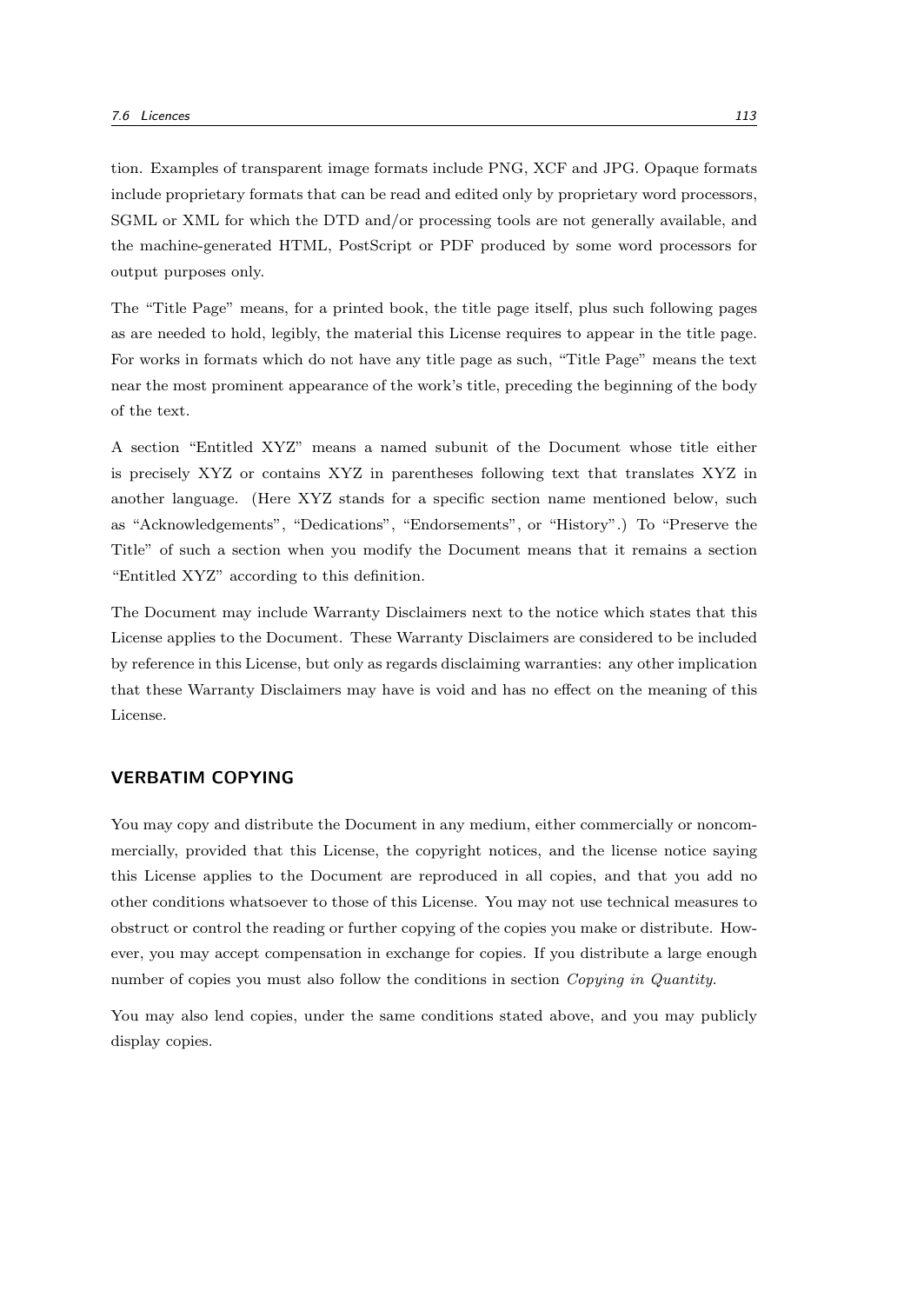# COPYING IN QUANTITY

If you publish printed copies (or copies in media that commonly have printed covers) of the Document, numbering more than 100, and the Document's license notice requires Cover Texts, you must enclose the copies in covers that carry, clearly and legibly, all these Cover Texts: Front-Cover Texts on the front cover, and Back-Cover Texts on the back cover. Both covers must also clearly and legibly identify you as the publisher of these copies. The front cover must present the full title with all words of the title equally prominent and visible. You may add other material on the covers in addition. Copying with changes limited to the covers, as long as they preserve the title of the Document and satisfy these conditions, can be treated as verbatim copying in other respects.

If the required texts for either cover are too voluminous to fit legibly, you should put the first ones listed (as many as fit reasonably) on the actual cover, and continue the rest onto adjacent pages.

If you publish or distribute Opaque copies of the Document numbering more than 100, you must either include a machine-readable Transparent copy along with each Opaque copy, or state in or with each Opaque copy a computer-network location from which the general network-using public has access to download using public-standard network protocols a complete Transparent copy of the Document, free of added material. If you use the latter option, you must take reasonably prudent steps, when you begin distribution of Opaque copies in quantity, to ensure that this Transparent copy will remain thus accessible at the stated location until at least one year after the last time you distribute an Opaque copy (directly or through your agents or retailers) of that edition to the public.

It is requested, but not required, that you contact the authors of the Document well before redistributing any large number of copies, to give them a chance to provide you with an updated version of the Document.

# MODIFICATIONS

You may copy and distribute a Modified Version of the Document under the conditions of sections Verbatim Copying and Copying In Quantity above, provided that you release the Modified Version under precisely this License, with the Modified Version filling the role of the Document, thus licensing distribution and modification of the Modified Version to whoever possesses a copy of it. In addition, you must do these things in the Modified Version: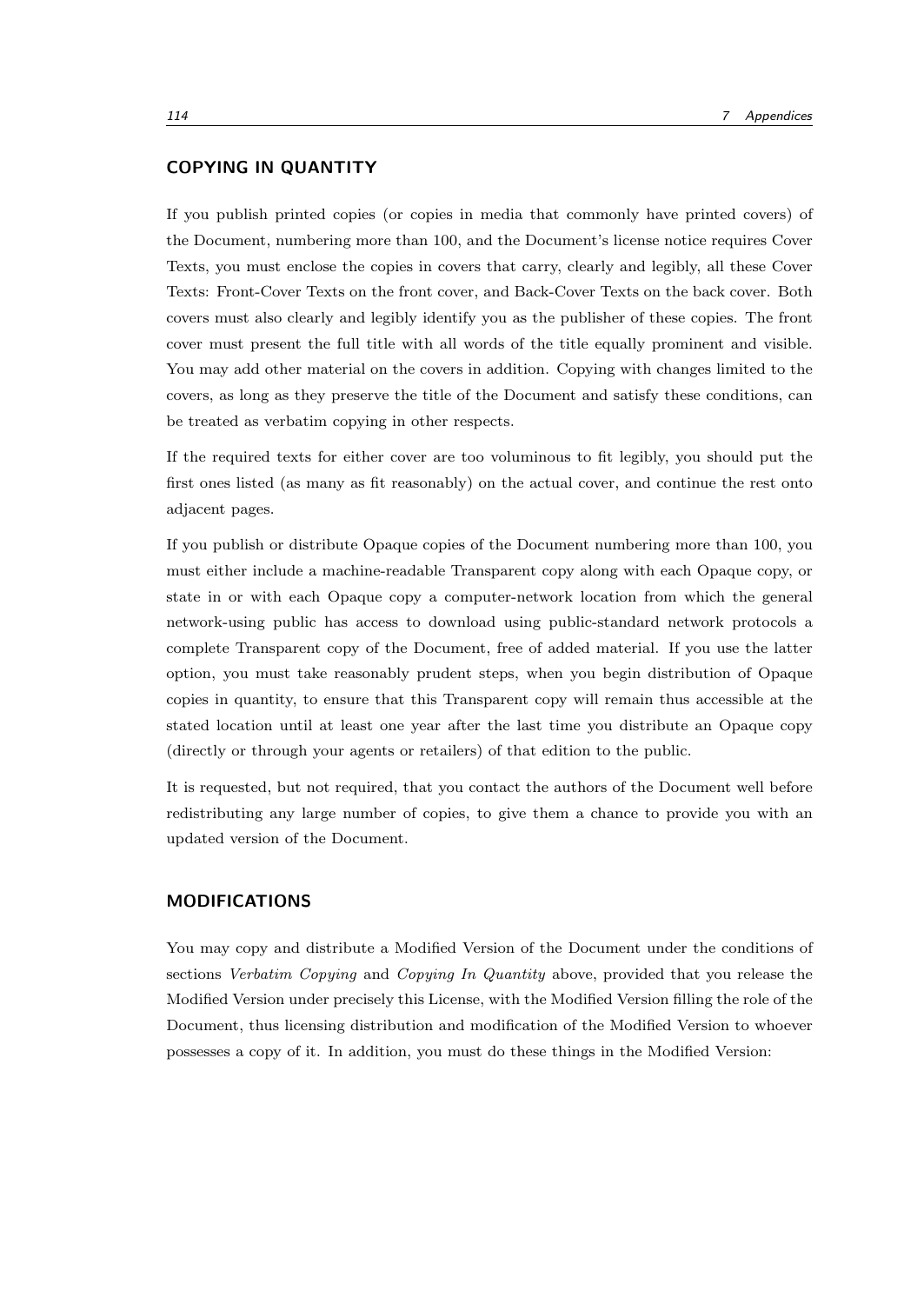- A. Use in the Title Page (and on the covers, if any) a title distinct from that of the Document, and from those of previous versions (which should, if there were any, be listed in the History section of the Document). You may use the same title as a previous version if the original publisher of that version gives permission.
- B. List on the Title Page, as authors, one or more persons or entities responsible for authorship of the modifications in the Modified Version, together with at least five of the principal authors of the Document (all of its principal authors, if it has fewer than five), unless they release you from this requirement.
- C. State on the Title page the name of the publisher of the Modified Version, as the publisher.
- D. Preserve all the copyright notices of the Document.
- E. Add an appropriate copyright notice for your modifications adjacent to the other copyright notices.
- F. Include, immediately after the copyright notices, a license notice giving the public permission to use the Modified Version under the terms of this License, in the form shown in the Addendum below.
- G. Preserve in that license notice the full lists of Invariant Sections and required Cover Texts given in the Document's license notice.
- H. Include an unaltered copy of this License.
- I. Preserve the section Entitled "History", Preserve its Title, and add to it an item stating at least the title, year, new authors, and publisher of the Modified Version as given on the Title Page. If there is no section Entitled "History" in the Document, create one stating the title, year, authors, and publisher of the Document as given on its Title Page, then add an item describing the Modified Version as stated in the previous sentence.
- J. Preserve the network location, if any, given in the Document for public access to a Transparent copy of the Document, and likewise the network locations given in the Document for previous versions it was based on. These may be placed in the "History" section. You may omit a network location for a work that was published at least four years before the Document itself, or if the original publisher of the version it refers to gives permission.
- K. For any section Entitled "Acknowledgements" or "Dedications", Preserve the Title of the section, and preserve in the section all the substance and tone of each of the contributor acknowledgements and/or dedications given therein.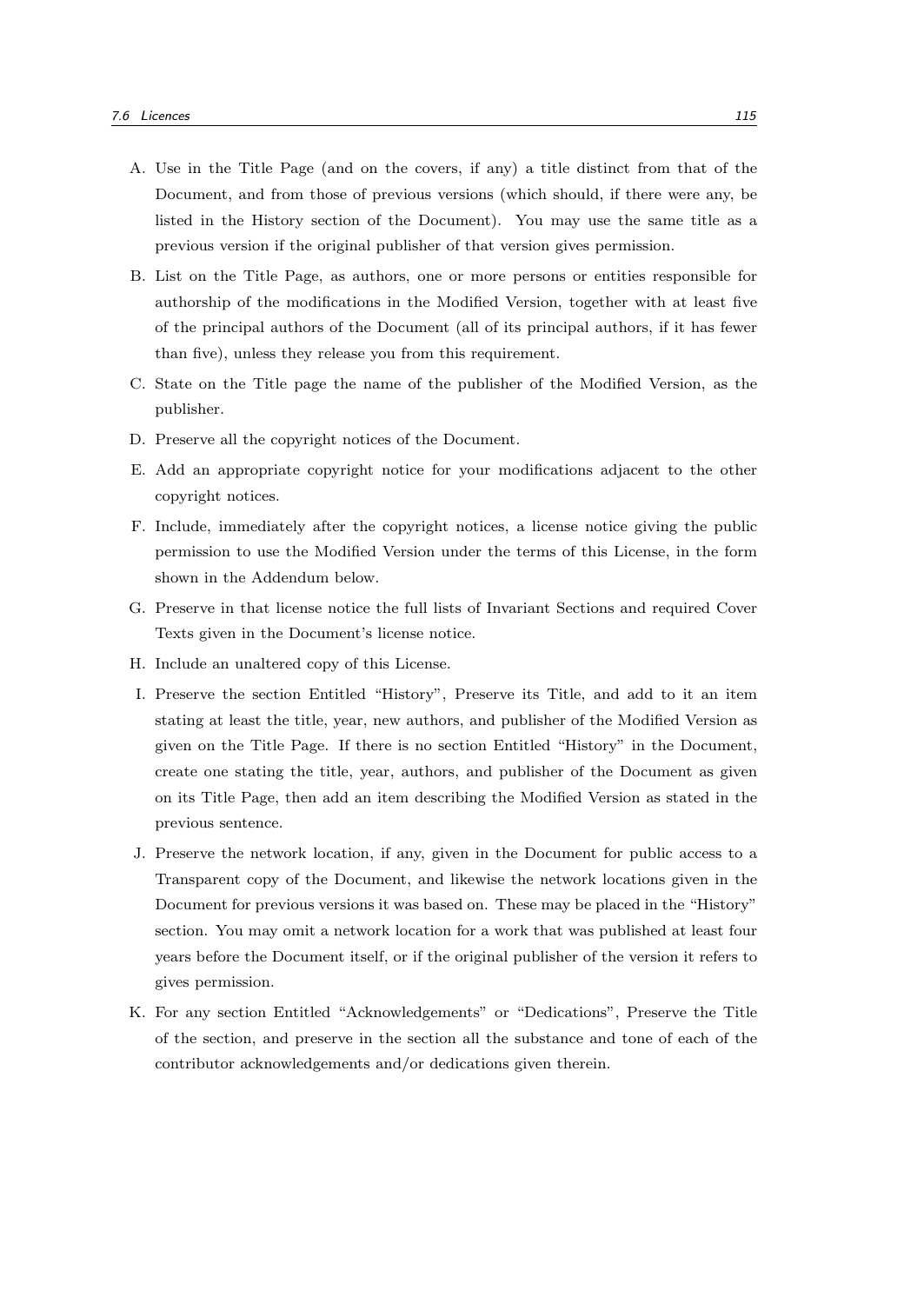- L. Preserve all the Invariant Sections of the Document, unaltered in their text and in their titles. Section numbers or the equivalent are not considered part of the section titles.
- M. Delete any section Entitled "Endorsements". Such a section may not be included in the Modified Version.
- N. Do not retitle any existing section to be Entitled "Endorsements" or to conflict in title with any Invariant Section.
- O. Preserve any Warranty Disclaimers.

If the Modified Version includes new front-matter sections or appendices that qualify as Secondary Sections and contain no material copied from the Document, you may at your option designate some or all of these sections as invariant. To do this, add their titles to the list of Invariant Sections in the Modified Version's license notice. These titles must be distinct from any other section titles.

You may add a section Entitled "Endorsements", provided it contains nothing but endorsements of your Modified Version by various parties–for example, statements of peer review or that the text has been approved by an organization as the authoritative definition of a standard.

You may add a passage of up to five words as a Front-Cover Text, and a passage of up to 25 words as a Back-Cover Text, to the end of the list of Cover Texts in the Modified Version. Only one passage of Front-Cover Text and one of Back-Cover Text may be added by (or through arrangements made by) any one entity. If the Document already includes a cover text for the same cover, previously added by you or by arrangement made by the same entity you are acting on behalf of, you may not add another; but you may replace the old one, on explicit permission from the previous publisher that added the old one.

The author(s) and publisher(s) of the Document do not by this License give permission to use their names for publicity for or to assert or imply endorsement of any Modified Version.

# COMBINING DOCUMENTS

You may combine the Document with other documents released under this License, under the terms defined in section *Modifications* above for modified versions, provided that you include in the combination all of the Invariant Sections of all of the original documents,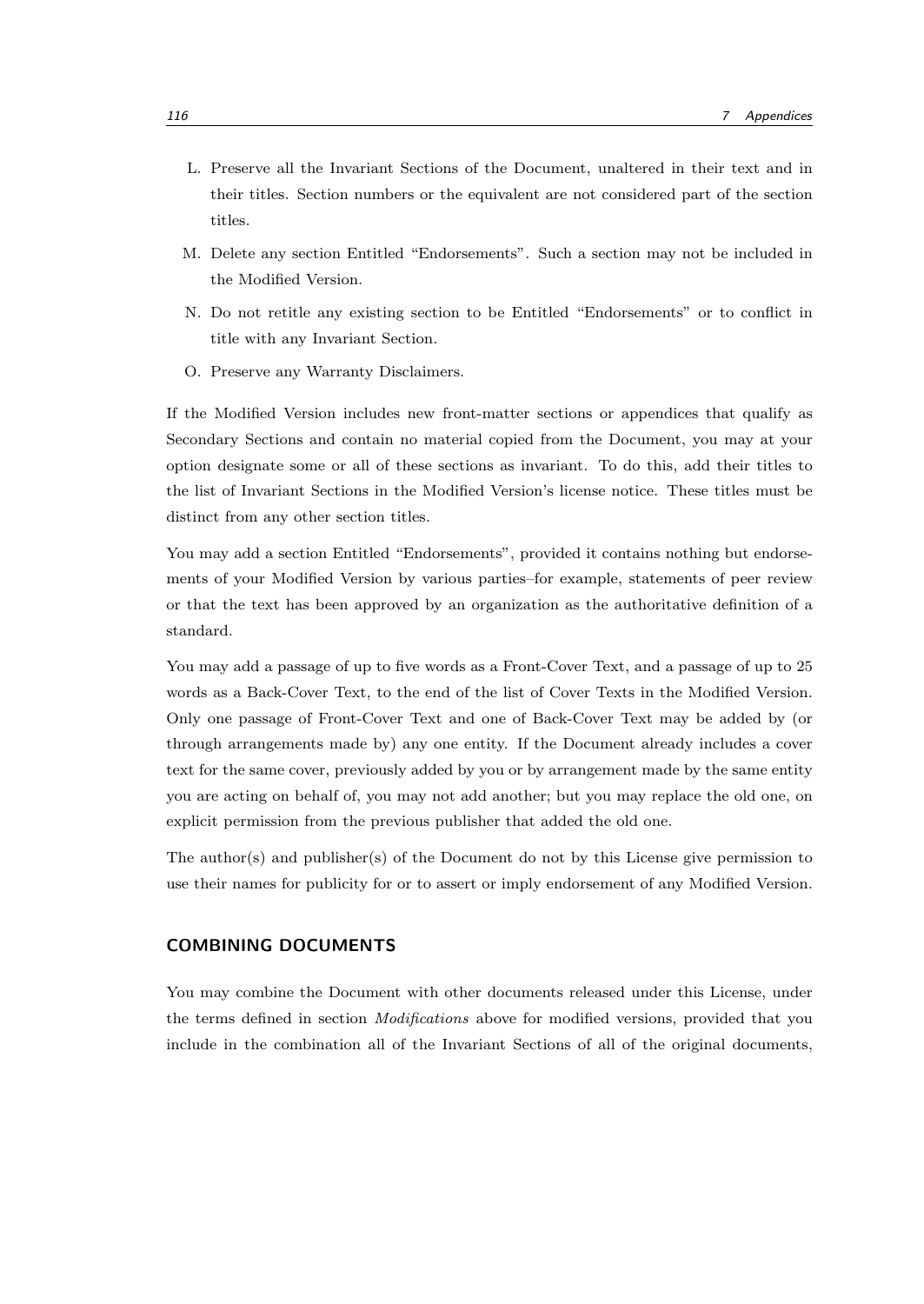unmodified, and list them all as Invariant Sections of your combined work in its license notice, and that you preserve all their Warranty Disclaimers.

The combined work need only contain one copy of this License, and multiple identical Invariant Sections may be replaced with a single copy. If there are multiple Invariant Sections with the same name but different contents, make the title of each such section unique by adding at the end of it, in parentheses, the name of the original author or publisher of that section if known, or else a unique number. Make the same adjustment to the section titles in the list of Invariant Sections in the license notice of the combined work.

In the combination, you must combine any sections Entitled "History" in the various original documents, forming one section Entitled "History"; likewise combine any sections Entitled "Acknowledgements", and any sections Entitled "Dedications". You must delete all sections Entitled "Endorsements".

# COLLECTIONS OF DOCUMENTS

You may make a collection consisting of the Document and other documents released under this License, and replace the individual copies of this License in the various documents with a single copy that is included in the collection, provided that you follow the rules of this License for verbatim copying of each of the documents in all other respects.

You may extract a single document from such a collection, and distribute it individually under this License, provided you insert a copy of this License into the extracted document, and follow this License in all other respects regarding verbatim copying of that document.

#### AGGREGATION WITH INDEPENDENT WORKS

A compilation of the Document or its derivatives with other separate and independent documents or works, in or on a volume of a storage or distribution medium, is called an "aggregate" if the copyright resulting from the compilation is not used to limit the legal rights of the compilation's users beyond what the individual works permit. When the Document is included in an aggregate, this License does not apply to the other works in the aggregate which are not themselves derivative works of the Document.

If the Cover Text requirement of section Copying In Quantity is applicable to these copies of the Document, then if the Document is less than one half of the entire aggregate, the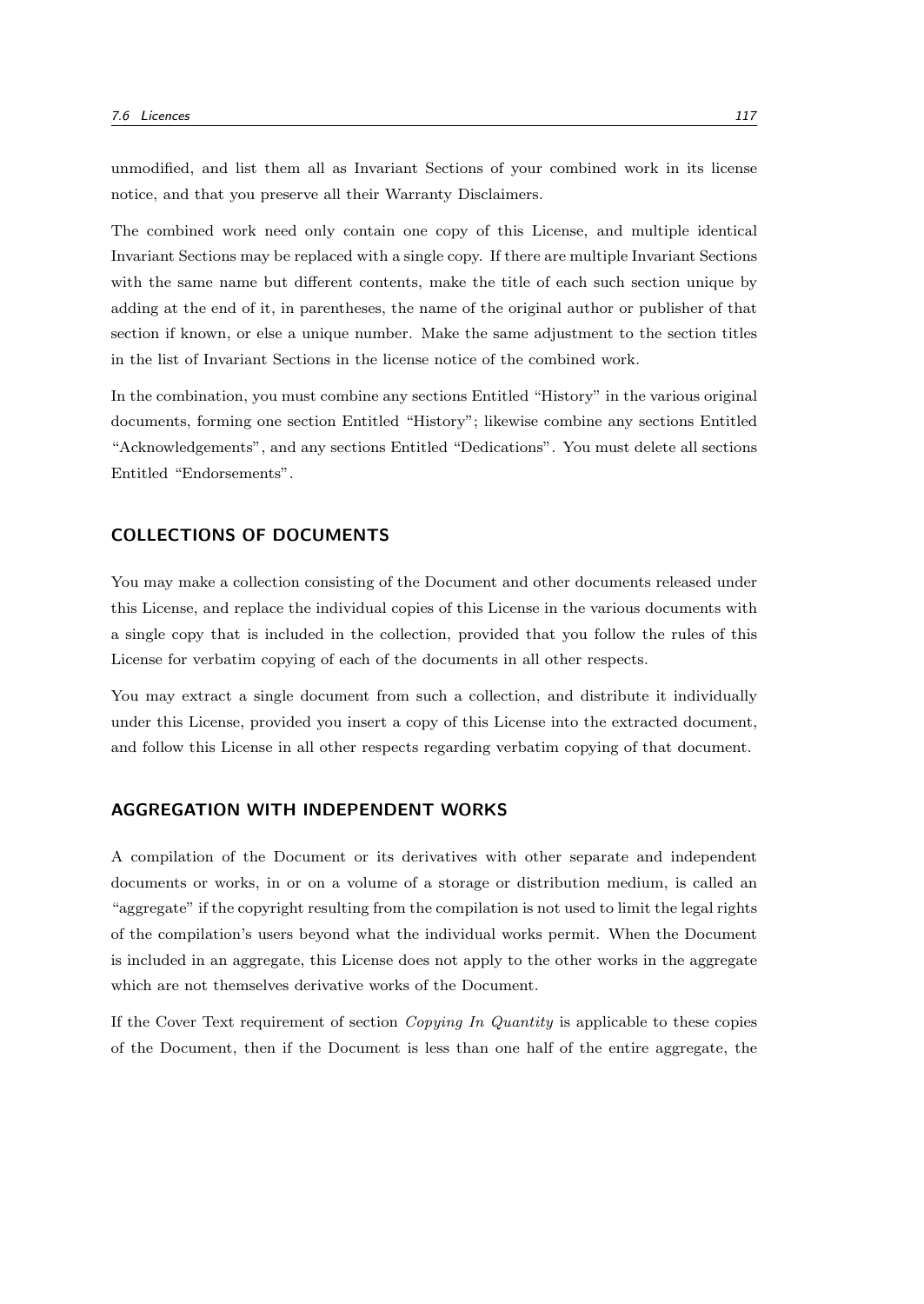Document's Cover Texts may be placed on covers that bracket the Document within the aggregate, or the electronic equivalent of covers if the Document is in electronic form. Otherwise they must appear on printed covers that bracket the whole aggregate.

#### **TRANSLATION**

Translation is considered a kind of modification, so you may distribute translations of the Document under the terms of section *Modifications*. Replacing Invariant Sections with translations requires special permission from their copyright holders, but you may include translations of some or all Invariant Sections in addition to the original versions of these Invariant Sections. You may include a translation of this License, and all the license notices in the Document, and any Warranty Disclaimers, provided that you also include the original English version of this License and the original versions of those notices and disclaimers. In case of a disagreement between the translation and the original version of this License or a notice or disclaimer, the original version will prevail.

If a section in the Document is Entitled "Acknowledgements", "Dedications", or "History", the requirement (section *Modifications*) to Preserve its Title (section *Applicability and Def*initions) will typically require changing the actual title.

# **TERMINATION**

You may not copy, modify, sublicense, or distribute the Document except as expressly provided for under this License. Any other attempt to copy, modify, sublicense or distribute the Document is void, and will automatically terminate your rights under this License. However, parties who have received copies, or rights, from you under this License will not have their licenses terminated so long as such parties remain in full compliance.

# FUTURE REVISIONS OF THIS LICENSE

The Free Software Foundation may publish new, revised versions of the GNU Free Documentation License from time to time. Such new versions will be similar in spirit to the present version, but may differ in detail to address new problems or concerns. See http://www.gnu.org/copyleft/.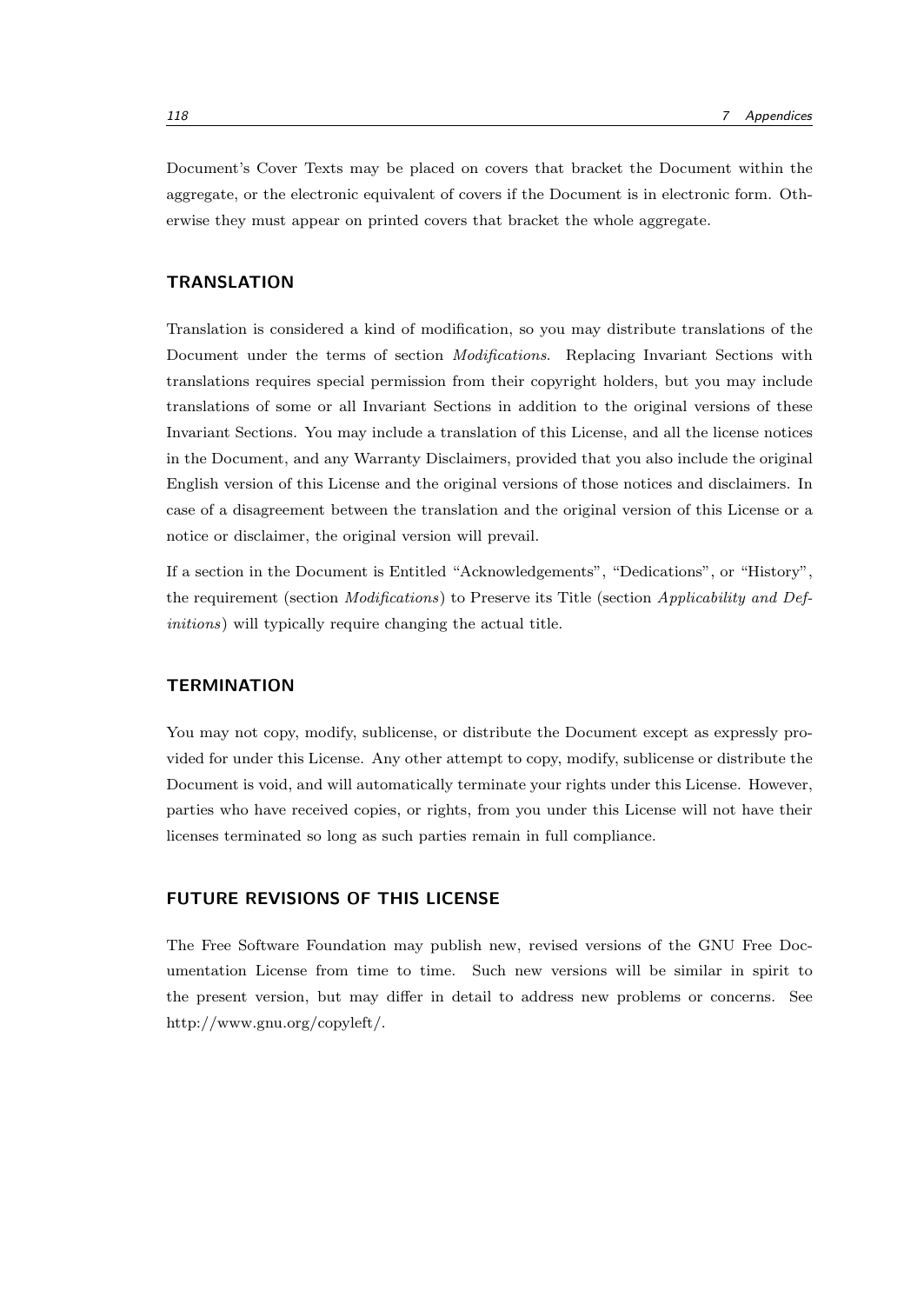Each version of the License is given a distinguishing version number. If the Document specifies that a particular numbered version of this License "or any later version" applies to it, you have the option of following the terms and conditions either of that specified version or of any later version that has been published (not as a draft) by the Free Software Foundation. If the Document does not specify a version number of this License, you may choose any version ever published (not as a draft) by the Free Software Foundation.

#### How to use this License for your documents

To use this License in a document you have written, include a copy of the License in the document and put the following copyright and license notices just after the title page:

Copyright (c) YEAR YOUR NAME. Permission is granted to copy, distribute and/or modify this document under the terms of the GNU Free Documentation License, Version 1.2 or any later version published by the Free Software Foundation; with no Invariant Sections, no Front-Cover Texts, and no Back-Cover Texts. A copy of the license is included in the section entitled "GNU Free Documentation License".

If you have Invariant Sections, Front-Cover Texts and Back-Cover Texts, replace the "with...Texts." line with this:

with the Invariant Sections being LIST THEIR TITLES, with the Front-Cover Texts being LIST, and with the Back-Cover Texts being LIST.

If you have Invariant Sections without Cover Texts, or some other combination of the three, merge those two alternatives to suit the situation.

If your document contains nontrivial examples of program code, we recommend releasing these examples in parallel under your choice of free software license, such as the GNU General Public License, to permit their use in free software.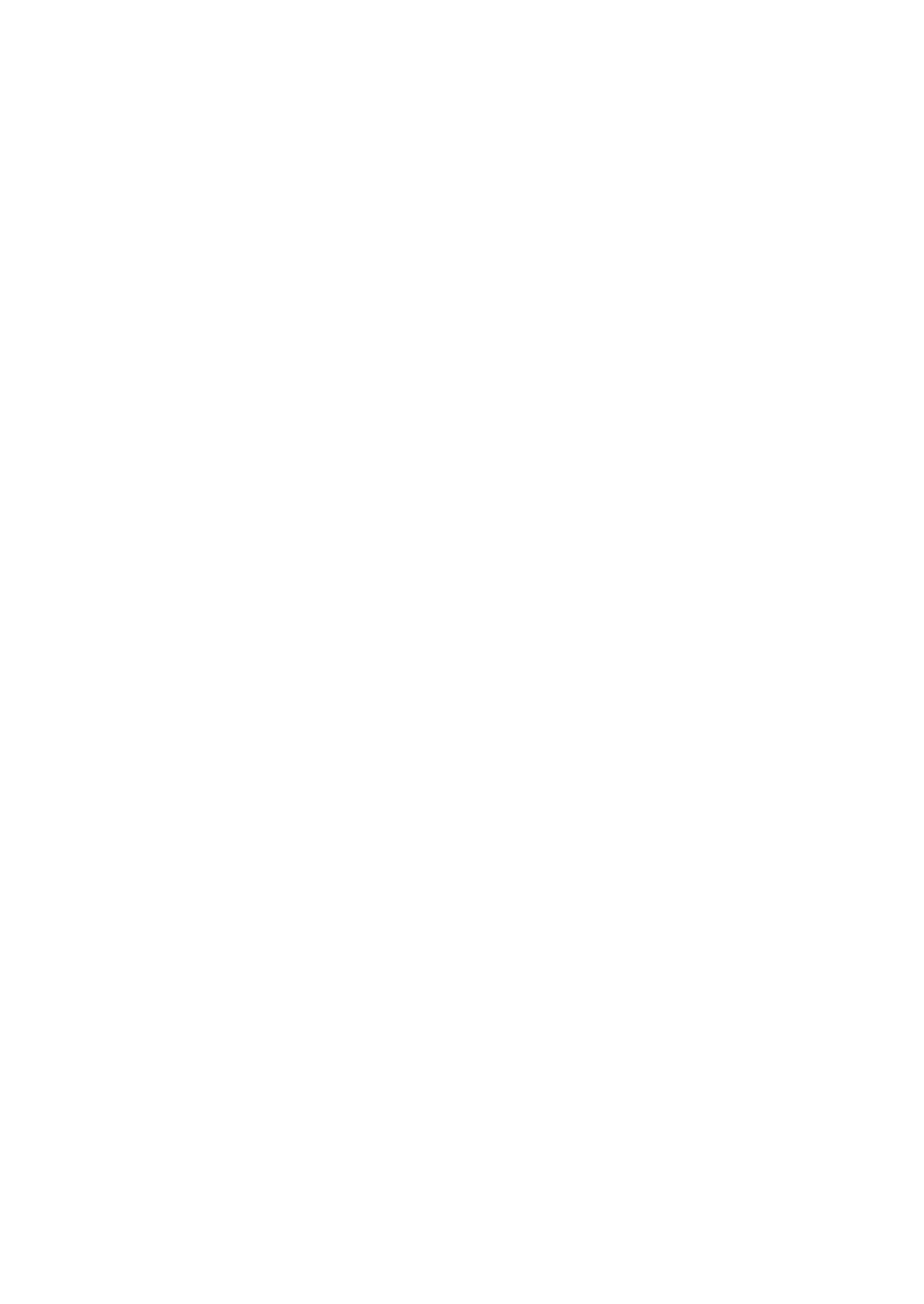# 7.7 Index

abstraction Attribute, 4, 9 Add, 47 Algorithm Division Example, 76 Analogy between CYBOP and Java, 2 AND, 37 Archive File, 65 Arithmetic, 47 Attributes, 9 Backus Naur Form, 6 Bit Manipulation, 29 BNF, 6 Boolean Logic, 35 Branch, 40 CD, 89 channel Attribute, 4, 9 Communication, 59 Communication Diagram, 89 Compare, 45 Comparison, 45 Conditional Execution Example, 78 constraint Tag, 4, 10 Containers in CYBOL, 86 Copy, 54 Copy File, 67 Count, 42 Create, 52 CYBOI as Virtual Machine, 2 CYBOL Logic Example Constructs, 75 CYBOL Special Example Constructs, 80 CYBOP, 1 CYBOP-Java Analogy, 2 Debian GNU/Linux Package Definition, 74

Definition, 3 Destroy, 54 Diagrams, 89 Divide, 51 DocBook DTD, 71 Document Type Definition, 4 DTD, 4 EBNF, 4, 6 Encapsulated PostScript, 73 EPS, 73 Examples, 71 Execute File, 68 Exit, 58 Extended Backus Naur Form, 4, 6 Extensible Markup Language, 3, 4, 6, 9 External Resources Example, 73 Get, 44 Get Bit, 34 Grammar, 3 Graphical User Interface, 19, 72 GUI, 72 GUI Layouts, 72 Hello, World Example, 84 Hidden Patterns in CYBOL, 87 History, 101 HTTP, 73 Hyper Text Transfer Protocol, 73 Inheritance as CYBOL Property, 85 Interrupt, 65

Introduction, 1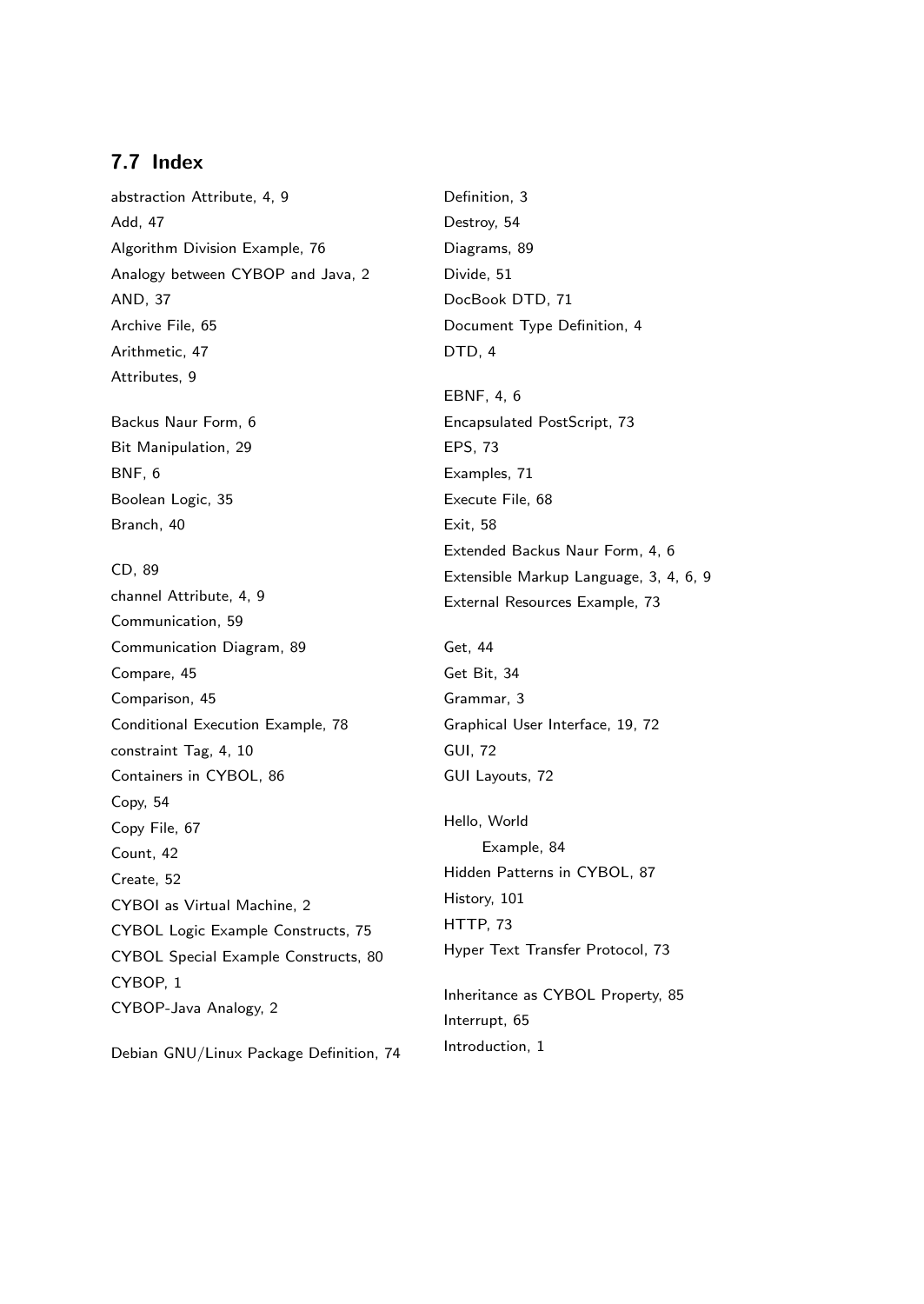Java Swing Framework, 72 Java-CYBOP Analogy, 2 Lifecycle Management, 56 List File, 68 Logic Knowledge Modelling, 9 Logic Models, 29 Loop, 42 Loop as Operation Example, 77 Mapping Containers to CYBOL, 86 Markup Tag, 4 Mathematical Markup Language, 82 MathML, 82 MD, 89 Memory Management, 52 Meta Constraints Example, 74 Meta Data Hierarchy, 3 Meta Property Example, 72 model Attribute, 4, 9 Model Diagram, 89 model Tag, 4, 10 Model-Part Relation Example, 71 Move, 55 Multiply, 50 MusicXML, 80 name Attribute, 4, 9 NEG, 36 NOT, 35 OD, 89 Operation Call Example, 75 OR, 38 Organisation Diagram, 89 part Tag, 4, 10

Patterns in CYBOL, 87 Presentation and Content Example, 82 Program Flow, 40 property Tag, 4, 10 Receive, 62 Reset Bit, 33 Rotate, 30 Semantics, 9 Send, 59 Serialised Model Example, 73 Set Bit, 32 Shell Commands, 65 Shift, 29 Shutdown, 58 Simple Assignment Example, 76 Startup, 56 State Examples, 71 State Knowledge Modelling, 9 State Models, 13 Subtract, 48 Symbols, 4 Synchronous Execution Example, 80 Syntax, 3 Tag-Attribute Swapping, 11 Tags, 10 TD, 89 Template Diagram, 89 Terms, 4 Textual User Interface, 13 The Linux Documentation Project, 71 Theory, 1 TLDP, 71 UML, 89